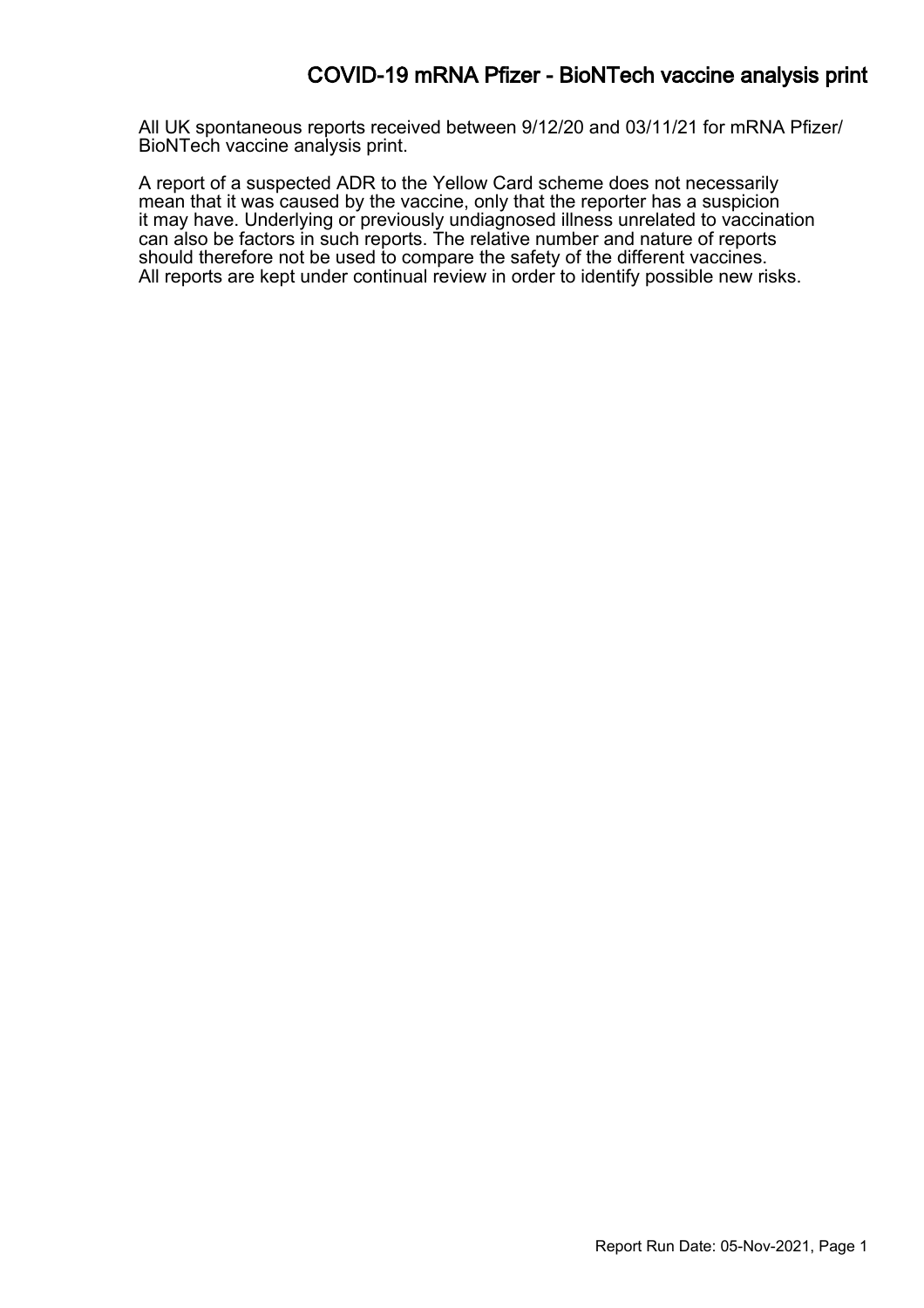## Name: COVID-19 mRNA Pfizer- BioNTech vaccine analysis print

| <b>Reaction Name</b>                   | <u>Total</u>   | <u>Fatal</u>                     |
|----------------------------------------|----------------|----------------------------------|
| <b>Blood disorders</b>                 |                |                                  |
| Anaemia deficiencies                   |                |                                  |
| Anaemia folate deficiency              | 1              | $\boldsymbol{0}$                 |
| Anaemia vitamin B12 deficiency         | 3              |                                  |
| Deficiency anaemia                     | $\overline{1}$ | $0$<br>0                         |
| Iron deficiency anaemia                | 8              | 0                                |
| <b>Anaemias NEC</b>                    |                |                                  |
| Anaemia                                | 108            | $\boldsymbol{0}$                 |
| Anaemia macrocytic                     | 2              | $\mathbf 0$                      |
| Anaemia megaloblastic                  | 1              |                                  |
| Autoimmune anaemia                     | 3              | 0<br>0                           |
| Blood loss anaemia                     | 1              |                                  |
| Microcytic anaemia                     | 1              | $\begin{matrix}0\\0\end{matrix}$ |
| Anaemias haemolytic NEC                |                |                                  |
| Coombs negative haemolytic anaemia     | 1              | $\mathbf 0$                      |
| Haemolytic anaemia                     | 7              | $\mathbf 0$                      |
| Anaemias haemolytic immune             |                |                                  |
| Autoimmune haemolytic anaemia          | 14             | $\mathbf{0}$                     |
| Evans syndrome                         | 1              | $\overline{0}$                   |
| Warm type haemolytic anaemia           | 1              | 0                                |
| Anaemias haemolytic mechanical factor  |                |                                  |
| Microangiopathic haemolytic anaemia    | 1              | $\boldsymbol{0}$                 |
| <b>Bleeding tendencies</b>             |                |                                  |
| Haemorrhagic diathesis                 |                | $\boldsymbol{0}$                 |
| Increased tendency to bruise           | 44             | $\overline{0}$                   |
| Spontaneous haematoma                  | $\overline{2}$ | 0                                |
| <b>Coagulation factor deficiencies</b> |                |                                  |
| Acquired haemophilia                   | $\overline{2}$ | $\boldsymbol{0}$                 |
| Coagulopathies                         |                |                                  |
| Abnormal clotting factor               | 4              | $\mathbf{0}$                     |
| Antiphospholipid syndrome              | 5              | $\boldsymbol{0}$                 |
| Coagulopathy                           | 24             | 1                                |
| Disseminated intravascular coagulation |                | $\mathbf 0$                      |
| Hypercoagulation                       | $\frac{2}{3}$  |                                  |
| Thrombotic microangiopathy             | $\overline{2}$ | $\begin{matrix}0\\0\end{matrix}$ |
| Eosinophilic disorders                 |                |                                  |
| Eosinophilia                           | 12             | $\overline{0}$                   |
| <b>Haematological disorders</b>        |                |                                  |
| <b>Blood disorder</b>                  | 3              | $\mathbf 0$                      |
| Hypergammaglobulinaemia                | 1              | $\boldsymbol{0}$                 |
| Hyperviscosity syndrome                | 1              | $\mathbf 0$                      |
| Mast cell activation syndrome          | 7              |                                  |
| Methaemoglobinaemia                    | $\mathbf{1}$   | $\begin{matrix}0\\0\end{matrix}$ |
| <b>Haemolyses NEC</b>                  |                |                                  |
| Haemolysis                             | 6              | $\mathbf 0$                      |
| Intravascular haemolysis               | 1              | $\boldsymbol{0}$                 |
| <b>Leukocytoses NEC</b>                |                |                                  |
| Leukocytosis                           | 1              | $\mathbf 0$                      |
| Lymphocytosis                          | $6\phantom{.}$ | $\boldsymbol{0}$                 |
| Neutrophilia                           | $\overline{9}$ | $\boldsymbol{0}$                 |
| Leukopenias NEC                        |                |                                  |
| Leukopenia                             | 4              | 1                                |
| Lymphopenia                            | $\overline{4}$ | $\mathbf 0$                      |
| <u>Lymphatic system disorders NEC</u>  |                |                                  |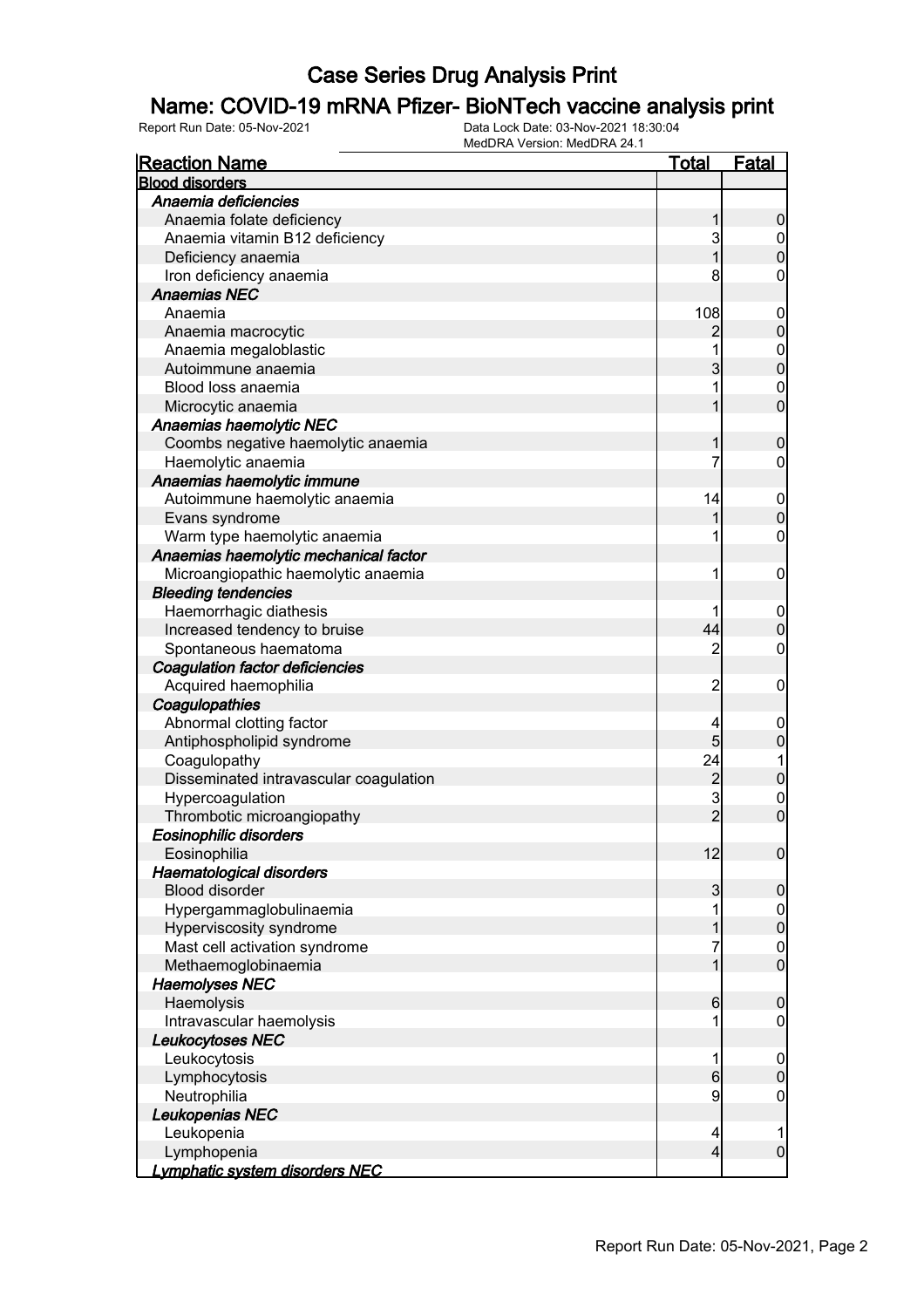## Name: COVID-19 mRNA Pfizer- BioNTech vaccine analysis print

| <b>Reaction Name</b>                             | <u>Total</u>   | <b>Fatal</b>                         |
|--------------------------------------------------|----------------|--------------------------------------|
| Blood disorders cont'd<br><b>Blood disorders</b> |                |                                      |
| Abdominal lymphadenopathy                        | 3              | $\overline{0}$                       |
| Hilar lymphadenopathy                            | $\overline{2}$ | $\mathbf 0$                          |
| Lymph node pain                                  | 1589           | $\mathbf 0$                          |
| Lymph node ulcer                                 | 1              |                                      |
| Lymphadenitis                                    | 134            | $0\atop 0$                           |
| Lymphadenopathy                                  | 10010          |                                      |
| Lymphatic disorder                               |                | $\begin{matrix}0\\0\end{matrix}$     |
| Lymphatic insufficiency                          | 1              |                                      |
| Necrotic lymphadenopathy                         | 3              | $\begin{matrix} 0 \\ 0 \end{matrix}$ |
| Pseudolymphoma                                   | 11             |                                      |
| Retroperitoneal lymphadenopathy                  | 1              | $\begin{matrix} 0 \\ 0 \end{matrix}$ |
| Marrow depression and hypoplastic anaemias       |                |                                      |
| Aplasia pure red cell                            |                | $\pmb{0}$                            |
| Hypoplastic anaemia                              | 2<br>2<br>1    |                                      |
| Myelosuppression                                 |                | $\begin{matrix} 0 \\ 0 \end{matrix}$ |
| Pancytopenia                                     | 7              | $\pmb{0}$                            |
| Neutropenias                                     |                |                                      |
| Autoimmune neutropenia                           | 2              | $\mathbf 0$                          |
| Neutropenia                                      | 37             | $\overline{0}$                       |
| <b>Platelet disorders NEC</b>                    |                |                                      |
| Platelet anisocytosis                            | 1              | $\mathbf 0$                          |
| Platelet disorder                                | 4              | $\mathbf 0$                          |
| Polycythaemia (excl rubra vera)                  |                |                                      |
| Polycythaemia                                    | 3              | $\boldsymbol{0}$                     |
| Purpuras (excl thrombocytopenic)                 |                |                                      |
| Purpura non-thrombocytopenic                     | 1              | $\boldsymbol{0}$                     |
| Red blood cell abnormal findings NEC             |                |                                      |
| Macrocytosis                                     | 1              | $\boldsymbol{0}$                     |
| Polychromasia                                    |                | $\boldsymbol{0}$                     |
| Red blood cell abnormality                       | $\frac{2}{2}$  | $\pmb{0}$                            |
| Spleen disorders                                 |                |                                      |
| Spleen atrophy                                   | 1              | $\boldsymbol{0}$                     |
| Splenic infarction                               | $\overline{c}$ | $\mathbf 0$                          |
| Splenic thrombosis                               | 1              | $\begin{matrix}0\\0\end{matrix}$     |
| Splenic vein thrombosis                          | 1              |                                      |
| Splenomegaly                                     | 11             | 0                                    |
| Thrombocytopenias                                |                |                                      |
| Immune thrombocytopenia                          | 73             | $\overline{0}$                       |
| Thrombocytopenia                                 | 200            | 1                                    |
| Thrombocytopenic purpura                         | 6              | $\mathbf 0$                          |
| Thrombotic thrombocytopenic purpura              | 6              | $\overline{0}$                       |
| <b>Thrombocytoses</b>                            |                |                                      |
| Thrombocytosis                                   | 6              | $\mathbf 0$                          |
| <b>Blood disorders SOC TOTAL</b>                 | 12427          | $\overline{3}$                       |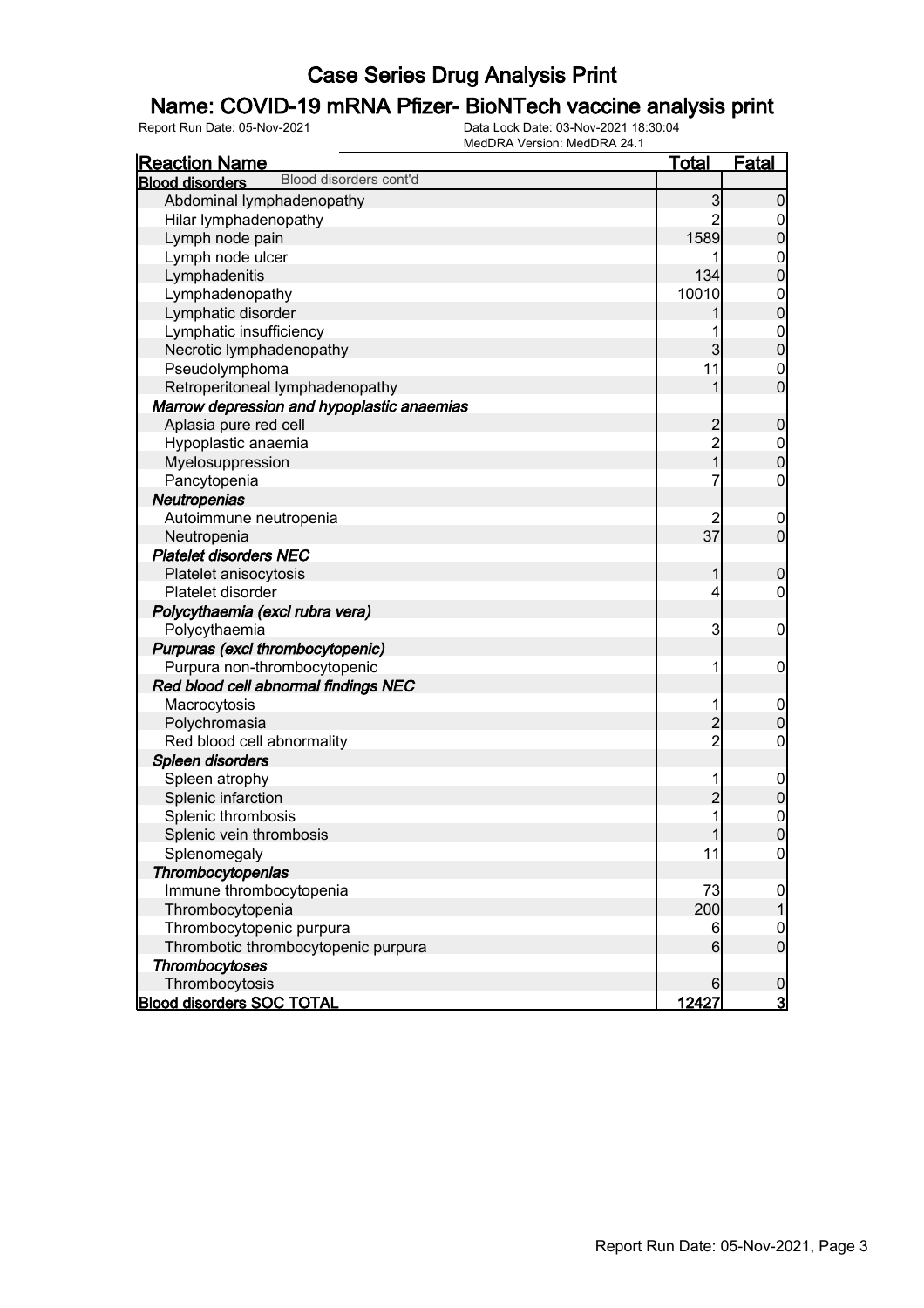## Name: COVID-19 mRNA Pfizer- BioNTech vaccine analysis print

| <b>Reaction Name</b>                     | <u>Total</u>   | <b>Fatal</b>     |
|------------------------------------------|----------------|------------------|
| Cardiac disorders                        |                |                  |
| Aortic valvular disorders                |                |                  |
| Aortic valve incompetence                | 1              | $\mathbf 0$      |
| Cardiac conduction disorders             |                |                  |
| Atrioventricular block                   | 14             |                  |
| Atrioventricular block complete          |                |                  |
| Atrioventricular block first degree      |                | $\mathbf 0$      |
| Atrioventricular block second degree     |                | $\mathbf{0}$     |
| Bundle branch block                      | 2<br>2<br>2    | $\mathbf 0$      |
| Bundle branch block left                 |                | $\mathbf 0$      |
| Bundle branch block right                | $\overline{1}$ | $\overline{0}$   |
| <b>Cardiac disorders NEC</b>             |                |                  |
| Acute cardiac event                      | 3              | $\boldsymbol{0}$ |
| Cardiac disorder                         | 52             | $\mathbf 0$      |
| Cardiac dysfunction                      |                | $\mathbf 0$      |
| Cardiovascular deconditioning            |                | $\mathbf{0}$     |
| Cardiovascular disorder                  | 5              | $\overline{0}$   |
| Intracardiac thrombus                    | 6              | $\mathbf 0$      |
| Cardiac hypertensive complications       |                |                  |
| Hypertensive heart disease               | 1              | $\mathbf 0$      |
| Cardiac infections and inflammations NEC |                |                  |
| Carditis                                 | $\overline{c}$ | $\mathbf 0$      |
| Cardiac neoplasms NEC                    |                |                  |
| Pericardial cyst                         |                | $\mathbf 0$      |
| Cardiac signs and symptoms NEC           |                |                  |
| Cardiac discomfort                       | 18             | $\overline{0}$   |
| Cardiovascular symptom                   |                | $\mathbf 0$      |
| Palpitations                             | 3226           | 1                |
| Cardiac valve disorders NEC              |                |                  |
| Cardiac valve disease                    | $\overline{c}$ | $\mathbf 0$      |
| Heart valve incompetence                 | $\overline{2}$ | $\overline{0}$   |
| Cardiomyopathies                         |                |                  |
| Cardiomyopathy                           | 4              | $\boldsymbol{0}$ |
| Congestive cardiomyopathy                | 6              | $\mathbf 0$      |
| Stress cardiomyopathy                    | $\overline{2}$ | $\overline{0}$   |
| <b>Coronary artery disorders NEC</b>     |                |                  |
| Coronary artery disease                  | $6 \,$         | $\frac{3}{2}$    |
| Coronary artery occlusion                |                | $\overline{0}$   |
| Coronary artery thrombosis               | $\frac{2}{2}$  | $\mathbf{1}$     |
| <b>Endocarditis NEC</b>                  |                |                  |
| Endocarditis noninfective                | 1              | 1                |
| <b>Heart failures NEC</b>                |                |                  |
| Cardiac failure                          | 65             | 8                |
| Cardiac failure acute                    | 5              | 1                |
| Cardiac failure chronic                  |                | $\mathbf 0$      |
| Cardiac failure congestive               | $\frac{2}{3}$  | 1                |
| Cardiogenic shock                        | 4              | 1                |
| Cardiopulmonary failure                  | 1              | 1                |
| Ischaemic coronary artery disorders      |                |                  |
| Acute coronary syndrome                  | 3              | $\mathbf{0}$     |
| Acute myocardial infarction              | 20             | 1                |
| Angina pectoris                          | 184            | 1                |
| Angina unstable                          | $\overline{c}$ | $\mathbf 0$      |
| Arteriospasm coronary                    | $\overline{3}$ | $\overline{0}$   |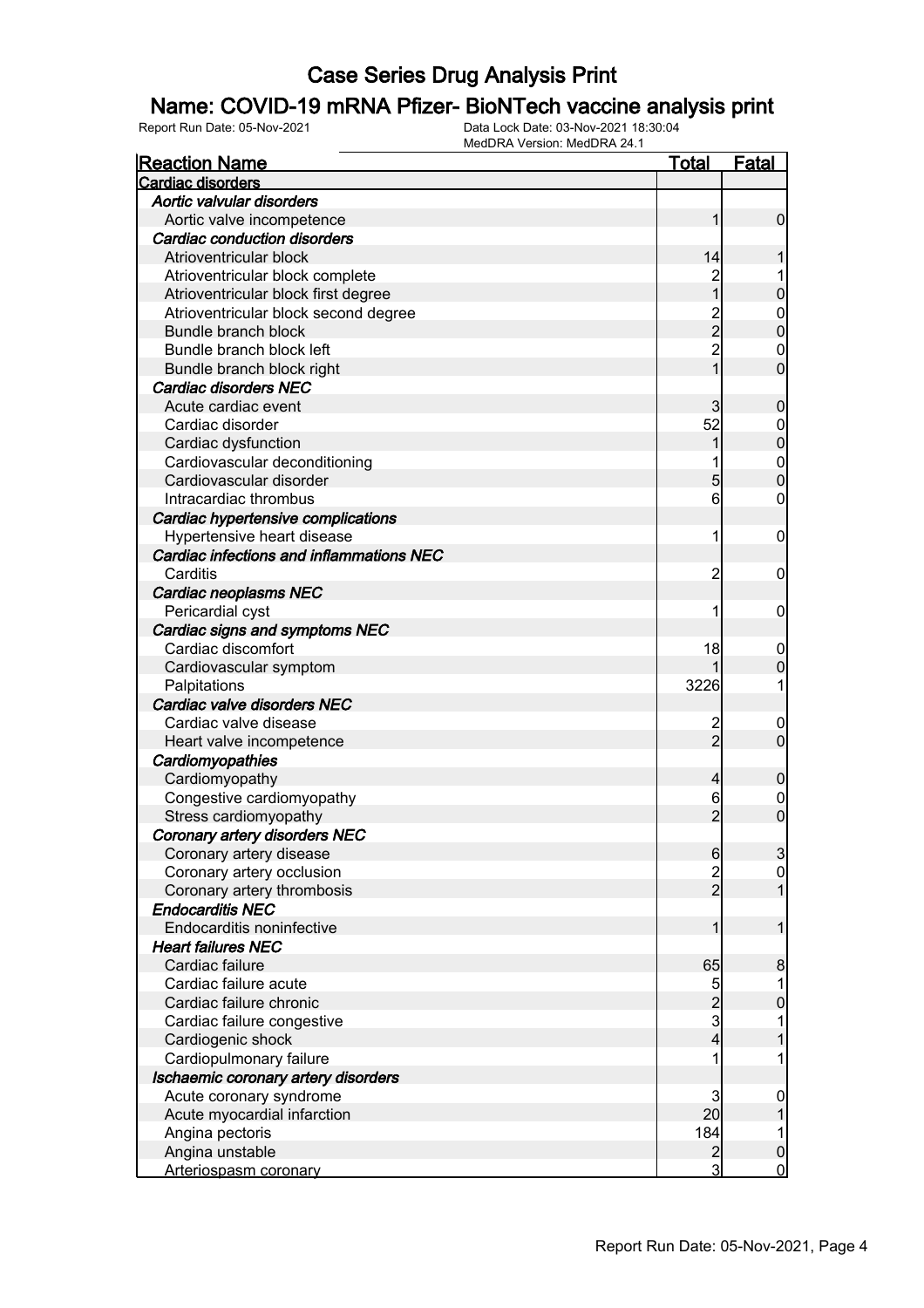## Name: COVID-19 mRNA Pfizer- BioNTech vaccine analysis print

| <b>Reaction Name</b>                          | <b>Total</b>   | <b>Fatal</b>     |
|-----------------------------------------------|----------------|------------------|
| Cardiac disorders cont'd<br>Cardiac disorders |                |                  |
| Microvascular coronary artery disease         | $\overline{2}$ | $\overline{0}$   |
| Myocardial infarction                         | 195            | 33               |
| Myocardial ischaemia                          | 8              | 4                |
| Left ventricular failures                     |                |                  |
| Acute left ventricular failure                | 1              | 1                |
| Left ventricular failure                      | 7              | $\overline{c}$   |
| Mitral valvular disorders                     |                |                  |
| Mitral valve incompetence                     | 6              | $\boldsymbol{0}$ |
| Mitral valve prolapse                         | 1              | $\mathbf 0$      |
| <b>Myocardial disorders NEC</b>               |                |                  |
| Cardiac amyloidosis                           | 1              | $\boldsymbol{0}$ |
| Cardiac aneurysm                              |                |                  |
| Cardiomegaly                                  | 27             | $\overline{c}$   |
| Left atrial dilatation                        |                | $\mathbf{0}$     |
| Left ventricular dysfunction                  | 9              | $\overline{0}$   |
| Left ventricular enlargement                  | 1              | $\boldsymbol{0}$ |
| Left ventricular hypertrophy                  | $\overline{c}$ | $\mathbf 0$      |
| Myocardial fibrosis                           | 4              | $\mathbf 0$      |
| Myocardial haemorrhage                        | 1              | $\mathbf 0$      |
| Myocardial injury                             | 10             | $\boldsymbol{0}$ |
| Myocardial oedema                             | 4              | $\mathbf 0$      |
| Myocardial rupture                            |                | $\boldsymbol{0}$ |
| Right ventricular enlargement                 |                | $\mathbf 0$      |
| Ventricular hypertrophy                       |                | $\mathbf 0$      |
| Noninfectious myocarditis                     |                |                  |
| Myocarditis                                   | 400            | 1                |
| Noninfectious pericarditis                    |                |                  |
| Pericarditis                                  | 304            | 1                |
| <b>Pericardial disorders NEC</b>              |                |                  |
| Pericardial effusion                          | 31             | $\mathbf 0$      |
| Pericardial fibrosis                          | 1              | $\overline{0}$   |
| Pericardial haemorrhage                       | 3              |                  |
| Pericardial rub                               | $\overline{2}$ | $\frac{3}{0}$    |
| Rate and rhythm disorders NEC                 |                |                  |
| Arrhythmia                                    | 123            | $\boldsymbol{0}$ |
| Bradycardia                                   | 56             | $\overline{0}$   |
| Bradycardia foetal                            | 2              |                  |
| Cardiac flutter                               | 391            | $\mathbf{0}$     |
| Extrasystoles                                 | 141            | $\mathbf 0$      |
| Heart alternation                             |                | $\boldsymbol{0}$ |
| Paroxysmal arrhythmia                         |                | $\mathbf 0$      |
| Postural orthostatic tachycardia syndrome     | 19             | $\overline{0}$   |
| Tachyarrhythmia                               | 3              | $\mathbf 0$      |
| Tachycardia                                   | 810            | $\boldsymbol{0}$ |
| Tachycardia foetal                            |                | $\pmb{0}$        |
| Tachycardia paroxysmal                        |                | $\boldsymbol{0}$ |
| <b>Right ventricular failures</b>             |                |                  |
| Cor pulmonale                                 |                | $\mathbf 0$      |
| Supraventricular arrhythmias                  |                |                  |
| Arrhythmia supraventricular                   | 11             | $\mathbf 0$      |
| Atrial fibrillation                           | 177            | $\pmb{0}$        |
| <b>Atrial flutter</b>                         | 23             | $\overline{0}$   |
| <b>Atrial tachycardia</b>                     | 9              | $\mathbf 0$      |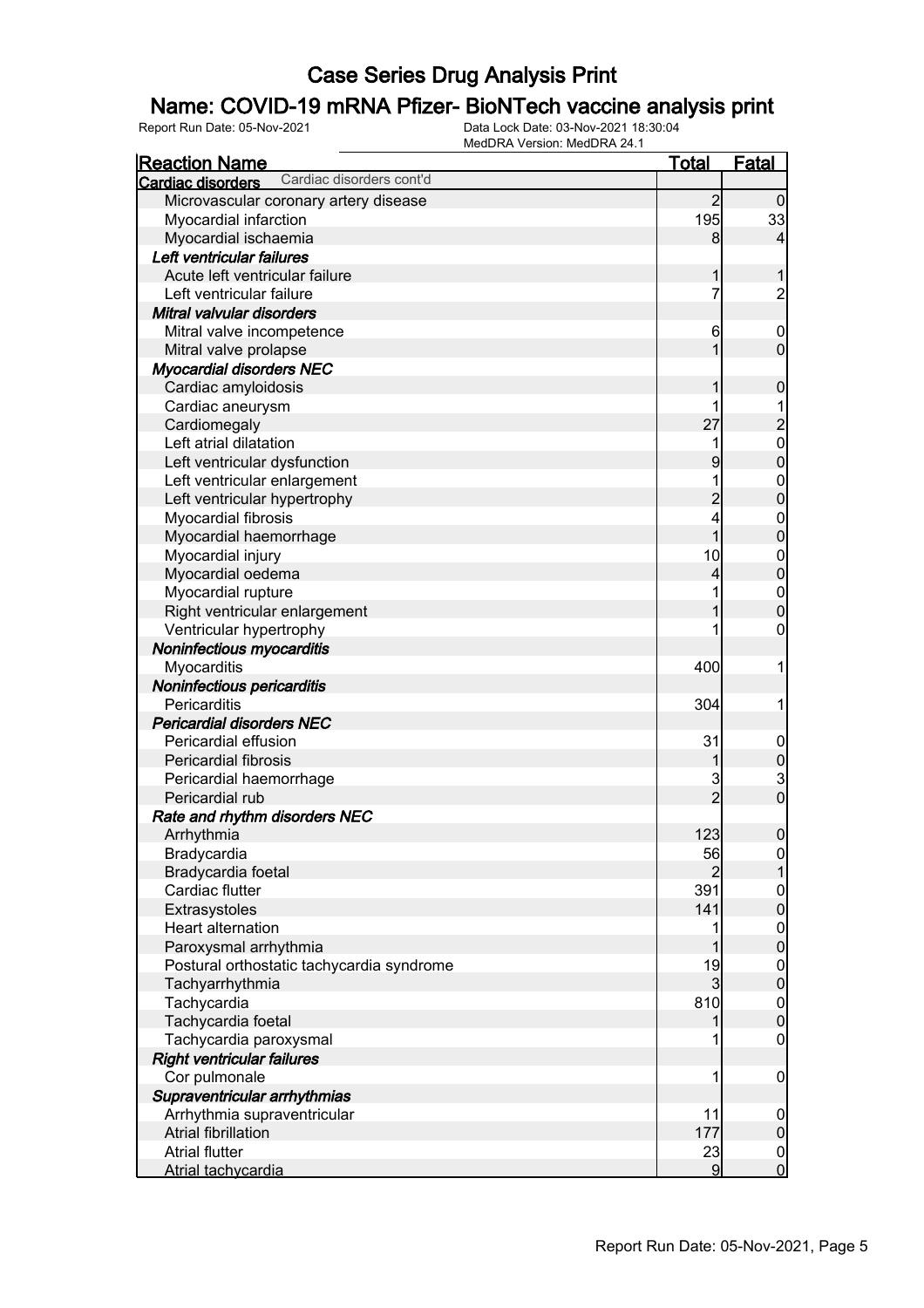## Name: COVID-19 mRNA Pfizer- BioNTech vaccine analysis print

| <b>Reaction Name</b>                                 | <b>Total</b> | Fatal |
|------------------------------------------------------|--------------|-------|
| Cardiac disorders cont'd<br><b>Cardiac disorders</b> |              |       |
| Nodal arrhythmia                                     |              |       |
| Sinus arrest                                         |              |       |
| Sinus arrhythmia                                     |              |       |
| Sinus bradycardia                                    | 10           |       |
| Sinus node dysfunction                               |              |       |
| Sinus tachycardia                                    | 53           |       |
| Supraventricular extrasystoles                       |              |       |
| Supraventricular tachycardia                         | 37           |       |
| Tricuspid valvular disorders                         |              |       |
| Tricuspid valve incompetence                         | 4            | 0     |
| Ventricular arrhythmias and cardiac arrest           |              |       |
| Cardiac arrest                                       | 94           | 38    |
| Cardio-respiratory arrest                            |              |       |
| Pulseless electrical activity                        |              |       |
| Ventricular arrhythmia                               |              |       |
| Ventricular extrasystoles                            | 23           |       |
| Ventricular fibrillation                             | 6            |       |
| Ventricular tachycardia                              |              |       |
| Cardiac disorders SOC TOTAL                          | 6714         |       |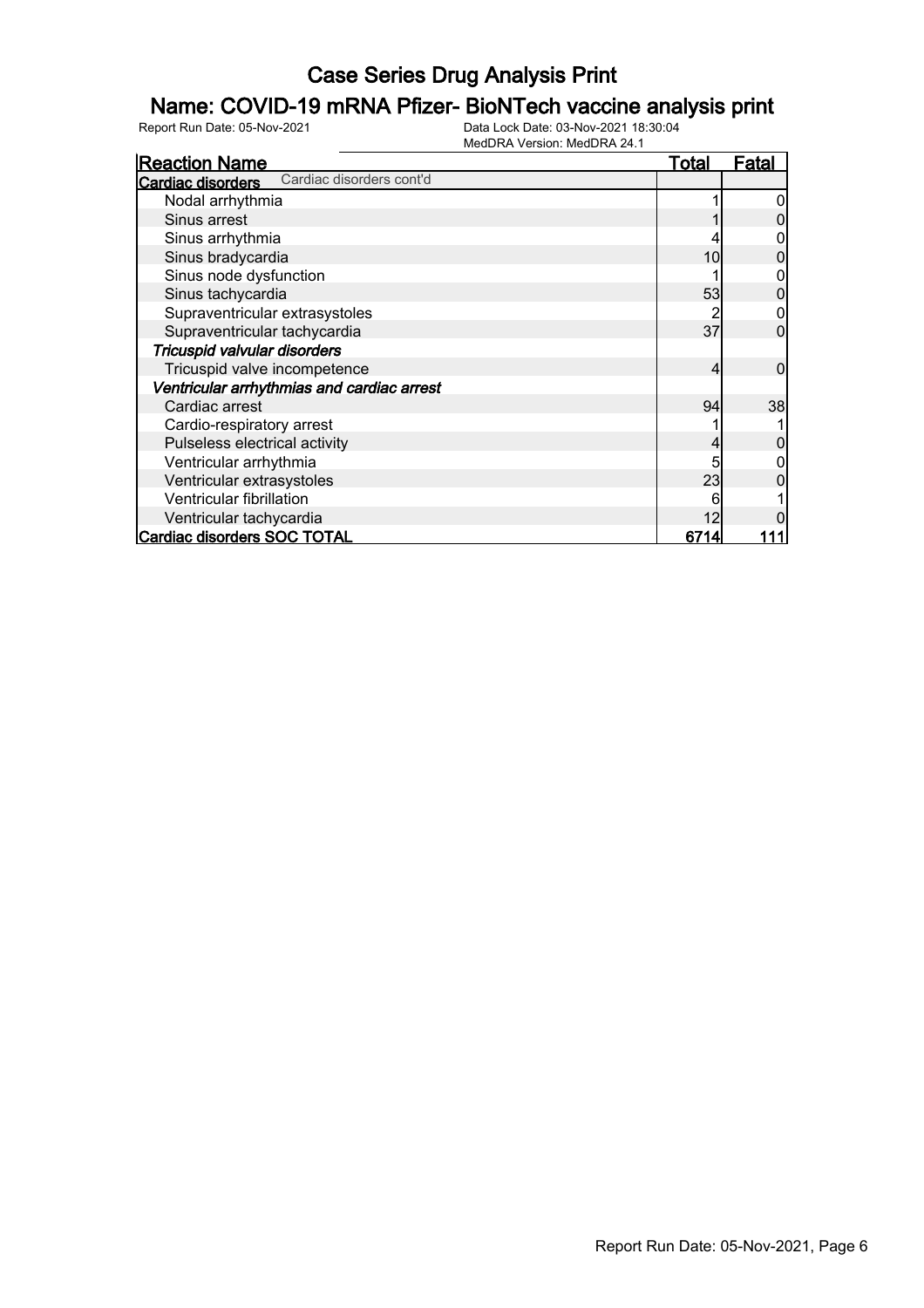## Name: COVID-19 mRNA Pfizer- BioNTech vaccine analysis print

| <b>Reaction Name</b>                                                | Total          | <b>Fatal</b>     |
|---------------------------------------------------------------------|----------------|------------------|
| <b>Congenital disorders</b>                                         |                |                  |
| Autosomal chromosomal abnormalities                                 |                |                  |
| Trisomy 8                                                           |                | $\mathbf 0$      |
| Cardiac disorders congenital NEC                                    |                |                  |
| Heart disease congenital                                            | 12             | $\mathbf 0$      |
| Cardiac hypoplasias congenital                                      |                |                  |
| Ventricular hypoplasia                                              |                | 0                |
| Cardiac septal defects congenital                                   |                |                  |
| Atrial septal defect                                                | 2              | 0                |
| Hypertrophic cardiomyopathy                                         | 1              | $\mathbf 0$      |
| Ventricular septal defect                                           |                | $\overline{0}$   |
| Cardiac valve disorders congenital                                  |                |                  |
| Bicuspid aortic valve                                               | 2              | $\mathbf 0$      |
| Central nervous system disorders congenital NEC                     |                |                  |
| Spina bifida                                                        |                | 0                |
| Syringomyelia                                                       | 1              | 0                |
| Cerebellar disorders congenital                                     |                |                  |
| Arnold-Chiari malformation                                          | 1              | $\boldsymbol{0}$ |
| Hereditary ataxia                                                   |                | 0                |
| Cerebral disorders congenital                                       |                |                  |
| Anencephaly                                                         | 2              | 0                |
| Cerebral palsy                                                      | 3              | 0                |
| Coagulation disorders congenital                                    |                |                  |
| Haemophilia                                                         | $\overline{c}$ | 0                |
| <b>Congenital disorders NEC</b>                                     |                |                  |
| Foetal malformation                                                 | 1              | $\overline{0}$   |
| Heterotaxia                                                         |                | 0                |
| Young's syndrome                                                    | 1              | 0                |
| Connective tissue disorders congenital                              |                |                  |
| Ehlers-Danlos syndrome                                              | $\overline{c}$ | 0                |
| Gastrointestinal tract disorders congenital NEC                     |                |                  |
| Gastroschisis                                                       | $\overline{c}$ | 0                |
| Great vessel disorders congenital                                   |                |                  |
| Congenital great vessel anomaly                                     | 1              | $\mathbf 0$      |
| Transposition of the great vessels                                  |                | $\overline{0}$   |
| Haematological disorders congenital NEC                             |                |                  |
| Amegakaryocytic thrombocytopenia                                    |                | U                |
| Neonatal alloimmune thrombocytopenia                                | 1              | $\overline{0}$   |
| Haemoglobinopathies congenital                                      |                |                  |
| Congenital methaemoglobinaemia                                      | 1              | 0                |
| Inborn errors of metabolism NEC                                     |                |                  |
| Alpha-1 antitrypsin deficiency                                      | 1              | 0                |
| Inborn errors of porphyrin metabolism                               |                |                  |
| Porphyria                                                           | 1              | 0                |
| Lymphatic system disorders congenital                               |                |                  |
| Cystic lymphangioma                                                 | 3              | 0                |
| Male reproductive tract disorders congenital                        |                |                  |
| Cryptorchism                                                        | 1              | $\boldsymbol{0}$ |
| Micropenis                                                          | $\overline{3}$ | $\mathbf 0$      |
| Phimosis                                                            | 1              | 0                |
| Musculoskeletal and connective tissue disorders of limbs congenital |                |                  |
| Developmental hip dysplasia                                         | 1              | 0                |
| Musculoskeletal and connective tissue disorders of spine congenital |                |                  |
| <b>Block vertebra</b>                                               | 1              | $\bf{0}$         |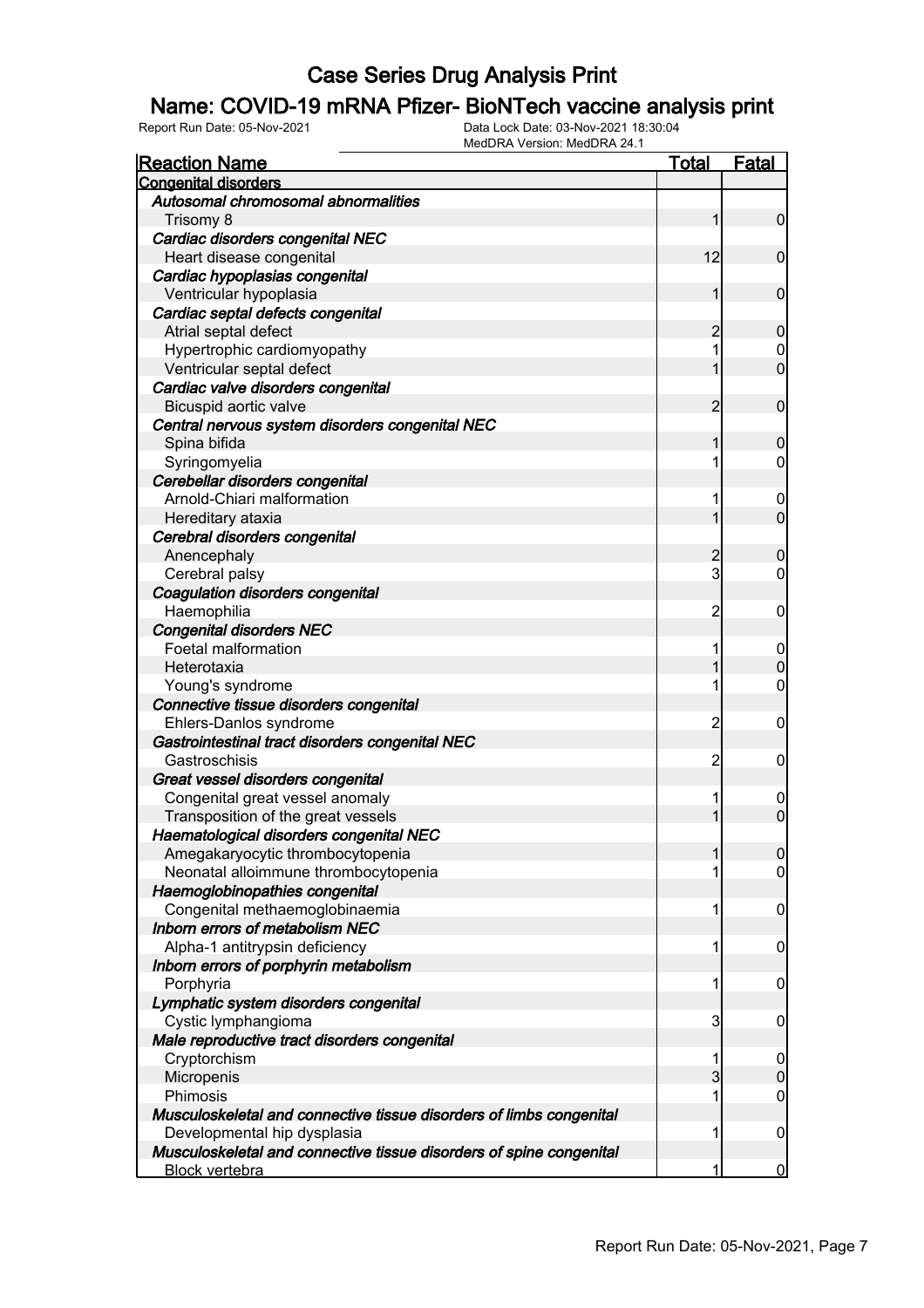## Name: COVID-19 mRNA Pfizer- BioNTech vaccine analysis print

| <b>Reaction Name</b>                                        | <u>Total</u> | <u>Fatal</u>     |
|-------------------------------------------------------------|--------------|------------------|
| Congenital disorders <sup>Congenital disorders cont'd</sup> |              |                  |
| Brachyolmia                                                 |              | $\Omega$         |
| Neurological disorders congenital NEC                       |              |                  |
| Familial hemiplegic migraine                                |              | 0                |
| Familial periodic paralysis                                 |              |                  |
| Moebius II syndrome                                         |              | $\overline{0}$   |
| Tourette's disorder                                         |              | 0                |
| Ocular disorders congenital NEC                             |              |                  |
| <b>Colour blindness</b>                                     | 4            | $\boldsymbol{0}$ |
| Congenital eye disorder                                     |              | 0                |
| Palate disorders congenital                                 |              |                  |
| Cleft lip and palate                                        | 2            | 0                |
| Peripheral nervous system disorders congenital NEC          |              |                  |
| Hereditary neuropathy with liability to pressure palsies    |              | 0                |
| Paroxysmal extreme pain disorder                            |              | 0                |
| Pulmonary and bronchial disorders congenital                |              |                  |
| Congenital cystic lung                                      |              | 0                |
| Retinal disorders congenital                                |              |                  |
| Retinitis pigmentosa                                        |              | 0                |
| Sex chromosomal abnormalities                               |              |                  |
| Turner's syndrome                                           |              | 0                |
| Skin and subcutaneous tissue disorders congenital NEC       |              |                  |
| Acral peeling skin syndrome                                 |              | 0                |
| Tongue disorders congenital                                 |              |                  |
| Ankyloglossia congenital                                    |              | 0                |
| Venous disorders congenital                                 |              |                  |
| Anomalous pulmonary venous connection                       |              |                  |
| <b>Congenital disorders SOC TOTAL</b>                       |              | O                |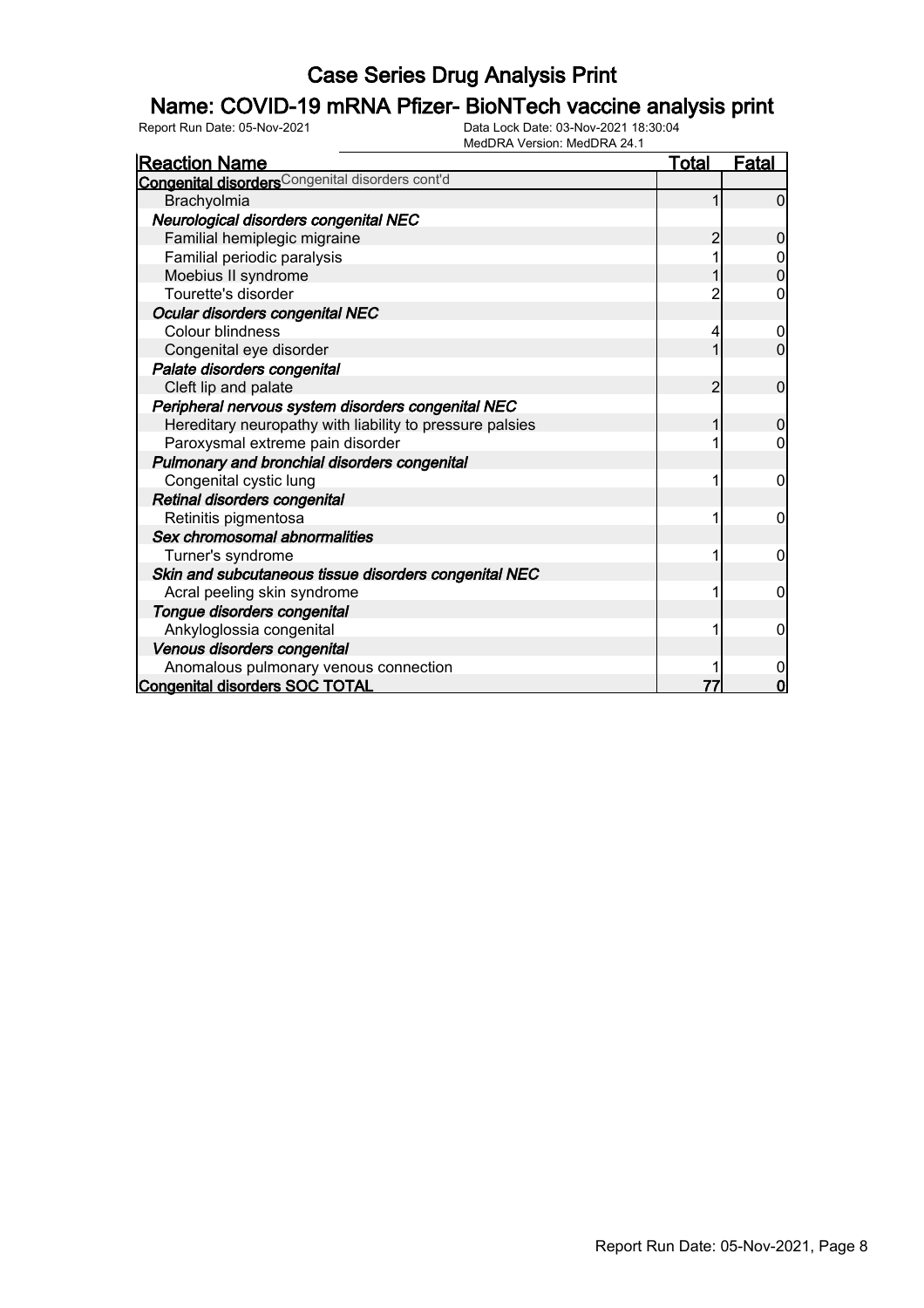## Name: COVID-19 mRNA Pfizer- BioNTech vaccine analysis print

| <b>Reaction Name</b>                             | <u>Total</u>         | <b>Fatal</b>                  |
|--------------------------------------------------|----------------------|-------------------------------|
| Ear disorders                                    |                      |                               |
| Ear disorders NEC                                |                      |                               |
| Ear canal erythema                               |                      | 0                             |
| Ear congestion                                   | 29                   | $\boldsymbol{0}$              |
| Ear discomfort                                   | 89                   | 0                             |
| Ear disorder                                     | 15                   | $\mathbf{0}$                  |
| Ear haemorrhage                                  | 9                    | $\mathbf 0$                   |
| Ear pain                                         | 901                  | $\mathbf{0}$                  |
| Ear pruritus                                     | 9                    | $\mathbf 0$                   |
| Ear swelling                                     | 33                   | $\mathbf{0}$                  |
| Otorrhoea                                        | 4                    | $\overline{0}$                |
| Eustachian tube disorders                        |                      |                               |
| Eustachian tube disorder                         | 4                    | $\boldsymbol{0}$              |
| Eustachian tube dysfunction                      | 8                    | $\mathbf 0$                   |
| Eustachian tube obstruction                      | 4                    | $\overline{0}$                |
| <b>External ear disorders NEC</b>                |                      |                               |
| Auricular swelling                               | $\overline{c}$       | $\boldsymbol{0}$              |
| Excessive cerumen production                     | 8                    | $\boldsymbol{0}$              |
| External ear pain                                | $\overline{c}$       | $\overline{0}$                |
| Red ear syndrome                                 | $\overline{2}$       | $\mathbf 0$                   |
| <b>External ear infections and inflammations</b> |                      |                               |
| External ear inflammation                        | 2                    | $\mathbf 0$                   |
| <b>Hearing disorders NEC</b>                     |                      |                               |
| Auditory disorder                                | 6                    |                               |
| <b>Diplacusis</b>                                | $\overline{c}$       | $\mathbf 0$<br>$\mathbf 0$    |
| <b>Hearing losses</b>                            |                      |                               |
| Conductive deafness                              |                      |                               |
| Deafness                                         | 222                  | 0                             |
| Deafness bilateral                               |                      | $\mathbf 0$<br>$\mathbf 0$    |
|                                                  | 17                   |                               |
| Deafness neurosensory<br>Deafness transitory     | 6                    | $\mathbf{0}$<br>$\mathbf 0$   |
| Deafness unilateral                              | 30                   |                               |
|                                                  | 167                  | $\mathbf{0}$<br>$\mathbf 0$   |
| Hypoacusis                                       | 44                   | $\boldsymbol{0}$              |
| Sudden hearing loss                              |                      |                               |
| Hyperacusia                                      |                      |                               |
| Hyperacusis                                      | 52                   | $\mathbf 0$                   |
| Misophonia                                       | 3                    | 0                             |
| <b>Inner ear disorders NEC</b>                   |                      |                               |
| Acute vestibular syndrome<br>Inner ear disorder  | $\overline{2}$<br>12 | $\boldsymbol{0}$              |
| Meniere's disease                                | 11                   | $\overline{0}$<br>$\mathbf 0$ |
| Vestibular disorder                              |                      |                               |
| Inner ear infections and inflammations           | 10                   | $\boldsymbol{0}$              |
|                                                  |                      |                               |
| Inner ear inflammation                           | 8                    | $\mathbf 0$                   |
| Inner ear signs and symptoms                     |                      |                               |
| Motion sickness                                  | 56                   | $\mathbf 0$                   |
| <b>Tinnitus</b>                                  | 1805                 | 0                             |
| Vertigo                                          | 1294                 | $\mathbf 0$                   |
| Vertigo labyrinthine                             | 10                   | $\mathbf 0$                   |
| Vertigo positional                               | 69                   | $\boldsymbol{0}$              |
| <b>Mastoid disorders</b>                         |                      |                               |
| Mastoid effusion                                 | 1                    | $\mathbf 0$                   |
| Middle ear disorders NEC                         |                      |                               |
| Middle ear disorder                              | $\overline{3}$       | $\overline{0}$                |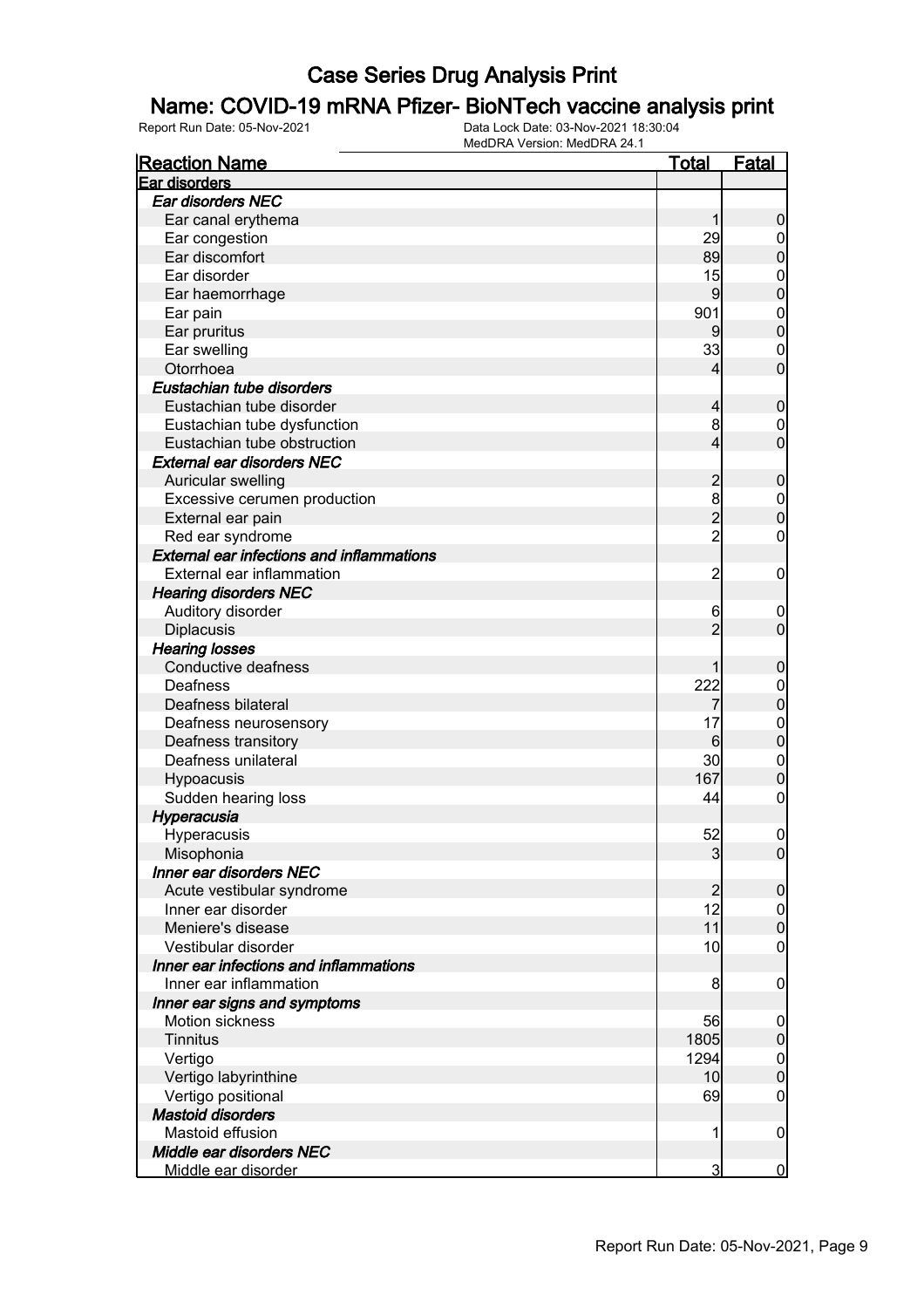## Name: COVID-19 mRNA Pfizer- BioNTech vaccine analysis print

| <b>Reaction Name</b>                          | Γotal | ata |
|-----------------------------------------------|-------|-----|
| Ear disorders cont'd<br>Ear disorders         |       |     |
| Middle ear effusion                           |       |     |
| Middle ear infections and inflammations       |       |     |
| Middle ear inflammation                       |       |     |
| Tympanic membrane disorders (excl infections) |       |     |
| Tympanic membrane perforation                 |       |     |
| Ear disorders SOC TOTAL                       |       |     |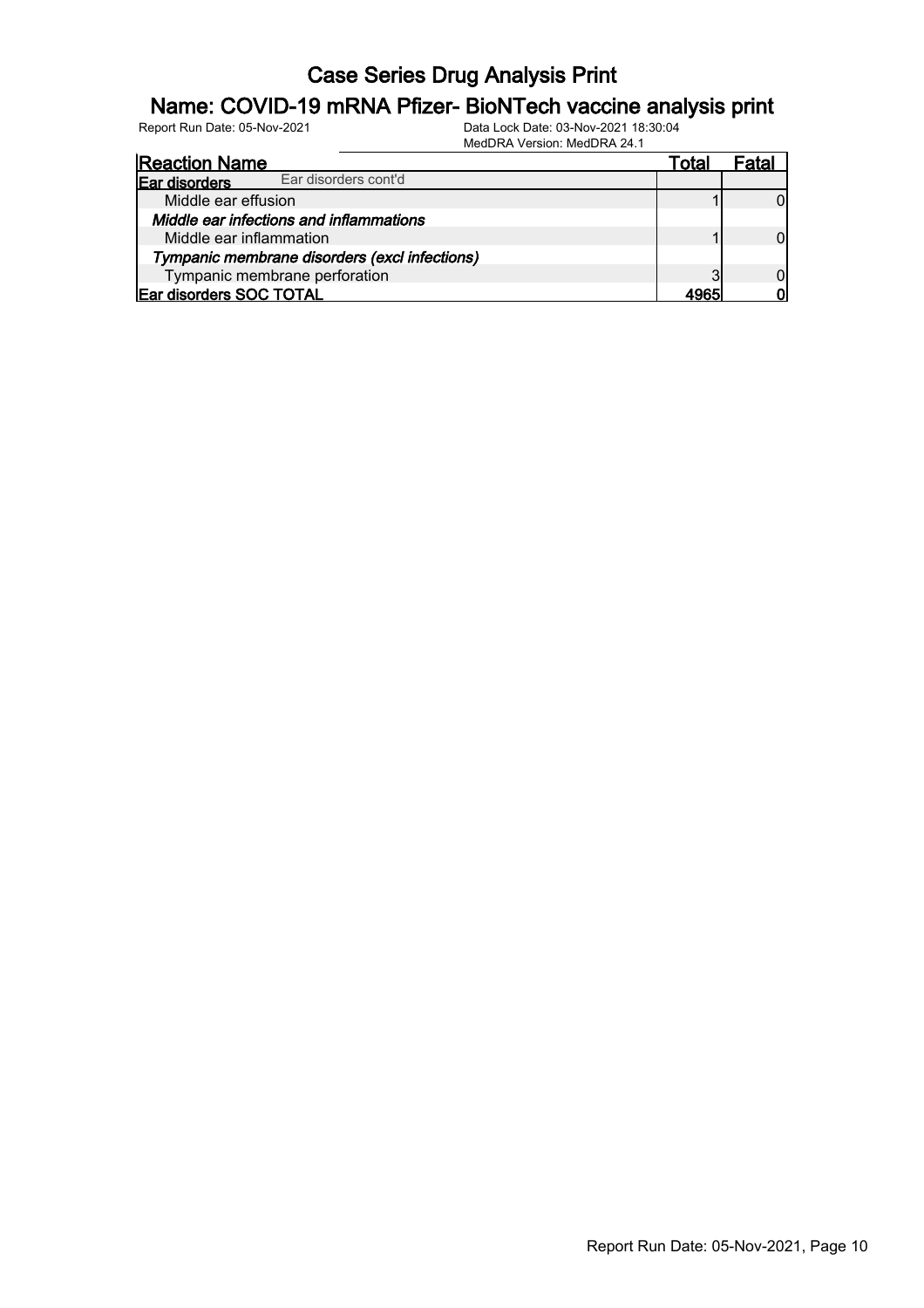#### Name: COVID-19 mRNA Pfizer- BioNTech vaccine analysis print

| <b>Reaction Name</b>                            | <u>Total</u>   | Fatal            |
|-------------------------------------------------|----------------|------------------|
| <b>Endocrine disorders</b>                      |                |                  |
| Acute and chronic thyroiditis                   |                |                  |
| Autoimmune thyroiditis                          | $\frac{2}{17}$ | $\boldsymbol{0}$ |
| Thyroiditis                                     |                | $\pmb{0}$        |
| Thyroiditis acute                               | $\overline{c}$ | $\mathbf 0$      |
| Thyroiditis subacute                            | 3              | $\overline{0}$   |
| <b>Adrenal cortical hypofunctions</b>           |                |                  |
| Addison's disease                               | $\frac{2}{2}$  | $\mathbf 0$      |
| Adrenal insufficiency                           |                | $\mathbf 0$      |
| Adrenocortical insufficiency acute              | 13             | $\overline{0}$   |
| <b>Adrenal gland disorders NEC</b>              |                |                  |
| Adrenal haemorrhage                             | $\overline{c}$ | $\boldsymbol{0}$ |
| Anterior pituitary hyperfunction                |                |                  |
| Pituitary-dependent Cushing's syndrome          | 1              | $\boldsymbol{0}$ |
| Anterior pituitary hypofunction                 |                |                  |
| Hypopituitarism                                 | 1              | $\mathbf 0$      |
| Endocrine abnormalities of gonadal function NEC |                |                  |
| Oestrogen deficiency                            | 1              | $\mathbf 0$      |
| <b>Endocrine abnormalities of puberty</b>       |                |                  |
| Delayed menarche                                |                | $\mathbf 0$      |
| Premature menarche                              | 17             | $\overline{0}$   |
| Female gonadal function disorders               |                |                  |
| Anovulatory cycle                               | 46             | $\mathbf 0$      |
| Ovulation delayed                               | 32             | $\boldsymbol{0}$ |
| Male gonadal function disorders                 |                |                  |
| Androgen deficiency                             | 1              | 0                |
| <b>Thyroid disorders NEC</b>                    |                |                  |
| Autoimmune thyroid disorder                     | 1              | $\mathbf 0$      |
| Goitre                                          | 12             | $\mathbf 0$      |
| Thyroid disorder                                | 7              | $\mathbf{0}$     |
| Thyroid mass                                    | 1              | $\overline{0}$   |
| Thyroid pain                                    | 7              | $\mathbf 0$      |
| <b>Thyroid hyperfunction disorders</b>          |                |                  |
| Basedow's disease                               | 8              | $\mathbf 0$      |
| Hyperthyroidism                                 | 33             | $\overline{0}$   |
| Thyrotoxic crisis                               | 3              | $\pmb{0}$        |
| <b>Thyroid hypofunction disorders</b>           |                |                  |
| Autoimmune hypothyroidism                       |                | $\mathbf 0$      |
| Hypothyroidism                                  | 30             | $\mathbf 0$      |
| Immune-mediated hypothyroidism                  | 1              | $\mathbf{0}$     |
| Myxoedema                                       |                | $\overline{0}$   |
| <b>Endocrine disorders SOC TOTAL</b>            | 251            | $\mathbf 0$      |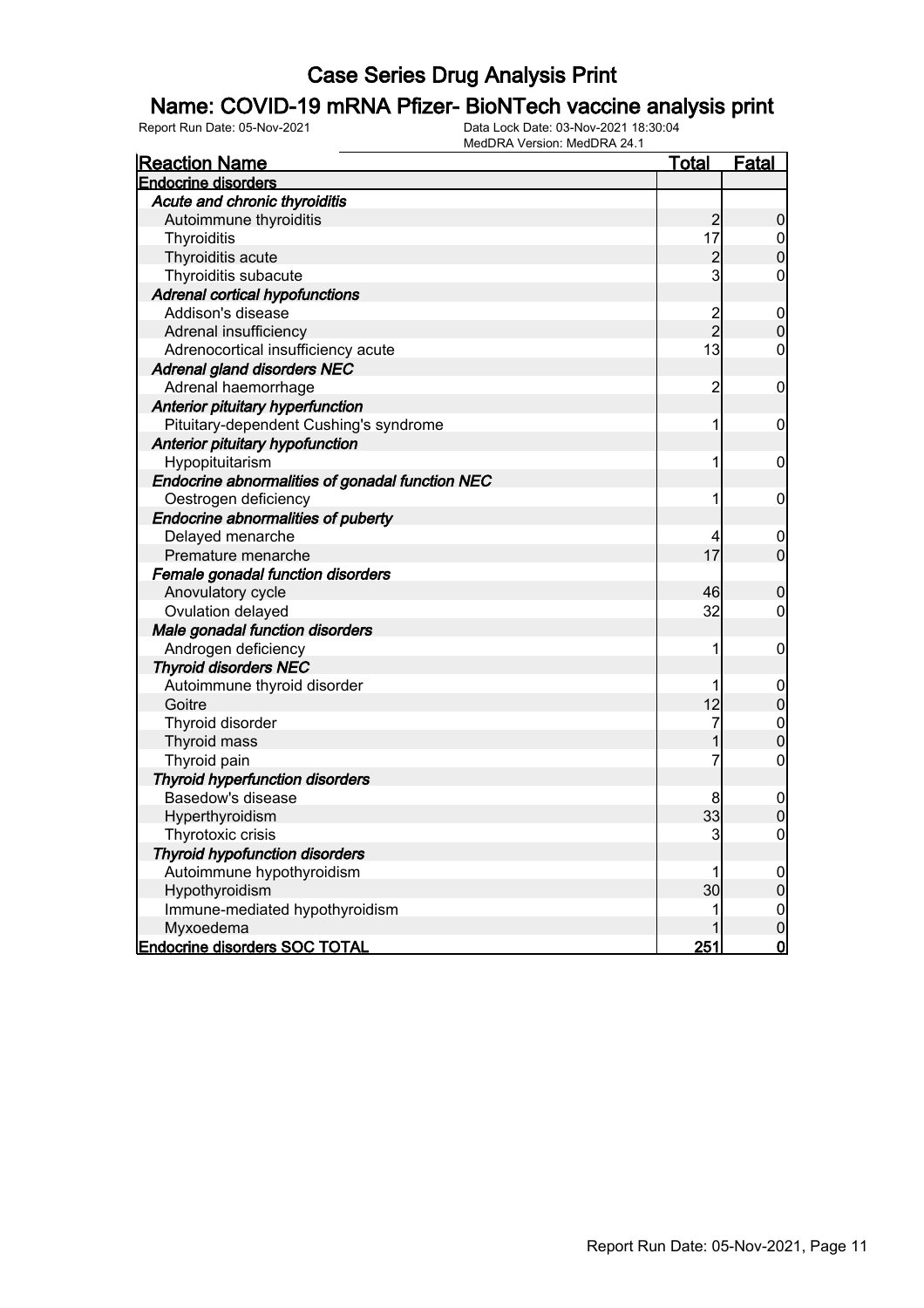## Name: COVID-19 mRNA Pfizer- BioNTech vaccine analysis print

| <b>Reaction Name</b>                                              | <b>Total</b>            | <b>Fatal</b>                     |
|-------------------------------------------------------------------|-------------------------|----------------------------------|
| Eve disorders                                                     |                         |                                  |
| Amblyopic vision impairment                                       |                         |                                  |
| Amblyopia                                                         | 6                       | $\overline{0}$                   |
| <b>Cataract conditions</b>                                        |                         |                                  |
| Cataract                                                          | 11                      | $\mathbf 0$                      |
| Choroid and vitreous haemorrhages and vascular disorders          |                         |                                  |
| Choroidal haemorrhage                                             | 1                       | $\mathbf 0$                      |
| Choroidal neovascularisation                                      | 1                       | 0                                |
| Vitreous haemorrhage                                              | 3                       | $\mathbf 0$                      |
| Choroid and vitreous structural change, deposit and degeneration  |                         |                                  |
| Chorioretinopathy                                                 | 5                       | $\mathbf 0$                      |
| Vitreous detachment                                               | 17                      | $\mathbf 0$                      |
| <b>Vitreous floaters</b>                                          | 84                      | $\mathbf 0$                      |
| Colour blindness (incl acquired)                                  |                         |                                  |
| Dyschromatopsia                                                   | 8                       | $\mathbf 0$                      |
| Conjunctival and corneal bleeding and vascular disorders          |                         |                                  |
| Conjunctival haemorrhage                                          | 40                      | $\mathbf 0$                      |
| Conjunctival infections, irritations and inflammations            |                         |                                  |
| Conjunctival hyperaemia                                           | $\overline{c}$          | $\mathbf 0$                      |
| Conjunctival irritation                                           | 1                       | $\mathbf 0$                      |
| Conjunctival oedema                                               | 3                       | $\mathbf 0$                      |
| Conjunctivitis allergic                                           | 1                       | $\boldsymbol{0}$                 |
| Corneal infections, oedemas and inflammations                     |                         |                                  |
| Corneal oedema                                                    | $\overline{\mathbf{c}}$ | $\mathbf 0$                      |
| Keratitis                                                         | $6\overline{6}$         | $\boldsymbol{0}$                 |
| Ulcerative keratitis                                              | 5                       | $\mathbf 0$                      |
| <b>Eyelid movement disorders</b>                                  |                         |                                  |
| Blepharospasm                                                     | 137                     | $\mathbf 0$                      |
| Excessive eye blinking                                            | 5                       | $\pmb{0}$                        |
| Eyelid function disorder                                          | 3                       | $\mathbf 0$                      |
| Eyelid myokymia                                                   | 4                       | $\mathbf 0$                      |
| Eyelid ptosis                                                     | 42                      | $\mathbf 0$                      |
| Paralytic lagophthalmos                                           | $\overline{2}$          | $\overline{0}$                   |
| Glaucomas (excl congenital)                                       |                         |                                  |
| Angle closure glaucoma                                            | 2                       | $\boldsymbol{0}$                 |
| Glaucoma                                                          | $6 \mid$                | $\mathbf 0$                      |
| Iris and ciliary body structural change, deposit and degeneration |                         |                                  |
| Eye colour change                                                 | 3                       |                                  |
| Iris and uveal tract infections, irritations and inflammations    |                         | $\overline{0}$                   |
| Autoimmune uveitis                                                | 1                       |                                  |
|                                                                   | 14                      | $\overline{0}$<br>$\overline{0}$ |
| Iridocyclitis<br>Iritis                                           | 7                       |                                  |
| <b>Uveitis</b>                                                    | 43                      | $\mathbf 0$<br>$\overline{0}$    |
| <b>Lacrimation disorders</b>                                      |                         |                                  |
|                                                                   | 136                     |                                  |
| Dry eye<br>Lacrimation increased                                  | 123                     | $\boldsymbol{0}$                 |
|                                                                   |                         | $\boldsymbol{0}$                 |
| Lid bleeding and vascular disorders                               |                         |                                  |
| Eyelid bleeding                                                   | 1                       | $\mathbf 0$                      |
| Lid, lash and lacrimal infections, irritations and inflammations  |                         |                                  |
| <b>Blepharitis</b>                                                | 14                      | $\mathbf 0$                      |
| Chalazion                                                         | 7                       | $\mathbf 0$                      |
| Eczema eyelids                                                    | 7                       | $\mathbf 0$                      |
| Erythema of eyelid                                                | 9                       | $\mathbf 0$                      |
| Eyelid cyst                                                       | 4                       | $\overline{0}$                   |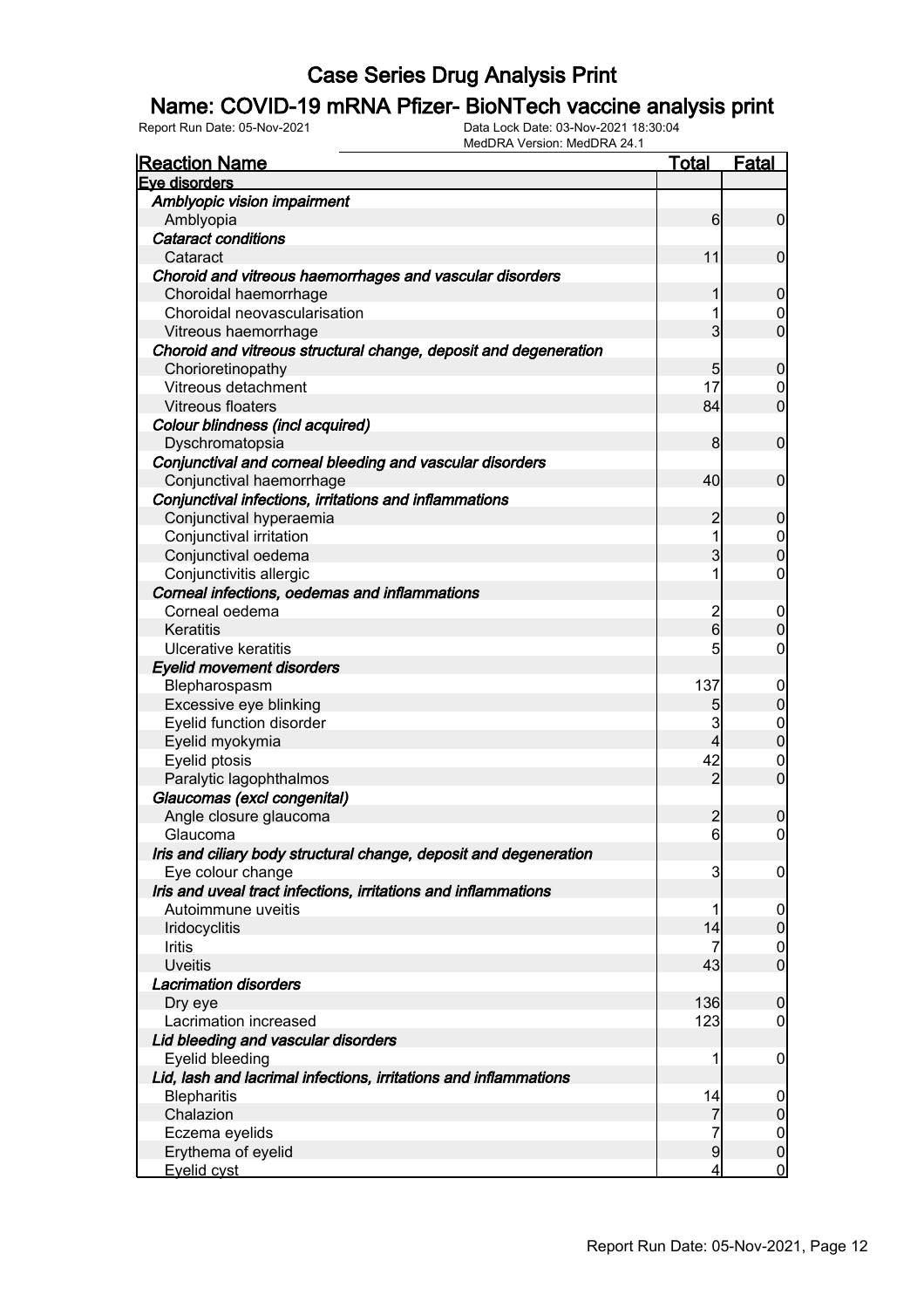## Name: COVID-19 mRNA Pfizer- BioNTech vaccine analysis print

| <u>Reaction Name</u>                                           | <b>Total</b>    | <b>Fatal</b>     |
|----------------------------------------------------------------|-----------------|------------------|
| Eye disorders cont'd<br>Eve disorders                          |                 |                  |
| Eyelid irritation                                              | $\overline{2}$  | $\mathbf 0$      |
| Eyelid margin crusting                                         | 4               | $\boldsymbol{0}$ |
| Eyelid oedema                                                  | $5\overline{)}$ | $\pmb{0}$        |
| Eyelid rash                                                    | 16              | $\mathbf 0$      |
| Swelling of eyelid                                             | 112             | $\mathbf 0$      |
| Swollen tear duct                                              | 2               | $\mathbf 0$      |
| Lid, lash and lacrimal structural disorders                    |                 |                  |
| Dacryostenosis acquired                                        | 1               | $\mathbf 0$      |
| Dermatochalasis                                                | 1               | $\mathbf 0$      |
| Eyelash changes                                                | 1               | $\boldsymbol{0}$ |
| Eyelid exfoliation                                             | 3               | $\mathbf 0$      |
| Eyelid skin dryness                                            |                 | $\boldsymbol{0}$ |
| Eyelid thickening                                              | 2<br>1          | $\overline{0}$   |
| Floppy eyelid syndrome                                         | 1               | $\boldsymbol{0}$ |
| Growth of eyelashes                                            | 3               | $\mathbf 0$      |
| Lagophthalmos                                                  | 3               | $\boldsymbol{0}$ |
| Ocular bleeding and vascular disorders NEC                     |                 |                  |
| Eye haematoma                                                  | 4               | $\mathbf 0$      |
| Eye haemorrhage                                                | 27              | $\mathbf 0$      |
| Ocular vascular disorder                                       | $\overline{c}$  | $\mathbf 0$      |
| Ophthalmic vein thrombosis                                     | $\overline{1}$  | $\overline{0}$   |
| <b>Ocular disorders NEC</b>                                    |                 |                  |
| Dark circles under eyes                                        | 6               | $\mathbf 0$      |
| Eye disorder                                                   | 32              | $\mathbf 0$      |
| Eye oedema                                                     | 15              | $\mathbf 0$      |
| Eye pain                                                       | 983             | $\boldsymbol{0}$ |
| Eye swelling                                                   | 470             | $\pmb{0}$        |
| Eye symptom                                                    | 9               | $\boldsymbol{0}$ |
| Eye ulcer                                                      | $\mathbf{3}$    | $\mathbf 0$      |
| Eyelid disorder                                                | 12              | $\boldsymbol{0}$ |
| Eyelid pain                                                    | 11              | $\pmb{0}$        |
| Eyelids pruritus                                               | 6               | $\boldsymbol{0}$ |
| Ocular discomfort                                              | 25              | $\pmb{0}$        |
| Periorbital oedema                                             | 18              | $\mathbf{0}$     |
| Periorbital pain                                               | 1               | $\overline{0}$   |
| Periorbital swelling                                           | 114             | 0                |
| Retinal disorder                                               | $\overline{2}$  | 0                |
| Vitreous disorder                                              |                 | $\mathbf 0$      |
| Ocular infections, inflammations and associated manifestations |                 |                  |
| Eye allergy                                                    | 12              | $\mathbf 0$      |
| Eye discharge                                                  | 25              | $\pmb{0}$        |
| Eye inflammation                                               | 25              | $\overline{0}$   |
| Eye irritation                                                 | 83              | $\mathbf 0$      |
| Eye pruritus                                                   | 219             | $\boldsymbol{0}$ |
| Limbal swelling                                                | $\overline{2}$  | $\overline{0}$   |
| Ocular hyperaemia                                              | 205             | $\mathbf 0$      |
| Ocular nerve and muscle disorders                              |                 |                  |
| Binocular eye movement disorder                                |                 | $\mathbf 0$      |
| Extraocular muscle disorder                                    |                 | $\pmb{0}$        |
| Extraocular muscle paresis                                     | $\overline{c}$  | $\overline{0}$   |
| Eye movement disorder                                          | 31              | $\mathbf 0$      |
| Gaze palsy                                                     | 1               | $\boldsymbol{0}$ |
| Ocular myasthenia                                              | 1               | $\overline{0}$   |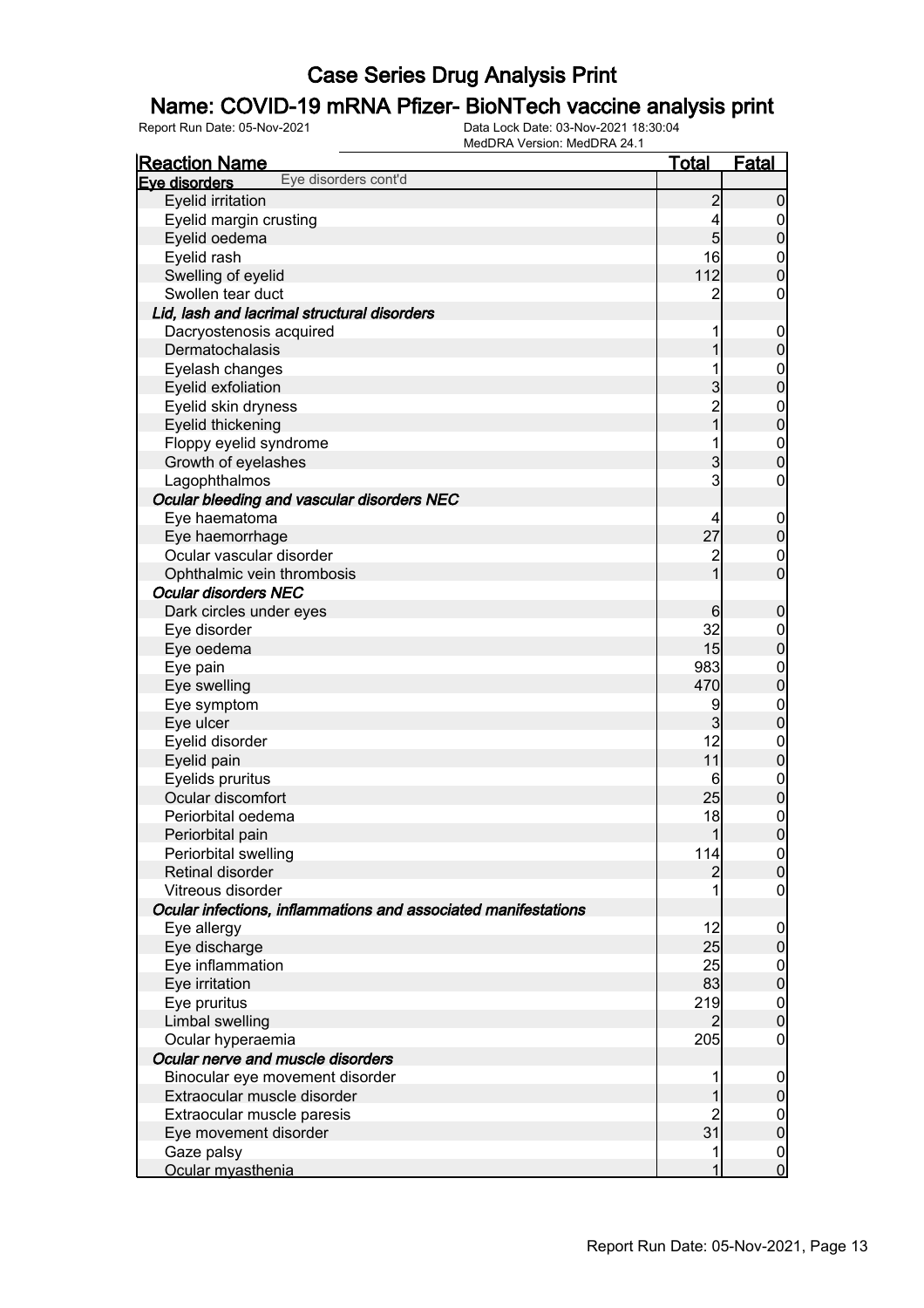## Name: COVID-19 mRNA Pfizer- BioNTech vaccine analysis print

| <b>Reaction Name</b>                                       | Total           | Fatal                            |
|------------------------------------------------------------|-----------------|----------------------------------|
| Eye disorders cont'd<br>Eye disorders                      |                 |                                  |
| Ophthalmoplegia                                            | 4               | $\boldsymbol{0}$                 |
| Strabismus                                                 | $5\overline{)}$ | $\overline{0}$                   |
| <b>Ocular sensation disorders</b>                          |                 |                                  |
| Abnormal sensation in eye                                  | 18              | $\mathbf 0$                      |
| Asthenopia                                                 | 141             | $\boldsymbol{0}$                 |
| Eye paraesthesia                                           | 2               | $\overline{0}$                   |
| Eyelid sensory disorder                                    | 1               |                                  |
| Foreign body sensation in eyes                             | 16              | $\begin{matrix}0\\0\end{matrix}$ |
| Hypoaesthesia eye                                          | 15              | $\mathbf 0$                      |
| Photophobia                                                | 427             | $\overline{0}$                   |
| <b>Optic disc abnormalities NEC</b>                        |                 |                                  |
| Papilloedema                                               | 6               | $\mathbf 0$                      |
| Optic nerve bleeding and vascular disorders                |                 |                                  |
| Optic disc haemorrhage                                     | 1               | $\mathbf 0$                      |
| Optic ischaemic neuropathy                                 | $\overline{2}$  | $\mathbf 0$                      |
| Orbital infections, inflammations and irritations          |                 |                                  |
| Parophthalmia                                              | 1               | $\mathbf 0$                      |
| Orbital structural change, deposit and degeneration        |                 |                                  |
| Orbital oedema                                             | $\overline{2}$  | 0                                |
| <b>Pupil disorders</b>                                     |                 |                                  |
| <b>Miosis</b>                                              | 2               | $\mathbf 0$                      |
| <b>Mydriasis</b>                                           | 22              | $\boldsymbol{0}$                 |
| Pupil fixed                                                | $\overline{2}$  | $\mathbf 0$                      |
| Pupils unequal                                             | 12              | $\overline{0}$                   |
| Refractive and accommodative disorders                     |                 |                                  |
| Accommodation disorder                                     | 1               | $\mathbf 0$                      |
| Altered visual depth perception                            |                 |                                  |
| Astigmatism                                                | $\frac{3}{2}$   | $0\atop 0$                       |
| Hypermetropia                                              |                 | $\mathbf 0$                      |
| Myopia                                                     | $\overline{1}$  | $\overline{0}$                   |
| Retinal bleeding and vascular disorders (excl retinopathy) |                 |                                  |
| Retinal artery occlusion                                   | 9               | $\mathbf 0$                      |
| Retinal artery thrombosis                                  | 1               |                                  |
| Retinal haemorrhage                                        |                 | $0\atop 0$                       |
| Retinal vascular thrombosis                                | 1               | $\overline{0}$                   |
| Retinal vein occlusion                                     | 31              | 0                                |
| Retinal vein thrombosis                                    | 2               | $\overline{0}$                   |
| Retinal structural change, deposit and degeneration        |                 |                                  |
| Macular degeneration                                       | 4               | $\boldsymbol{0}$                 |
| Macular hole                                               | $\overline{2}$  | $\boldsymbol{0}$                 |
| Macular rupture                                            | 1               | $\boldsymbol{0}$                 |
| Maculopathy                                                | 1               | $\pmb{0}$                        |
| Neovascular age-related macular degeneration               | $\overline{c}$  | $\boldsymbol{0}$                 |
| Retinal degeneration                                       | $\mathbf{1}$    | $\pmb{0}$                        |
| Retinal detachment                                         | 4               | $\boldsymbol{0}$                 |
| <b>Retinal tear</b>                                        | $\overline{c}$  | $\mathbf 0$                      |
| <b>Retinal toxicity</b>                                    | $\overline{3}$  | $\mathbf 0$                      |
| Retinal, choroid and vitreous infections and inflammations |                 |                                  |
| Birdshot chorioretinopathy                                 | $\overline{c}$  | $\boldsymbol{0}$                 |
| Cystoid macular oedema                                     | $\mathbf{1}$    | $\pmb{0}$                        |
| Macular oedema                                             | 4               | $\overline{0}$                   |
| <b>Retinal vasculitis</b>                                  | $\overline{3}$  | $\boldsymbol{0}$                 |
| <b>Retinopathies NEC</b>                                   |                 |                                  |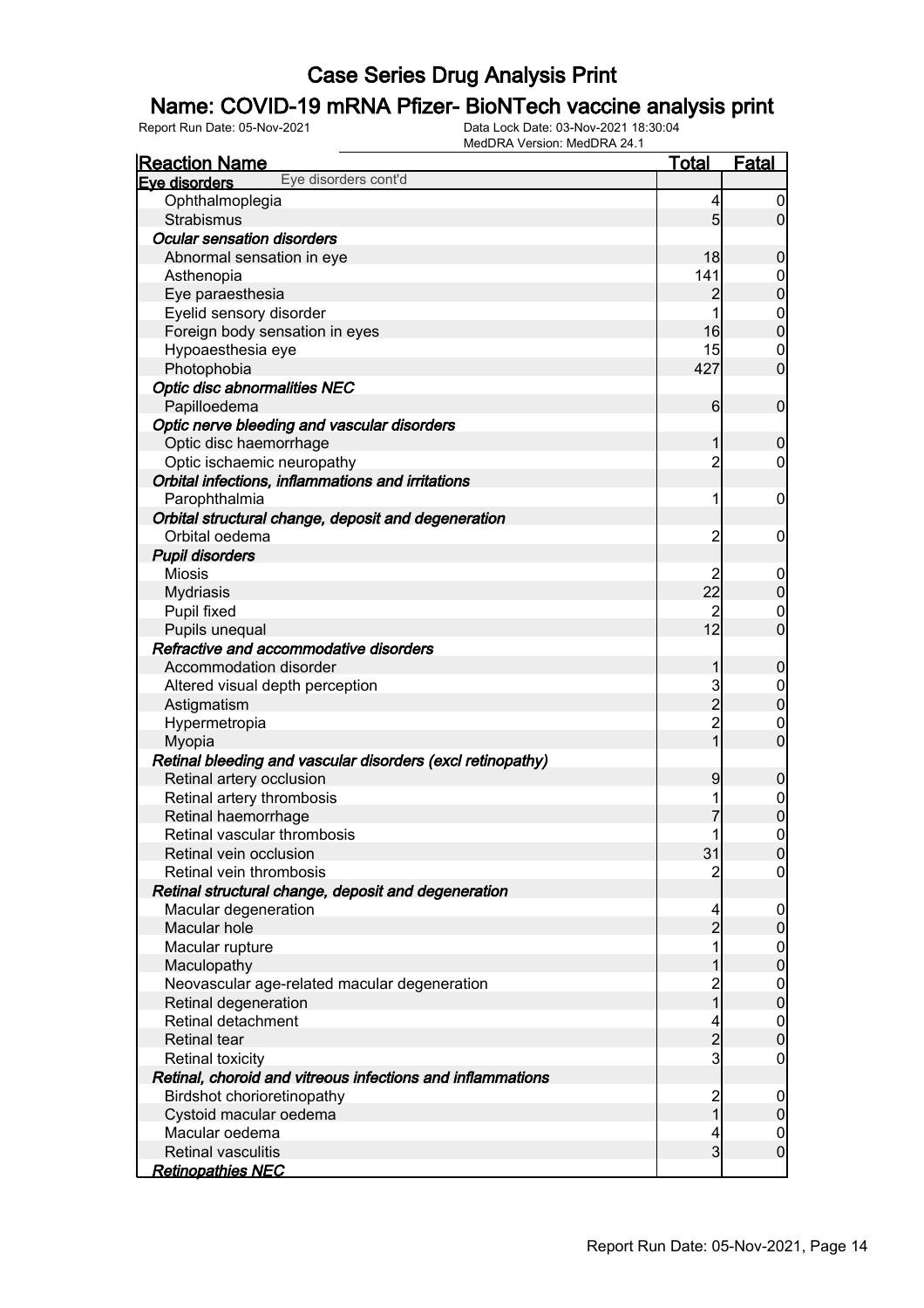## Name: COVID-19 mRNA Pfizer- BioNTech vaccine analysis print

| <b>Reaction Name</b>                                    | <u>Total</u>            | Fatal            |
|---------------------------------------------------------|-------------------------|------------------|
| Eye disorders cont'd<br>Eye disorders                   |                         |                  |
| Acute macular neuroretinopathy                          | 1                       | $\overline{0}$   |
| Retinal exudates                                        | $\frac{2}{2}$           | $\boldsymbol{0}$ |
| Retinopathy                                             |                         | $\overline{0}$   |
| Scleral infections, irritations and inflammations       |                         |                  |
| Episcleritis                                            | $\overline{7}$          | $\boldsymbol{0}$ |
| <b>Scleritis</b>                                        | 3                       | 0                |
| Scleral structural change, deposit and degeneration     |                         |                  |
| Scleral discolouration                                  | $\overline{c}$          | $\mathbf 0$      |
| Structural change, deposit and degeneration of eye NEC  |                         |                  |
| Exophthalmos                                            | 1                       | $\mathbf 0$      |
| <b>Visual colour distortions</b>                        |                         |                  |
| Chloropsia                                              | $\overline{\mathbf{c}}$ | $\mathbf 0$      |
| Chromatopsia                                            | $\overline{1}$          | $\mathbf 0$      |
| Cyanopsia                                               | $\frac{2}{2}$           | $\boldsymbol{0}$ |
| Erythropsia                                             |                         | $\overline{0}$   |
| Xanthopsia                                              | 1                       | $\boldsymbol{0}$ |
| <b>Visual disorders NEC</b>                             |                         |                  |
| <b>Charles Bonnet syndrome</b>                          | $\overline{c}$          | $\mathbf 0$      |
| Diplopia                                                | 147                     | $\pmb{0}$        |
| Glare                                                   |                         | $\boldsymbol{0}$ |
| Halo vision                                             | 7                       | $\overline{0}$   |
| Heteronymous diplopia                                   | 1                       | $\mathbf{0}$     |
| Metamorphopsia                                          | 18                      | $\overline{0}$   |
| Oscillopsia                                             | 3                       | $\mathbf{0}$     |
| Photopsia                                               | 122                     | $\overline{0}$   |
| Scintillating scotoma                                   | 4                       | $\boldsymbol{0}$ |
| Vision blurred                                          | 1106                    | $\overline{0}$   |
| Visual brightness                                       | 3                       | $\mathbf 0$      |
| Visual snow syndrome                                    | 7                       | $\overline{0}$   |
| <b>Visual field disorders</b>                           |                         |                  |
| Visual field defect                                     | 26                      | $\mathbf 0$      |
| Visual impairment and blindness (excl colour blindness) |                         |                  |
| Amaurosis fugax                                         | $\overline{2}$          | $\mathbf 0$      |
| <b>Blindness</b>                                        | 115                     | $\boldsymbol{0}$ |
| <b>Blindness cortical</b>                               | $\mathbf{1}$            | $\overline{0}$   |
| <b>Blindness transient</b>                              | 12                      | 0                |
| <b>Blindness unilateral</b>                             | 12                      | $\overline{0}$   |
| Central vision loss                                     | $\frac{3}{3}$           | $\mathbf 0$      |
| Sudden visual loss                                      |                         | $\overline{0}$   |
| Visual acuity reduced                                   | 23                      | $\boldsymbol{0}$ |
| Visual acuity reduced transiently                       | 1                       | $\overline{0}$   |
| Visual impairment                                       | 328                     | $\mathbf 0$      |
| Visual pathway disorders                                |                         |                  |
| Optic nerve disorder                                    |                         | $\overline{0}$   |
| <b>Eve disorders SOC TOTAL</b>                          | 6016                    | $\mathbf{0}$     |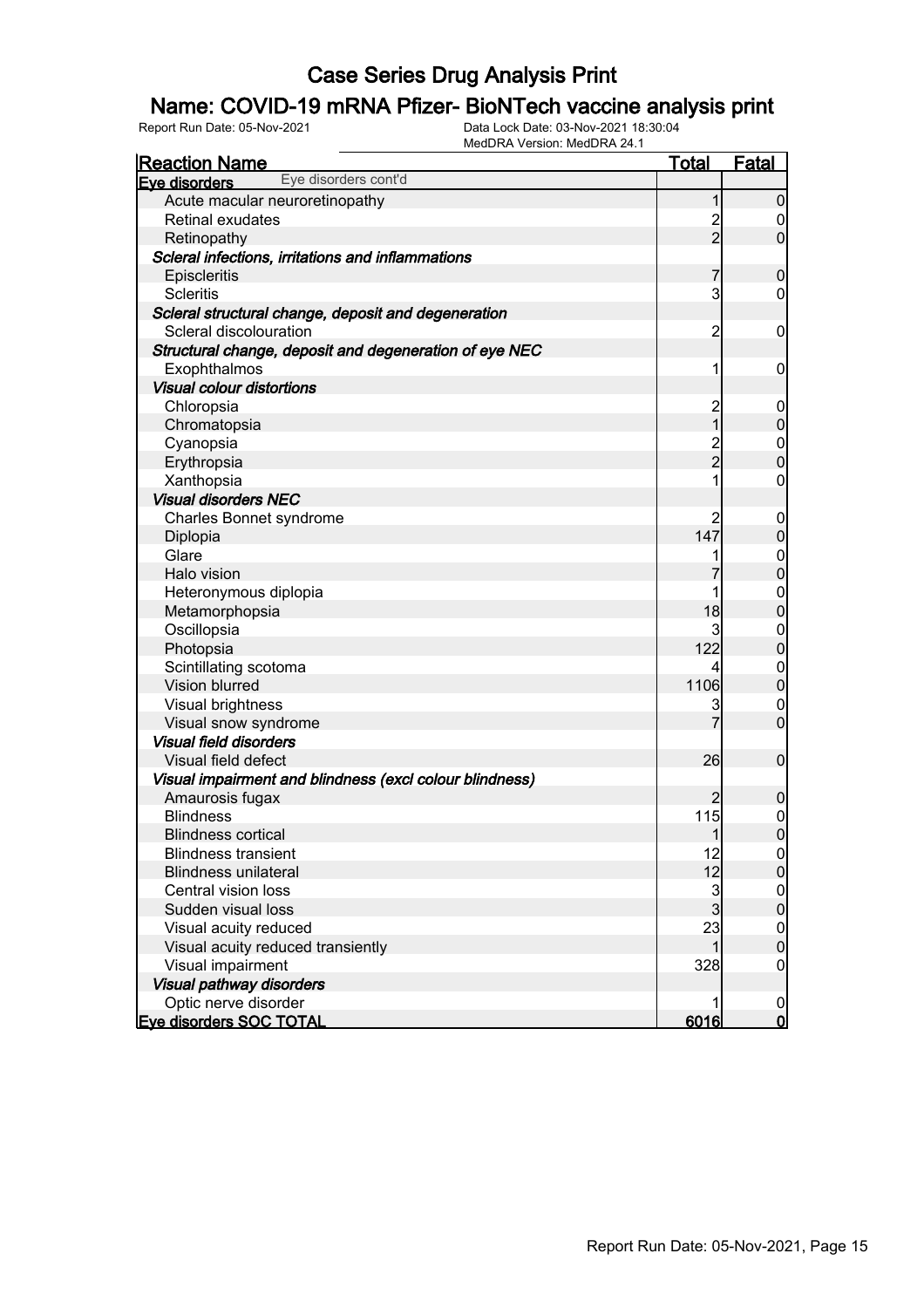## Name: COVID-19 mRNA Pfizer- BioNTech vaccine analysis print

| <b>Reaction Name</b>                                | <b>Total</b>                     | <b>Fatal</b>                  |
|-----------------------------------------------------|----------------------------------|-------------------------------|
| <b>Gastrointestinal disorders</b>                   |                                  |                               |
| Abdominal findings abnormal                         |                                  |                               |
| Abdominal mass                                      | $\overline{2}$                   | $\boldsymbol{0}$              |
| Gastrointestinal sounds abnormal                    | 16                               | $\overline{0}$                |
| <b>Abdominal hernias NEC</b>                        |                                  |                               |
| Abdominal hernia                                    | 2                                | $\mathbf 0$                   |
| <b>Abdominal wall conditions NEC</b>                |                                  |                               |
| Abdominal wall haematoma                            | 1                                | $\mathbf 0$                   |
| Acute and chronic pancreatitis                      |                                  |                               |
| Alcoholic pancreatitis                              |                                  | $\mathbf 0$                   |
| Obstructive pancreatitis                            |                                  | $\mathbf 0$                   |
| Pancreatitis                                        | 14                               | $\mathbf 0$                   |
| Pancreatitis acute                                  | 13                               | 1                             |
| Pancreatitis necrotising                            |                                  | $\boldsymbol{0}$              |
| Anal and rectal disorders NEC                       |                                  |                               |
| Anal fissure                                        | $\overline{c}$                   | $\mathbf 0$                   |
| Anal sphincter atony                                | $\overline{1}$                   | $\pmb{0}$                     |
| Rectal prolapse                                     |                                  | 0                             |
| Anal and rectal pains                               |                                  |                               |
| Proctalgia                                          | 11                               | $\mathbf 0$                   |
| Anal and rectal signs and symptoms                  |                                  |                               |
| Anal hypoaesthesia                                  |                                  |                               |
| Anal spasm                                          |                                  | $\mathbf 0$<br>$\mathbf 0$    |
| Anorectal discomfort                                |                                  |                               |
|                                                     | 1                                | $\mathbf{0}$                  |
| Anorectal swelling                                  |                                  | $\mathbf 0$                   |
| Rectal discharge                                    | $\overline{c}$<br>$\overline{1}$ | $\mathbf 0$<br>$\overline{0}$ |
| <b>Rectal tenesmus</b>                              |                                  |                               |
| <b>Benign oral cavity neoplasms</b>                 |                                  |                               |
| Mouth cyst                                          | 6                                | $\boldsymbol{0}$              |
| Tongue cyst                                         | 4                                | 0                             |
| Colitis (excl infective)                            |                                  |                               |
| Autoimmune colitis                                  |                                  | $\boldsymbol{0}$              |
| Colitis                                             | 40                               | 1                             |
| Colitis ischaemic                                   |                                  | $\mathbf{0}$                  |
| Colitis microscopic                                 |                                  | $\overline{0}$                |
| Colitis ulcerative                                  | 64                               | 0                             |
| Crohn's disease                                     | 40                               | 0                             |
| Eosinophilic colitis                                | 1                                | $\overline{0}$                |
| Inflammatory bowel disease                          | $5\overline{)}$                  | $\boldsymbol{0}$              |
| Dental and periodontal infections and inflammations |                                  |                               |
| Dental caries                                       | $\mathbf{1}$                     | $\boldsymbol{0}$              |
| <b>Dental disorders NEC</b>                         |                                  |                               |
| Loose tooth                                         | 1                                | $\boldsymbol{0}$              |
| Malpositioned teeth                                 | 3                                | $\overline{0}$                |
| Periodontal disease                                 | 1                                | $\pmb{0}$                     |
| Teeth brittle                                       | $\frac{2}{6}$                    | $\boldsymbol{0}$              |
| Teething                                            |                                  | $\mathbf 0$                   |
| Tooth disorder                                      | $\overline{c}$                   | $\boldsymbol{0}$              |
| Tooth socket haemorrhage                            | $\overline{1}$                   | $\boldsymbol{0}$              |
| Dental pain and sensation disorders                 |                                  |                               |
| Dental discomfort                                   | 6                                | $\boldsymbol{0}$              |
| Dental paraesthesia                                 | 10                               | $\overline{0}$                |
| Hyperaesthesia teeth                                | 34                               | $\pmb{0}$                     |
| Toothache                                           | 146                              | $\overline{0}$                |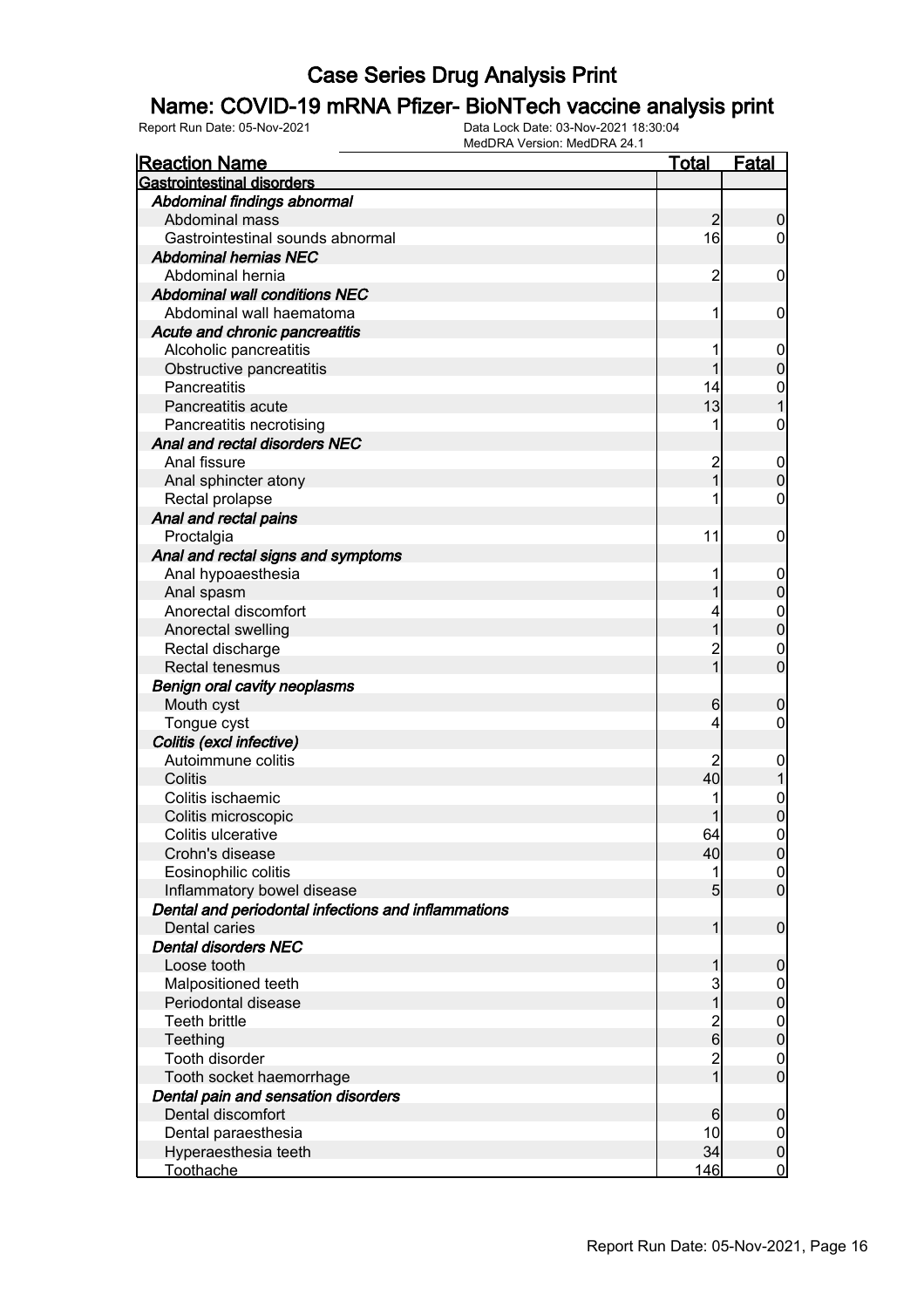#### Name: COVID-19 mRNA Pfizer- BioNTech vaccine analysis print

| <b>Reaction Name</b>                                        | <b>Total</b>                     | <b>Fatal</b>                          |
|-------------------------------------------------------------|----------------------------------|---------------------------------------|
| Gastrointestinal disordersointestinal disorders cont'd      |                                  |                                       |
| Dental surface disorders                                    |                                  |                                       |
| Tooth discolouration                                        | 9                                | $\boldsymbol{0}$                      |
| Diaphragmatic hernias                                       |                                  |                                       |
| Hiatus hernia                                               | 6                                | $\mathbf 0$                           |
| Diarrhoea (excl infective)                                  |                                  |                                       |
| Diarrhoea                                                   | 4804                             | $\begin{array}{c} 2 \\ 0 \end{array}$ |
| Diarrhoea haemorrhagic                                      | 20                               |                                       |
| Diverticula                                                 |                                  |                                       |
| Diverticulum                                                | 4                                | $\mathbf 0$                           |
| Diverticulum intestinal                                     |                                  | $\mathbf 0$                           |
| Duodenal and small intestinal stenosis and obstruction      |                                  |                                       |
| Small intestinal obstruction                                |                                  | $\mathbf 0$                           |
| <b>Duodenal ulcers and perforation</b>                      |                                  |                                       |
| Duodenal ulcer haemorrhage                                  |                                  | $\mathbf 0$                           |
| Duodenal ulcer perforation                                  | 3                                | $\mathbf 0$                           |
| Dyspeptic signs and symptoms                                |                                  |                                       |
| Dyspepsia                                                   | 395                              | $\boldsymbol{0}$                      |
| Epigastric discomfort                                       | 14                               | 0                                     |
| Eructation                                                  | 45                               | $\mathbf 0$                           |
| <b>Faecal abnormalities NEC</b>                             |                                  |                                       |
| Abnormal faeces                                             | 19                               | $\boldsymbol{0}$                      |
| Faecaloma                                                   |                                  | $\mathbf 0$                           |
| Faeces discoloured                                          | 56                               | $\mathbf 0$                           |
| Faeces hard                                                 | $\overline{c}$<br>$\overline{3}$ | $\mathbf{0}$                          |
| Faeces pale                                                 | 10                               | $\mathbf 0$                           |
| Faeces soft                                                 | 10                               | $\mathbf 0$<br>$\overline{0}$         |
| Mucous stools                                               |                                  |                                       |
| Flatulence, bloating and distension<br>Abdominal distension | 481                              |                                       |
|                                                             |                                  | $\boldsymbol{0}$                      |
| Aerophagia<br>Flatulence                                    | 169                              | 0<br>$\mathbf 0$                      |
| Gastric and oesophageal haemorrhages                        |                                  |                                       |
| Gastric haemorrhage                                         | 5                                | 1                                     |
| Mallory-Weiss syndrome                                      |                                  | $\mathbf{0}$                          |
| Oesophageal varices haemorrhage                             | 1                                | $\overline{0}$                        |
| Gastric ulcers and perforation                              |                                  |                                       |
| Gastric ulcer                                               | $6 \mid$                         | $\mathbf 0$                           |
| Gastritis (excl infective)                                  |                                  |                                       |
| Chronic gastritis                                           | 3                                | $\mathbf 0$                           |
| Gastritis                                                   | 50                               | $\overline{0}$                        |
| Reflux gastritis                                            | 5                                | $\boldsymbol{0}$                      |
| Gastrointestinal and abdominal pains (excl oral and throat) |                                  |                                       |
| Abdominal migraine                                          | $\overline{2}$                   | $\mathbf 0$                           |
| Abdominal pain                                              | 1318                             | $\mathbf 0$                           |
| Abdominal pain lower                                        | 120                              | $\pmb{0}$                             |
| Abdominal pain upper                                        | 2170                             | $\boldsymbol{0}$                      |
| Abdominal rigidity                                          | 22                               | $\mathbf 0$                           |
| Abdominal tenderness                                        | 10                               | $\mathbf 0$                           |
| Gastrointestinal pain                                       | 120                              | $\mathbf 0$                           |
| Oesophageal pain                                            | 9                                | $\mathbf 0$                           |
| Gastrointestinal atonic and hypomotility disorders NEC      |                                  |                                       |
| Constipation                                                | 232                              | $\mathbf 0$                           |
| Duodenogastric reflux                                       | 4                                | $\overline{0}$                        |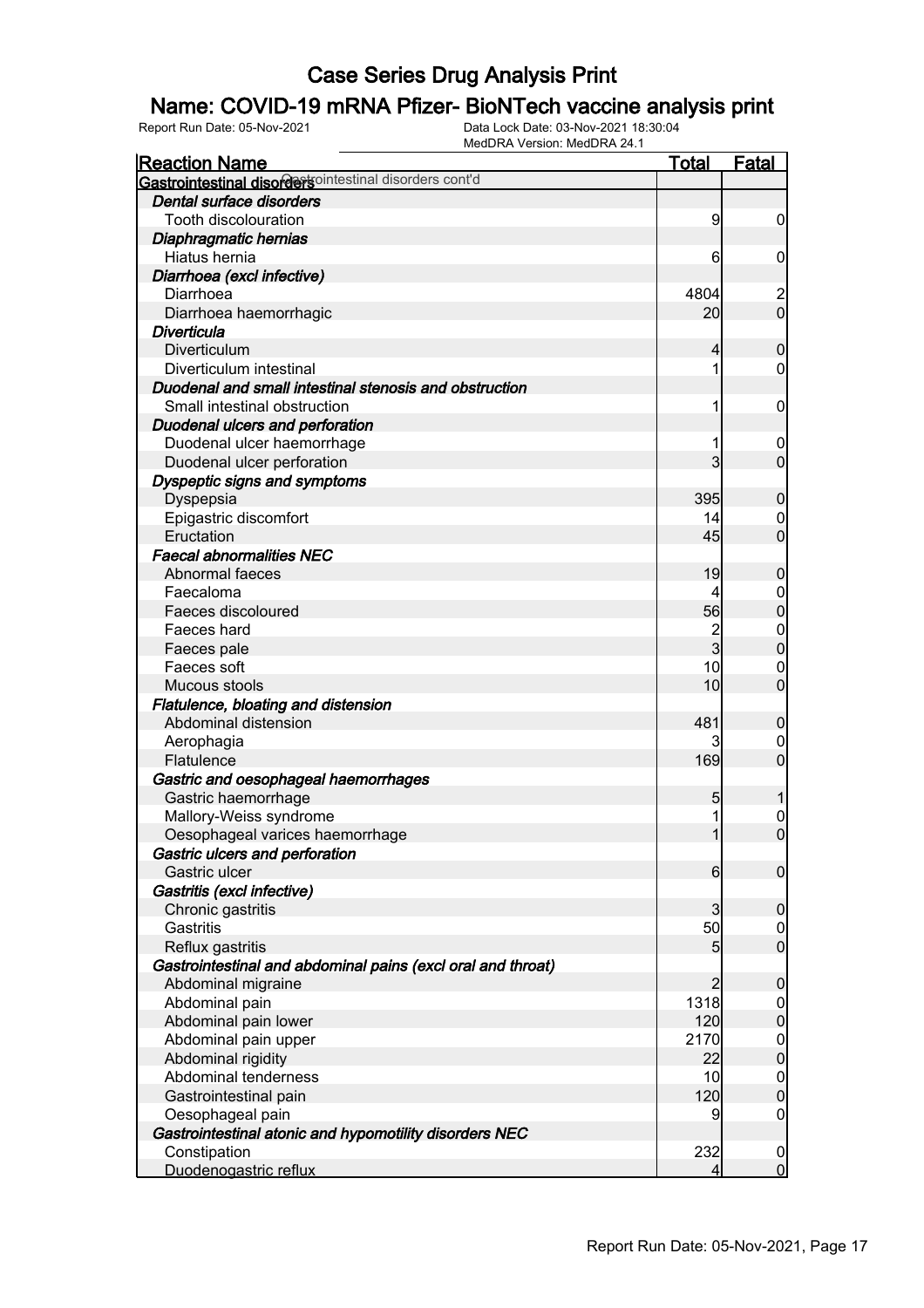## Name: COVID-19 mRNA Pfizer- BioNTech vaccine analysis print

| <b>Reaction Name</b>                                            | <b>Total</b>   | <b>Fatal</b>               |
|-----------------------------------------------------------------|----------------|----------------------------|
| Gastrointestinal disordersointestinal disorders cont'd          |                |                            |
| Gastric dilatation                                              | 7              | $\boldsymbol{0}$           |
| Gastrooesophageal reflux disease                                | 135            | $\pmb{0}$                  |
| Impaired gastric emptying                                       | 9              | 0                          |
| Infrequent bowel movements                                      | 3              | $\mathbf 0$                |
| Intestinal dilatation                                           |                | $\mathbf 0$                |
| Intestinal pseudo-obstruction                                   | $\overline{2}$ | $\mathbf 0$                |
| Gastrointestinal disorders NEC                                  |                |                            |
| Appendix disorder                                               | 1              | $\mathbf 0$                |
| Food poisoning                                                  | 7              | $\mathbf 0$                |
| Functional gastrointestinal disorder                            | 10             | $\mathbf 0$                |
| Gastric disorder                                                | 9              | $\boldsymbol{0}$           |
| Gastrointestinal disorder                                       | 21             | $\mathbf 0$                |
| Stomach mass                                                    | 4              | $\boldsymbol{0}$           |
| Gastrointestinal dyskinetic disorders                           |                |                            |
| Bowel movement irregularity                                     | 6              | $\mathbf 0$                |
| Change of bowel habit                                           | 5              | $\pmb{0}$                  |
| Dyschezia                                                       |                | $\boldsymbol{0}$           |
| Gastrointestinal motility disorder                              | $\frac{2}{3}$  | $\mathbf 0$                |
| Oesophageal achalasia                                           | 1              | $\boldsymbol{0}$           |
| Gastrointestinal fistulae                                       |                |                            |
| Diverticular fistula                                            | $\overline{c}$ | $\mathbf 0$                |
| Gastrointestinal inflammatory disorders NEC                     |                |                            |
| <b>Duodenitis</b>                                               | 1              | $\mathbf 0$                |
| <b>Enteritis</b>                                                | 6              | $\pmb{0}$                  |
| Epiploic appendagitis                                           |                | $\mathbf{0}$               |
| Gastrointestinal inflammation                                   | 2<br>3         | $\mathbf 0$                |
| Gastrointestinal tract irritation                               | 1              |                            |
|                                                                 | $\overline{2}$ | $\mathbf 0$<br>$\mathbf 0$ |
| Intestinal angioedema                                           |                |                            |
| Gastrointestinal mucosal dystrophies and secretion disorders    | 4              | $\boldsymbol{0}$           |
| Hyperchlorhydria                                                |                |                            |
| Gastrointestinal signs and symptoms NEC<br>Abdominal discomfort | 547            |                            |
| Abdominal symptom                                               |                | $\mathbf 0$                |
| Acute abdomen                                                   |                | $0\atop 0$                 |
|                                                                 | 5              |                            |
| Anal incontinence                                               | 19             | $\pmb{0}$                  |
| <b>Breath odour</b>                                             | 18             | 0                          |
| Dysphagia                                                       | 193            | 11                         |
| Gastrointestinal wall thickening                                | 1              | $\pmb{0}$                  |
| Odynophagia                                                     | 32             | $\mathbf 0$                |
| Gastrointestinal spastic and hypermotility disorders            |                |                            |
| Cardiospasm                                                     | 1              | $\mathbf 0$                |
| Defaecation urgency                                             | 10             | $\pmb{0}$                  |
| Frequent bowel movements                                        | 26             | $\overline{0}$             |
| Gastrointestinal hypermotility                                  | 1              | $\mathbf 0$                |
| Irritable bowel syndrome                                        | 79             | $\boldsymbol{0}$           |
| Oesophageal spasm                                               | 3              | $\pmb{0}$                  |
| Pylorospasm                                                     |                | $\mathbf 0$                |
| Gastrointestinal stenosis and obstruction NEC                   |                |                            |
| Intestinal obstruction                                          | 4              | $\mathbf 0$                |
| Neonatal intestinal obstruction                                 | 1              | $\overline{0}$             |
| Gastrointestinal vascular malformations                         |                |                            |
| Gastric antral vascular ectasia                                 | 10             | $\boldsymbol{0}$           |
| Gastrointestinal vascular occlusion and infarction              |                |                            |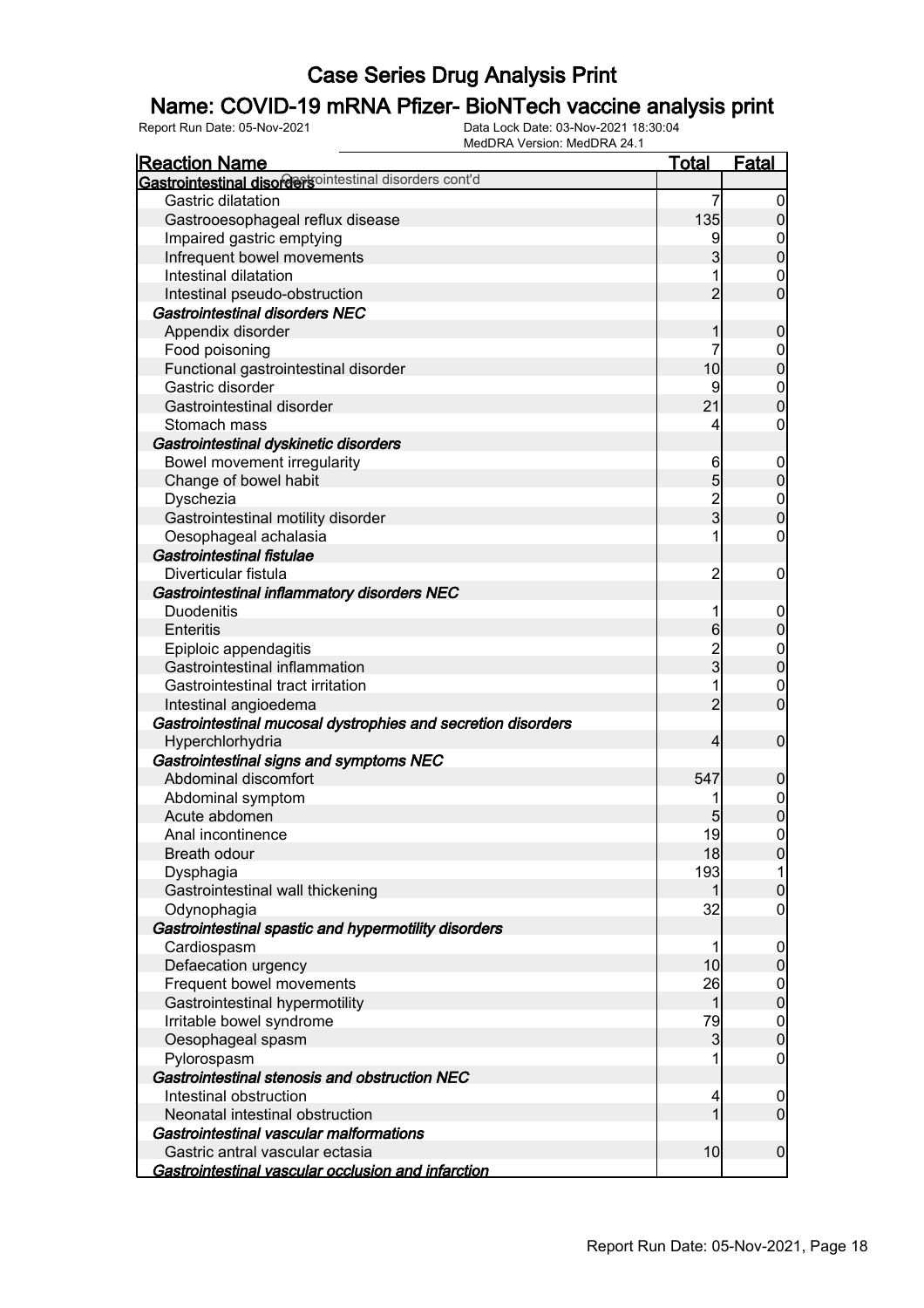## Name: COVID-19 mRNA Pfizer- BioNTech vaccine analysis print

| <u>Reaction Name</u>                                         | Total          | <u>Fatal</u>     |
|--------------------------------------------------------------|----------------|------------------|
| Gastrointestinal disordersointestinal disorders cont'd       |                |                  |
| Intestinal ischaemia                                         | 5              | $\overline{c}$   |
| Mesenteric vein thrombosis                                   | 6              | $\overline{0}$   |
| <b>Omental infarction</b>                                    | 1              | $\mathbf 0$      |
| Thrombosis mesenteric vessel                                 | $\overline{c}$ | $\mathbf 0$      |
| Visceral venous thrombosis                                   | $\overline{1}$ | $\overline{0}$   |
| Gingival disorders, signs and symptoms NEC                   |                |                  |
| Gingival blister                                             | 11             | $\mathbf 0$      |
| Gingival discomfort                                          | 6              | $\mathbf 0$      |
| Gingival disorder                                            | $\overline{3}$ | $\overline{0}$   |
| Gingival erythema                                            | $\overline{c}$ | $\mathbf 0$      |
| Gingival hypertrophy                                         | $\overline{1}$ | $\overline{0}$   |
| Gingival oedema                                              | 1              | $\mathbf 0$      |
| Gingival pain                                                | 97             | $\overline{0}$   |
| Gingival pruritus                                            | 1              | $\mathbf 0$      |
| Gingival swelling                                            | 32             | $\overline{0}$   |
| Gingival ulceration                                          | 1              | $\mathbf{0}$     |
| Gingivitis ulcerative                                        | 1              | $\overline{0}$   |
|                                                              | 8              |                  |
| Noninfective gingivitis                                      |                | 0                |
| Gingival haemorrhages                                        |                |                  |
| Gingival bleeding                                            | 59             | $\boldsymbol{0}$ |
| Haemorrhoids and gastrointestinal varices (excl oesophageal) |                |                  |
| Gastric varices                                              |                | $\mathbf 0$      |
| Haemorrhoidal haemorrhage                                    |                | $\mathbf 0$      |
| Haemorrhoids                                                 | 31             | 1                |
| Haemorrhoids thrombosed                                      |                | $\overline{0}$   |
| Inguinal hernias                                             |                |                  |
| Inguinal hernia                                              | 1              | $\mathbf 0$      |
| <b>Intestinal haemorrhages</b>                               |                |                  |
| Anal haemorrhage                                             | 20             |                  |
| Intestinal haemorrhage                                       | 1              | $\mathbf 0$      |
| Rectal haemorrhage                                           | 66             | $\overline{0}$   |
| Small intestinal haemorrhage                                 | 5              | $\boldsymbol{0}$ |
| Intestinal ulcers and perforation NEC                        |                |                  |
| Intestinal perforation                                       | 5              | $\frac{2}{0}$    |
| Large intestinal ulcer                                       | $\mathbf{1}$   |                  |
| Large intestine perforation                                  | 1              | $\overline{0}$   |
| <b>Malabsorption syndromes</b>                               |                |                  |
| Bile acid malabsorption                                      | $\overline{c}$ | $\overline{0}$   |
| Coeliac disease                                              | 10             | $\mathbf 0$      |
| Malabsorption                                                | 1              | $\mathbf 0$      |
| Steatorrhoea                                                 | 4              | $\overline{0}$   |
| Nausea and vomiting symptoms                                 |                |                  |
| Discoloured vomit                                            | 12             | $\boldsymbol{0}$ |
| Infantile vomiting                                           | 7              | $\overline{0}$   |
| Nausea                                                       | 12440          | $\overline{0}$   |
| Regurgitation                                                |                | $\mathbf 0$      |
| Retching                                                     | 94             | $\overline{0}$   |
| Vomiting                                                     | 3909           | 1                |
| Vomiting projectile                                          | 53             | $\overline{0}$   |
| Non-mechanical ileus                                         |                |                  |
| lleus paralytic                                              | $\overline{2}$ |                  |
|                                                              |                | $\boldsymbol{0}$ |
| Non-site specific gastrointestinal haemorrhages              | 15             | 1                |
| Gastrointestinal haemorrhage                                 |                |                  |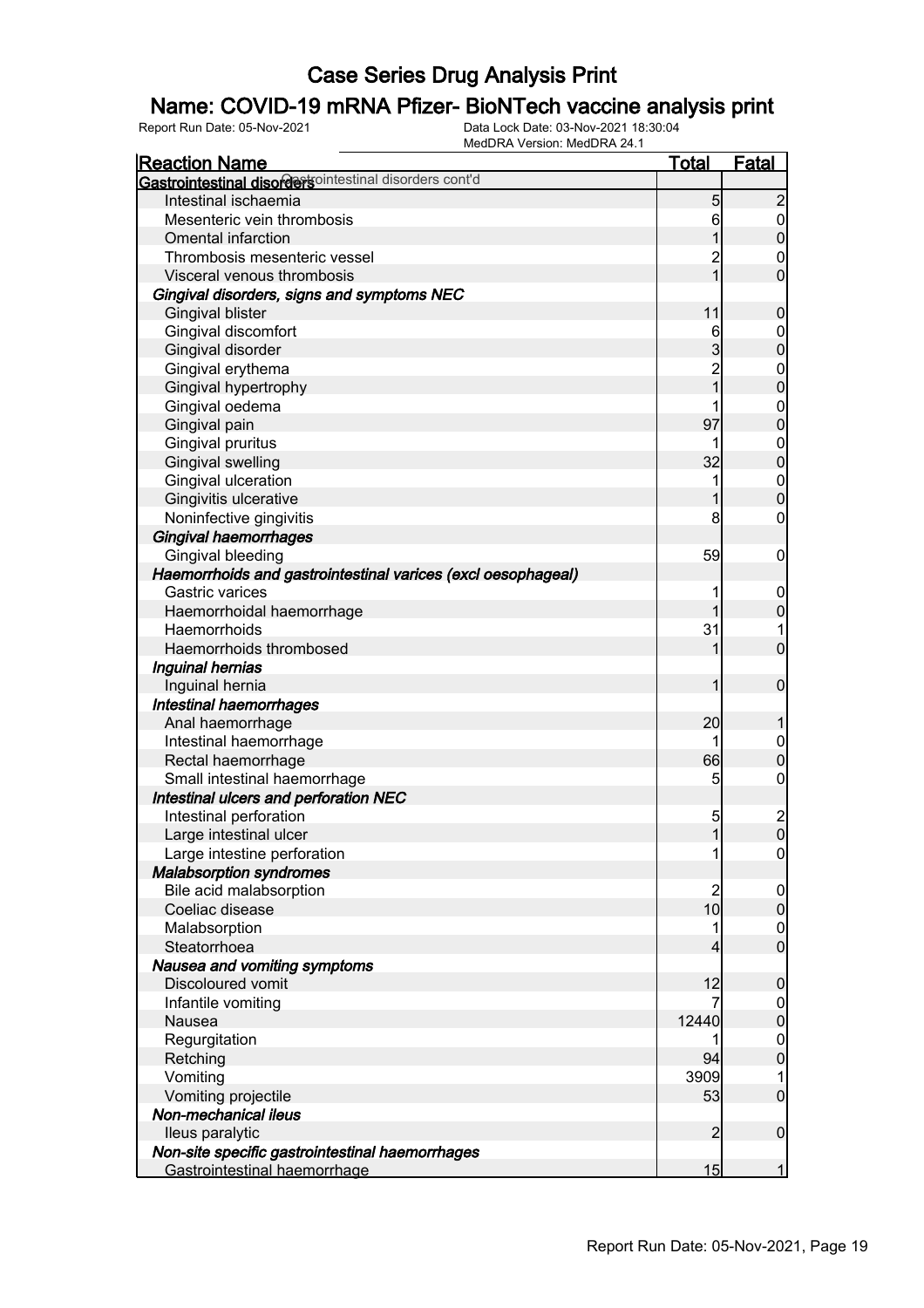## Name: COVID-19 mRNA Pfizer- BioNTech vaccine analysis print

| <b>Reaction Name</b>                                    | <u>Total</u>   | <b>Fatal</b>                                   |
|---------------------------------------------------------|----------------|------------------------------------------------|
| Gastrointestinal disordertsointestinal disorders cont'd |                |                                                |
| Haematemesis                                            | 27             |                                                |
| Haematochezia                                           | 49             | $\begin{smallmatrix} 2 \\ 0 \end{smallmatrix}$ |
| Melaena                                                 | 8              | $\mathbf 0$                                    |
| Upper gastrointestinal haemorrhage                      | 10             | $\overline{0}$                                 |
| Oesophageal stenosis and obstruction                    |                |                                                |
| Oesophageal stenosis                                    | $\mathbf{3}$   | $\mathbf 0$                                    |
| Oesophagitis (excl infective)                           |                |                                                |
| Eosinophilic oesophagitis                               | 1              | $\boldsymbol{0}$                               |
| Oesophagitis                                            | 3              | $\mathbf 0$                                    |
| Oral dryness and saliva altered                         |                |                                                |
| Aptyalism                                               | 3              | $\mathbf 0$                                    |
| Dry mouth                                               | 446            | $\boldsymbol{0}$                               |
| Lip dry                                                 | 36             | $\mathbf{0}$                                   |
| Saliva altered                                          | 6              | $\overline{0}$                                 |
| Salivary hypersecretion                                 | 47             | $\mathbf 0$                                    |
| Oral soft tissue disorders NEC                          |                |                                                |
| Angina bullosa haemorrhagica                            |                | $\mathbf 0$                                    |
| Chapped lips                                            | 20             | $\mathbf 0$                                    |
| <b>Cheilitis</b>                                        | 23             |                                                |
| Enlarged uvula                                          | 14             | $0\atop 0$                                     |
| Leukoplakia oral                                        | $\overline{c}$ |                                                |
| Lip blister                                             | 26             | $0\atop 0$                                     |
| Lip disorder                                            | 4              |                                                |
| Oral disorder                                           | 16             | $0\atop 0$                                     |
| Oral lichen planus                                      | 11             |                                                |
| Oral mucosal hypertrophy                                |                | $0\atop 0$                                     |
| Oral papule                                             |                | $\mathbf 0$                                    |
| <b>Uvulitis</b>                                         | 4              | $\overline{0}$                                 |
| Oral soft tissue haemorrhages                           |                |                                                |
| Mouth haemorrhage                                       | 15             | $\boldsymbol{0}$                               |
| Oral blood blister                                      | 12             | $\mathbf 0$                                    |
| Oral purpura                                            | $\overline{2}$ | $\mathbf 0$                                    |
| Oral soft tissue infections                             |                |                                                |
| Angular cheilitis                                       | $\overline{2}$ | $\mathbf 0$                                    |
| Oral soft tissue signs and symptoms                     |                |                                                |
| Anaesthesia oral                                        | 3              | $\overline{0}$                                 |
| Burning mouth syndrome                                  | 6              | $\overline{0}$                                 |
| Coating in mouth                                        |                | $\pmb{0}$                                      |
| Hypoaesthesia oral                                      | 434            |                                                |
| Lip discolouration                                      |                | $0\atop 0$                                     |
| Lip erythema                                            |                |                                                |
| Lip exfoliation                                         | $\overline{5}$ | $\begin{matrix} 0 \\ 0 \end{matrix}$           |
| Lip pain                                                | 50             | $\mathbf 0$                                    |
| Lip pruritus                                            | 14             | $\mathbf 0$                                    |
| Lip scab                                                | 1              | $\boldsymbol{0}$                               |
| Oral discomfort                                         | 75             | $\mathbf 0$                                    |
| Oral dysaesthesia                                       | 1              |                                                |
| Oral mucosal blistering                                 | 13             | $0\atop 0$                                     |
| Oral mucosal discolouration                             | 1              | $\mathbf 0$                                    |
| Oral mucosal eruption                                   | 14             | $\mathbf 0$                                    |
| Oral mucosal erythema                                   |                | $\overline{0}$                                 |
| Oral mucosal exfoliation                                | $\frac{5}{9}$  | $\pmb{0}$                                      |
| Oral mucosal roughening                                 | $\mathbf{3}$   | $\overline{0}$                                 |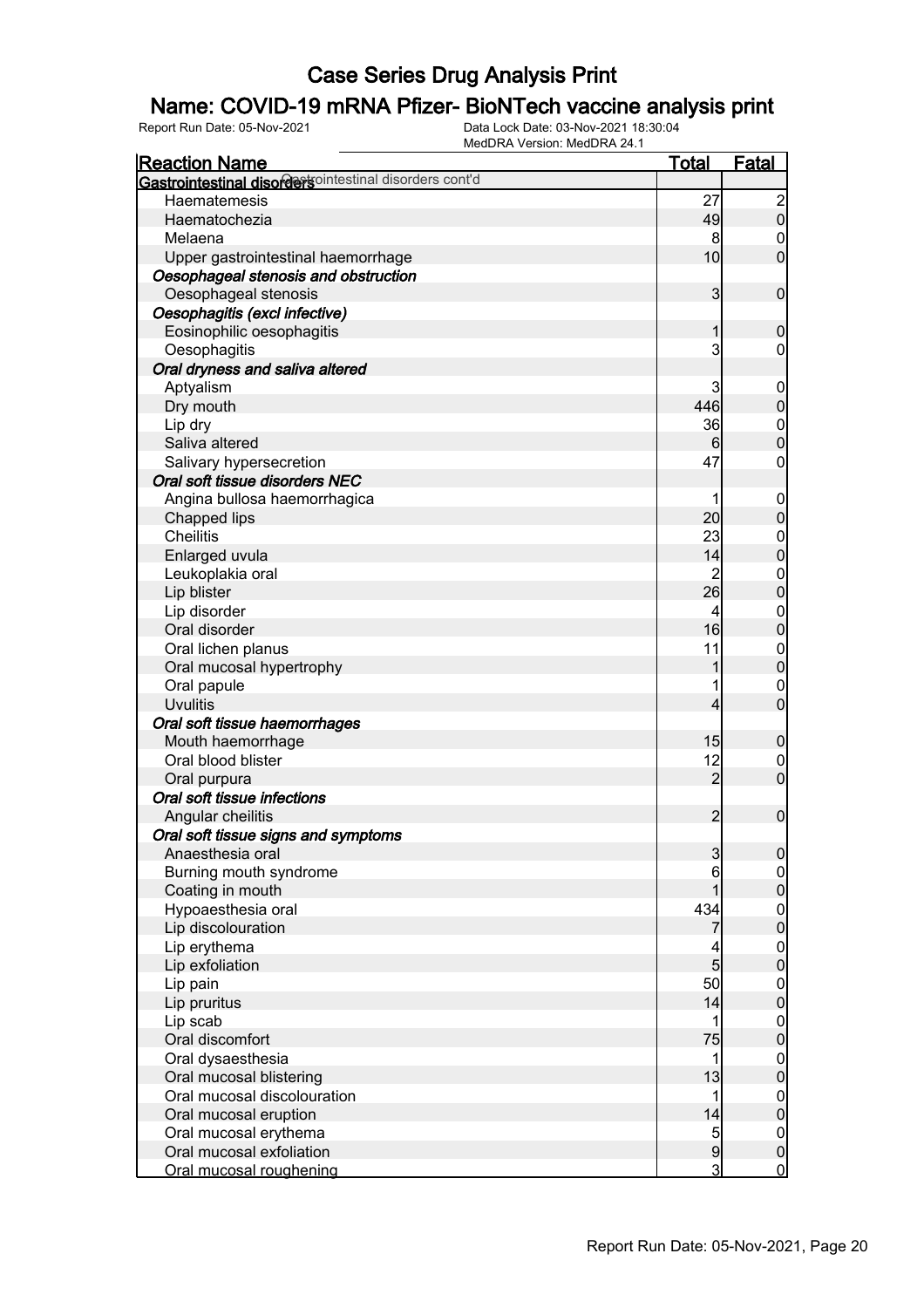## Name: COVID-19 mRNA Pfizer- BioNTech vaccine analysis print

| <b>Reaction Name</b>                                   | <b>Total</b>   | <b>Fatal</b>                         |
|--------------------------------------------------------|----------------|--------------------------------------|
| Gastrointestinal disordersointestinal disorders cont'd |                |                                      |
| Oral mucosal scab                                      | 1              | $\overline{0}$                       |
| Oral pain                                              | 151            | $\overline{0}$                       |
| Oral pruritus                                          | 20             | $\boldsymbol{0}$                     |
| Paraesthesia oral                                      | 844            | $\mathbf 0$                          |
| Pigmentation lip                                       |                | $\overline{0}$                       |
| Oral soft tissue swelling and oedema                   |                |                                      |
| Lip oedema                                             | 4              | $\mathbf 0$                          |
| Lip swelling                                           | 672            | $\boldsymbol{0}$                     |
| Mouth swelling                                         | 83             | $\overline{0}$                       |
| Oedema mouth                                           | 4              | $\begin{matrix} 0 \\ 0 \end{matrix}$ |
| Palatal oedema                                         | $\overline{3}$ |                                      |
| Palatal swelling                                       | $\overline{2}$ | $\pmb{0}$                            |
| <b>Pancreatic disorders NEC</b>                        |                |                                      |
| Pancreatic mass                                        | 1              | $\boldsymbol{0}$                     |
| Peptic ulcers and perforation                          |                |                                      |
| Peptic ulcer                                           |                | $\mathbf 0$                          |
| Peptic ulcer haemorrhage                               | 11             | $\mathbf 0$                          |
| Peritoneal and retroperitoneal disorders               |                |                                      |
| <b>Ascites</b>                                         | 1              | $\mathbf 0$                          |
| Peritoneal and retroperitoneal fibrosis and adhesions  |                |                                      |
| Abdominal adhesions                                    | 2              | $\mathbf 0$                          |
| Peritoneal and retroperitoneal haemorrhages            |                |                                      |
| Haemoperitoneum                                        | 1              | 0                                    |
| Retroperitoneal haemorrhage                            | 1              | 1                                    |
| <b>Rectal inflammations NEC</b>                        |                |                                      |
| Proctitis                                              | 3              | $\mathbf 0$                          |
| Proctitis ulcerative                                   | 1              | $\overline{0}$                       |
| <b>Salivary gland disorders NEC</b>                    |                |                                      |
| Salivary gland disorder                                |                | $\mathbf 0$                          |
| Salivary gland pain                                    | 12             | $\overline{0}$                       |
| Salivary gland enlargements                            |                |                                      |
| Parotid gland enlargement                              | 9              | $\mathbf 0$                          |
| Salivary gland enlargement                             | 5              | $\mathbf 0$                          |
| Submaxillary gland enlargement                         | 7              | $\mathbf 0$                          |
| Salivary gland infections and inflammations            |                |                                      |
| Noninfective sialoadenitis                             | 11             | 0                                    |
| <b>Stomatitis and ulceration</b>                       |                |                                      |
| Aphthous ulcer                                         | 47             | $\overline{0}$                       |
| Lip ulceration                                         | 16             | $\pmb{0}$                            |
| Mouth ulceration                                       | 404            | $\boldsymbol{0}$                     |
| Oral mucosa erosion                                    | 1              | $\mathbf 0$                          |
| Palatal ulcer                                          |                | $\boldsymbol{0}$                     |
| <b>Stomatitis</b>                                      | 58             | $\mathbf 0$                          |
| Tongue disorders<br><b>Glossitis</b>                   |                |                                      |
|                                                        | 17             | $\boldsymbol{0}$                     |
| Hypertrophy of tongue papillae                         | 1<br>3         | $\overline{0}$                       |
| Plicated tongue                                        |                | $\pmb{0}$                            |
| Tongue disorder                                        | 34             | $\boldsymbol{0}$                     |
| Tongue geographic                                      | $\frac{2}{3}$  | $\mathbf 0$                          |
| Tongue haemorrhage                                     | 29             | $\boldsymbol{0}$                     |
| Tongue ulceration                                      |                | $\mathbf 0$                          |
| Trichoglossia                                          | $\overline{4}$ | $\mathbf 0$                          |
| Tongue signs and symptoms                              |                |                                      |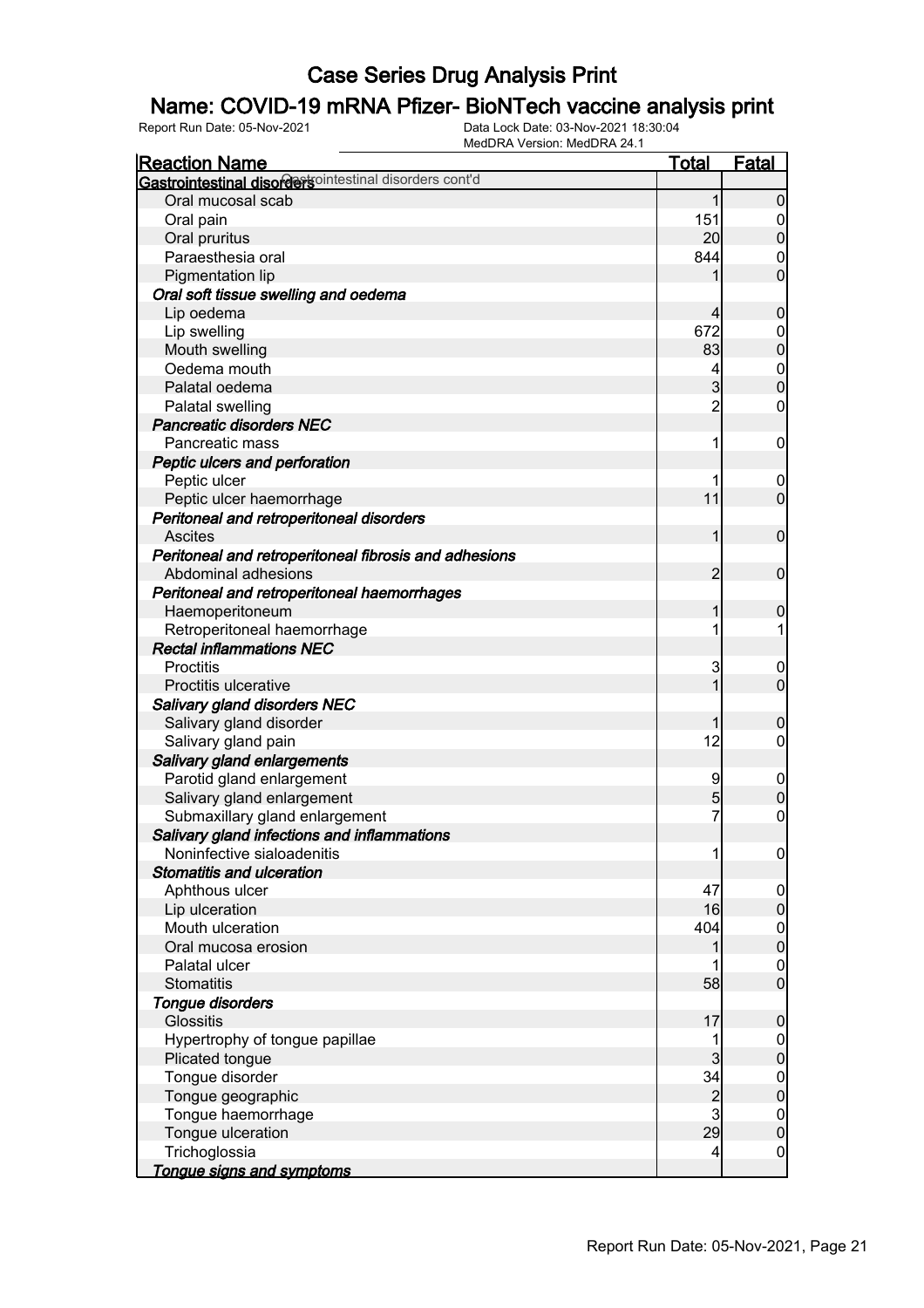## Name: COVID-19 mRNA Pfizer- BioNTech vaccine analysis print

| <b>Reaction Name</b>                                   | <u>Total</u> | <b>Fatal</b> |
|--------------------------------------------------------|--------------|--------------|
| Gastrointestinal disordersointestinal disorders cont'd |              |              |
| Glossodynia                                            | 190          |              |
| Scalloped tongue                                       | 5            |              |
| Stiff tongue                                           |              |              |
| Swollen tongue                                         | 440          |              |
| Tongue blistering                                      | 17           |              |
| Tongue coated                                          | 16           |              |
| Tongue discolouration                                  | 33           |              |
| Tongue discomfort                                      | 38           |              |
| Tongue dry                                             | 13           |              |
| Tongue eruption                                        | 9            | 0            |
| Tongue erythema                                        | 10           |              |
| Tongue exfoliation                                     |              |              |
| Tongue movement disturbance                            | 6            |              |
| Tongue oedema                                          | 21           |              |
| Tongue pruritus                                        |              |              |
| Tongue rough                                           | 4            | 0            |
| Tongue spasm                                           | 9            |              |
| <b>Tooth missing</b>                                   |              |              |
| <b>Tooth loss</b>                                      |              |              |
| Gastrointestinal disorders SOC TOTAL                   | <u>33437</u> |              |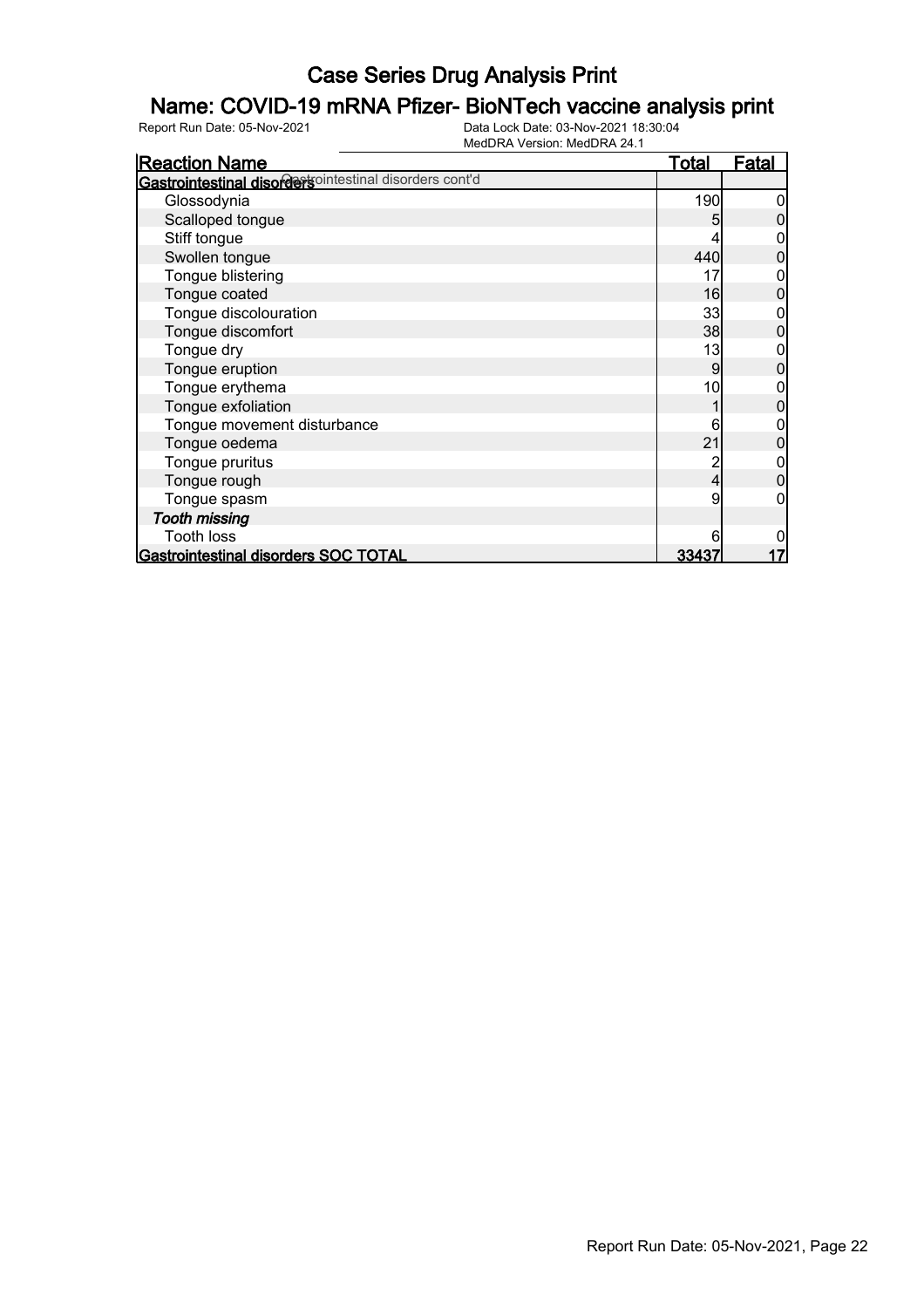## Name: COVID-19 mRNA Pfizer- BioNTech vaccine analysis print

| <b>Reaction Name</b>                                | <u>Total</u>   | <u>Fatal</u>                    |
|-----------------------------------------------------|----------------|---------------------------------|
| General disorders                                   |                |                                 |
| <b>Administration site reactions NEC</b>            |                |                                 |
| Administration site bruise                          | 6              | $\boldsymbol{0}$                |
| Administration site erythema                        | 4              | $\overline{0}$                  |
| Administration site extravasation                   | $\mathbf{3}$   | $\boldsymbol{0}$                |
| Administration site haematoma                       | 3              | $\mathbf{0}$                    |
| Administration site inflammation                    |                | $\overline{0}$                  |
| Administration site irritation                      |                | $\mathbf{0}$                    |
| Administration site joint discomfort                |                | $\overline{0}$                  |
| Administration site joint movement impairment       |                | $\mathbf{0}$                    |
| Administration site nerve damage                    | 1              | $\overline{0}$                  |
| Administration site pain                            | 17             | $\mathbf{0}$                    |
| Administration site rash                            | 5              | $\overline{0}$                  |
| Administration site reaction                        | 1              | $\mathbf{0}$                    |
| Administration site swelling                        | $\overline{4}$ | $\overline{0}$                  |
| Administration site urticaria                       |                | $\mathbf{0}$                    |
| Administration site warmth                          | 2<br>2         | $\overline{0}$                  |
| Puncture site bruise                                | 35             | $\mathbf{0}$                    |
| Puncture site pain                                  | 6              | $\overline{0}$                  |
| Puncture site reaction                              |                | $\mathbf{0}$                    |
| Puncture site swelling                              |                | $\overline{0}$                  |
| Vessel puncture site bruise                         |                | $\mathbf{0}$                    |
| Vessel puncture site erythema                       | 2<br>2<br>1    | $\overline{0}$                  |
| Vessel puncture site pain                           | 1              | $\boldsymbol{0}$                |
| Adverse effect absent                               |                |                                 |
| No adverse event                                    | 3              | $\boldsymbol{0}$                |
| Application and instillation site reactions         |                |                                 |
| Application site acne                               |                | $\mathbf 0$                     |
| Application site bruise                             | $\frac{2}{8}$  | $\mathbf 0$                     |
| Application site burn                               | 1              | $\mathbf{0}$                    |
| Application site erythema                           | 15             | $\mathbf 0$                     |
| Application site haemorrhage                        | 1              | $\mathbf{0}$                    |
| Application site hypoaesthesia                      |                | $\mathbf 0$                     |
| Application site irritation                         | 1              | $\boldsymbol{0}$                |
| Application site joint erythema                     | 1              | $\overline{0}$                  |
| Application site joint pain                         | 1              | $\boldsymbol{0}$                |
| Application site mass                               | 1              | 0                               |
| Application site odour                              | $\overline{c}$ | $\overline{0}$                  |
| Application site pain                               | 12             | $\overline{0}$                  |
| Application site pruritus                           | 4              |                                 |
| Application site rash                               |                | $\boldsymbol{0}$<br>$\pmb{0}$   |
| Application site reaction                           | $\frac{2}{1}$  |                                 |
|                                                     |                | $\boldsymbol{0}$<br>$\mathbf 0$ |
| Application site swelling                           | $\frac{2}{7}$  |                                 |
| Application site vesicles                           |                | $\boldsymbol{0}$                |
| Application site warmth<br>Instillation site warmth | 1              | $\pmb{0}$                       |
|                                                     | 6              | $\mathbf 0$                     |
| <b>Asthenic conditions</b>                          |                |                                 |
| Asthenia                                            | 1686           | $\boldsymbol{0}$                |
| Chronic fatigue syndrome                            | 68             | $\pmb{0}$                       |
| Decreased activity                                  | 9              | $\boldsymbol{0}$                |
| Fatigue                                             | 19947          | $\pmb{0}$                       |
| Malaise                                             | 4557           | $\boldsymbol{0}$                |
| Sluggishness                                        | 13             | $\boldsymbol{0}$                |
| <b>Body temperature altered</b>                     |                |                                 |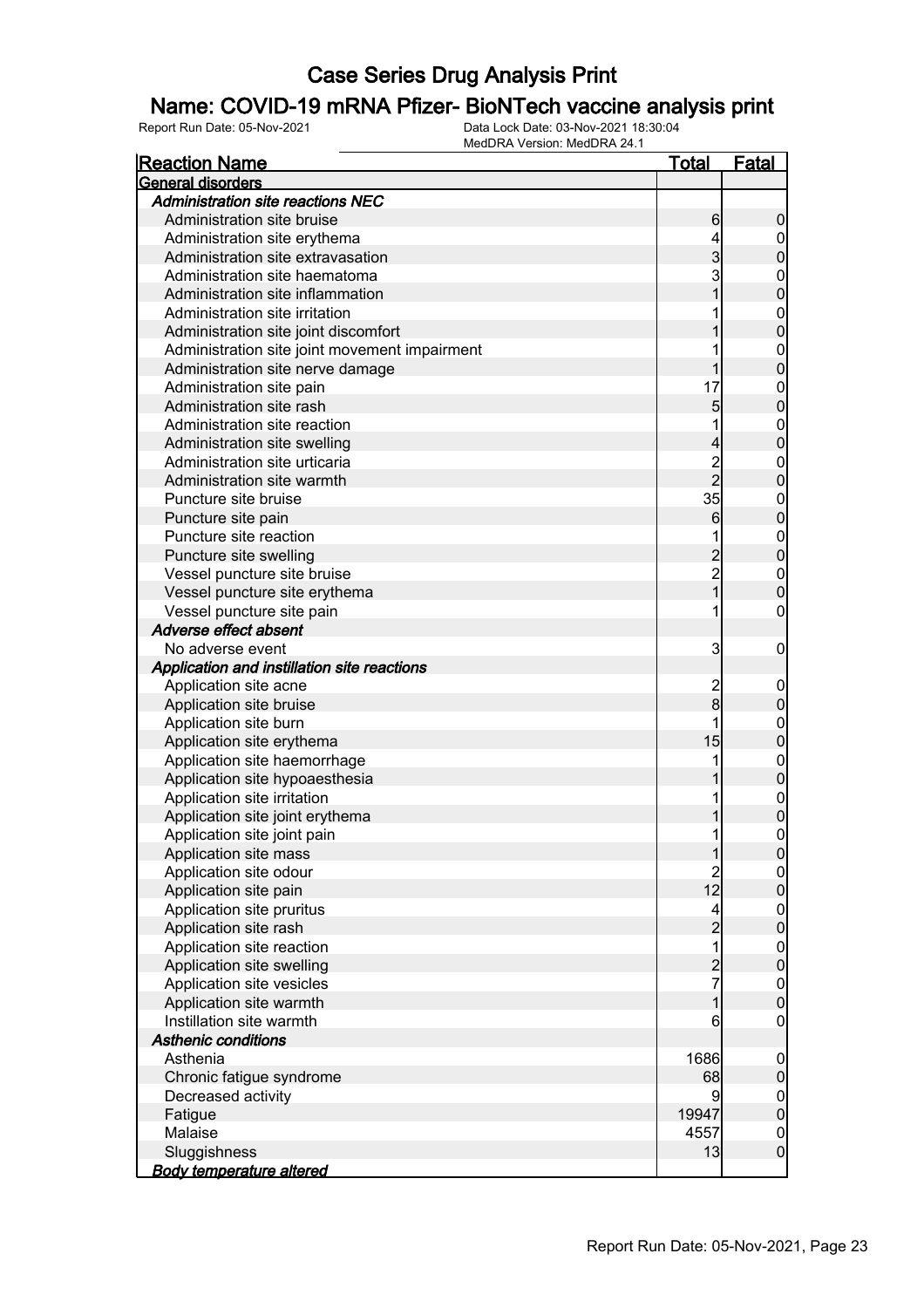## Name: COVID-19 mRNA Pfizer- BioNTech vaccine analysis print

| <b>Reaction Name</b>                                 | <b>Total</b>   | <b>Fatal</b>                         |
|------------------------------------------------------|----------------|--------------------------------------|
| General disorders cont'd<br><b>General disorders</b> |                |                                      |
| Hyperthermia                                         | 5              | $\mathbf 0$                          |
| Hypothermia                                          | 22             | $\boldsymbol{0}$                     |
| Temperature regulation disorder                      | 12             | $\overline{0}$                       |
| Breast complications associated with device          |                |                                      |
| Breast implant palpable                              | 1              | $\boldsymbol{0}$                     |
| Capsular contracture associated with breast implant  | 1              | $\mathbf 0$                          |
| Cardiac complications associated with device         |                |                                      |
| Prosthetic cardiac valve thrombosis                  | $\overline{2}$ | $\mathbf 0$                          |
| Complications associated with device NEC             |                |                                      |
| Capsular contracture associated with implant         | 1              | $\mathbf 0$                          |
| Complication of device removal                       | 3              | $\mathbf 0$                          |
| Injury associated with device                        | 3              |                                      |
| Medical device pain                                  | 1              | $0\atop 0$                           |
| Medical device site swelling                         | 1              | $\mathbf{0}$                         |
| Phantom shocks                                       | $\overline{2}$ | $\overline{0}$                       |
| Death and sudden death                               |                |                                      |
| Brain death                                          | 3              |                                      |
| Cardiac death                                        |                | 3                                    |
| Clinical death                                       | 1              |                                      |
|                                                      | 159            |                                      |
| Death                                                |                | 159                                  |
| Decapitation                                         |                |                                      |
| Drowning                                             |                | 0                                    |
| Sudden death                                         | 26             | 26                                   |
| <b>Febrile disorders</b>                             |                |                                      |
| Hyperpyrexia                                         | 9              | 0                                    |
| Pyrexia                                              | 13027          | 1                                    |
| <b>Feelings and sensations NEC</b>                   |                |                                      |
| Chills                                               | 8238           | $\mathbf 0$                          |
| Feeling abnormal                                     | 1441           | $\pmb{0}$                            |
| Feeling cold                                         | 1020           | $\boldsymbol{0}$                     |
| Feeling drunk                                        | 73             | $\mathbf 0$                          |
| Feeling hot                                          | 1023           | $\boldsymbol{0}$                     |
| Feeling jittery                                      | 23             | $\mathbf 0$                          |
| Feeling of body temperature change                   | 290            | $\begin{matrix} 0 \\ 0 \end{matrix}$ |
| Feeling of relaxation                                | 3              |                                      |
| Hangover                                             | 74             | 0                                    |
| Hunger                                               | 42             | $\overline{0}$                       |
| Sensation of blood flow                              | 3              | $\overline{0}$                       |
| Sensation of foreign body                            | 48             | $\mathbf 0$                          |
| Temperature intolerance                              | 41             | $\boldsymbol{0}$                     |
| <b>Thirst</b>                                        | 303            | $\mathbf 0$                          |
| <b>Fibrosis NEC</b>                                  |                |                                      |
| Fibrosis                                             | 1              | $\boldsymbol{0}$                     |
| Gait disturbances                                    |                |                                      |
| Gait disturbance                                     | 201            | $\mathbf 0$                          |
| Gait inability                                       | 73             | $\overline{0}$                       |
| Loss of control of legs                              | 17             | $\boldsymbol{0}$                     |
| General signs and symptoms NEC                       |                |                                      |
| Adhesion                                             | 1              | $\boldsymbol{0}$                     |
| Chronic disease                                      |                | $\overline{0}$                       |
| Condition aggravated                                 | 192            | $\pmb{0}$                            |
| Crepitations                                         | 2              | $\boldsymbol{0}$                     |
| Crying                                               | 142            | $\overline{0}$                       |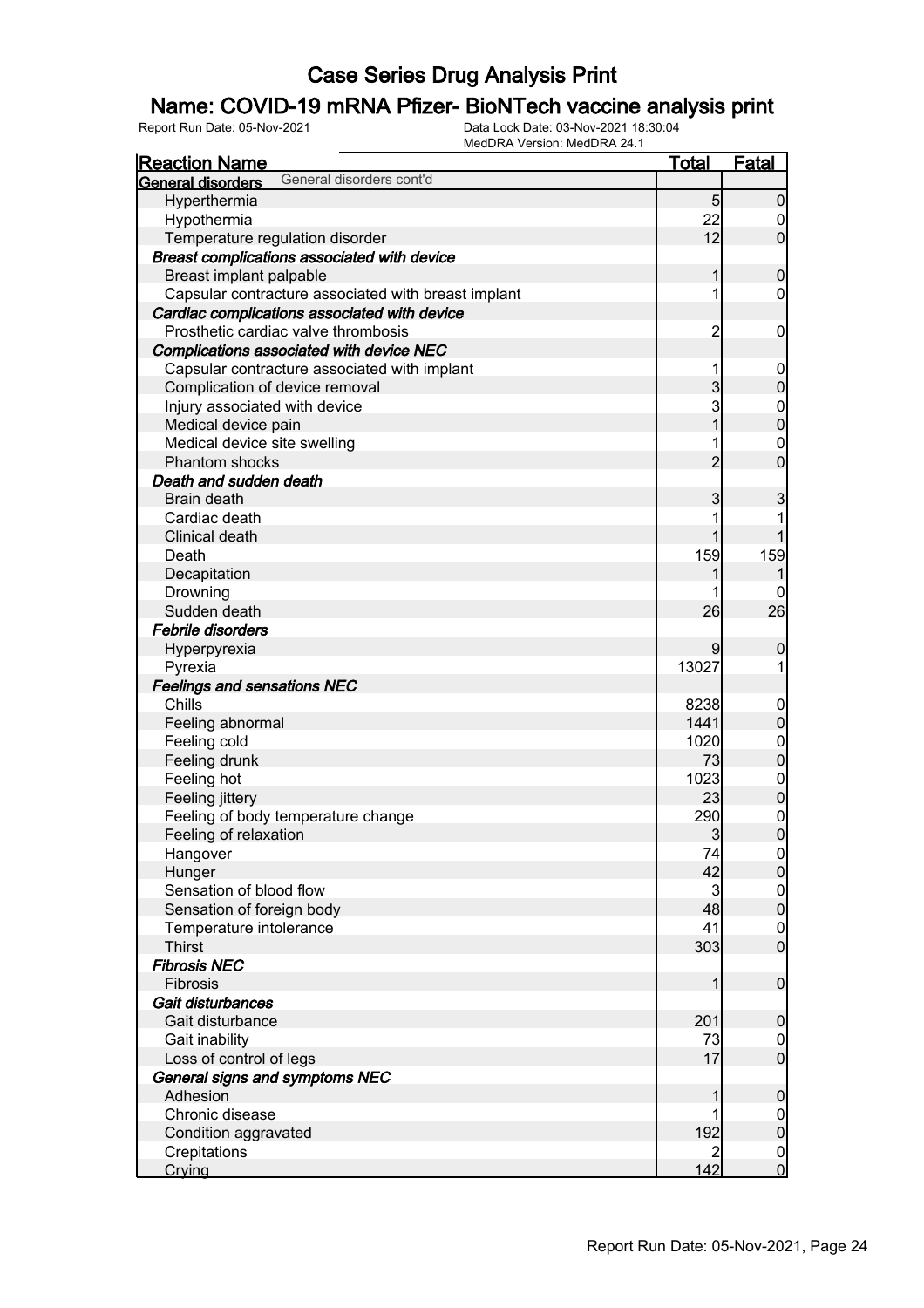## Name: COVID-19 mRNA Pfizer- BioNTech vaccine analysis print

| <u>Reaction Name</u>                          | <u>Total</u>                     | <u>Fatal</u>                         |
|-----------------------------------------------|----------------------------------|--------------------------------------|
| General disorders cont'd<br>General disorders |                                  |                                      |
| Deformity                                     | $\overline{c}$                   | $\boldsymbol{0}$                     |
| Discharge                                     | 10                               | $\mathbf 0$                          |
| Disease progression                           | $\overline{2}$                   | $\boldsymbol{0}$                     |
| Disease recurrence                            | 26                               | $\mathbf 0$                          |
| Effusion                                      | 3                                | $\mathbf{0}$                         |
| Energy increased                              | 20                               | $\overline{0}$                       |
| Exercise tolerance decreased                  | 23                               |                                      |
| Foaming at mouth                              | 1                                |                                      |
| General physical health deterioration         | 15                               | 0<br>0<br>0<br>0                     |
| General symptom                               | 3                                |                                      |
| Glassy eyes                                   | 4                                |                                      |
| High-pitched crying                           | $\overline{3}$                   | $\begin{matrix} 0 \\ 0 \end{matrix}$ |
| <b>Illness</b>                                | 1646                             |                                      |
| Induration                                    | 15                               | $\begin{matrix}0\\0\end{matrix}$     |
| Influenza like illness                        | 2067                             |                                      |
|                                               | $\overline{2}$                   | $\begin{matrix}0\\0\end{matrix}$     |
| Irritability postvaccinal<br>Local reaction   | 76                               |                                      |
|                                               | $\overline{3}$                   | $\mathbf{0}$<br>$\overline{0}$       |
| Moaning                                       | 10                               |                                      |
| Multiple organ dysfunction syndrome           |                                  | $\overline{\mathcal{L}}$             |
| Nonspecific reaction                          | 1                                | $\overline{0}$                       |
| Organ failure                                 | $\overline{c}$<br>$\overline{2}$ | 1                                    |
| Perforation                                   |                                  | $\mathbf 0$                          |
| Peripheral swelling                           | 3158                             | $0\atop 0$                           |
| Physical deconditioning                       | $\overline{c}$                   |                                      |
| Pre-existing condition improved               | 8                                | $0\atop 0$                           |
| Prolapse                                      |                                  |                                      |
| Screaming                                     | 20                               | $0\atop 0$                           |
| Secretion discharge                           | 20                               |                                      |
| Swelling                                      | 2574                             | $0\atop 0$                           |
| Swelling face                                 | 732                              |                                      |
| Symptom recurrence                            | 1                                | $\begin{matrix}0\\0\end{matrix}$     |
| <b>Terminal state</b>                         | 1                                |                                      |
| <b>Tissue irritation</b>                      | 1                                | $\boldsymbol{0}$                     |
| <b>Healing abnormal NEC</b>                   |                                  |                                      |
| Impaired healing                              | 1                                | $\mathbf 0$                          |
| Implant and catheter site reactions           |                                  |                                      |
| Implant site discolouration                   | $\frac{2}{2}$                    | $\overline{0}$                       |
| Implant site pain                             |                                  | $\mathsf{O}\xspace$                  |
| Implant site rash                             | 1                                | $\boldsymbol{0}$                     |
| Implant site swelling                         | $\overline{c}$                   | $\overline{0}$                       |
| Implant site urticaria                        | $\overline{1}$                   | $\mathbf 0$                          |
| Implant site warmth                           | $\overline{3}$                   | $\overline{0}$                       |
| <b>Inflammations</b>                          |                                  |                                      |
| Granuloma                                     | 1                                | $\mathbf 0$                          |
| Inflammation                                  | 413                              | $\mathbf 0$                          |
| Papillitis                                    | 1                                | $\mathbf 0$                          |
| Scar inflammation                             |                                  | $\boldsymbol{0}$                     |
| <b>Serositis</b>                              | 1                                | $\overline{0}$                       |
| Systemic inflammatory response syndrome       | $\overline{2}$                   | $\boldsymbol{0}$                     |
| Infusion site reactions                       |                                  |                                      |
| Infusion site coldness                        | 1                                | $\mathbf 0$                          |
| Infusion site erythema                        | 1                                | $\pmb{0}$                            |
| Infusion site joint effusion                  | 1                                | $\overline{0}$                       |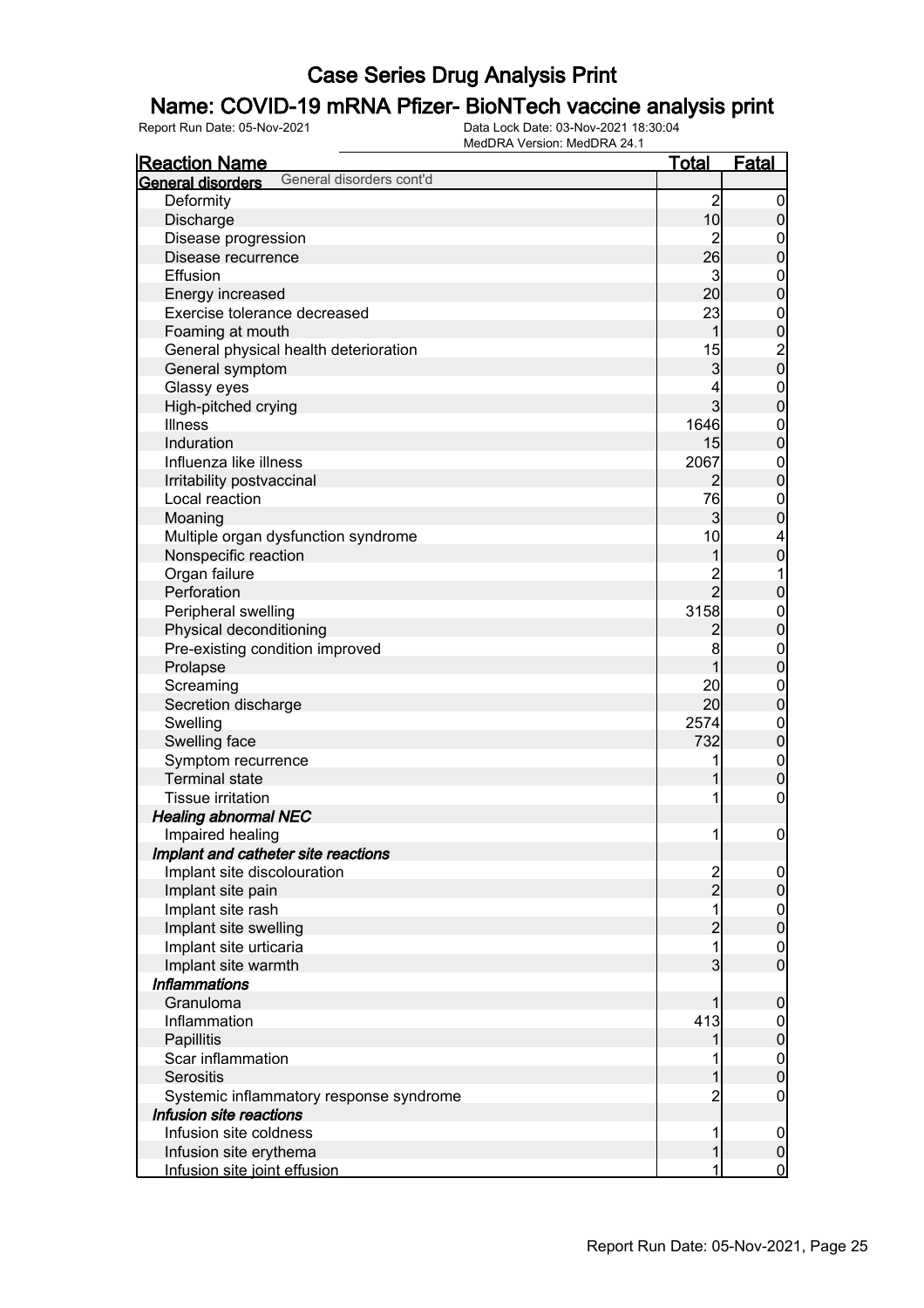## Name: COVID-19 mRNA Pfizer- BioNTech vaccine analysis print

| <b>General disorders</b><br>Infusion site joint pain<br>$\overline{c}$<br>$\mathbf 0$<br>1<br>Infusion site mass<br>$\mathbf 0$<br>$\bf{0}$<br>Infusion site nerve damage<br>1<br>Infusion site pain<br>$0\atop 0$<br>Infusion site pruritus<br>Infusion site swelling<br>$\mathbf{0}$<br>$\overline{0}$<br>Infusion site urticaria<br>1<br>$\overline{2}$<br>Infusion site warmth<br>$\boldsymbol{0}$<br>Injection site reactions<br>27<br>Injected limb mobility decreased<br>$\mathbf 0$<br>$\pmb{0}$<br>59<br>Injection site bruising<br>Injection site coldness<br>1<br>$\boldsymbol{0}$<br>$\overline{0}$<br>$\overline{c}$<br>Injection site cyst<br>5<br>Injection site discolouration<br>$\boldsymbol{0}$<br>$\mathbf 0$<br>10<br>Injection site discomfort<br>Injection site eczema<br>1<br>$\boldsymbol{0}$<br>$\mathbf 0$<br>335<br>Injection site erythema<br>Injection site extravasation<br>$\mathbf{0}$<br>1<br>$\mathbf 0$<br>Injection site haemorrhage<br>6<br>$\frac{2}{8}$<br>Injection site hypersensitivity<br>$\boldsymbol{0}$<br>$\mathbf 0$<br>Injection site hypoaesthesia<br>9<br>Injection site indentation<br>$\boldsymbol{0}$<br>3<br>$\mathbf 0$<br>Injection site induration<br>34<br>Injection site inflammation<br>$\boldsymbol{0}$<br>$\mathbf 0$<br>Injection site irritation<br>1<br>$\frac{2}{2}$<br>Injection site joint discomfort<br>$\boldsymbol{0}$<br>$\mathbf 0$<br>Injection site joint erythema<br>$\overline{1}$<br>Injection site joint movement impairment<br>$\boldsymbol{0}$<br>$\mathbf 0$<br>13<br>Injection site joint pain<br>Injection site lymphadenopathy<br>1<br>$\boldsymbol{0}$<br>$\mathbf 0$<br>1<br>Injection site macule<br>465<br>Injection site mass<br>$0\atop 0$<br>Injection site movement impairment<br>$\begin{matrix}0\\0\end{matrix}$<br>Injection site necrosis<br>1<br>Injection site nerve damage<br>Injection site oedema<br>15<br> 0 <br>$\overline{0}$<br>2638<br>Injection site pain<br>Injection site paraesthesia<br>12<br>$\overline{0}$<br>$\mathbf 0$<br>Injection site pruritus<br>170<br>Injection site rash<br>148<br>$\boldsymbol{0}$<br>$\mathbf 0$<br>27<br>Injection site reaction<br>Injection site scab<br>4<br>$\boldsymbol{0}$<br>$\mathbf 0$<br>$5\overline{)}$<br>Injection site scar<br>263<br>Injection site swelling<br>$\boldsymbol{0}$<br>$\mathbf 0$<br>26<br>Injection site urticaria<br>Injection site vesicles<br>9<br>$\boldsymbol{0}$<br>$\mathbf 0$<br>169<br>Injection site warmth<br><b>Interactions</b><br>Alcohol interaction<br>$\overline{4}$<br>$\mathbf 0$<br>25<br>Drug interaction<br>$\overline{0}$<br>$\mathbf 0$<br>Inhibitory drug interaction<br>3<br><b>Mass conditions NEC</b><br>39<br>$\overline{0}$<br>Cyst | <b>Reaction Name</b>     | <u>Total</u> | <b>Fatal</b> |
|--------------------------------------------------------------------------------------------------------------------------------------------------------------------------------------------------------------------------------------------------------------------------------------------------------------------------------------------------------------------------------------------------------------------------------------------------------------------------------------------------------------------------------------------------------------------------------------------------------------------------------------------------------------------------------------------------------------------------------------------------------------------------------------------------------------------------------------------------------------------------------------------------------------------------------------------------------------------------------------------------------------------------------------------------------------------------------------------------------------------------------------------------------------------------------------------------------------------------------------------------------------------------------------------------------------------------------------------------------------------------------------------------------------------------------------------------------------------------------------------------------------------------------------------------------------------------------------------------------------------------------------------------------------------------------------------------------------------------------------------------------------------------------------------------------------------------------------------------------------------------------------------------------------------------------------------------------------------------------------------------------------------------------------------------------------------------------------------------------------------------------------------------------------------------------------------------------------------------------------------------------------------------------------------------------------------------------------------------------------------------------------------------------------------------------------------------------------------------------------------------------------------------------------------------------------------------------------------------------------------------------------------------------------------------------------------------------------------------------------------------|--------------------------|--------------|--------------|
|                                                                                                                                                                                                                                                                                                                                                                                                                                                                                                                                                                                                                                                                                                                                                                                                                                                                                                                                                                                                                                                                                                                                                                                                                                                                                                                                                                                                                                                                                                                                                                                                                                                                                                                                                                                                                                                                                                                                                                                                                                                                                                                                                                                                                                                                                                                                                                                                                                                                                                                                                                                                                                                                                                                                                  | General disorders cont'd |              |              |
|                                                                                                                                                                                                                                                                                                                                                                                                                                                                                                                                                                                                                                                                                                                                                                                                                                                                                                                                                                                                                                                                                                                                                                                                                                                                                                                                                                                                                                                                                                                                                                                                                                                                                                                                                                                                                                                                                                                                                                                                                                                                                                                                                                                                                                                                                                                                                                                                                                                                                                                                                                                                                                                                                                                                                  |                          |              |              |
|                                                                                                                                                                                                                                                                                                                                                                                                                                                                                                                                                                                                                                                                                                                                                                                                                                                                                                                                                                                                                                                                                                                                                                                                                                                                                                                                                                                                                                                                                                                                                                                                                                                                                                                                                                                                                                                                                                                                                                                                                                                                                                                                                                                                                                                                                                                                                                                                                                                                                                                                                                                                                                                                                                                                                  |                          |              |              |
|                                                                                                                                                                                                                                                                                                                                                                                                                                                                                                                                                                                                                                                                                                                                                                                                                                                                                                                                                                                                                                                                                                                                                                                                                                                                                                                                                                                                                                                                                                                                                                                                                                                                                                                                                                                                                                                                                                                                                                                                                                                                                                                                                                                                                                                                                                                                                                                                                                                                                                                                                                                                                                                                                                                                                  |                          |              |              |
|                                                                                                                                                                                                                                                                                                                                                                                                                                                                                                                                                                                                                                                                                                                                                                                                                                                                                                                                                                                                                                                                                                                                                                                                                                                                                                                                                                                                                                                                                                                                                                                                                                                                                                                                                                                                                                                                                                                                                                                                                                                                                                                                                                                                                                                                                                                                                                                                                                                                                                                                                                                                                                                                                                                                                  |                          |              |              |
|                                                                                                                                                                                                                                                                                                                                                                                                                                                                                                                                                                                                                                                                                                                                                                                                                                                                                                                                                                                                                                                                                                                                                                                                                                                                                                                                                                                                                                                                                                                                                                                                                                                                                                                                                                                                                                                                                                                                                                                                                                                                                                                                                                                                                                                                                                                                                                                                                                                                                                                                                                                                                                                                                                                                                  |                          |              |              |
|                                                                                                                                                                                                                                                                                                                                                                                                                                                                                                                                                                                                                                                                                                                                                                                                                                                                                                                                                                                                                                                                                                                                                                                                                                                                                                                                                                                                                                                                                                                                                                                                                                                                                                                                                                                                                                                                                                                                                                                                                                                                                                                                                                                                                                                                                                                                                                                                                                                                                                                                                                                                                                                                                                                                                  |                          |              |              |
|                                                                                                                                                                                                                                                                                                                                                                                                                                                                                                                                                                                                                                                                                                                                                                                                                                                                                                                                                                                                                                                                                                                                                                                                                                                                                                                                                                                                                                                                                                                                                                                                                                                                                                                                                                                                                                                                                                                                                                                                                                                                                                                                                                                                                                                                                                                                                                                                                                                                                                                                                                                                                                                                                                                                                  |                          |              |              |
|                                                                                                                                                                                                                                                                                                                                                                                                                                                                                                                                                                                                                                                                                                                                                                                                                                                                                                                                                                                                                                                                                                                                                                                                                                                                                                                                                                                                                                                                                                                                                                                                                                                                                                                                                                                                                                                                                                                                                                                                                                                                                                                                                                                                                                                                                                                                                                                                                                                                                                                                                                                                                                                                                                                                                  |                          |              |              |
|                                                                                                                                                                                                                                                                                                                                                                                                                                                                                                                                                                                                                                                                                                                                                                                                                                                                                                                                                                                                                                                                                                                                                                                                                                                                                                                                                                                                                                                                                                                                                                                                                                                                                                                                                                                                                                                                                                                                                                                                                                                                                                                                                                                                                                                                                                                                                                                                                                                                                                                                                                                                                                                                                                                                                  |                          |              |              |
|                                                                                                                                                                                                                                                                                                                                                                                                                                                                                                                                                                                                                                                                                                                                                                                                                                                                                                                                                                                                                                                                                                                                                                                                                                                                                                                                                                                                                                                                                                                                                                                                                                                                                                                                                                                                                                                                                                                                                                                                                                                                                                                                                                                                                                                                                                                                                                                                                                                                                                                                                                                                                                                                                                                                                  |                          |              |              |
|                                                                                                                                                                                                                                                                                                                                                                                                                                                                                                                                                                                                                                                                                                                                                                                                                                                                                                                                                                                                                                                                                                                                                                                                                                                                                                                                                                                                                                                                                                                                                                                                                                                                                                                                                                                                                                                                                                                                                                                                                                                                                                                                                                                                                                                                                                                                                                                                                                                                                                                                                                                                                                                                                                                                                  |                          |              |              |
|                                                                                                                                                                                                                                                                                                                                                                                                                                                                                                                                                                                                                                                                                                                                                                                                                                                                                                                                                                                                                                                                                                                                                                                                                                                                                                                                                                                                                                                                                                                                                                                                                                                                                                                                                                                                                                                                                                                                                                                                                                                                                                                                                                                                                                                                                                                                                                                                                                                                                                                                                                                                                                                                                                                                                  |                          |              |              |
|                                                                                                                                                                                                                                                                                                                                                                                                                                                                                                                                                                                                                                                                                                                                                                                                                                                                                                                                                                                                                                                                                                                                                                                                                                                                                                                                                                                                                                                                                                                                                                                                                                                                                                                                                                                                                                                                                                                                                                                                                                                                                                                                                                                                                                                                                                                                                                                                                                                                                                                                                                                                                                                                                                                                                  |                          |              |              |
|                                                                                                                                                                                                                                                                                                                                                                                                                                                                                                                                                                                                                                                                                                                                                                                                                                                                                                                                                                                                                                                                                                                                                                                                                                                                                                                                                                                                                                                                                                                                                                                                                                                                                                                                                                                                                                                                                                                                                                                                                                                                                                                                                                                                                                                                                                                                                                                                                                                                                                                                                                                                                                                                                                                                                  |                          |              |              |
|                                                                                                                                                                                                                                                                                                                                                                                                                                                                                                                                                                                                                                                                                                                                                                                                                                                                                                                                                                                                                                                                                                                                                                                                                                                                                                                                                                                                                                                                                                                                                                                                                                                                                                                                                                                                                                                                                                                                                                                                                                                                                                                                                                                                                                                                                                                                                                                                                                                                                                                                                                                                                                                                                                                                                  |                          |              |              |
|                                                                                                                                                                                                                                                                                                                                                                                                                                                                                                                                                                                                                                                                                                                                                                                                                                                                                                                                                                                                                                                                                                                                                                                                                                                                                                                                                                                                                                                                                                                                                                                                                                                                                                                                                                                                                                                                                                                                                                                                                                                                                                                                                                                                                                                                                                                                                                                                                                                                                                                                                                                                                                                                                                                                                  |                          |              |              |
|                                                                                                                                                                                                                                                                                                                                                                                                                                                                                                                                                                                                                                                                                                                                                                                                                                                                                                                                                                                                                                                                                                                                                                                                                                                                                                                                                                                                                                                                                                                                                                                                                                                                                                                                                                                                                                                                                                                                                                                                                                                                                                                                                                                                                                                                                                                                                                                                                                                                                                                                                                                                                                                                                                                                                  |                          |              |              |
|                                                                                                                                                                                                                                                                                                                                                                                                                                                                                                                                                                                                                                                                                                                                                                                                                                                                                                                                                                                                                                                                                                                                                                                                                                                                                                                                                                                                                                                                                                                                                                                                                                                                                                                                                                                                                                                                                                                                                                                                                                                                                                                                                                                                                                                                                                                                                                                                                                                                                                                                                                                                                                                                                                                                                  |                          |              |              |
|                                                                                                                                                                                                                                                                                                                                                                                                                                                                                                                                                                                                                                                                                                                                                                                                                                                                                                                                                                                                                                                                                                                                                                                                                                                                                                                                                                                                                                                                                                                                                                                                                                                                                                                                                                                                                                                                                                                                                                                                                                                                                                                                                                                                                                                                                                                                                                                                                                                                                                                                                                                                                                                                                                                                                  |                          |              |              |
|                                                                                                                                                                                                                                                                                                                                                                                                                                                                                                                                                                                                                                                                                                                                                                                                                                                                                                                                                                                                                                                                                                                                                                                                                                                                                                                                                                                                                                                                                                                                                                                                                                                                                                                                                                                                                                                                                                                                                                                                                                                                                                                                                                                                                                                                                                                                                                                                                                                                                                                                                                                                                                                                                                                                                  |                          |              |              |
|                                                                                                                                                                                                                                                                                                                                                                                                                                                                                                                                                                                                                                                                                                                                                                                                                                                                                                                                                                                                                                                                                                                                                                                                                                                                                                                                                                                                                                                                                                                                                                                                                                                                                                                                                                                                                                                                                                                                                                                                                                                                                                                                                                                                                                                                                                                                                                                                                                                                                                                                                                                                                                                                                                                                                  |                          |              |              |
|                                                                                                                                                                                                                                                                                                                                                                                                                                                                                                                                                                                                                                                                                                                                                                                                                                                                                                                                                                                                                                                                                                                                                                                                                                                                                                                                                                                                                                                                                                                                                                                                                                                                                                                                                                                                                                                                                                                                                                                                                                                                                                                                                                                                                                                                                                                                                                                                                                                                                                                                                                                                                                                                                                                                                  |                          |              |              |
|                                                                                                                                                                                                                                                                                                                                                                                                                                                                                                                                                                                                                                                                                                                                                                                                                                                                                                                                                                                                                                                                                                                                                                                                                                                                                                                                                                                                                                                                                                                                                                                                                                                                                                                                                                                                                                                                                                                                                                                                                                                                                                                                                                                                                                                                                                                                                                                                                                                                                                                                                                                                                                                                                                                                                  |                          |              |              |
|                                                                                                                                                                                                                                                                                                                                                                                                                                                                                                                                                                                                                                                                                                                                                                                                                                                                                                                                                                                                                                                                                                                                                                                                                                                                                                                                                                                                                                                                                                                                                                                                                                                                                                                                                                                                                                                                                                                                                                                                                                                                                                                                                                                                                                                                                                                                                                                                                                                                                                                                                                                                                                                                                                                                                  |                          |              |              |
|                                                                                                                                                                                                                                                                                                                                                                                                                                                                                                                                                                                                                                                                                                                                                                                                                                                                                                                                                                                                                                                                                                                                                                                                                                                                                                                                                                                                                                                                                                                                                                                                                                                                                                                                                                                                                                                                                                                                                                                                                                                                                                                                                                                                                                                                                                                                                                                                                                                                                                                                                                                                                                                                                                                                                  |                          |              |              |
|                                                                                                                                                                                                                                                                                                                                                                                                                                                                                                                                                                                                                                                                                                                                                                                                                                                                                                                                                                                                                                                                                                                                                                                                                                                                                                                                                                                                                                                                                                                                                                                                                                                                                                                                                                                                                                                                                                                                                                                                                                                                                                                                                                                                                                                                                                                                                                                                                                                                                                                                                                                                                                                                                                                                                  |                          |              |              |
|                                                                                                                                                                                                                                                                                                                                                                                                                                                                                                                                                                                                                                                                                                                                                                                                                                                                                                                                                                                                                                                                                                                                                                                                                                                                                                                                                                                                                                                                                                                                                                                                                                                                                                                                                                                                                                                                                                                                                                                                                                                                                                                                                                                                                                                                                                                                                                                                                                                                                                                                                                                                                                                                                                                                                  |                          |              |              |
|                                                                                                                                                                                                                                                                                                                                                                                                                                                                                                                                                                                                                                                                                                                                                                                                                                                                                                                                                                                                                                                                                                                                                                                                                                                                                                                                                                                                                                                                                                                                                                                                                                                                                                                                                                                                                                                                                                                                                                                                                                                                                                                                                                                                                                                                                                                                                                                                                                                                                                                                                                                                                                                                                                                                                  |                          |              |              |
|                                                                                                                                                                                                                                                                                                                                                                                                                                                                                                                                                                                                                                                                                                                                                                                                                                                                                                                                                                                                                                                                                                                                                                                                                                                                                                                                                                                                                                                                                                                                                                                                                                                                                                                                                                                                                                                                                                                                                                                                                                                                                                                                                                                                                                                                                                                                                                                                                                                                                                                                                                                                                                                                                                                                                  |                          |              |              |
|                                                                                                                                                                                                                                                                                                                                                                                                                                                                                                                                                                                                                                                                                                                                                                                                                                                                                                                                                                                                                                                                                                                                                                                                                                                                                                                                                                                                                                                                                                                                                                                                                                                                                                                                                                                                                                                                                                                                                                                                                                                                                                                                                                                                                                                                                                                                                                                                                                                                                                                                                                                                                                                                                                                                                  |                          |              |              |
|                                                                                                                                                                                                                                                                                                                                                                                                                                                                                                                                                                                                                                                                                                                                                                                                                                                                                                                                                                                                                                                                                                                                                                                                                                                                                                                                                                                                                                                                                                                                                                                                                                                                                                                                                                                                                                                                                                                                                                                                                                                                                                                                                                                                                                                                                                                                                                                                                                                                                                                                                                                                                                                                                                                                                  |                          |              |              |
|                                                                                                                                                                                                                                                                                                                                                                                                                                                                                                                                                                                                                                                                                                                                                                                                                                                                                                                                                                                                                                                                                                                                                                                                                                                                                                                                                                                                                                                                                                                                                                                                                                                                                                                                                                                                                                                                                                                                                                                                                                                                                                                                                                                                                                                                                                                                                                                                                                                                                                                                                                                                                                                                                                                                                  |                          |              |              |
|                                                                                                                                                                                                                                                                                                                                                                                                                                                                                                                                                                                                                                                                                                                                                                                                                                                                                                                                                                                                                                                                                                                                                                                                                                                                                                                                                                                                                                                                                                                                                                                                                                                                                                                                                                                                                                                                                                                                                                                                                                                                                                                                                                                                                                                                                                                                                                                                                                                                                                                                                                                                                                                                                                                                                  |                          |              |              |
|                                                                                                                                                                                                                                                                                                                                                                                                                                                                                                                                                                                                                                                                                                                                                                                                                                                                                                                                                                                                                                                                                                                                                                                                                                                                                                                                                                                                                                                                                                                                                                                                                                                                                                                                                                                                                                                                                                                                                                                                                                                                                                                                                                                                                                                                                                                                                                                                                                                                                                                                                                                                                                                                                                                                                  |                          |              |              |
|                                                                                                                                                                                                                                                                                                                                                                                                                                                                                                                                                                                                                                                                                                                                                                                                                                                                                                                                                                                                                                                                                                                                                                                                                                                                                                                                                                                                                                                                                                                                                                                                                                                                                                                                                                                                                                                                                                                                                                                                                                                                                                                                                                                                                                                                                                                                                                                                                                                                                                                                                                                                                                                                                                                                                  |                          |              |              |
|                                                                                                                                                                                                                                                                                                                                                                                                                                                                                                                                                                                                                                                                                                                                                                                                                                                                                                                                                                                                                                                                                                                                                                                                                                                                                                                                                                                                                                                                                                                                                                                                                                                                                                                                                                                                                                                                                                                                                                                                                                                                                                                                                                                                                                                                                                                                                                                                                                                                                                                                                                                                                                                                                                                                                  |                          |              |              |
|                                                                                                                                                                                                                                                                                                                                                                                                                                                                                                                                                                                                                                                                                                                                                                                                                                                                                                                                                                                                                                                                                                                                                                                                                                                                                                                                                                                                                                                                                                                                                                                                                                                                                                                                                                                                                                                                                                                                                                                                                                                                                                                                                                                                                                                                                                                                                                                                                                                                                                                                                                                                                                                                                                                                                  |                          |              |              |
|                                                                                                                                                                                                                                                                                                                                                                                                                                                                                                                                                                                                                                                                                                                                                                                                                                                                                                                                                                                                                                                                                                                                                                                                                                                                                                                                                                                                                                                                                                                                                                                                                                                                                                                                                                                                                                                                                                                                                                                                                                                                                                                                                                                                                                                                                                                                                                                                                                                                                                                                                                                                                                                                                                                                                  |                          |              |              |
|                                                                                                                                                                                                                                                                                                                                                                                                                                                                                                                                                                                                                                                                                                                                                                                                                                                                                                                                                                                                                                                                                                                                                                                                                                                                                                                                                                                                                                                                                                                                                                                                                                                                                                                                                                                                                                                                                                                                                                                                                                                                                                                                                                                                                                                                                                                                                                                                                                                                                                                                                                                                                                                                                                                                                  |                          |              |              |
|                                                                                                                                                                                                                                                                                                                                                                                                                                                                                                                                                                                                                                                                                                                                                                                                                                                                                                                                                                                                                                                                                                                                                                                                                                                                                                                                                                                                                                                                                                                                                                                                                                                                                                                                                                                                                                                                                                                                                                                                                                                                                                                                                                                                                                                                                                                                                                                                                                                                                                                                                                                                                                                                                                                                                  |                          |              |              |
|                                                                                                                                                                                                                                                                                                                                                                                                                                                                                                                                                                                                                                                                                                                                                                                                                                                                                                                                                                                                                                                                                                                                                                                                                                                                                                                                                                                                                                                                                                                                                                                                                                                                                                                                                                                                                                                                                                                                                                                                                                                                                                                                                                                                                                                                                                                                                                                                                                                                                                                                                                                                                                                                                                                                                  |                          |              |              |
|                                                                                                                                                                                                                                                                                                                                                                                                                                                                                                                                                                                                                                                                                                                                                                                                                                                                                                                                                                                                                                                                                                                                                                                                                                                                                                                                                                                                                                                                                                                                                                                                                                                                                                                                                                                                                                                                                                                                                                                                                                                                                                                                                                                                                                                                                                                                                                                                                                                                                                                                                                                                                                                                                                                                                  |                          |              |              |
|                                                                                                                                                                                                                                                                                                                                                                                                                                                                                                                                                                                                                                                                                                                                                                                                                                                                                                                                                                                                                                                                                                                                                                                                                                                                                                                                                                                                                                                                                                                                                                                                                                                                                                                                                                                                                                                                                                                                                                                                                                                                                                                                                                                                                                                                                                                                                                                                                                                                                                                                                                                                                                                                                                                                                  |                          |              |              |
|                                                                                                                                                                                                                                                                                                                                                                                                                                                                                                                                                                                                                                                                                                                                                                                                                                                                                                                                                                                                                                                                                                                                                                                                                                                                                                                                                                                                                                                                                                                                                                                                                                                                                                                                                                                                                                                                                                                                                                                                                                                                                                                                                                                                                                                                                                                                                                                                                                                                                                                                                                                                                                                                                                                                                  |                          |              |              |
|                                                                                                                                                                                                                                                                                                                                                                                                                                                                                                                                                                                                                                                                                                                                                                                                                                                                                                                                                                                                                                                                                                                                                                                                                                                                                                                                                                                                                                                                                                                                                                                                                                                                                                                                                                                                                                                                                                                                                                                                                                                                                                                                                                                                                                                                                                                                                                                                                                                                                                                                                                                                                                                                                                                                                  |                          |              |              |
|                                                                                                                                                                                                                                                                                                                                                                                                                                                                                                                                                                                                                                                                                                                                                                                                                                                                                                                                                                                                                                                                                                                                                                                                                                                                                                                                                                                                                                                                                                                                                                                                                                                                                                                                                                                                                                                                                                                                                                                                                                                                                                                                                                                                                                                                                                                                                                                                                                                                                                                                                                                                                                                                                                                                                  |                          |              |              |
|                                                                                                                                                                                                                                                                                                                                                                                                                                                                                                                                                                                                                                                                                                                                                                                                                                                                                                                                                                                                                                                                                                                                                                                                                                                                                                                                                                                                                                                                                                                                                                                                                                                                                                                                                                                                                                                                                                                                                                                                                                                                                                                                                                                                                                                                                                                                                                                                                                                                                                                                                                                                                                                                                                                                                  |                          |              |              |
|                                                                                                                                                                                                                                                                                                                                                                                                                                                                                                                                                                                                                                                                                                                                                                                                                                                                                                                                                                                                                                                                                                                                                                                                                                                                                                                                                                                                                                                                                                                                                                                                                                                                                                                                                                                                                                                                                                                                                                                                                                                                                                                                                                                                                                                                                                                                                                                                                                                                                                                                                                                                                                                                                                                                                  |                          |              |              |
|                                                                                                                                                                                                                                                                                                                                                                                                                                                                                                                                                                                                                                                                                                                                                                                                                                                                                                                                                                                                                                                                                                                                                                                                                                                                                                                                                                                                                                                                                                                                                                                                                                                                                                                                                                                                                                                                                                                                                                                                                                                                                                                                                                                                                                                                                                                                                                                                                                                                                                                                                                                                                                                                                                                                                  |                          |              |              |
|                                                                                                                                                                                                                                                                                                                                                                                                                                                                                                                                                                                                                                                                                                                                                                                                                                                                                                                                                                                                                                                                                                                                                                                                                                                                                                                                                                                                                                                                                                                                                                                                                                                                                                                                                                                                                                                                                                                                                                                                                                                                                                                                                                                                                                                                                                                                                                                                                                                                                                                                                                                                                                                                                                                                                  |                          |              |              |
|                                                                                                                                                                                                                                                                                                                                                                                                                                                                                                                                                                                                                                                                                                                                                                                                                                                                                                                                                                                                                                                                                                                                                                                                                                                                                                                                                                                                                                                                                                                                                                                                                                                                                                                                                                                                                                                                                                                                                                                                                                                                                                                                                                                                                                                                                                                                                                                                                                                                                                                                                                                                                                                                                                                                                  |                          |              |              |
|                                                                                                                                                                                                                                                                                                                                                                                                                                                                                                                                                                                                                                                                                                                                                                                                                                                                                                                                                                                                                                                                                                                                                                                                                                                                                                                                                                                                                                                                                                                                                                                                                                                                                                                                                                                                                                                                                                                                                                                                                                                                                                                                                                                                                                                                                                                                                                                                                                                                                                                                                                                                                                                                                                                                                  |                          |              |              |
|                                                                                                                                                                                                                                                                                                                                                                                                                                                                                                                                                                                                                                                                                                                                                                                                                                                                                                                                                                                                                                                                                                                                                                                                                                                                                                                                                                                                                                                                                                                                                                                                                                                                                                                                                                                                                                                                                                                                                                                                                                                                                                                                                                                                                                                                                                                                                                                                                                                                                                                                                                                                                                                                                                                                                  |                          |              |              |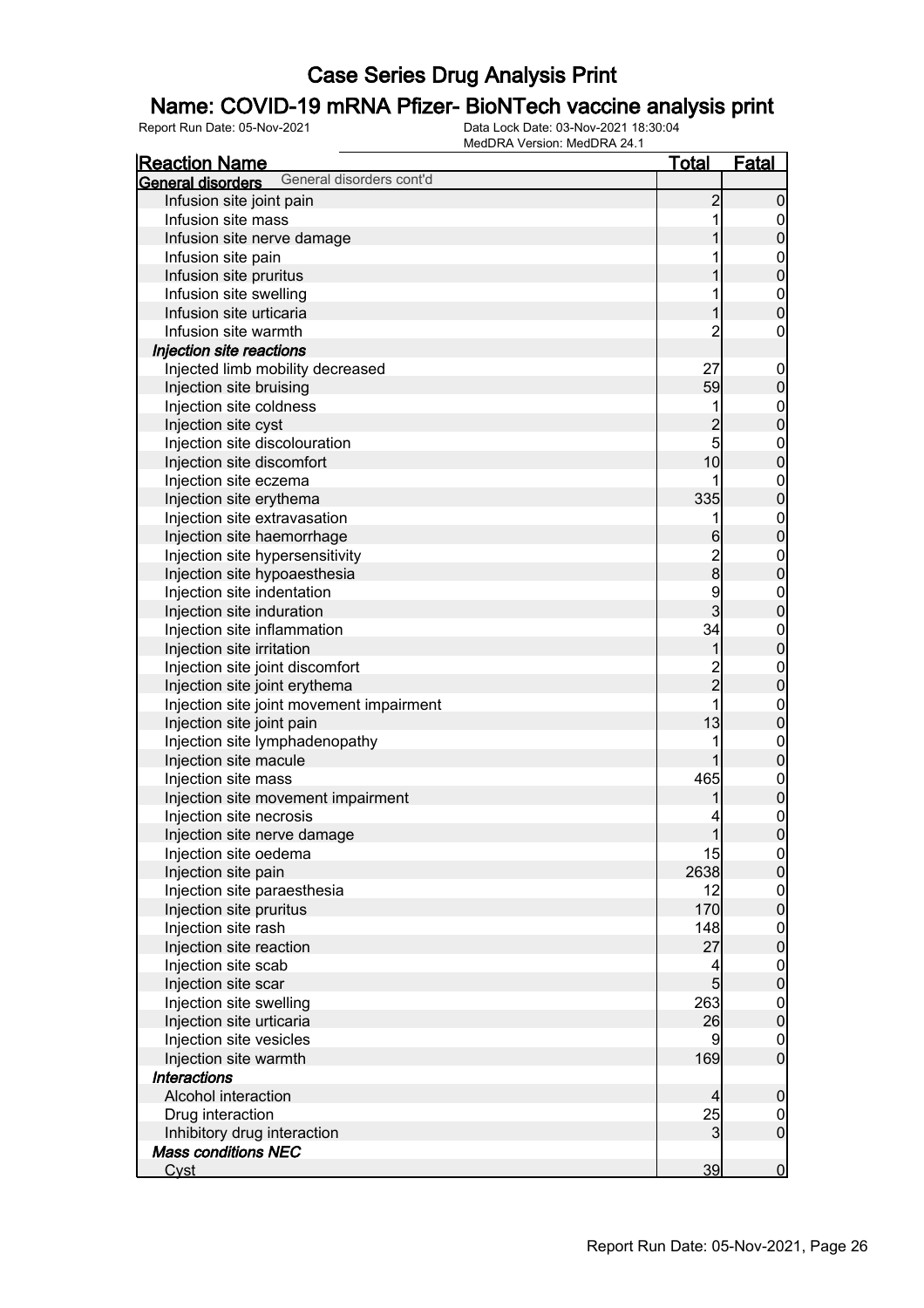## Name: COVID-19 mRNA Pfizer- BioNTech vaccine analysis print

| <b>Reaction Name</b>                          | <u>Total</u>                          | <b>Fatal</b>                     |
|-----------------------------------------------|---------------------------------------|----------------------------------|
| General disorders cont'd<br>General disorders |                                       |                                  |
| Mass                                          | 60                                    | $\boldsymbol{0}$                 |
| Nodule                                        | 33                                    | $\overline{0}$                   |
| Mucosal findings abnormal                     |                                       |                                  |
| Mucosa vesicle                                |                                       | $\boldsymbol{0}$                 |
| Mucosal dryness                               | 1                                     | $\boldsymbol{0}$                 |
| Mucosal haemorrhage                           | 9                                     | $\overline{0}$                   |
| Mucosal inflammation                          |                                       |                                  |
| Oedema mucosal                                | $\frac{2}{1}$                         | $\begin{matrix}0\\0\end{matrix}$ |
| Polyp                                         | 5                                     | $\boldsymbol{0}$                 |
| <b>Necrosis NEC</b>                           |                                       |                                  |
| Fat necrosis                                  | 3                                     | $\mathbf 0$                      |
| <b>Necrosis</b>                               | 4                                     | $\mathbf 0$                      |
| Oedema NEC                                    |                                       |                                  |
| Face oedema                                   | 27                                    | $\mathbf 0$                      |
| Generalised oedema                            | 3                                     | $\boldsymbol{0}$                 |
| Localised oedema                              | 17                                    | $\overline{0}$                   |
| Oedema                                        | 69                                    | $\mathbf 0$                      |
| Oedema peripheral                             | 79                                    | $\overline{0}$                   |
| Pain and discomfort NEC                       |                                       |                                  |
| Axillary pain                                 | 2687                                  | $\mathbf 0$                      |
| Chest discomfort                              | 1486                                  | $\mathbf{0}$                     |
| Chest pain                                    | 3759                                  | $\overline{0}$                   |
| <b>Discomfort</b>                             | 423                                   | $\mathbf{0}$                     |
| Facial discomfort                             | 19                                    | $\overline{0}$                   |
| Facial pain                                   | 188                                   | $\mathbf{0}$                     |
| Inflammatory pain                             | 12                                    | $\overline{0}$                   |
| Non-cardiac chest pain                        | 25                                    | $\mathbf{0}$                     |
| Pain                                          | 7721                                  | $\overline{0}$                   |
| Suprapubic pain                               | 1                                     | $\mathbf 0$                      |
| <b>Tenderness</b>                             | 594                                   | $\overline{0}$                   |
| Visceral pain                                 | 2                                     | $\boldsymbol{0}$                 |
| Therapeutic and nontherapeutic responses      |                                       |                                  |
| Adverse drug reaction                         | 51                                    | $\mathbf 0$                      |
| Adverse event                                 | $\overline{c}$                        | $\boldsymbol{0}$                 |
| Adverse food reaction                         | $\overline{3}$                        | $\mathbf 0$                      |
| Adverse reaction                              |                                       | <sup>0</sup>                     |
| Drug ineffective                              | 280                                   | 1                                |
| Drug intolerance                              | 3                                     | 0                                |
| Drug resistance                               |                                       | $\mathbf 0$                      |
| Immediate post-injection reaction             | $\overline{c}$                        | $\overline{0}$                   |
| Inadequate analgesia                          | $\bf{8}$                              |                                  |
| No reaction on previous exposure to drug      | 36                                    | $0\atop 0$                       |
| Product intolerance                           | 1                                     |                                  |
| Therapeutic product effect decreased          |                                       | $0\atop 0$                       |
| Therapeutic product effect delayed            |                                       |                                  |
| Therapeutic product effect increased          | $\begin{array}{c} 2 \\ 1 \end{array}$ | $0\atop 0$                       |
| Therapeutic product ineffective               |                                       | $\boldsymbol{0}$                 |
| Therapeutic response changed                  | $\begin{array}{c} 2 \\ 1 \end{array}$ | $\overline{0}$                   |
| Therapeutic response decreased                | $\overline{c}$                        | $\mathbf{0}$                     |
| Therapeutic response unexpected               | 70                                    | $\overline{0}$                   |
| Therapy non-responder                         | 1                                     | $\boldsymbol{0}$                 |
| <b>Treatment failure</b>                      | 6                                     | $\pmb{0}$                        |
| Vaccination failure                           | 34                                    | $\mathbf 0$                      |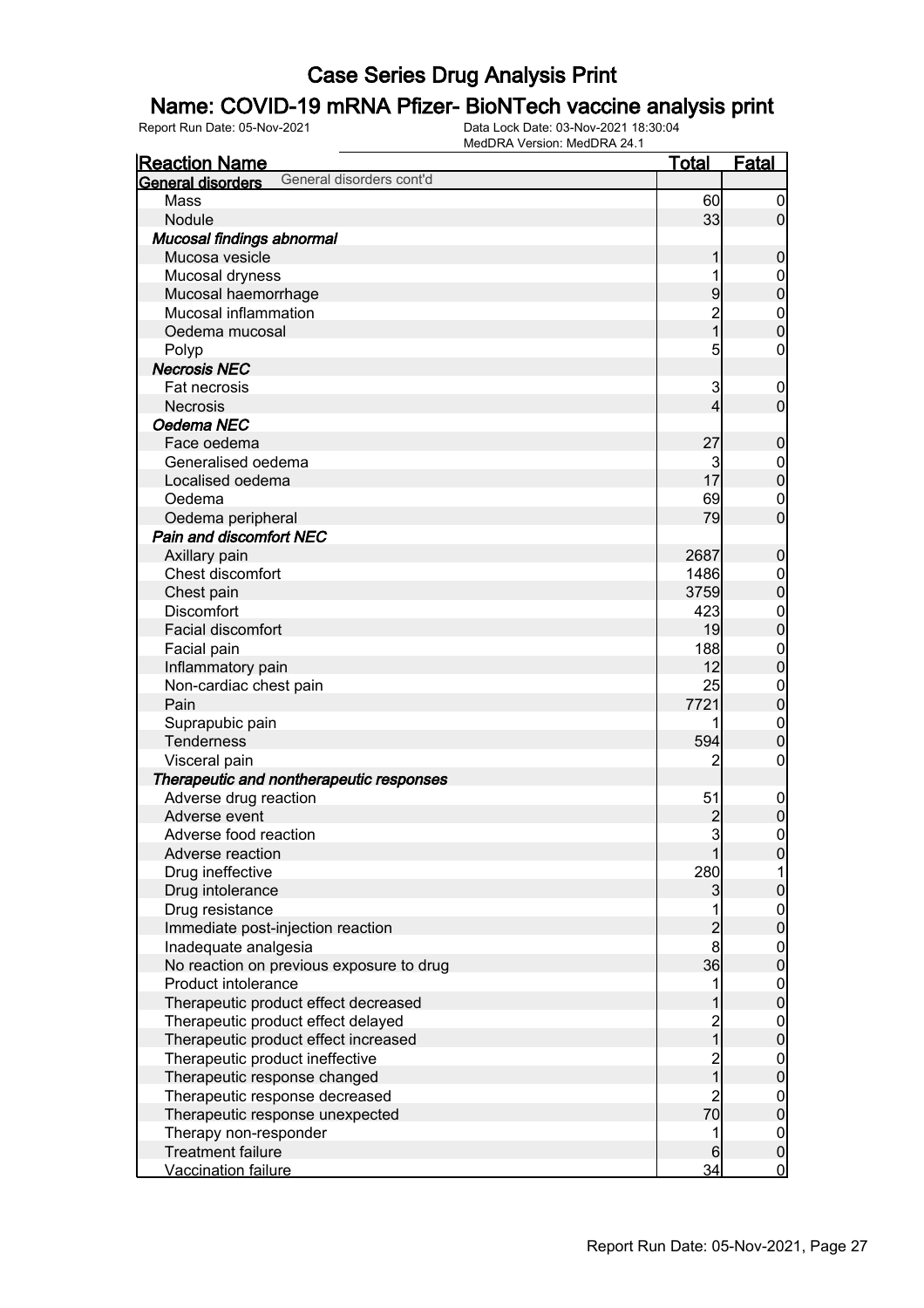#### Name: COVID-19 mRNA Pfizer- BioNTech vaccine analysis print

| <b>Reaction Name</b>                                          | Total          | <b>Fatal</b>                   |
|---------------------------------------------------------------|----------------|--------------------------------|
| General disorders cont'd<br>General disorders                 |                |                                |
| <b>Trophic disorders</b>                                      |                |                                |
| Atrophy                                                       | $\overline{c}$ | 0                              |
| Calcinosis                                                    | $\overline{1}$ | $\pmb{0}$                      |
| Hyperplasia                                                   |                | 0                              |
| <b>Ulcers NEC</b>                                             |                |                                |
| Ulcer                                                         | 30             | $\mathbf 0$                    |
| Ulcer haemorrhage                                             |                | $\mathbf 0$                    |
| Vaccination site reactions                                    |                |                                |
| Extensive swelling of vaccinated limb                         | 12             | $\boldsymbol{0}$               |
| Shoulder injury related to vaccine administration             | 25             | $\mathbf{0}$                   |
| Vaccination site anaesthesia                                  | 1              | $\overline{0}$                 |
| Vaccination site bruising                                     | 111            | $\mathbf{0}$                   |
| Vaccination site coldness                                     | $\overline{c}$ | $\overline{0}$                 |
| Vaccination site cyst                                         | 5              | $\mathbf{0}$                   |
| Vaccination site dermatitis                                   | 1              | $\overline{0}$                 |
| Vaccination site discolouration                               | 14             | $\mathbf{0}$                   |
| Vaccination site discomfort                                   | 44             | $\overline{0}$                 |
| Vaccination site dryness                                      |                | $\mathbf{0}$                   |
| Vaccination site eczema                                       |                | $\overline{0}$                 |
| Vaccination site erythema                                     | 560            | $\mathbf{0}$                   |
| Vaccination site granuloma                                    | 3              | $\overline{0}$                 |
| Vaccination site haematoma                                    | $\overline{2}$ |                                |
| Vaccination site haemorrhage                                  | 18             | $\mathbf{0}$<br>$\overline{0}$ |
|                                                               | $\overline{3}$ |                                |
| Vaccination site hypersensitivity                             | 16             | $\mathbf{0}$                   |
| Vaccination site hypoaesthesia<br>Vaccination site induration | 70             | $\overline{0}$                 |
| Vaccination site inflammation                                 | 51             | $\mathbf{0}$                   |
|                                                               |                | $\mathbf 0$                    |
| Vaccination site irritation                                   | 12             | $\mathbf{0}$                   |
| Vaccination site joint discomfort                             | $\frac{2}{9}$  | $\overline{0}$                 |
| Vaccination site joint erythema                               |                | $\mathbf{0}$                   |
| Vaccination site joint inflammation                           | $\overline{1}$ | $\mathbf 0$                    |
| Vaccination site joint movement impairment                    | 17             | $\boldsymbol{0}$               |
| Vaccination site joint pain                                   | 31             | $\bf{0}$                       |
| Vaccination site joint swelling                               | 4              | $\mathbf{0}$                   |
| Vaccination site joint warmth                                 | $\mathbf{1}$   | $\overline{0}$                 |
| Vaccination site lymphadenopathy                              | 6              | $\Omega$                       |
| Vaccination site macule                                       |                | $\overline{0}$                 |
| Vaccination site mass                                         | 253            | $\mathbf 0$                    |
| Vaccination site movement impairment                          | 80             | $\overline{0}$                 |
| Vaccination site nerve damage                                 |                | $\boldsymbol{0}$               |
| Vaccination site nodule                                       | 3              | $\overline{0}$                 |
| Vaccination site oedema                                       | $\mathsf{3}$   | $\boldsymbol{0}$               |
| Vaccination site pain                                         | 1973           | $\mathbf 0$                    |
| Vaccination site paraesthesia                                 | 7              | $\boldsymbol{0}$               |
| Vaccination site phlebitis                                    |                | $\overline{0}$                 |
| Vaccination site pruritus                                     | 148            | $\boldsymbol{0}$               |
| Vaccination site rash                                         | 117            | $\mathbf 0$                    |
| Vaccination site reaction                                     | 31             | $\boldsymbol{0}$               |
| Vaccination site scab                                         | $\overline{c}$ | $\bf{0}$                       |
| Vaccination site scar                                         |                | $\boldsymbol{0}$               |
| Vaccination site swelling                                     | 515            | $\overline{0}$                 |
| Vaccination site thrombosis                                   | 1              | $\overline{0}$                 |
| Vaccination site ulcer                                        | 1              | $\mathbf 0$                    |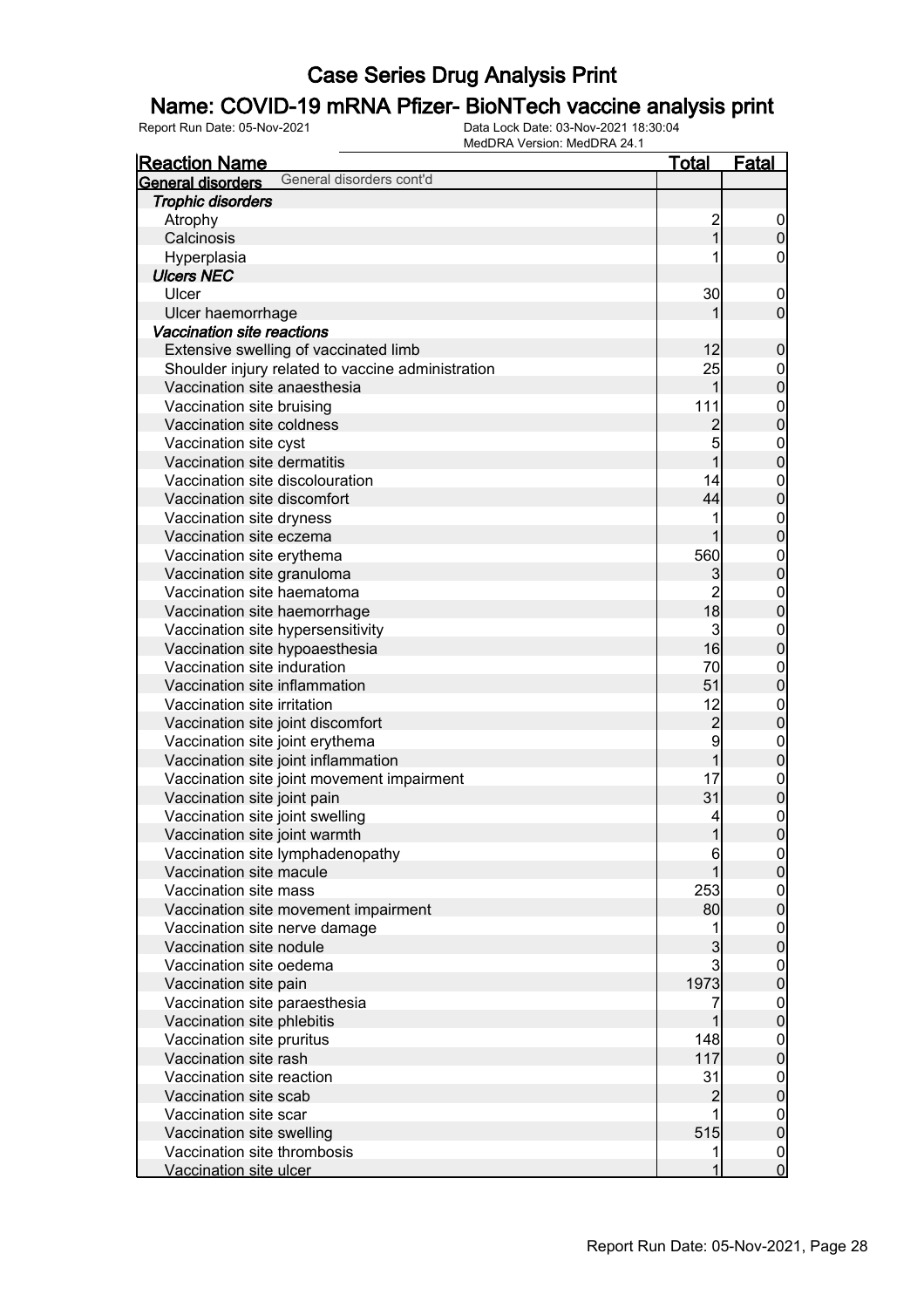## Name: COVID-19 mRNA Pfizer- BioNTech vaccine analysis print

| <b>Reaction Name</b>                          |                          | Total | Fatal |
|-----------------------------------------------|--------------------------|-------|-------|
| General disorders                             | General disorders cont'd |       |       |
| Vaccination site urticaria                    |                          | 10    |       |
| Vaccination site vesicles                     |                          |       |       |
| Vaccination site warmth                       |                          | 249   |       |
| Vascular complications associated with device |                          |       |       |
| Vascular stent thrombosis                     |                          |       |       |
| Withdrawal and rebound effects                |                          |       |       |
| Drug withdrawal syndrome                      |                          |       |       |
| Withdrawal syndrome                           |                          | 38    |       |
| General disorders SOC TOTAL                   |                          | 90682 |       |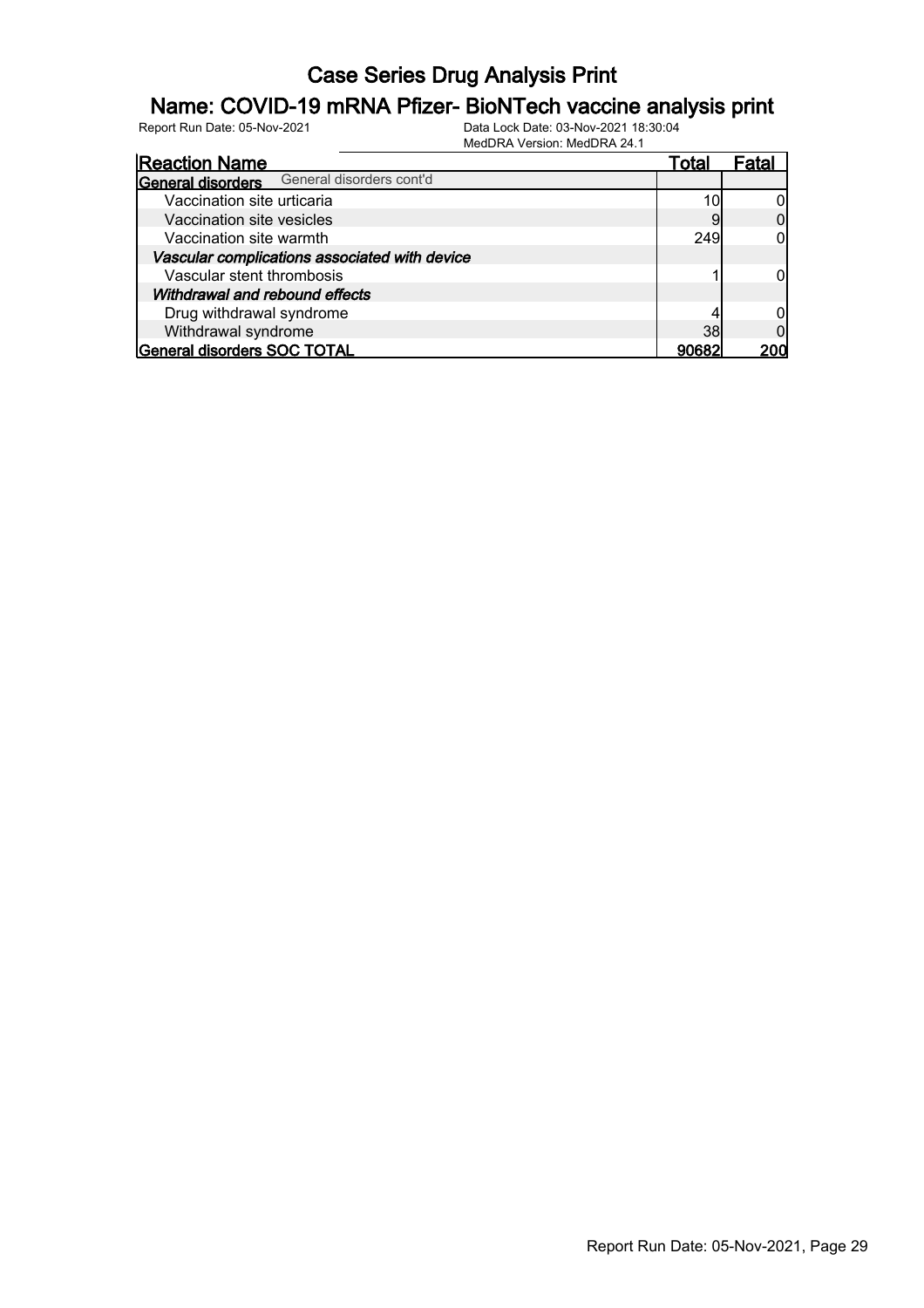#### Name: COVID-19 mRNA Pfizer- BioNTech vaccine analysis print

| <b>Reaction Name</b>                            | <u>Total</u>    | <b>Fatal</b>     |
|-------------------------------------------------|-----------------|------------------|
| <b>Hepatic disorders</b>                        |                 |                  |
| <b>Bile duct infections and inflammations</b>   |                 |                  |
| <b>Biliary colic</b>                            | 12              | $\mathbf 0$      |
| Cholangitis                                     | 1               | $\mathbf 0$      |
| <b>Cholecystitis and cholelithiasis</b>         |                 |                  |
| Cholecystitis                                   | 3               | 0                |
| Cholecystitis acute                             | $\overline{2}$  | $\mathbf 0$      |
| Cholelithiasis                                  | 10              | $\mathbf 0$      |
| <b>Cholestasis and jaundice</b>                 |                 |                  |
| Cholestasis                                     | $\overline{2}$  | $\mathbf 0$      |
| Jaundice                                        | 21              | $\overline{0}$   |
| Jaundice cholestatic                            | 10              | $\mathbf{0}$     |
| Ocular icterus                                  | $\overline{2}$  | $\overline{0}$   |
| Gallbladder disorders NEC                       |                 |                  |
| Gallbladder disorder                            | 1               | $\mathbf 0$      |
| <b>Hepatic and hepatobiliary disorders NEC</b>  |                 |                  |
| Liver disorder                                  | 12              | $\mathbf 0$      |
| Hepatic enzymes and function abnormalities      |                 |                  |
| Hepatic function abnormal                       | $6 \overline{}$ | $\boldsymbol{0}$ |
| <b>Hepatic failure and associated disorders</b> |                 |                  |
| Acute hepatic failure                           | 1               | $\mathbf 0$      |
| Hepatic failure                                 | $\overline{c}$  | 1                |
| <b>Hepatic fibrosis and cirrhosis</b>           |                 |                  |
| Hepatic cirrhosis                               | 1               | $\mathbf 0$      |
| <b>Hepatic vascular disorders</b>               |                 |                  |
| Congestive hepatopathy                          | $\overline{c}$  | $\overline{0}$   |
| Hepatic artery embolism                         | $\mathbf{1}$    | $\mathbf 0$      |
| Hepatic haemorrhage                             | $\overline{c}$  | $\mathbf{0}$     |
| Hepatic vein thrombosis                         | 5               | $\overline{0}$   |
| Portal vein thrombosis                          | 6               | $\mathbf 0$      |
| <b>Hepatobiliary signs and symptoms</b>         |                 |                  |
| Hepatic pain                                    | 26              | $\mathbf 0$      |
| Hepatomegaly                                    | 2               | $\overline{0}$   |
| Liver tenderness                                | 3               | $\mathbf 0$      |
| <b>Hepatocellular damage and hepatitis NEC</b>  |                 |                  |
| Autoimmune hepatitis                            | 7               | $\mathbf 0$      |
| Drug-induced liver injury                       | $\overline{2}$  | $\overline{0}$   |
| Hepatic steatosis                               | $\overline{c}$  |                  |
| Hepatitis                                       | 9               | $0\atop 0$       |
| Immune-mediated hepatic disorder                | 1               | $\mathbf{0}$     |
| Liver injury                                    | 17              | $\overline{0}$   |
| <b>Hepatic disorders SOC TOTAL</b>              | 171             | $\mathbf{1}$     |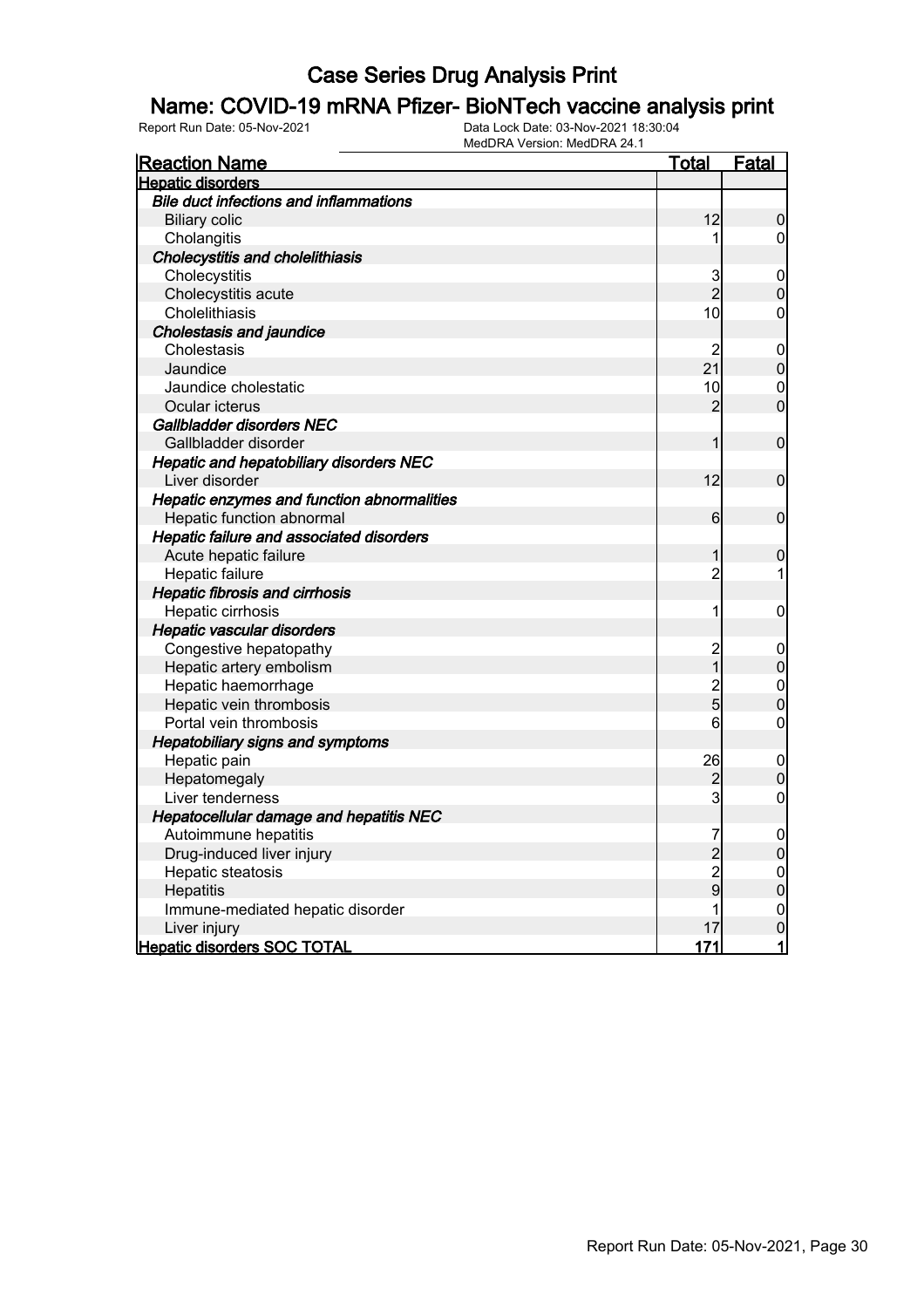## Name: COVID-19 mRNA Pfizer- BioNTech vaccine analysis print

| <b>Reaction Name</b>                                          | Total                   | <b>Fatal</b>     |
|---------------------------------------------------------------|-------------------------|------------------|
| Immune system disorders                                       |                         |                  |
| Acute and chronic sarcoidosis                                 |                         |                  |
| Sarcoidosis                                                   | 14                      | $\mathbf 0$      |
| <b>Allergic conditions NEC</b>                                |                         |                  |
| Allergic oedema                                               | 15                      | $\boldsymbol{0}$ |
| Allergy to animal                                             |                         | $\mathbf 0$      |
| Allergy to arthropod bite                                     | 6                       | $\mathbf 0$      |
| Allergy to arthropod sting                                    | $\overline{c}$          | $\boldsymbol{0}$ |
| Allergy to metals                                             | $\overline{1}$          | $\mathbf 0$      |
| Allergy to sting                                              |                         | $\boldsymbol{0}$ |
| Hypersensitivity                                              | 863                     | $\mathbf 0$      |
| Infusion related hypersensitivity reaction                    | 3                       | $\boldsymbol{0}$ |
| Mite allergy                                                  | $\overline{3}$          | $\mathbf 0$      |
| Multiple allergies                                            |                         | $\boldsymbol{0}$ |
| Serum sickness                                                | 9<br>2<br>6             | $\mathbf 0$      |
| Serum sickness-like reaction                                  |                         | $\boldsymbol{0}$ |
| Type I hypersensitivity                                       | 1                       | $\mathbf 0$      |
| Type III immune complex mediated reaction                     | 3                       | $\mathbf 0$      |
| Type IV hypersensitivity reaction                             | $6 \overline{6}$        | $\mathbf 0$      |
| Allergies to foods, food additives, drugs and other chemicals |                         |                  |
| Allergic reaction to excipient                                | 5                       | $\boldsymbol{0}$ |
| Allergy to chemicals                                          | 3                       | $\mathbf 0$      |
| Allergy to vaccine                                            | 35                      | $\mathbf 0$      |
| Contrast media reaction                                       | $\overline{2}$          | $\boldsymbol{0}$ |
| Drug hypersensitivity                                         | 24                      | $\mathbf 0$      |
| Food allergy                                                  | 26                      | $\boldsymbol{0}$ |
| Milk allergy                                                  |                         | $\mathbf 0$      |
| Oral allergy syndrome                                         | $\frac{2}{2}$           | $\boldsymbol{0}$ |
| Reaction to colouring                                         | $\overline{1}$          | $\mathbf 0$      |
| Reaction to excipient                                         | 8                       | $\boldsymbol{0}$ |
| Reaction to preservatives                                     | 5                       | $\pmb{0}$        |
| Rubber sensitivity                                            |                         | $\boldsymbol{0}$ |
| Smoke sensitivity                                             | 1                       | $\overline{0}$   |
| Anaphylactic and anaphylactoid responses                      |                         |                  |
| Anaphylactic reaction                                         | 455                     | $\overline{c}$   |
| Anaphylactic shock                                            | 50                      | $\mathbf 0$      |
| Anaphylactoid reaction                                        | 20                      | 0                |
| Anaphylactoid shock                                           | 4                       | $\overline{0}$   |
| <b>Atopic disorders</b>                                       |                         |                  |
| Atopy                                                         |                         | $\mathbf 0$      |
| Seasonal allergy                                              | 104                     | $\overline{0}$   |
| Autoimmune disorders NEC                                      |                         |                  |
| Autoimmune disorder                                           | 41                      | $\boldsymbol{0}$ |
| Immune and associated conditions NEC                          |                         |                  |
| Anamnestic reaction                                           | 1                       | $\boldsymbol{0}$ |
| Bacille Calmette-Guerin scar reactivation                     | 49                      | $\overline{0}$   |
| Cytokine storm                                                | 1                       | $\pmb{0}$        |
| Decreased immune responsiveness                               |                         | $\boldsymbol{0}$ |
| Graft versus host disease                                     | $\overline{\mathbf{1}}$ | $\mathbf 0$      |
| Haemophagocytic lymphohistiocytosis                           |                         | $\boldsymbol{0}$ |
| Immune reconstitution inflammatory syndrome                   | 2<br>1                  | $\mathbf 0$      |
| Immune system disorder                                        | 20                      | $\boldsymbol{0}$ |
| Immune-mediated adverse reaction                              | $\overline{7}$          | $\pmb{0}$        |
| Immunisation reaction                                         |                         | $\overline{0}$   |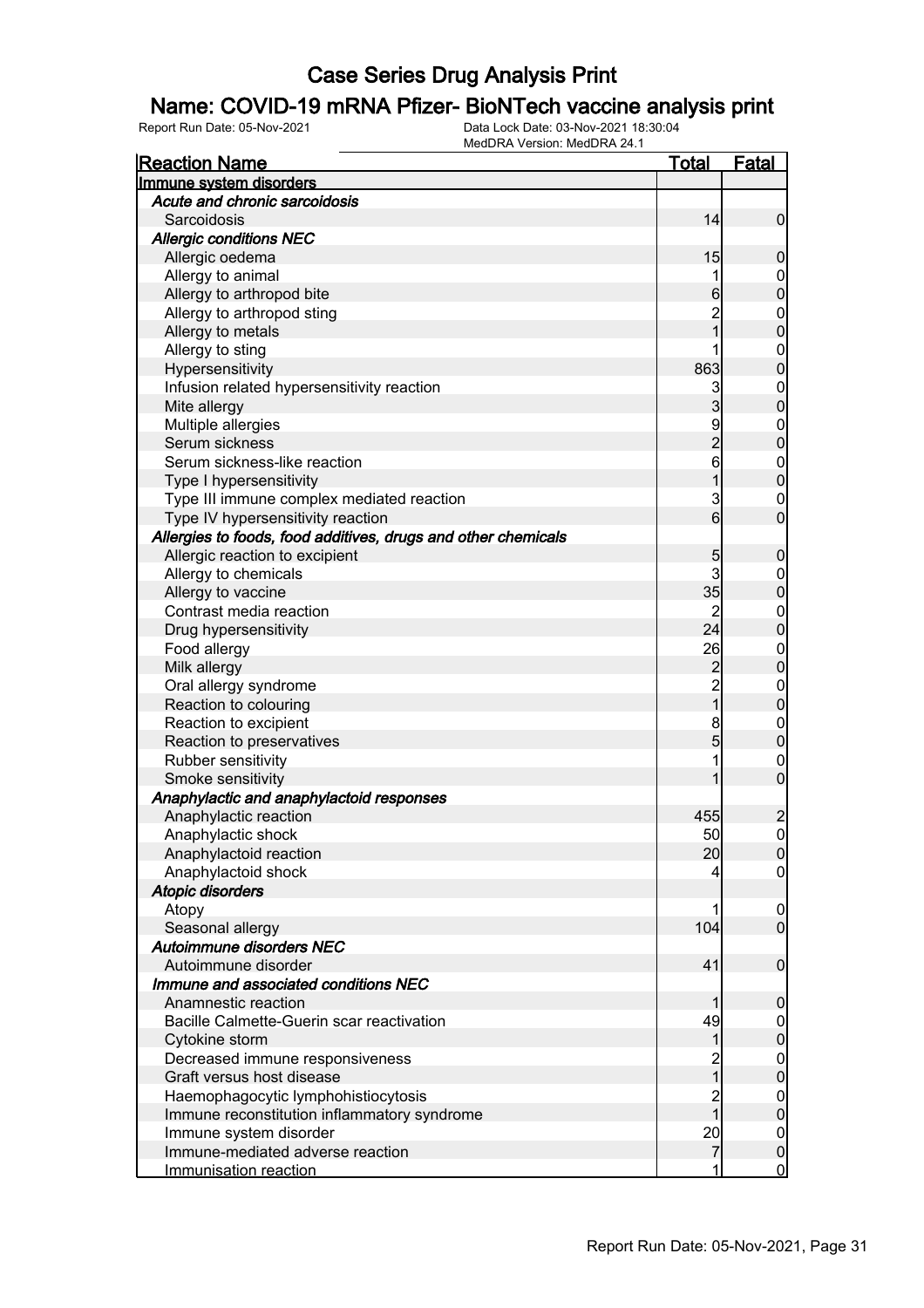## Name: COVID-19 mRNA Pfizer- BioNTech vaccine analysis print

| <b>Reaction Name</b>                              | Total | Fata |
|---------------------------------------------------|-------|------|
| Immune system disordersne system disorders cont'd |       |      |
| Multisystem inflammatory syndrome in children     |       |      |
| Sensitisation                                     |       |      |
| Systemic immune activation                        | າ     |      |
| Immunodeficiency disorders NEC                    |       |      |
| Hypogammaglobulinaemia                            |       |      |
| Immunodeficiency                                  |       |      |
| Immunosuppression                                 | 3     |      |
| Primary immunodeficiency syndromes                |       |      |
| Selective IgA immunodeficiency                    |       |      |
| <b>Transplant rejections</b>                      |       |      |
| Corneal graft rejection                           | 6     |      |
| Kidney transplant rejection                       |       |      |
| Solid organ transplant rejection                  |       |      |
| Transplant rejection                              |       |      |
| Immune system disorders SOC TOTAL                 |       |      |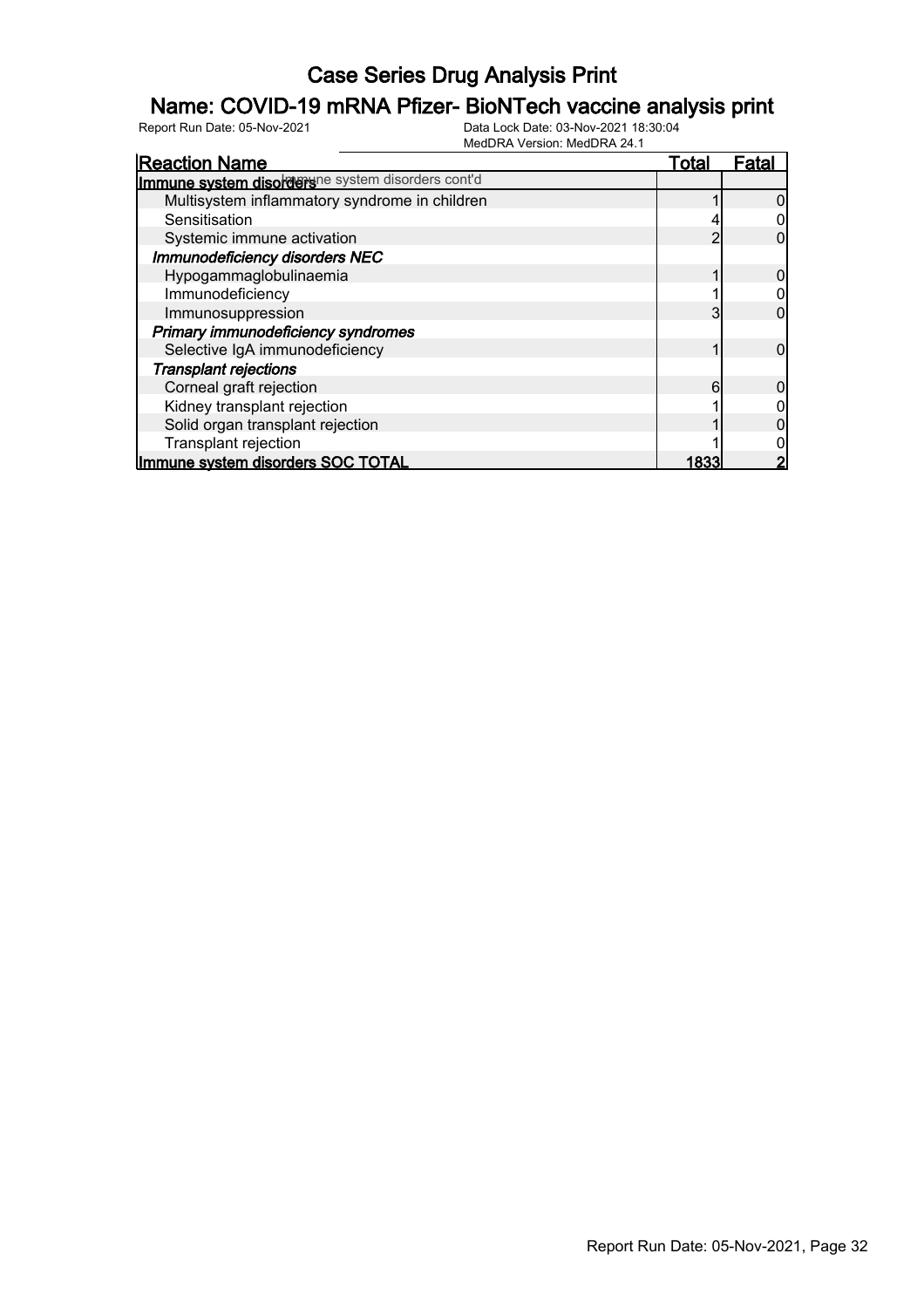#### Name: COVID-19 mRNA Pfizer- BioNTech vaccine analysis print

| <b>Reaction Name</b>                      | <u>Total</u>        | <b>Fatal</b>                       |
|-------------------------------------------|---------------------|------------------------------------|
| Infections                                |                     |                                    |
| Abdominal and gastrointestinal infections |                     |                                    |
| Abdominal abscess                         | $\overline{c}$      | $\boldsymbol{0}$                   |
| Abdominal infection                       | 1                   | $\mathbf 0$                        |
| Anal abscess                              | 3                   | $\pmb{0}$                          |
| Appendicitis                              | 36                  | $\mathbf{0}$                       |
| Appendicitis perforated                   |                     | $\overline{0}$                     |
| <b>Diverticulitis</b>                     | 11                  | $\mathbf{0}$                       |
| <b>Dysentery</b>                          | 1                   | $\overline{0}$                     |
| <b>Gastric infection</b>                  | $\overline{2}$      | $\mathbf{0}$                       |
| Gastroenteritis                           | 26                  | $\overline{0}$                     |
| Mesenteric abscess                        | 1                   | $\mathbf{0}$                       |
| Peritonitis                               | $\overline{2}$      | $\overline{1}$                     |
| Rectal abscess                            | 1                   | $\mathbf 0$                        |
| <b>Adenoviral infections</b>              |                     |                                    |
| Adenoviral conjunctivitis                 | 1                   | $\boldsymbol{0}$                   |
| <b>Aspergillus infections</b>             |                     |                                    |
| Bronchopulmonary aspergillosis            | 1                   | $\boldsymbol{0}$                   |
| <b>Bacterial infections NEC</b>           |                     |                                    |
| Abscess bacterial                         |                     | $\mathbf 0$                        |
| Arthritis bacterial                       | 2<br>3              | $\pmb{0}$                          |
| <b>Bacterial colitis</b>                  |                     | $\mathbf{0}$                       |
| <b>Bacterial diarrhoea</b>                | 1                   | $\overline{0}$                     |
| <b>Bacterial infection</b>                | 13                  | $\mathbf{0}$                       |
| <b>Bacterial sepsis</b>                   | 1                   | $\overline{0}$                     |
| Cellulitis                                | 163                 | $\mathbf{0}$                       |
| Conjunctivitis bacterial                  | 1                   | $\mathbf 0$                        |
| Ear infection bacterial                   |                     | $\mathbf{0}$                       |
| <b>Folliculitis</b>                       | 16                  | $\overline{0}$                     |
| Gangrene                                  | 1                   | $\mathbf{0}$                       |
| Injection site cellulitis                 |                     | $\mathbf 0$                        |
| Meningitis bacterial                      | $\frac{2}{3}$       | $\boldsymbol{0}$                   |
| Paronychia                                |                     | $\mathbf 0$                        |
| Perichondritis                            | 1                   |                                    |
| Periorbital cellulitis                    | 1                   | $\boldsymbol{0}$<br>$\overline{0}$ |
| Sinusitis bacterial                       | 1                   | $\mathbf 0$                        |
| Skin bacterial infection                  |                     |                                    |
| <b>Tonsillitis bacterial</b>              | $\frac{2}{3}$       | 0                                  |
| Urinary tract infection bacterial         | 1                   | $\overline{0}$<br>$\overline{0}$   |
| Vaccination site cellulitis               | 19                  |                                    |
| Zoonotic bacterial infection              | 1                   | $\boldsymbol{0}$<br>$\overline{1}$ |
| <b>Bartonella infections</b>              |                     |                                    |
| Cat scratch disease                       | 1                   | $\boldsymbol{0}$                   |
|                                           |                     |                                    |
| <b>Bone and joint infections</b>          |                     |                                    |
| Abscess jaw<br>Arthritis infective        | 1                   | $\boldsymbol{0}$                   |
|                                           | 1<br>$\overline{2}$ | $\overline{0}$<br>$\boldsymbol{0}$ |
| Osteomyelitis                             |                     |                                    |
| <b>Borrelial infections</b>               |                     |                                    |
| Lyme disease                              | $\overline{c}$      | $\mathbf 0$                        |
| Relapsing fever                           | $\overline{2}$      | $\mathbf 0$                        |
| <b>Breast infections</b>                  |                     |                                    |
| <b>Breast abscess</b>                     | 3                   | $\mathbf 0$                        |
| <b>Mastitis</b>                           | 70                  | $\boldsymbol{0}$                   |
| <b>Caliciviral infections</b>             |                     |                                    |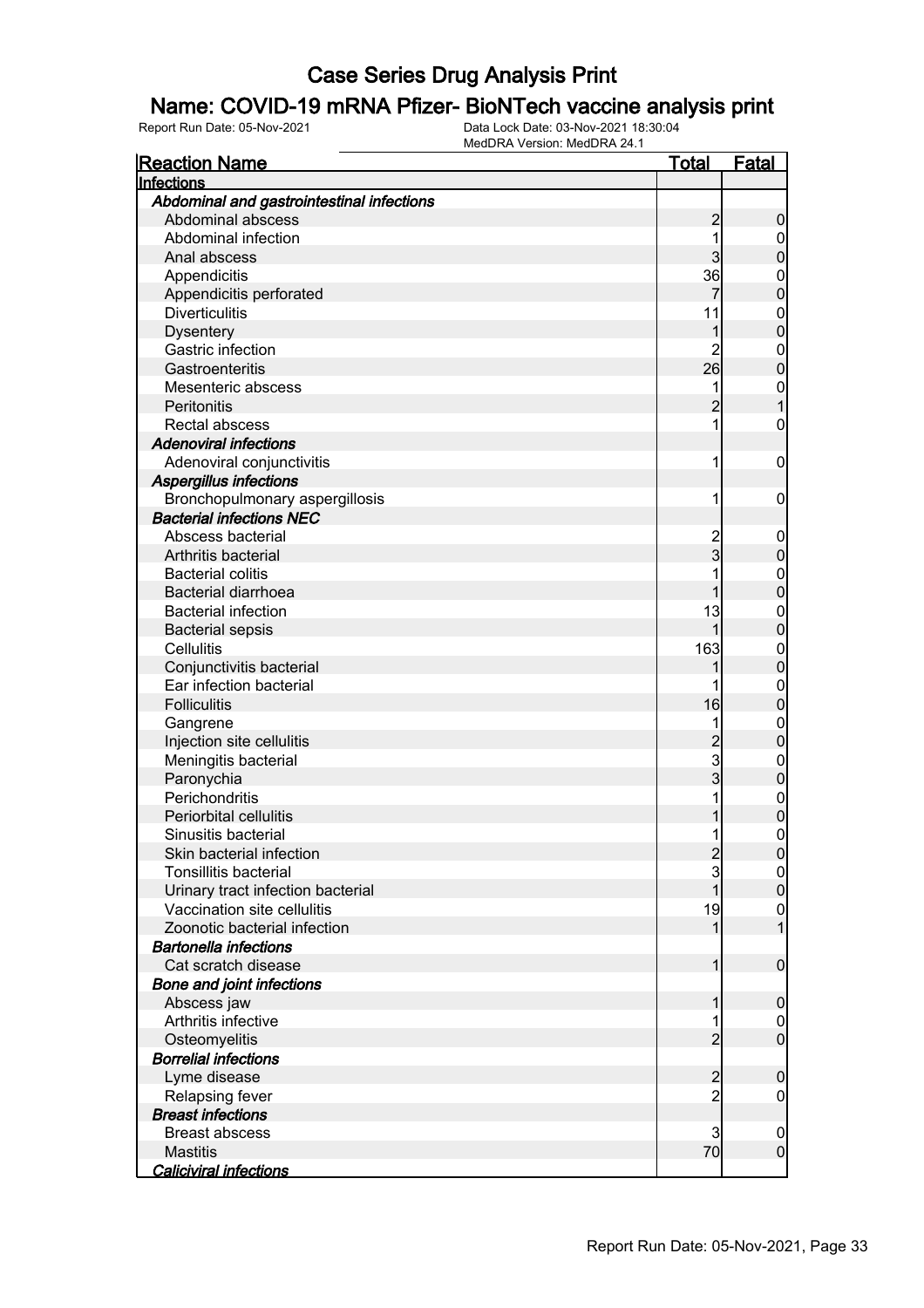# **Name: COVID-19 mRNA Pfizer- BioNTech vaccine analysis print**<br>Report Run Date: 05-Nov-2021

Data Lock Date: 03-Nov-2021 18:30:04 MedDRA Version: MedDRA 24.1

| <b>Reaction Name</b>                         | <u>Total</u>   | Fatal            |
|----------------------------------------------|----------------|------------------|
| Infections cont'd<br>Infections              |                |                  |
| Gastroenteritis norovirus                    | 3              | $\overline{0}$   |
| <b>Campylobacter infections</b>              |                |                  |
| Campylobacter gastroenteritis                | 1              | $\boldsymbol{0}$ |
| Campylobacter infection                      |                | $\overline{0}$   |
| Candida infections                           |                |                  |
| Anal candidiasis                             | 3              | $\mathbf 0$      |
| Balanitis candida                            | 1              | $\pmb{0}$        |
| Candida infection                            | 59             | $\mathbf 0$      |
| Oral candidiasis                             | 36             | $\mathbf 0$      |
| Respiratory moniliasis                       |                | $\mathbf{0}$     |
| Skin candida                                 |                | $\mathbf 0$      |
| Systemic candida                             |                | $\mathbf{0}$     |
| Urinary tract candidiasis                    | 1              | $\mathbf 0$      |
| Vulvovaginal candidiasis                     | 45             | 0                |
| <b>Cardiac infections</b>                    |                |                  |
| Cardiac infection                            |                | $\mathbf 0$      |
| Pericarditis infective                       | $\overline{2}$ | $\mathbf 0$      |
| Central nervous system and spinal infections |                |                  |
| <b>Brain abscess</b>                         | 1              | $\boldsymbol{0}$ |
| <b>CNS</b> ventriculitis                     |                | $\mathbf 0$      |
| Cavernous sinus thrombosis                   | 1              | $\mathbf 0$      |
| Encephalitis                                 | 19             | $\mathbf{0}$     |
| Encephalomyelitis                            | 1              | $\mathbf 0$      |
| Meningitis                                   |                | $\mathbf{0}$     |
| Meningitis aseptic                           | $\overline{3}$ | $\overline{0}$   |
| <b>Myelitis</b>                              | 6              | $\mathbf 0$      |
| Subdural abscess                             | 1              | $\overline{0}$   |
| <b>Clostridia infections</b>                 |                |                  |
| Clostridium difficile infection              | $\overline{2}$ | $\mathbf 0$      |
| <b>Coronavirus infections</b>                |                |                  |
| Asymptomatic COVID-19                        | 15             | $\boldsymbol{0}$ |
| COVID-19                                     | 1296           | 41               |
| COVID-19 pneumonia                           | 48             | 14               |
| Coronavirus infection                        |                | $\mathbf 0$      |
| Post-acute COVID-19 syndrome                 | $\overline{2}$ | $\mathbf 0$      |
| Severe acute respiratory syndrome            | $\mathbf{2}$   | 0                |
| Suspected COVID-19                           | 63             | $\overline{4}$   |
| Coxiella infections                          |                |                  |
| Q fever                                      | 10             | $\boldsymbol{0}$ |
| <b>Cytomegaloviral infections</b>            |                |                  |
| Cytomegalovirus infection                    | $\overline{2}$ | $\mathbf 0$      |
| Cytomegalovirus syndrome                     |                | $\overline{0}$   |
| Dental and oral soft tissue infections       |                |                  |
| Abscess oral                                 | 6              | $\mathbf 0$      |
| Gingivitis                                   | 10             | $\pmb{0}$        |
| Oral infection                               | 1              | $\overline{0}$   |
| Parotitis                                    | 10             | $\mathbf 0$      |
| Pericoronitis                                |                | $\overline{0}$   |
| Pulpitis dental                              | 2<br>1         | $\mathbf 0$      |
| Sialoadenitis                                |                | $\boldsymbol{0}$ |
| Tongue abscess                               | $\frac{3}{1}$  | $\mathbf 0$      |
| Tooth abscess                                | 8              | $\boldsymbol{0}$ |
| <b>Tooth infection</b>                       | $\overline{9}$ | $\overline{0}$   |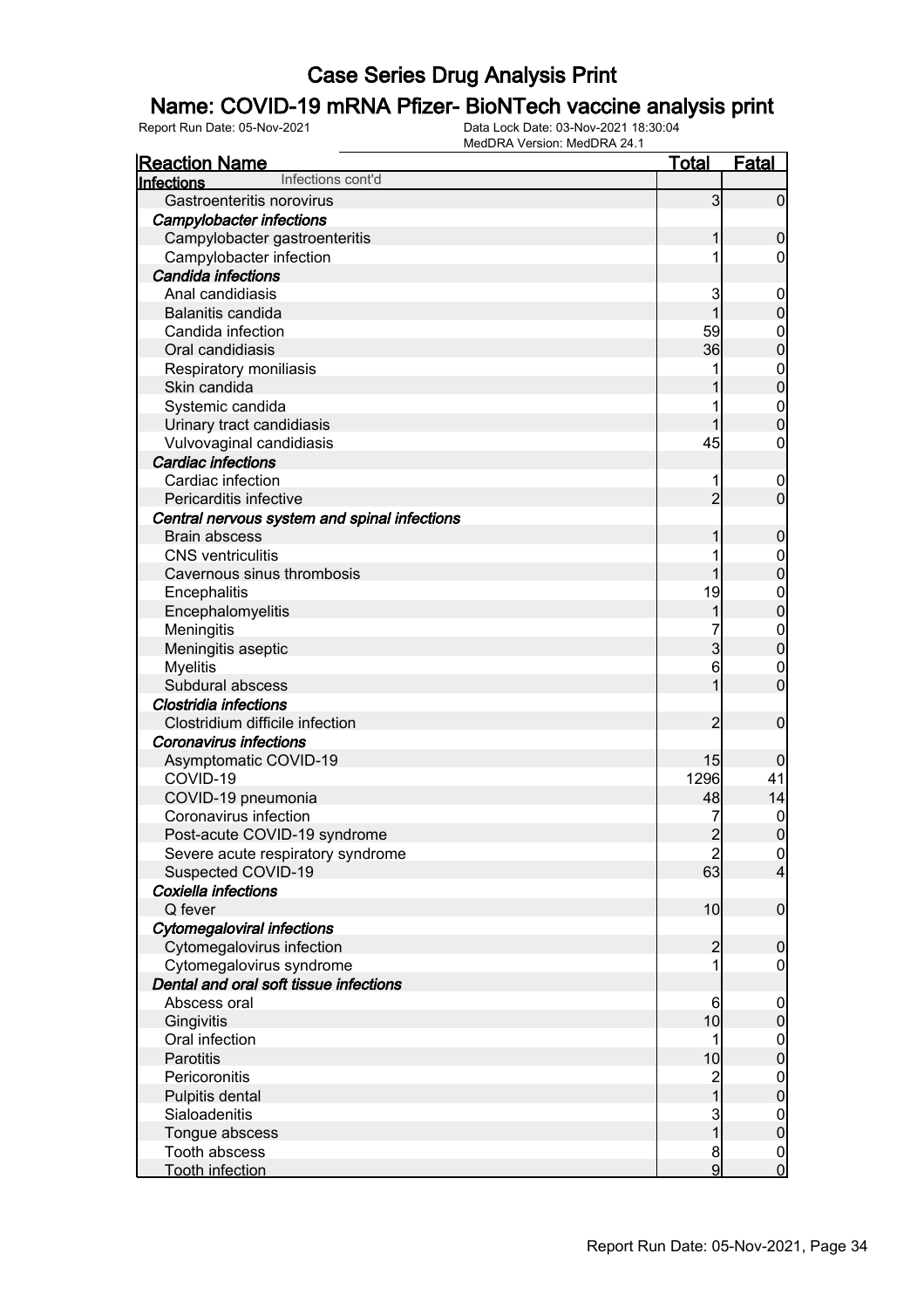#### Name: COVID-19 mRNA Pfizer- BioNTech vaccine analysis print

| <b>Reaction Name</b>                       | <u>Total</u>                                 | <b>Fatal</b>                         |
|--------------------------------------------|----------------------------------------------|--------------------------------------|
| Infections cont'd<br>Infections            |                                              |                                      |
| <b>Ear infections</b>                      |                                              |                                      |
| Ear infection                              | 77                                           | $\boldsymbol{0}$                     |
| Labyrinthitis                              | 96                                           | $\overline{0}$                       |
| <b>Mastoiditis</b>                         | 1                                            | $\mathbf 0$                          |
| Otitis externa                             |                                              | $\mathbf{0}$                         |
| Otitis media                               | 2<br>2                                       | $\overline{0}$                       |
| Otitis media acute                         | 1                                            | $\mathbf{0}$                         |
| Otitis media chronic                       | 4                                            | $\overline{0}$                       |
| <b>Ectoparasitic infestations</b>          |                                              |                                      |
| Acarodermatitis                            | 4                                            | $\mathbf 0$                          |
| Bed bug infestation                        | 1                                            | $\mathbf 0$                          |
| <b>Epstein-Barr viral infections</b>       |                                              |                                      |
| Epstein-Barr virus infection               | 3                                            | $\mathbf 0$                          |
| Infectious mononucleosis                   | 23                                           | $\mathbf 0$                          |
| <b>Escherichia infections</b>              |                                              |                                      |
| Escherichia bacteraemia                    | 1                                            | $\mathbf 0$                          |
| Eye and eyelid infections                  |                                              |                                      |
| Conjunctivitis                             | 65                                           | $\mathbf 0$                          |
| Eye abscess                                | 1                                            | $\boldsymbol{0}$                     |
| Eye infection                              | 18                                           | $\mathbf 0$                          |
| Eyelid boil                                | $\overline{c}$                               | $\mathbf{0}$                         |
| Eyelid infection                           | $_{2}^{-}$                                   | $\mathbf 0$                          |
| Hordeolum                                  | 25                                           | $\mathbf{0}$                         |
| Periorbital infection                      | $\overline{2}$                               | $\overline{0}$                       |
| Female reproductive tract infections       |                                              |                                      |
| <b>Bartholin's abscess</b>                 | 1                                            | $\mathbf 0$                          |
| <b>Bartholinitis</b>                       | 1                                            | $\boldsymbol{0}$                     |
| Endometritis                               | 3                                            | $\mathbf 0$                          |
| <b>Funisitis</b>                           | 1                                            | $\mathbf{0}$                         |
| Pelvic inflammatory disease                |                                              | $\mathbf 0$                          |
| Vaginal infection                          | 1                                            | $\mathbf{0}$                         |
| Vulval abscess                             | 1                                            | $\mathbf 0$                          |
| Vulvitis                                   |                                              | 0                                    |
| <b>Fungal infections NEC</b>               |                                              |                                      |
| Fungal infection                           | 15                                           | $\boldsymbol{0}$                     |
| Fungal skin infection                      | $\overline{5}$                               | 0                                    |
| Onychomycosis                              | 1                                            | $\frac{0}{0}$                        |
| Oral fungal infection                      | $\begin{array}{c}\n2 \\ 2 \\ 6\n\end{array}$ |                                      |
| Pneumonia fungal                           |                                              | $\begin{matrix} 0 \\ 0 \end{matrix}$ |
| Vulvovaginal mycotic infection             |                                              |                                      |
| <b>Hepatitis virus infections</b>          |                                              |                                      |
| <b>Hepatitis A</b>                         | 1                                            | $\boldsymbol{0}$                     |
| <b>Hepatitis E</b>                         | 1                                            | $\mathbf 0$                          |
| <b>Hepatobiliary and spleen infections</b> |                                              |                                      |
| <b>Biliary sepsis</b>                      | $\frac{2}{1}$                                | $\boldsymbol{0}$                     |
| Cholecystitis infective                    |                                              | $\mathbf 0$                          |
| Hepatic infection                          | 1                                            | $\mathbf 0$                          |
| <b>Herpes viral infections</b>             |                                              |                                      |
| Eczema herpeticum                          | 2                                            | $\boldsymbol{0}$                     |
| <b>Genital herpes</b>                      | 78                                           | $\pmb{0}$                            |
| Genital herpes simplex                     | $6\phantom{.}6$                              | $\boldsymbol{0}$                     |
| Herpes ophthalmic                          | $\overline{3}$                               | $\mathbf 0$                          |
| Herpes simplex                             | 25                                           | $\overline{0}$                       |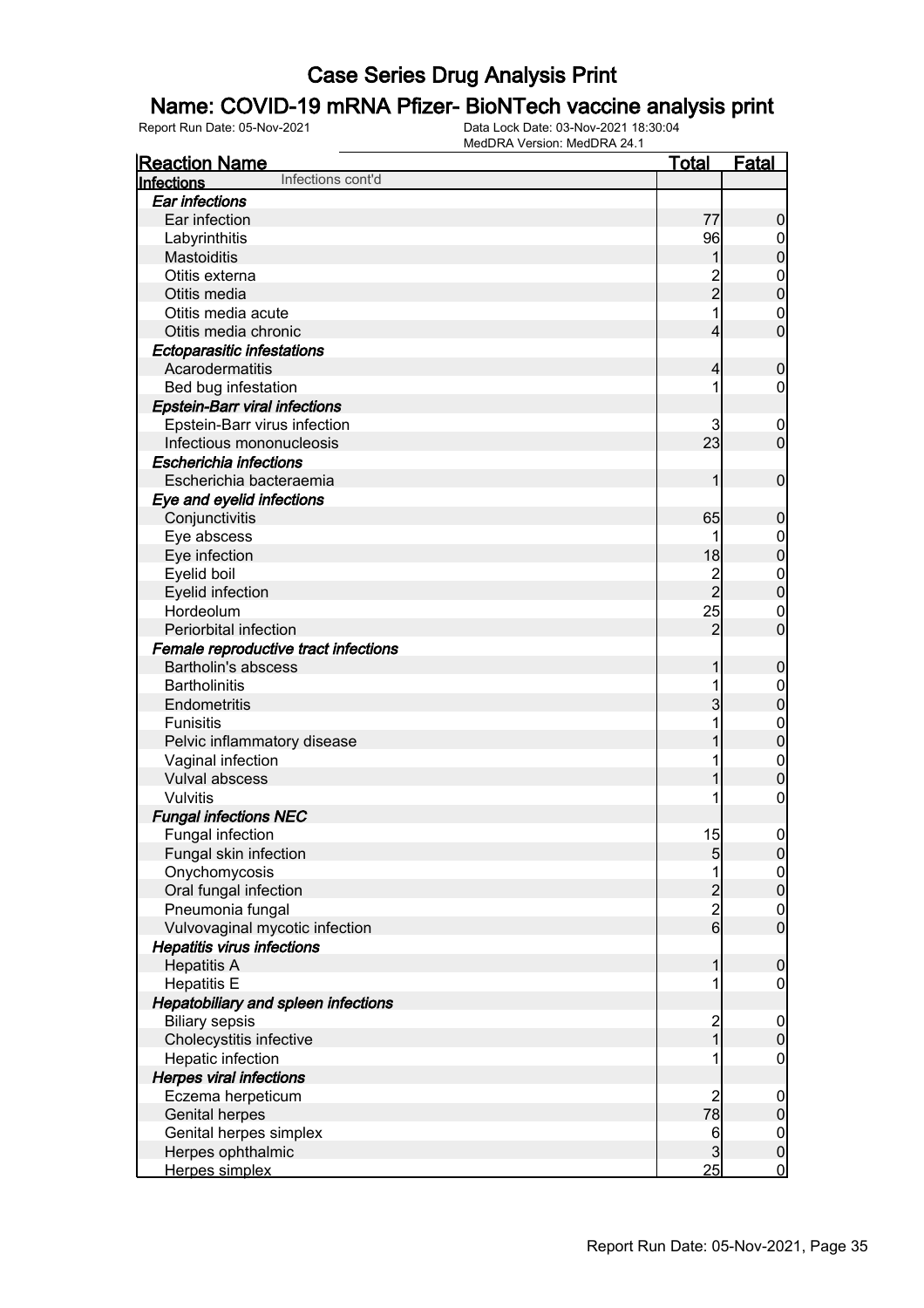## Name: COVID-19 mRNA Pfizer- BioNTech vaccine analysis print

| <b>Reaction Name</b>                        | <u>Total</u>   | <b>Fatal</b>     |
|---------------------------------------------|----------------|------------------|
| Infections cont'd<br>Infections             |                |                  |
| Herpes simplex encephalitis                 |                |                  |
| Herpes simplex reactivation                 | 2              | $\mathbf 0$      |
| Herpes virus infection                      | 10             | 0                |
| Herpes zoster                               | 1303           | $\mathbf{0}$     |
| Herpes zoster disseminated                  |                | $\mathbf 0$      |
| Herpes zoster meningoencephalitis           |                | $\mathbf{0}$     |
| Herpes zoster oticus                        | 13             | $\mathbf{0}$     |
| Herpes zoster reactivation                  | 1              | $\mathbf{0}$     |
| Nasal herpes                                |                | $\mathbf 0$      |
| Ophthalmic herpes simplex                   | $\overline{c}$ | $\boldsymbol{0}$ |
| Ophthalmic herpes zoster                    | $\overline{3}$ | $\mathbf 0$      |
| Oral herpes                                 | 280            | $\boldsymbol{0}$ |
| Varicella                                   | 25             | $\overline{0}$   |
| Varicella zoster virus infection            | $\overline{c}$ | $\mathbf 0$      |
| <b>Infections NEC</b>                       |                |                  |
| Abscess                                     | 36             | $\boldsymbol{0}$ |
| Abscess limb                                |                | $\pmb{0}$        |
| Abscess soft tissue                         |                | $\boldsymbol{0}$ |
| Catheter site infection                     |                | $\mathbf 0$      |
| Genital abscess                             | $\overline{c}$ | $\mathbf{0}$     |
| Infected bite                               | 3              | $\mathbf 0$      |
| Infected cyst                               | $\overline{2}$ | $\mathbf{0}$     |
| Infection                                   | 213            | $\mathbf 0$      |
| Infection susceptibility increased          | 1              | $\mathbf{0}$     |
| Injection site abscess                      |                | $\mathbf 0$      |
| Injection site infection                    | 5              | $\mathbf{0}$     |
| Localised infection                         | 28             | $\mathbf 0$      |
| Lymph gland infection                       | 9              | $\mathbf{0}$     |
| Lymph node abscess                          | 5              | $\mathbf 0$      |
| Opportunistic infection                     | 1              | $\mathbf{0}$     |
| Pathogen resistance                         |                | $\mathbf 0$      |
| Purulent discharge                          | 1              | $\mathbf 0$      |
| Respiratory tract infection                 | 10             | $\mathbf 0$      |
| Vaccination site abscess                    | 7              | $\mathbf{0}$     |
| Vaccination site infection                  | 13             | $\overline{0}$   |
| Vaccine breakthrough infection              | 23             | $\overline{0}$   |
| Vestibulitis                                | $\overline{2}$ | $\overline{0}$   |
| Wound infection                             |                | $\boldsymbol{0}$ |
| Infectious transmissions                    |                |                  |
| Secondary transmission                      | 8              | $\mathbf 0$      |
| Vaccine virus shedding                      | 1              | $\overline{0}$   |
| Influenza viral infections                  |                |                  |
| Influenza                                   | 1383           | $\mathbf 0$      |
| <b>Klebsiella infections</b>                |                |                  |
| Klebsiella infection                        | 1              | $\boldsymbol{0}$ |
| Lower respiratory tract and lung infections |                |                  |
| <b>Bronchitis</b>                           | 20             | 0                |
| Infectious pleural effusion                 |                | $\mathbf 0$      |
| Lower respiratory tract infection           | 194            | 8                |
| Pneumonia                                   | 119            | 12               |
| Pneumonia aspiration                        | 9              | $6\phantom{1}$   |
| Sputum purulent                             | 1              | $\boldsymbol{0}$ |
| Male reproductive tract infections          |                |                  |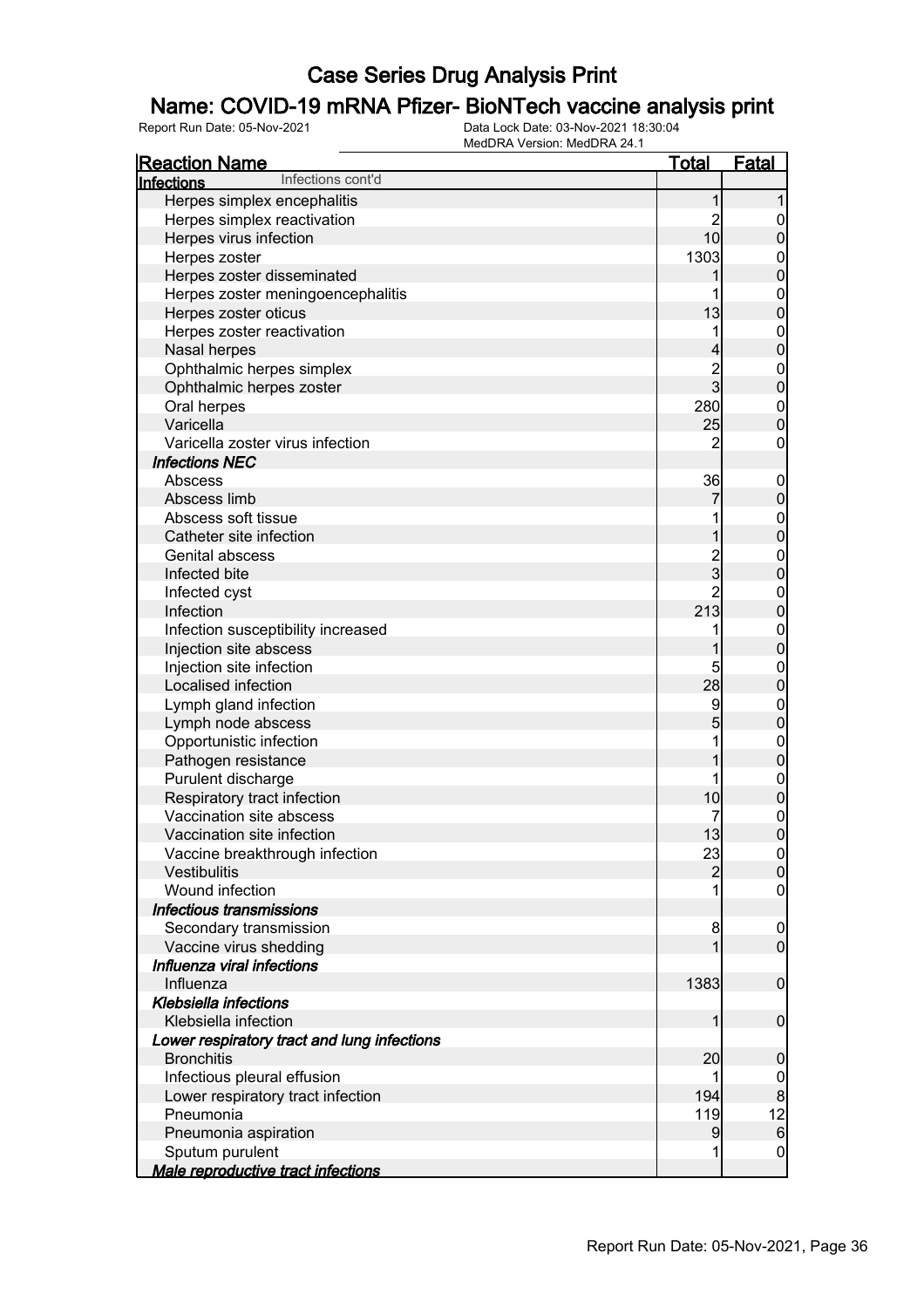### Name: COVID-19 mRNA Pfizer- BioNTech vaccine analysis print

| <b>Reaction Name</b>                            | <u>Total</u>            | <b>Fatal</b>        |
|-------------------------------------------------|-------------------------|---------------------|
| Infections cont'd<br>Infections                 |                         |                     |
| Epididymitis                                    | 7                       | $\boldsymbol{0}$    |
| Orchitis                                        | 5                       | $\boldsymbol{0}$    |
| Prostate infection                              | $\overline{2}$          | 0                   |
| Molluscum contagiosum viral infections          |                         |                     |
| Molluscum contagiosum                           | 1                       | $\mathbf 0$         |
| <b>Mumps viral infections</b>                   |                         |                     |
| <b>Mumps</b>                                    | 6                       | 0                   |
| Muscle and soft tissue infections               |                         |                     |
| Abscess neck                                    | 1                       | 0                   |
| Infective tenosynovitis                         | 1                       | $\mathbf 0$         |
| Necrotising fasciitis                           | $\overline{c}$          | $\mathbf{0}$        |
| Psoas abscess                                   | $\overline{1}$          | $\overline{0}$      |
| Soft tissue infection                           | $\overline{2}$          | 0                   |
| Neisseria infections                            |                         |                     |
| Gonorrhoea                                      | 1                       | $\mathbf 0$         |
| Meningococcal bacteraemia                       | 1                       | $\overline{0}$      |
| <b>Orthopox viral infections</b>                |                         |                     |
| Vaccinia virus infection                        | 1                       | $\mathbf 0$         |
| Plasmodia infections                            |                         |                     |
| Malaria                                         | $\overline{2}$          | $\mathbf 0$         |
| <b>Pneumocystis infections</b>                  |                         |                     |
| Pneumocystis jirovecii pneumonia                | $\overline{2}$          | $\mathbf 0$         |
| Prion-associated disorders                      |                         |                     |
| Creutzfeldt-Jakob disease                       | 1                       | $\mathbf 0$         |
| <b>Retroviral infections</b>                    |                         |                     |
| Acquired immunodeficiency syndrome              | 1                       | $\boldsymbol{0}$    |
| <b>HIV</b> infection                            | 1                       | $\overline{0}$      |
| <b>Rotaviral infections</b>                     |                         |                     |
| Gastroenteritis rotavirus                       | 1                       | $\mathbf 0$         |
| Rubeola viral infections                        |                         |                     |
| Measles                                         | $\vert 4 \vert$         | $\mathbf 0$         |
| Sepsis, bacteraemia, viraemia and fungaemia NEC |                         |                     |
| Neutropenic sepsis                              | 3                       |                     |
| Sepsis                                          | 45                      | 7                   |
| Sepsis syndrome                                 | 1                       | $\mathsf{O}\xspace$ |
| Septic rash                                     | 1                       | 0                   |
| Septic shock                                    | 5                       | 1                   |
| Urosepsis                                       | 5 <sub>5</sub>          | $\boldsymbol{0}$    |
| Skin structures and soft tissue infections      |                         |                     |
| Abscess sweat gland                             | 1                       | $\pmb{0}$           |
| Acne pustular                                   |                         | $\overline{0}$      |
| <b>Blister infected</b>                         |                         | $\pmb{0}$           |
| Dermatitis infected                             | $\overline{c}$          | $\boldsymbol{0}$    |
| Impetigo                                        | 10                      | $\mathbf 0$         |
| Infected skin ulcer                             | 1                       | $\boldsymbol{0}$    |
| Injection site pustule                          | $\overline{c}$          | $\mathbf 0$         |
| Nail infection                                  | 1                       | $\boldsymbol{0}$    |
| Pustule                                         | 18                      | $\mathbf 0$         |
| Rash pustular                                   | 10                      | $\boldsymbol{0}$    |
| Skin infection                                  | 29                      | $\mathbf 0$         |
| Subcutaneous abscess                            | 11                      | $\boldsymbol{0}$    |
| Sweat gland infection                           | $\mathbf 1$             | $\mathbf 0$         |
| Vaccination site pustule                        | $\overline{\mathbf{r}}$ | $\overline{0}$      |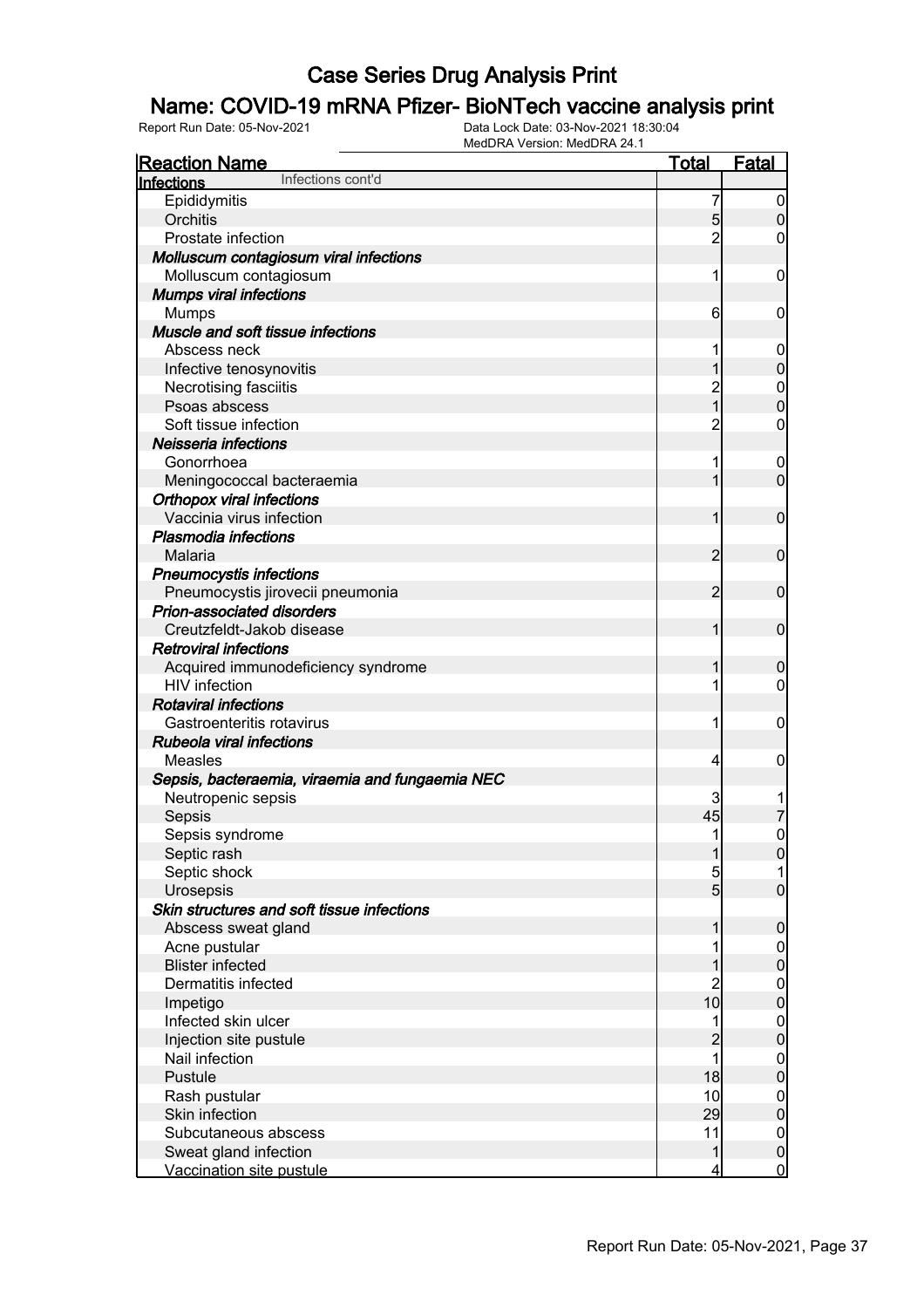#### Name: COVID-19 mRNA Pfizer- BioNTech vaccine analysis print

| <b>Reaction Name</b>                      | <u>Total</u>   | <b>Fatal</b>                     |
|-------------------------------------------|----------------|----------------------------------|
| Infections cont'd<br>Infections           |                |                                  |
| Staphylococcal infections                 |                |                                  |
| Furuncle                                  | 38             |                                  |
| Pneumonia staphylococcal                  |                | 0                                |
| Staphylococcal abscess                    |                | $\mathbf 0$                      |
| Staphylococcal infection                  | 3              | $\overline{0}$                   |
| Staphylococcal sepsis                     | 1              | 0                                |
| <b>Streptococcal infections</b>           |                |                                  |
| Meningitis pneumococcal                   | 1              | $\overline{0}$                   |
| Pharyngitis streptococcal                 | 6              | $\mathbf 0$                      |
| Streptococcal abscess                     |                | $\mathbf{0}$                     |
| Streptococcal endocarditis                |                | $\mathbf{0}$                     |
| Streptococcal infection                   | 1              | $\mathbf 0$                      |
| Streptococcal sepsis                      | 1              | $\overline{0}$                   |
| Tinea infections                          |                |                                  |
| Body tinea                                | 3              | $\boldsymbol{0}$                 |
| Tinea infection                           | 1              | $\mathbf 0$                      |
| Tinea pedis                               | $\overline{c}$ | $\overline{0}$                   |
| Tinea versicolour                         | $\overline{3}$ | 0                                |
| Treponema infections                      |                |                                  |
| Syphilis                                  | $\overline{c}$ | $\mathbf 0$                      |
| <b>Trypanosomal infections</b>            |                |                                  |
| African trypanosomiasis                   | $\overline{c}$ | 0                                |
| <b>Tuberculous infections</b>             |                |                                  |
| Lymph node tuberculosis                   | 1              | $\overline{0}$                   |
| Pulmonary tuberculosis                    |                | $\mathbf 0$                      |
| Tuberculosis                              | 1              | $\mathbf 0$                      |
| Tuberculosis of central nervous system    |                | $\overline{0}$                   |
| <b>Upper respiratory tract infections</b> |                |                                  |
| Acute sinusitis                           | 4              | 0                                |
| Chronic sinusitis                         | $\overline{c}$ | $\mathbf 0$                      |
| Croup infectious                          | 1              | $\mathbf{0}$                     |
| Epiglottitis                              |                | $\mathbf 0$                      |
| Laryngitis                                | 27             | $\mathbf 0$                      |
| Nasopharyngitis                           | 929            | $\mathbf{0}$                     |
| Peritonsillar abscess                     | 3              | $\overline{0}$                   |
| Pharyngitis                               | 30             | $\overline{0}$                   |
| <b>Rhinitis</b>                           | 40             | $\overline{0}$                   |
| <b>Sinusitis</b>                          | 144            | $\mathbf 0$                      |
| <b>Tonsillitis</b>                        | 107            | $\overline{0}$                   |
| Tracheitis                                | 4              | $\mathbf{0}$                     |
| Tracheostomy infection                    | 1              | $\overline{0}$                   |
| Upper respiratory tract infection         | 9              | $\boldsymbol{0}$                 |
| Urinary tract infections                  |                |                                  |
| Cystitis                                  | 73             | $\mathbf 0$                      |
| Kidney infection                          | 43             | $\boldsymbol{0}$                 |
| Pyelonephritis                            | $\overline{c}$ | $\boldsymbol{0}$                 |
| <b>Urethritis</b>                         |                | $\overline{0}$                   |
| Urinary tract infection                   | 181            | $\boldsymbol{0}$                 |
| <b>Vascular infections</b>                |                |                                  |
| Haematoma infection                       |                | $\mathbf 0$                      |
| Infected lymphocele                       | $\overline{c}$ | $\mathsf{O}\xspace$              |
| Infusion site infection                   | $\mathbf{1}$   |                                  |
| Lymphangitis                              | 7              | $\begin{matrix}0\\0\end{matrix}$ |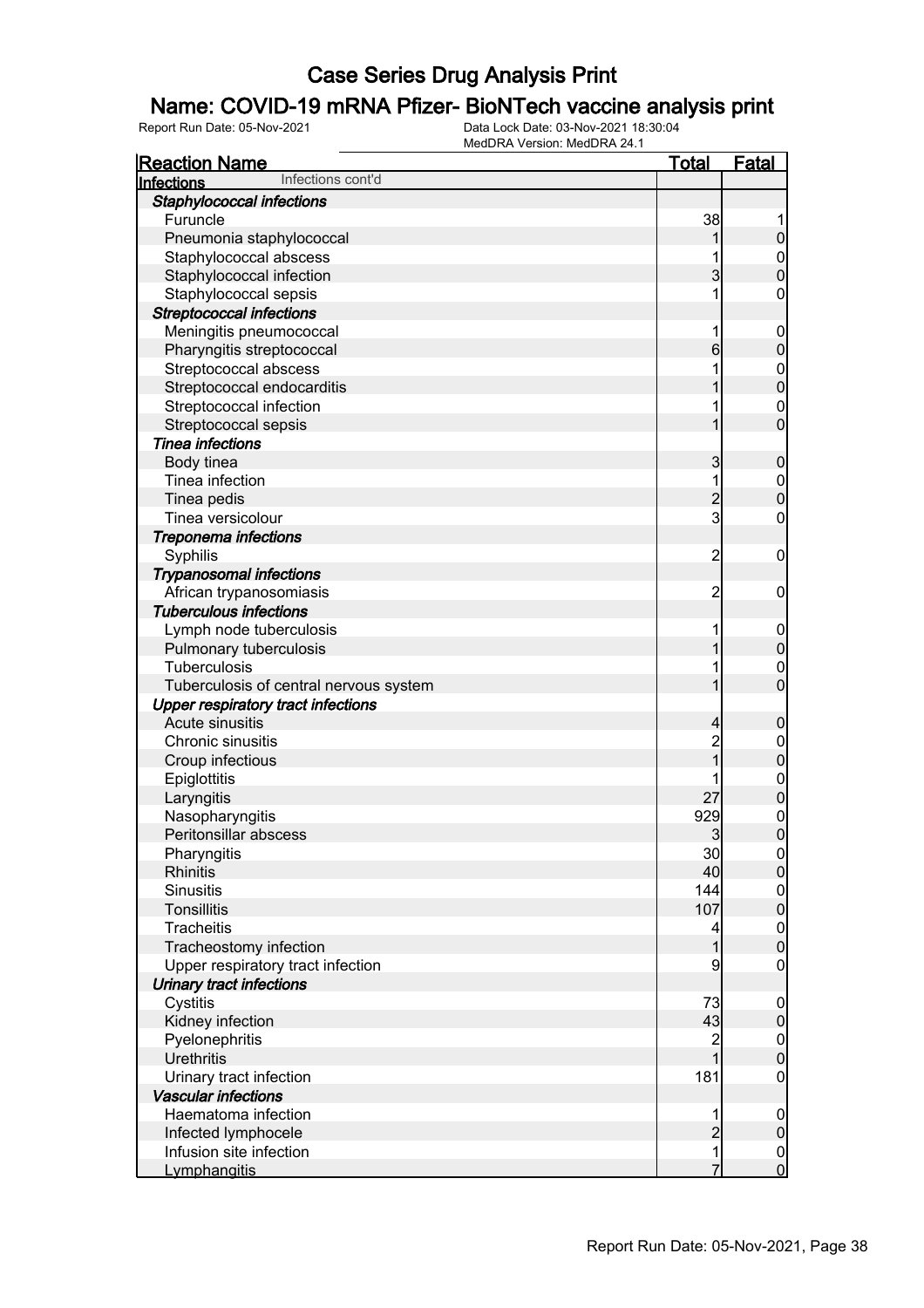### Name: COVID-19 mRNA Pfizer- BioNTech vaccine analysis print

| <b>Reaction Name</b>            | <b>Total</b>   | <b>Fatal</b>   |
|---------------------------------|----------------|----------------|
| Infections cont'd<br>Infections |                |                |
| <b>Viral infections NEC</b>     |                |                |
| Arthritis viral                 |                | 0              |
| Conjunctivitis viral            | 2              | 0              |
| Encephalitis viral              | 6              |                |
| Eye infection viral             |                | 0              |
| Gastroenteritis viral           | 26             | $\overline{0}$ |
| Hepatitis viral                 | 3              | 0              |
| Meningitis viral                | 8              | 0              |
| Meningoencephalitis viral       |                | 0              |
| Oral viral infection            |                | $\overline{0}$ |
| Pleurisy viral                  |                | 0              |
| Pneumonia viral                 | 3              |                |
| Post viral fatigue syndrome     | 43             | 0              |
| Sweating fever                  | 92             | $\overline{0}$ |
| Vestibular neuronitis           | 28             | 0              |
| Viral diarrhoea                 | $\overline{2}$ | 0              |
| Viral infection                 | 49             | 0              |
| Viral labyrinthitis             | $\overline{4}$ | $\mathbf 0$    |
| Viral myocarditis               | 2<br>3         | 0              |
| Viral pericarditis              |                | 0              |
| Viral pharyngitis               | 17             |                |
| Viral rash                      | 52             | 0              |
| Viral sinusitis                 |                |                |
| Viral tonsillitis               |                |                |
| <b>Infections SOC TOTAL</b>     | <u>8589</u>    | <u>100l</u>    |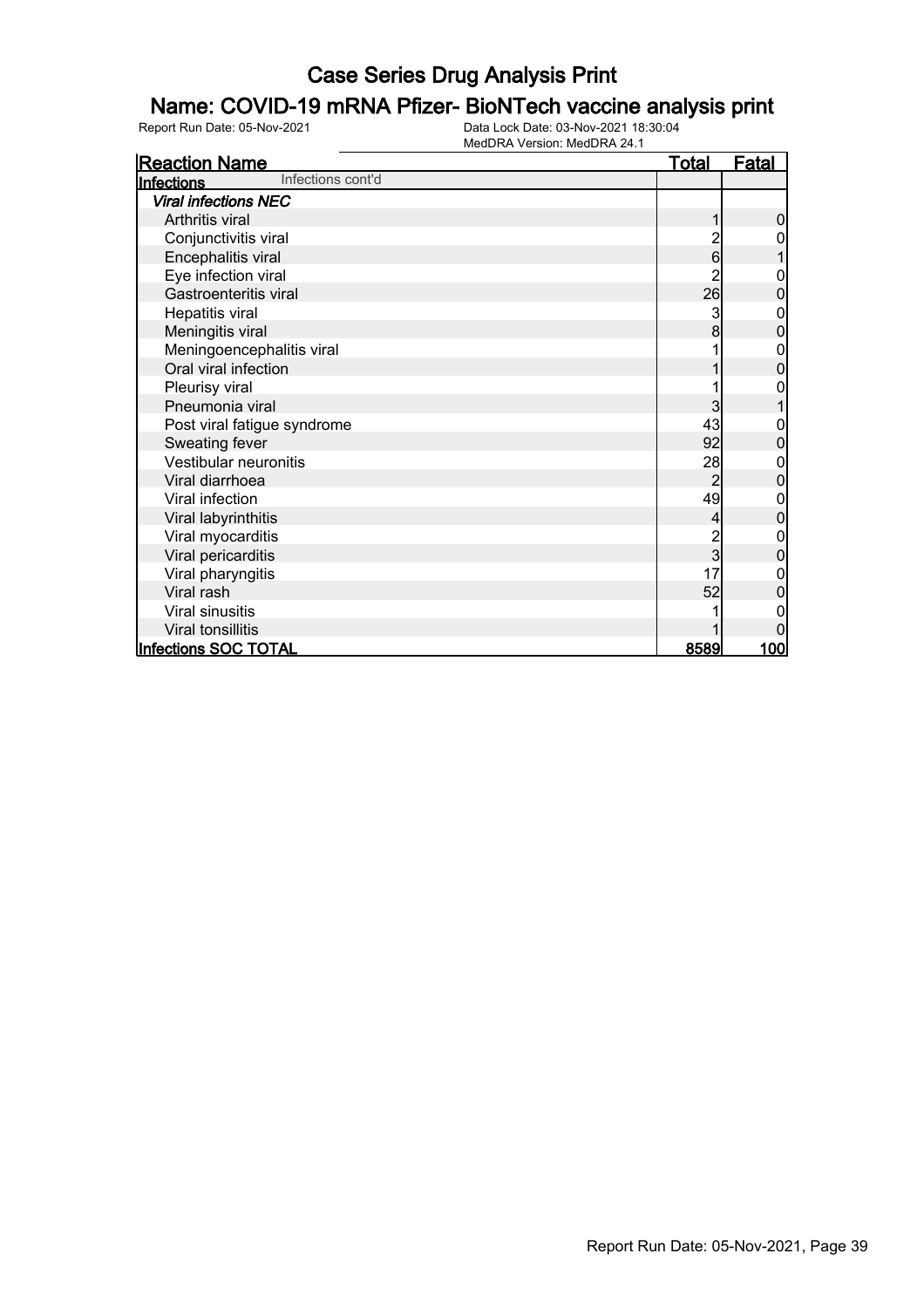#### Name: COVID-19 mRNA Pfizer- BioNTech vaccine analysis print

| <b>Reaction Name</b>                            | <u>Total</u>   | <u>Fatal</u>     |
|-------------------------------------------------|----------------|------------------|
| <b>Injuries</b>                                 |                |                  |
| Abdominal and gastrointestinal injuries NEC     |                |                  |
| Liver contusion                                 |                | 0                |
| Mouth injury                                    | 3              |                  |
| Oral contusion                                  | 3              | 0                |
| Palate injury                                   |                | 0                |
| Rectal injury                                   |                | 0                |
| Splenic rupture                                 |                | $\mathbf{0}$     |
| Tongue injury                                   |                | O                |
| <b>Tooth fracture</b>                           |                | $\mathbf 0$      |
| Tooth injury                                    |                | 0                |
| Accidental exposures to product                 |                |                  |
| Accidental exposure to product                  | 20             | 0                |
| Anaesthetic and allied procedural complications |                |                  |
| Airway complication of anaesthesia              |                | 0                |
| Delayed recovery from anaesthesia               | $\overline{c}$ | 0                |
| Sedation complication                           |                | 0                |
| Atmospheric pressure injuries                   |                |                  |
| <b>Barotitis media</b>                          |                | 0                |
| Hypobarism                                      |                | 0                |
| <b>Bone and joint injuries NEC</b>              |                |                  |
| Bursa injury                                    |                | 0                |
| Joint injury                                    | 2<br>8         | 0                |
| Meniscus injury                                 |                | 0                |
| Cardiac and vascular procedural complications   |                |                  |
| Shunt blood flow excessive                      |                | 0                |
| Vascular pseudoaneurysm                         |                | 0                |
| Cardiovascular injuries                         |                |                  |
| Vascular injury                                 | 6              | 0                |
| Cerebral injuries NEC                           |                |                  |
| <b>Brain contusion</b>                          | 3              | 0                |
| <b>Brain herniation</b>                         |                | $\mathbf 0$      |
| Concussion                                      | 4              | 0                |
| Craniocerebral injury                           | 1              | $\mathbf{0}$     |
| Subarachnoid haematoma                          |                | 0                |
| Subdural haematoma                              | 5              | 0                |
| Subdural haemorrhage                            | Ⴢ              | U                |
| Traumatic intracranial haemorrhage              | 1              |                  |
| <b>Chemical injuries</b>                        |                |                  |
| Chemical burn of skin                           | 4              | $\boldsymbol{0}$ |
| Chemical cystitis                               |                | $\mathbf 0$      |
| Chest and respiratory tract injuries NEC        |                |                  |
| <b>Bronchial injury</b>                         |                | 0                |
| Chest crushing                                  | 9              | $\mathbf 0$      |
| Foreign body in throat                          |                | $\mathbf 0$      |
| Traumatic lung injury                           |                | 0                |
| Conditions caused by cold                       |                |                  |
| Chillblains                                     | 53             | 0                |
| Cold shock response                             |                | $\mathbf 0$      |
| Frostbite                                       |                | 0                |
| Cranial nerve injuries                          |                |                  |
| Vth nerve injury                                | 1              | 0                |
| Ear injuries NEC                                |                |                  |
| Ear injury                                      | 1              | $\overline{0}$   |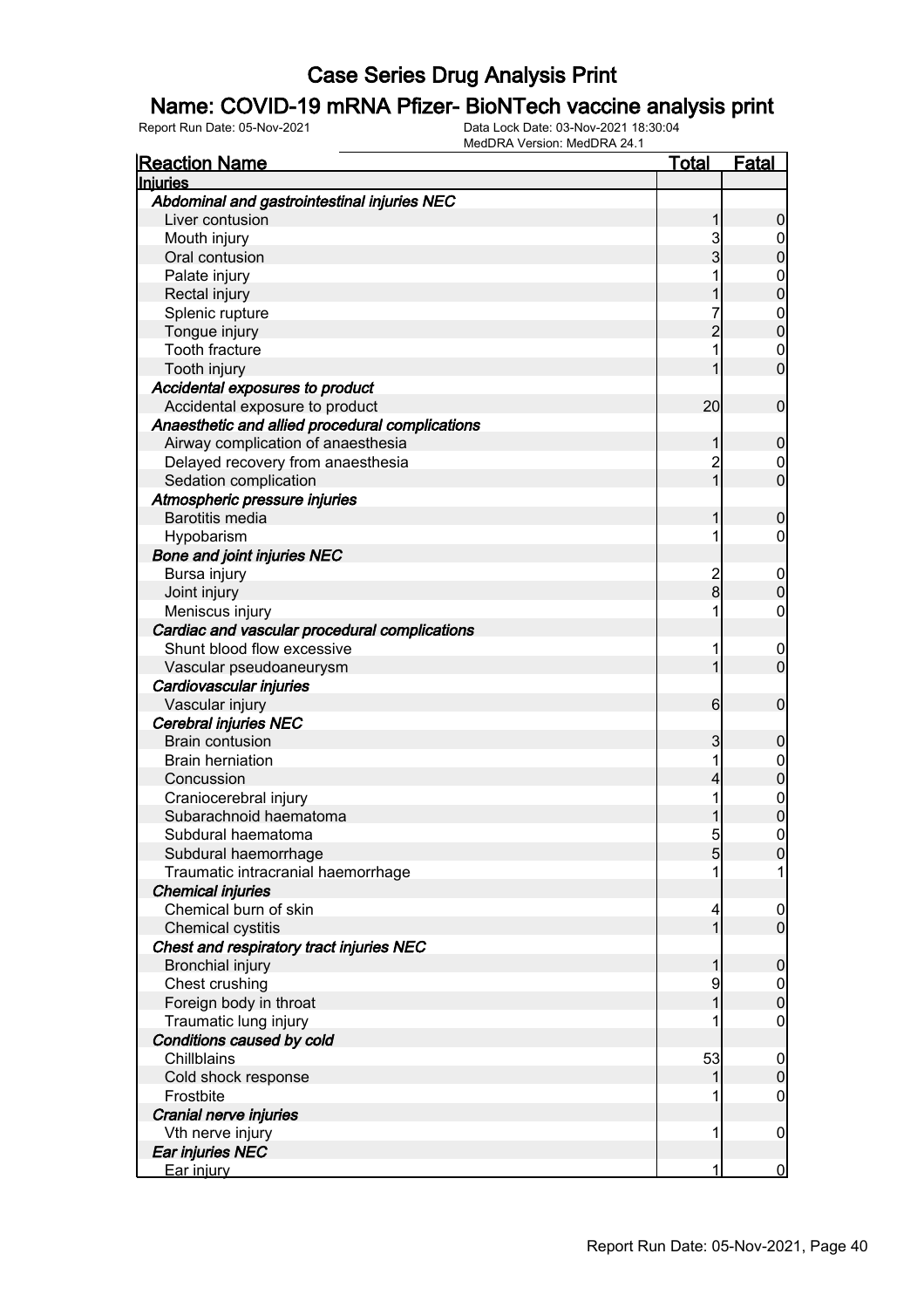### Name: COVID-19 mRNA Pfizer- BioNTech vaccine analysis print

| <b>Reaction Name</b>                                            | Total          | <b>Fatal</b>     |
|-----------------------------------------------------------------|----------------|------------------|
| Injuries cont'd<br><b>Injuries</b>                              |                |                  |
| Exposures associated with pregnancy, delivery and lactation     |                |                  |
| Exposure during pregnancy                                       | 9              | 0                |
| Exposure via breast milk                                        | 130            | 0                |
| Foetal exposure during pregnancy                                | 41             | 0                |
| Maternal exposure before pregnancy                              | 12             | 0                |
| Maternal exposure during breast feeding                         | 1548           | $\mathbf 0$      |
| Maternal exposure during pregnancy                              | 843            | $\overline{0}$   |
| Maternal exposure timing unspecified                            | 10             | $\mathbf 0$      |
| Paternal exposure before pregnancy                              | 3              | 0                |
| Exposures to agents or circumstances NEC                        |                |                  |
| Exposure to SARS-CoV-2                                          | 3              | 0                |
| Exposure to vaccinated person                                   | 4              | 0                |
| Eye and ear procedural complications                            |                |                  |
| Toxic anterior segment syndrome                                 | 1              | 0                |
| Eye injuries NEC                                                |                |                  |
| Corneal abrasion                                                |                | 0                |
| Eye contusion                                                   | 13             | 0                |
| Eye injury                                                      | 18             | 0                |
| Foreign body in eye                                             | 3              | 0                |
| Injury corneal                                                  |                | $\mathbf 0$      |
| Periorbital haematoma                                           |                | O                |
| Retinal injury                                                  | $\overline{c}$ | 0                |
| Superficial injury of eye                                       |                | 0                |
|                                                                 |                |                  |
| Foetal and neonatal conditions associated with product exposure |                |                  |
| Intoxication by breast feeding                                  |                | 0                |
| <b>Fractures and dislocations NEC</b>                           |                |                  |
| Bone fragmentation                                              |                | 0                |
| Fracture                                                        | 3              | $\overline{0}$   |
| Joint dislocation                                               | 3              | 0                |
| Multiple fractures                                              | 1              | 0                |
| Gastrointestinal and hepatobiliary procedural complications     |                |                  |
| Post procedural constipation                                    | 1              | 0                |
| Postoperative ileus                                             |                | 0                |
| Procedural nausea                                               | 8              | 0                |
| Procedural vomiting                                             | $\overline{2}$ | 0                |
| Heat injuries (excl thermal burns)                              |                |                  |
| Heat cramps                                                     | 2              | 0                |
| Heat exhaustion                                                 | 3              | 0                |
| <b>Heat illness</b>                                             |                | 0                |
| Heat oedema                                                     | 10             | 0                |
| Heat stroke                                                     | 3              | 0                |
| Intentional product use issues                                  |                |                  |
| Intentional dose omission                                       |                | 0                |
| Intentional product use issue                                   |                | 0                |
| Limb fractures and dislocations                                 |                |                  |
| Atypical femur fracture                                         | 3              | 0                |
| Clavicle fracture                                               | 24             | 0                |
| Femoral neck fracture                                           | 1              | $\mathbf 0$      |
| Femur fracture                                                  |                | 0                |
| Fibula fracture                                                 |                | $\mathbf 0$      |
| Hip fracture                                                    |                | 0                |
| Tibia fracture                                                  | 1              | $\boldsymbol{0}$ |
| Upper limb fracture                                             | 1              | $\overline{0}$   |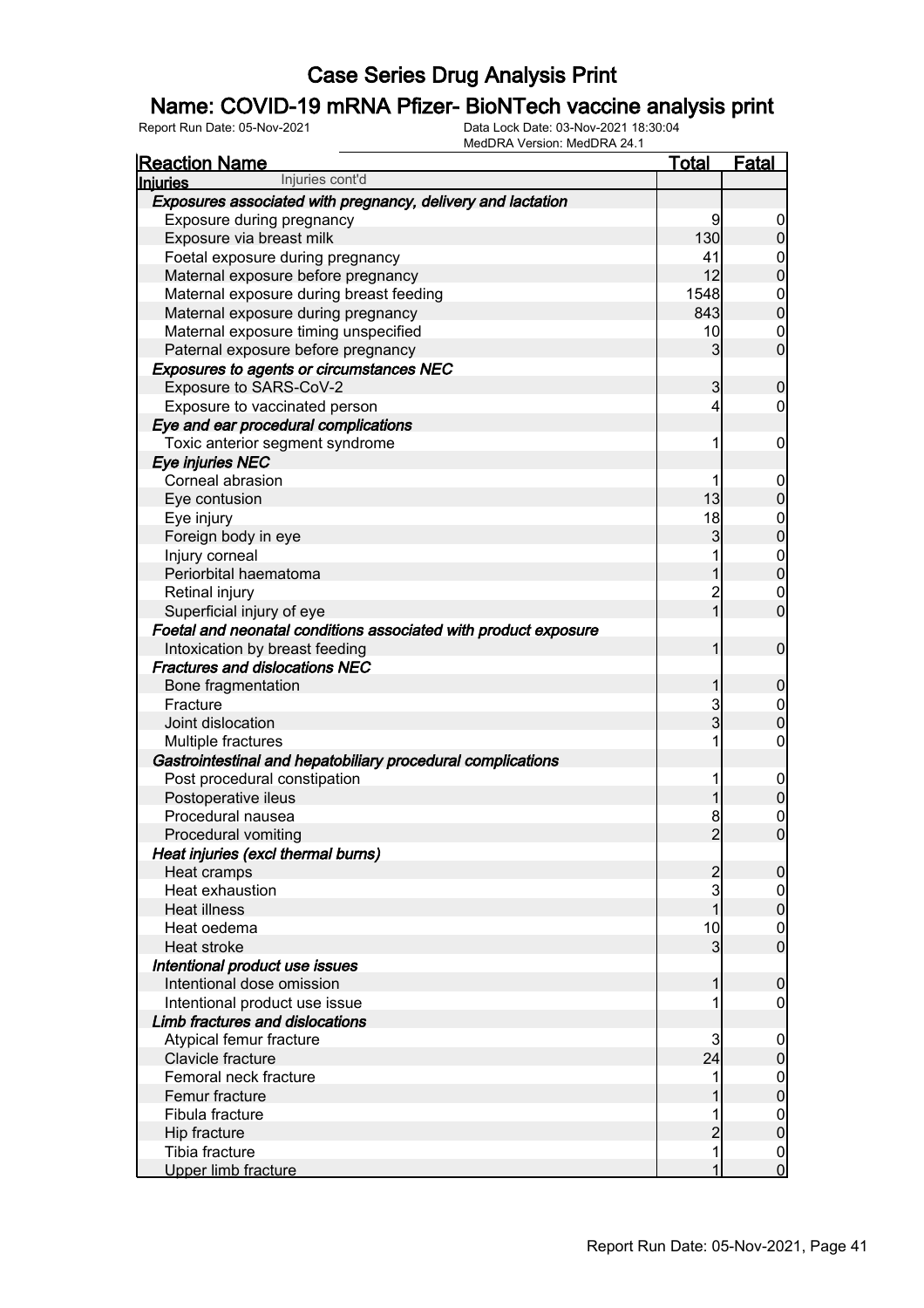### Name: COVID-19 mRNA Pfizer- BioNTech vaccine analysis print

| <b>Reaction Name</b>                                               | <b>Total</b>   | <b>Fatal</b>     |
|--------------------------------------------------------------------|----------------|------------------|
| Injuries cont'd<br>Injuries                                        |                |                  |
| Wrist fracture                                                     | 1              | 0                |
| Medication errors, product use errors and issues NEC               |                |                  |
| Circumstance or information capable of leading to medication error |                | $\boldsymbol{0}$ |
| Dose calculation error                                             |                | 0                |
| Inadequate aseptic technique in use of product                     |                | $\mathbf 0$      |
| Medication error                                                   | 20             | 0                |
| Prescription drug used without a prescription                      | 2              | $\mathbf{0}$     |
| Product use complaint                                              | 1              | 0                |
| Product use issue                                                  | 21             | $\mathbf{0}$     |
| Vaccination error                                                  | 5              | 0                |
| Wrong dose                                                         | 4              | $\mathbf{0}$     |
| Wrong drug                                                         | 11             | 0                |
| Wrong technique in product usage process                           | 5              | 0                |
| Muscle, tendon and ligament injuries                               |                |                  |
| Epicondylitis                                                      | 17             | $\overline{0}$   |
| Ligament injury                                                    | $\overline{c}$ | 0                |
| Ligament sprain                                                    | 9              | $\boldsymbol{0}$ |
| Mallet finger                                                      | 1              | $\mathbf{0}$     |
| Muscle injury                                                      | 23             | $\mathbf 0$      |
| Muscle rupture                                                     | 8              | $\overline{0}$   |
| Muscle strain                                                      | 28             | $\mathbf{0}$     |
| Post-traumatic neck syndrome                                       | $\overline{2}$ | $\overline{0}$   |
| Tendon injury                                                      | 6              | $\mathbf 0$      |
| Tendon rupture                                                     | 16             | $\overline{0}$   |
| Musculoskeletal procedural complications                           |                |                  |
| Periprosthetic osteolysis                                          | 1              | 0                |
| Post laminectomy syndrome                                          | 1              | 0                |
| <b>Nerve injuries NEC</b>                                          |                |                  |
| Nerve injury                                                       | 85             | 0                |
| Neurological and psychiatric procedural complications              |                |                  |
| Post lumbar puncture syndrome                                      | 1              | $\overline{0}$   |
| Post procedural stroke                                             |                | 0                |
| Procedural dizziness                                               | 11             | 0                |
| Non-occupational environmental exposures                           |                |                  |
| Exposure to extreme temperature                                    | $\overline{c}$ | 0                |
| Non-site specific injuries NEC                                     |                |                  |
| Animal scratch                                                     | 11             | $\overline{0}$   |
| Arthropod bite                                                     | 5 <sup>1</sup> | $\overline{0}$   |
| Arthropod sting                                                    | $\overline{5}$ | $\overline{0}$   |
| <b>Bite</b>                                                        | 1              | $\overline{0}$   |
| Electric shock                                                     | 18             | $\mathbf{0}$     |
| Fall                                                               | 168            | $\overline{0}$   |
| Foreign body                                                       | $\overline{2}$ | $\mathbf{0}$     |
| Injury                                                             | 10             | $\mathbf 0$      |
| Multiple injuries                                                  | $\frac{2}{2}$  | $\boldsymbol{0}$ |
| Nervous system injury                                              |                | $\mathbf 0$      |
| Post concussion syndrome                                           | $\mathbf{1}$   | $\boldsymbol{0}$ |
| Traumatic haematoma                                                | 1              | $\mathbf 0$      |
| Wound                                                              | 7              | $\boldsymbol{0}$ |
| Wound complication                                                 | $\overline{9}$ | $\mathbf 0$      |
| Wound haematoma                                                    | 1              | $\boldsymbol{0}$ |
| Wound haemorrhage                                                  | $\overline{2}$ | $\overline{0}$   |
| <b>Wound secretion</b>                                             | $\overline{5}$ | $\mathbf 0$      |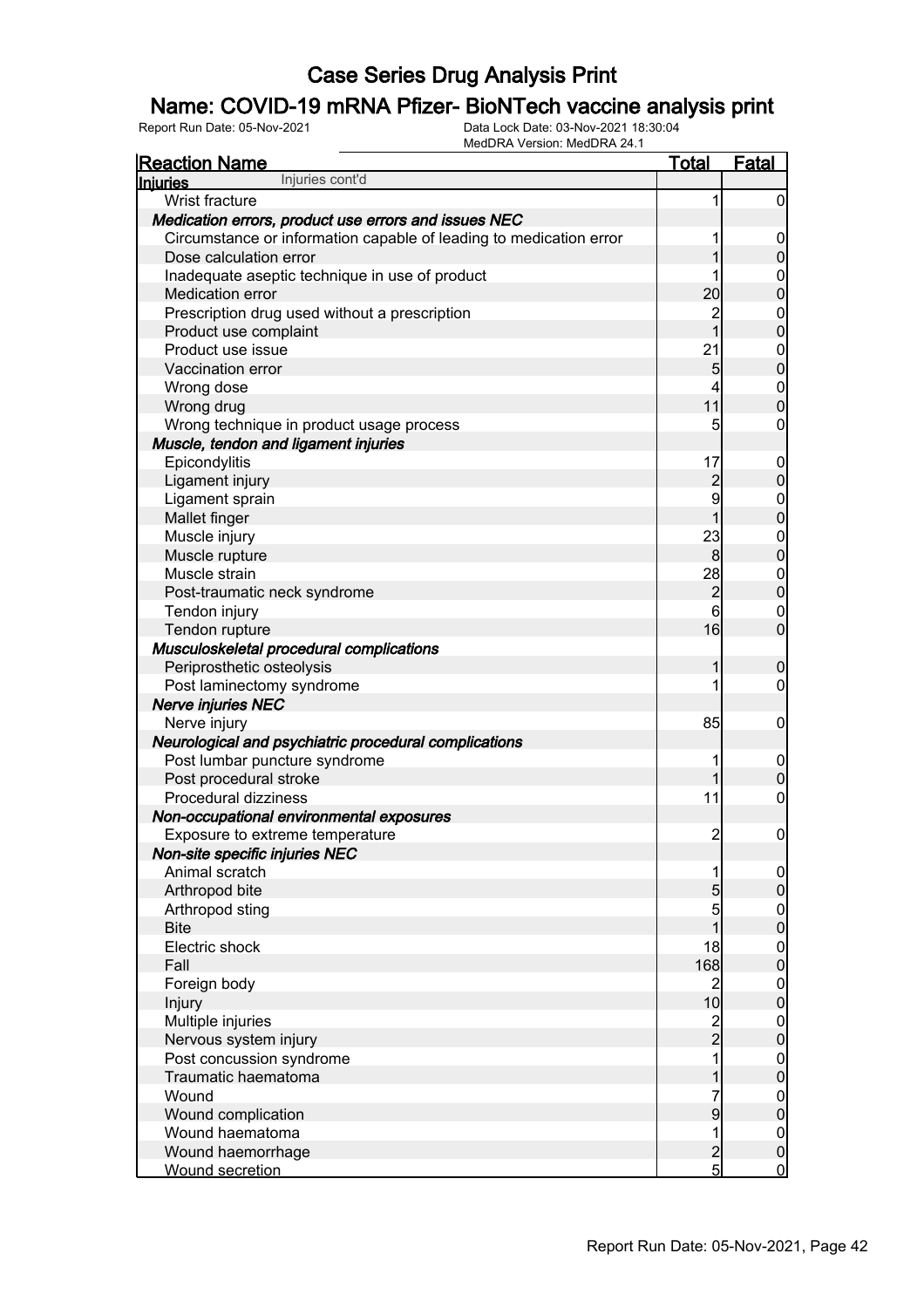### Name: COVID-19 mRNA Pfizer- BioNTech vaccine analysis print

| <b>Reaction Name</b>                                 | <u>Total</u>            | <b>Fatal</b>     |
|------------------------------------------------------|-------------------------|------------------|
| Injuries cont'd<br><b>Injuries</b>                   |                         |                  |
| Non-site specific procedural complications           |                         |                  |
| Incision site pain                                   | 3                       | 0                |
| Infusion related reaction                            | 7                       | 0                |
| Injection related reaction                           | 45                      | $\mathbf 0$      |
| Post procedural complication                         | 5                       | 0                |
| Post procedural erythema                             |                         | $\mathbf{0}$     |
| Post procedural inflammation                         |                         | $\mathbf{0}$     |
| Procedural pain                                      | $\overline{c}$          | $\mathbf{0}$     |
| Seroma                                               | 1                       | $\overline{0}$   |
| <b>Occupational exposures</b>                        |                         |                  |
| Occupational exposure to SARS-CoV-2                  |                         | 0                |
| Occupational exposure to product                     |                         | 0                |
| Off label uses                                       |                         |                  |
| Off label use                                        | 84                      | 0                |
| <b>Overdoses NEC</b>                                 |                         |                  |
| Overdose                                             | 45                      | $\mathbf 0$      |
| Pathways and sources of exposure                     |                         |                  |
| Exposure via unknown route                           | 1                       | $\mathbf 0$      |
| <b>Pelvic fractures and dislocations</b>             |                         |                  |
| Pelvic fracture                                      | 1                       |                  |
|                                                      |                         | 0                |
| Peripheral nerve injuries                            |                         |                  |
| Axillary nerve injury                                | 1                       | $\mathbf 0$      |
| Brachial plexus injury                               |                         | 0                |
| Ulnar nerve injury                                   | 4                       | 0                |
| Poisoning and toxicity                               |                         |                  |
| Alcohol poisoning                                    |                         | $\overline{0}$   |
| Poisoning                                            | 11                      | 0                |
| Toxicity to various agents                           | 3                       | 0                |
| <b>Product administration errors and issues</b>      |                         |                  |
| Accidental overdose                                  | 7                       | $\overline{0}$   |
| Contraindicated product administered                 |                         | 0                |
| Expired product administered                         | 13                      | $\mathbf{0}$     |
| Inappropriate schedule of product administration     | 514                     | $\mathbf 0$      |
| Incomplete course of vaccination                     |                         | $\mathbf 0$      |
| Incorrect dose administered                          | 52                      | $\overline{0}$   |
| Incorrect drug administration rate                   |                         | $\overline{0}$   |
| Incorrect product formulation administered           |                         | 0                |
| Incorrect route of product administration            | 4                       | $\mathbf 0$      |
| Lack of vaccination site rotation                    |                         | 0                |
| Poor quality product administered                    | 3                       | $\boldsymbol{0}$ |
| Product administered at inappropriate site           | 16                      | $\mathbf 0$      |
| Product administered to patient of inappropriate age | 1                       | $\boldsymbol{0}$ |
| Product administration error                         |                         | $\boldsymbol{0}$ |
| Product dose omission issue                          | 5                       | 0                |
| Wrong product administered                           | 20 <sup>°</sup>         | $\overline{0}$   |
| Product confusion errors and issues                  |                         |                  |
| Product label confusion                              | 1                       | $\boldsymbol{0}$ |
| Product dispensing errors and issues                 |                         |                  |
| Product dispensing error                             | $\overline{\mathbf{3}}$ | $\mathbf 0$      |
| Product monitoring errors and issues                 |                         |                  |
| Drug monitoring procedure incorrectly performed      | 1                       | $\boldsymbol{0}$ |
| Product preparation errors and issues                |                         |                  |
| Product preparation error                            | $\overline{2}$          | $\overline{0}$   |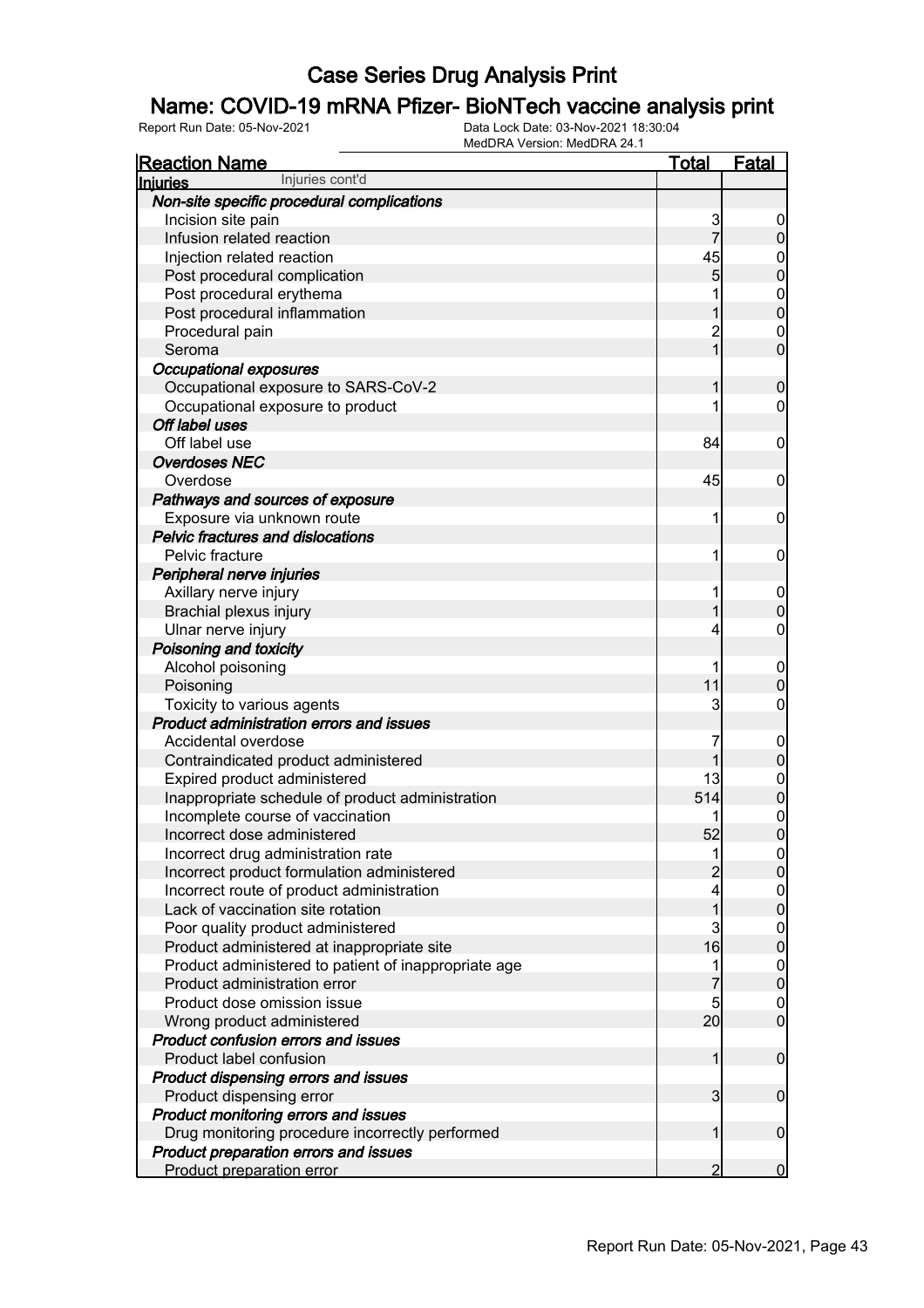### Name: COVID-19 mRNA Pfizer- BioNTech vaccine analysis print

| <b>Reaction Name</b>                                    | <b>Total</b>            | <b>Fatal</b>                       |
|---------------------------------------------------------|-------------------------|------------------------------------|
| Injuries cont'd<br><b>Injuries</b>                      |                         |                                    |
| Product preparation issue                               | 5                       | $\overline{0}$                     |
| Product prescribing errors and issues                   |                         |                                    |
| Contraindicated product prescribed                      | $\overline{\mathbf{c}}$ | $\mathbf 0$                        |
| Product prescribing error                               | $\overline{1}$          | $\mathbf 0$                        |
| <b>Product selection errors and issues</b>              |                         |                                    |
| Product selection error                                 | $\overline{2}$          | $\mathbf 0$                        |
| <b>Radiation injuries</b>                               |                         |                                    |
| Radiation sickness syndrome                             | 1                       | $\boldsymbol{0}$                   |
| Sunburn                                                 | 20                      | $\mathbf 0$                        |
| Renal and urinary tract injuries NEC                    |                         |                                    |
| <b>Bladder injury</b>                                   | 1                       | $\mathbf 0$                        |
| Foreign body in urogenital tract                        | 1                       | $\mathbf 0$                        |
| Reproductive system and breast injuries                 |                         |                                    |
| Penis injury                                            | 1                       | $\mathbf 0$                        |
| Site specific injuries NEC                              |                         |                                    |
| Back injury                                             | 1                       | $\boldsymbol{0}$                   |
| Face crushing                                           | $\overline{c}$          | $\boldsymbol{0}$                   |
| Face injury                                             | $\overline{1}$          | $\mathbf 0$                        |
| Head injury                                             | 33                      |                                    |
| Limb crushing injury                                    | 3                       | $\boldsymbol{0}$<br>$\mathbf 0$    |
|                                                         | 101                     |                                    |
| Limb injury                                             |                         | $\boldsymbol{0}$<br>$\overline{0}$ |
| Nasal injury                                            |                         |                                    |
| Neck crushing                                           |                         | $\mathbf 0$                        |
| Neck injury                                             | 1                       | $\mathbf 0$                        |
| Site specific procedural complications NEC              |                         |                                    |
| Axillary web syndrome                                   | 1                       | $\mathbf 0$                        |
| <b>Skin injuries NEC</b>                                |                         |                                    |
| Contusion                                               | 1097                    | $\boldsymbol{0}$                   |
| Nail avulsion                                           | 1                       | $\boldsymbol{0}$                   |
| Scar                                                    | 21                      | $\mathbf 0$                        |
| Scratch                                                 | 7                       | $0$ 0                              |
| Skin abrasion                                           | $6\phantom{.}$          |                                    |
| Skin injury                                             | 4                       | $\begin{matrix}0\\0\end{matrix}$   |
| Skin laceration                                         | $\frac{2}{3}$           |                                    |
| Skin wound                                              |                         | $\pmb{0}$                          |
| Splinter                                                | 1                       | $\overline{0}$                     |
| Subcutaneous haematoma                                  | 2                       | $\overline{0}$                     |
| Skin procedural complications                           |                         |                                    |
| Dermal filler overcorrection                            |                         | $\mathbf 0$                        |
| Recall phenomenon                                       | 1                       | $\overline{0}$                     |
| Skull fractures, facial bone fractures and dislocations |                         |                                    |
| Facial bones fracture                                   | 1                       | $\mathbf 0$                        |
| Fractured skull depressed                               |                         | 0                                  |
| Spinal cord injuries NEC                                |                         |                                    |
| Spinal cord injury cervical                             | 1                       | $\mathbf 0$                        |
| Spinal fractures and dislocations                       |                         |                                    |
| Spinal fracture                                         | 4                       | 0                                  |
| Stoma complications                                     |                         |                                    |
| Gastrointestinal stoma complication                     | $\overline{c}$          | $\mathbf 0$                        |
| Stoma site discharge                                    | 1                       | $\pmb{0}$                          |
| Stoma site extravasation                                |                         | $\mathbf 0$                        |
| Stoma site haemorrhage                                  | 1                       | $\boldsymbol{0}$                   |
| <u>Thermal burns</u>                                    |                         |                                    |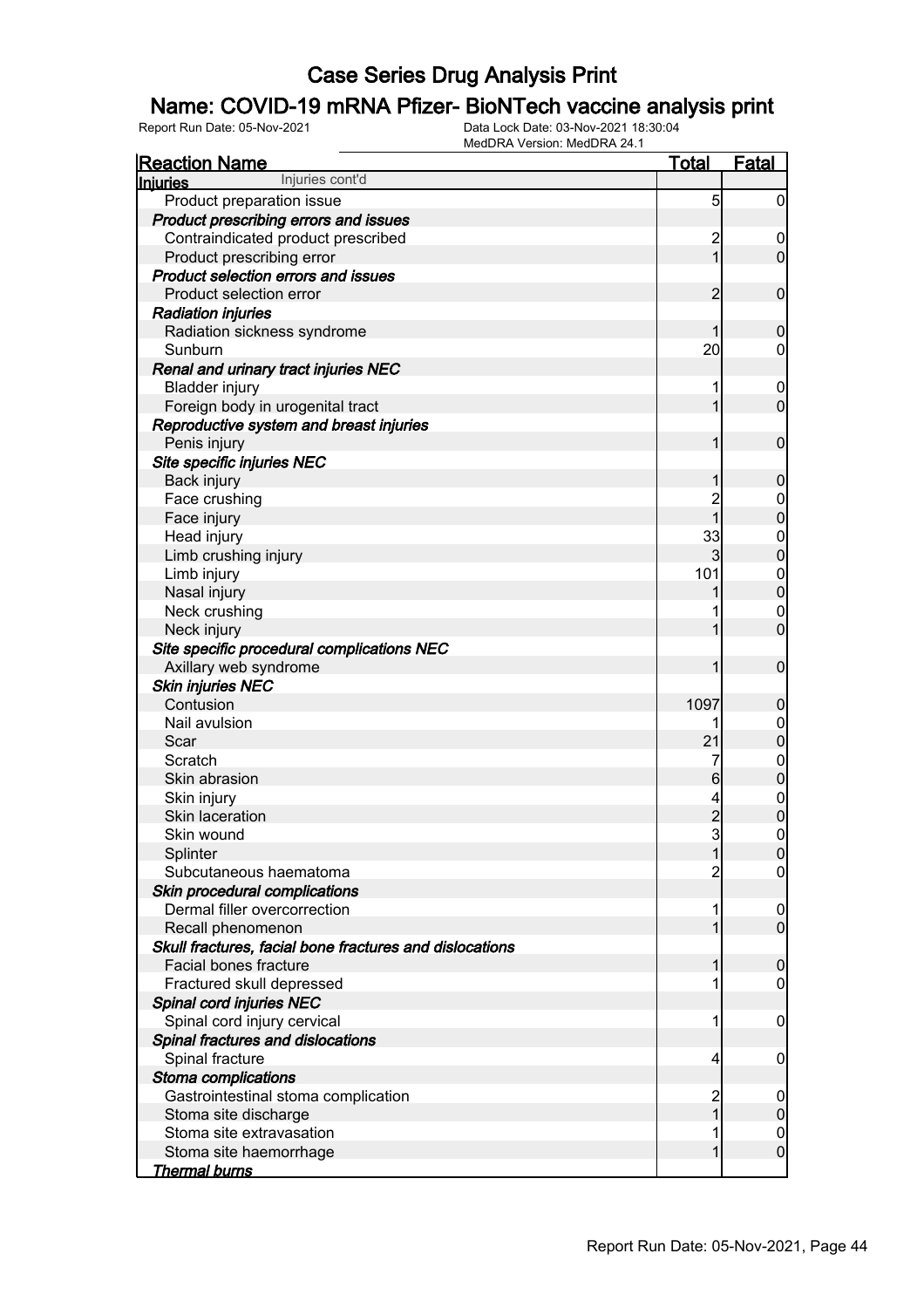### Name: COVID-19 mRNA Pfizer- BioNTech vaccine analysis print

| <b>Reaction Name</b>              | <u>Total</u> | Fatal |
|-----------------------------------|--------------|-------|
| Injuries cont'd<br>Injuries       |              |       |
| Airway burns                      |              |       |
| Burn oesophageal                  |              |       |
| Burn of internal organs           |              |       |
| Burn oral cavity                  |              |       |
| Burns second degree               | 6            |       |
| Burns third degree                |              |       |
| Thermal burn                      | 20           |       |
| Thermal burns of eye              | 12           |       |
| <b>Underdoses NEC</b>             |              |       |
| Underdose                         | 6            |       |
| Vaccination related complications |              |       |
| Vaccination complication          | 46           |       |
| Injuries SOC TOTAL                | 5720         |       |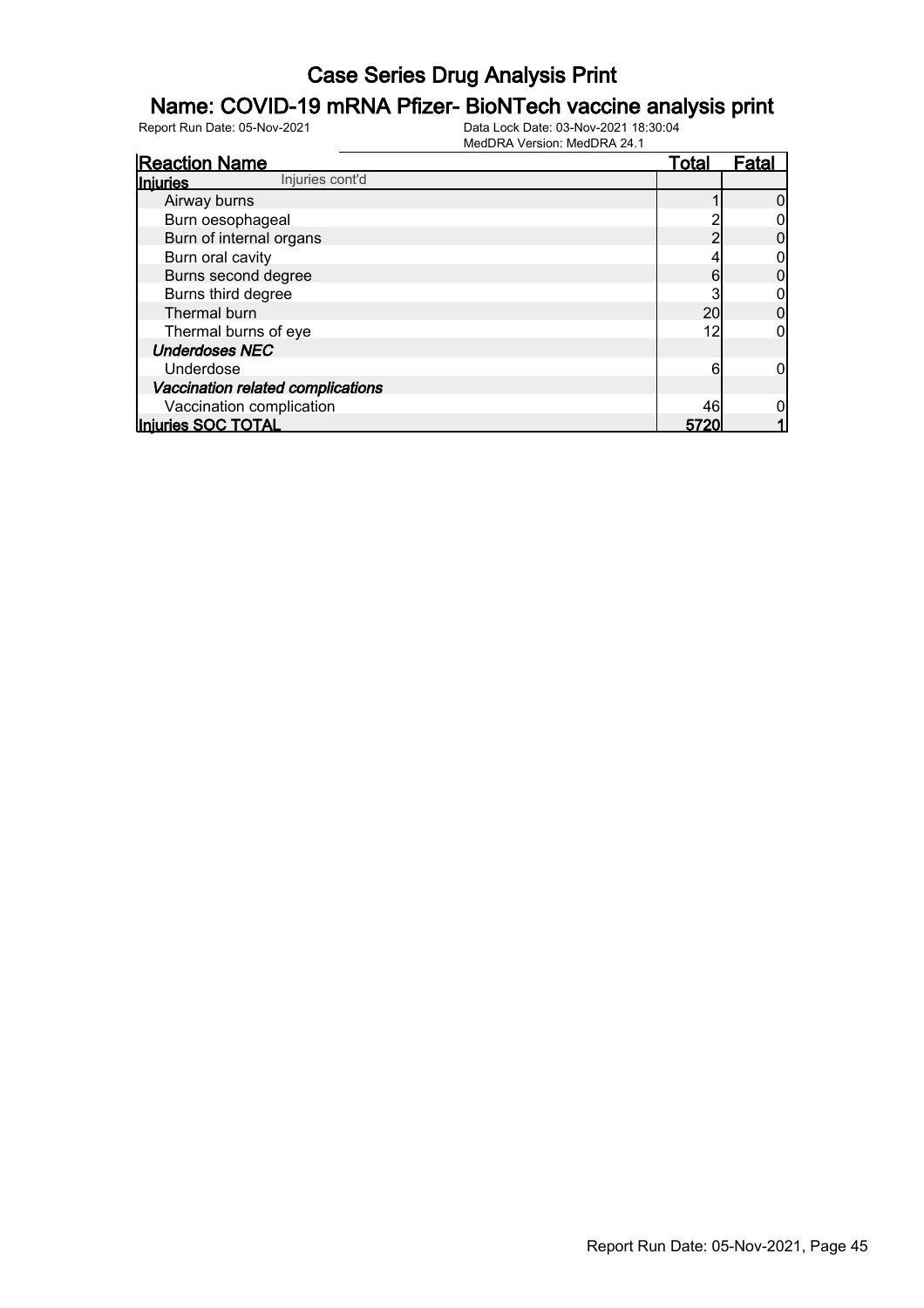#### Name: COVID-19 mRNA Pfizer- BioNTech vaccine analysis print

| <b>Reaction Name</b>                                     | <b>Total</b>   | <b>Fatal</b>               |
|----------------------------------------------------------|----------------|----------------------------|
| Investigations                                           |                |                            |
| <b>Adrenal cortex tests</b>                              |                |                            |
| Cortisol decreased                                       | $\overline{4}$ | $\overline{0}$             |
| Adrenal medulla tests                                    |                |                            |
| Epinephrine abnormal                                     | 1              | $\mathbf 0$                |
| Epinephrine increased                                    | 1              | 0                          |
| Auditory and vestibular diagnostic procedures            |                |                            |
| Acoustic stimulation tests                               | 5              | $\mathbf 0$                |
| Audiogram abnormal                                       | 1              | $\mathbf 0$                |
| <b>Autoimmunity analyses</b>                             |                |                            |
| Antinuclear antibody                                     | 1              | $\mathbf 0$                |
| Antinuclear antibody increased                           | 1              | $\mathbf 0$                |
| Antinuclear antibody positive                            | $\overline{c}$ | $\mathbf 0$                |
| Rheumatoid factor                                        | $\mathsf{3}$   | $\mathbf 0$                |
| Bacteria identification and serology (excl mycobacteria) |                |                            |
| Bacterial test positive                                  | 1              | $\boldsymbol{0}$           |
| Klebsiella test positive                                 | 1              | $\mathbf 0$                |
| <b>Blood counts NEC</b>                                  |                |                            |
| Full blood count                                         | 5              | $\mathbf 0$                |
| Full blood count abnormal                                | $\overline{c}$ | 0                          |
| Blood gas and acid base analyses                         |                |                            |
| Acid base balance abnormal                               | 1              | $\mathbf 0$                |
| Blood lactic acid                                        | 4              | $\mathbf 0$                |
| Blood lactic acid decreased                              | 1              | $\mathbf{0}$               |
| Blood lactic acid increased                              | 5              | $\overline{0}$             |
| Blood pH                                                 | 8              | $\mathbf{0}$               |
| Blood pH increased                                       | $\bf{8}$       | $\overline{0}$             |
| Oxygen consumption                                       | 1              | $\mathbf{0}$               |
| Oxygen consumption decreased                             | $\overline{c}$ | $\overline{0}$             |
| Oxygen saturation                                        | 9              |                            |
|                                                          | 64             | $\mathbf 0$<br>$\mathbf 0$ |
| Oxygen saturation decreased<br>PO2 decreased             |                |                            |
|                                                          |                | $\boldsymbol{0}$           |
| Bone marrow and immune tissue histopathology procedures  |                |                            |
| Aspiration bone marrow                                   | 1<br>1         | $\boldsymbol{0}$           |
| Biopsy lymph gland                                       |                | $\overline{0}$             |
| Bone marrow and immune tissue imaging procedures         |                |                            |
| Lymph nodes scan abnormal                                | 1              | 0                          |
| Scan lymph nodes                                         | 4              | $\overline{0}$             |
| Carbohydrate tolerance analyses (incl diabetes)          |                |                            |
| Blood glucose                                            | 8              | $\mathbf 0$                |
| Blood glucose abnormal                                   | 11             | $\pmb{0}$                  |
| Blood glucose decreased                                  | 30             | $\overline{0}$             |
| Blood glucose fluctuation                                | 15             | $\overline{0}$             |
| Blood glucose increased                                  | 93             | $0\atop 0$                 |
| Blood glucose normal                                     | 1              |                            |
| Glycosylated haemoglobin increased                       |                | $\mathbf 0$                |
| Cardiac auscultatory investigations                      |                |                            |
| Cardiac murmur                                           | 35             | $\mathbf 0$                |
| <b>Heart sounds</b>                                      | 5              | $\pmb{0}$                  |
| Heart sounds abnormal                                    | 4              | $\overline{0}$             |
| Cardiac function diagnostic procedures                   |                |                            |
| Cardiac monitoring                                       | 1              | $\boldsymbol{0}$           |
| Cardiac output                                           | 1              | $\pmb{0}$                  |
| Central venous pressure                                  | 1              | $\overline{0}$             |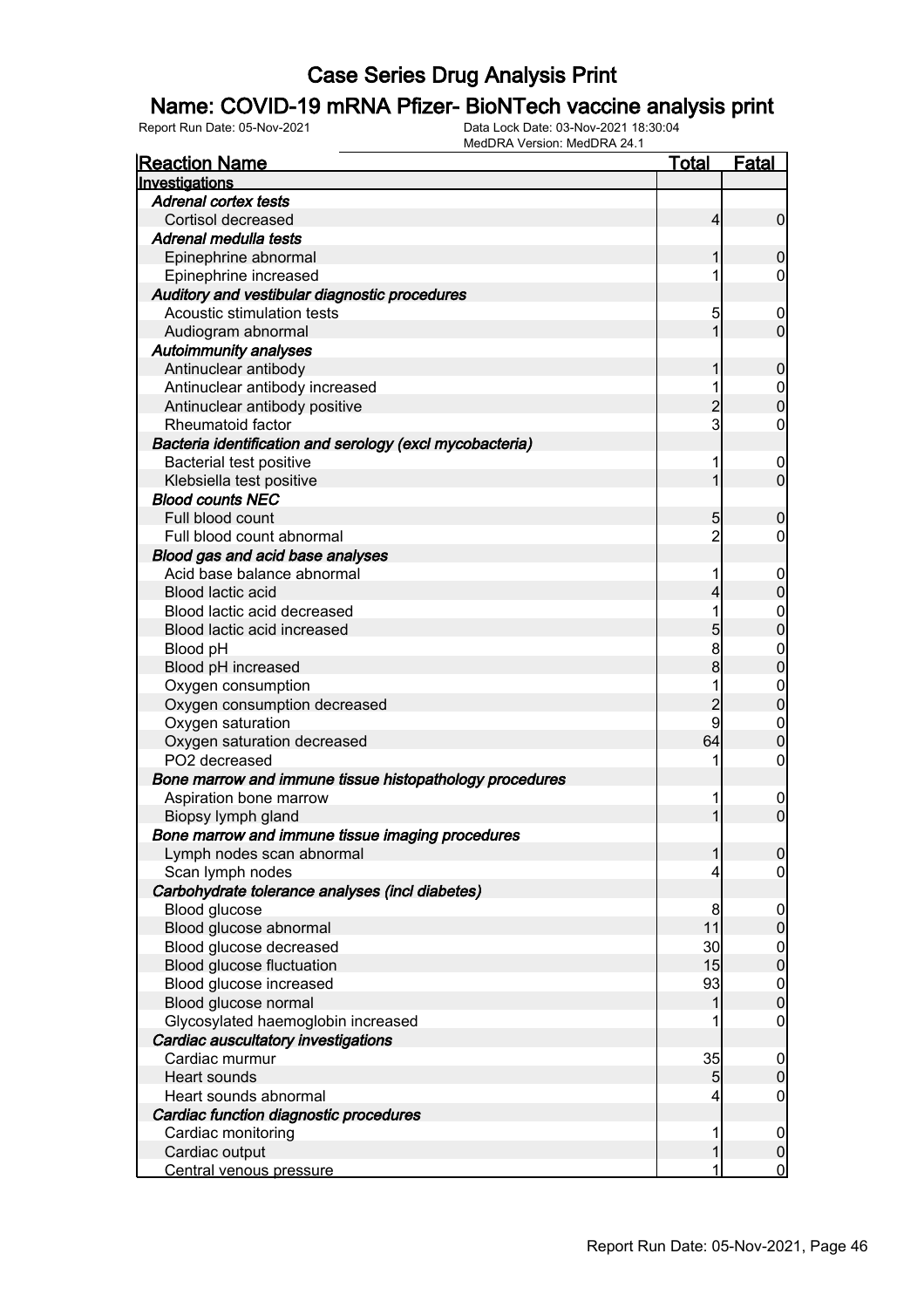### Name: COVID-19 mRNA Pfizer- BioNTech vaccine analysis print

| <b>Reaction Name</b>                            | <u>Total</u>   | Fatal                                |
|-------------------------------------------------|----------------|--------------------------------------|
| Investigations cont'd<br>Investigations         |                |                                      |
| Echocardiogram                                  |                | $\overline{0}$                       |
| Ejection fraction decreased                     |                |                                      |
| Myocardial strain imaging                       |                | $\begin{matrix} 0 \\ 0 \end{matrix}$ |
| Stroke volume decreased                         |                | 0                                    |
| Cardiac imaging procedures                      |                |                                      |
| Magnetic resonance imaging heart                | 1              | $\boldsymbol{0}$                     |
| Scan myocardial perfusion abnormal              | 1              | $\overline{0}$                       |
| Cell marker analyses                            |                |                                      |
| HLA-B*27 positive                               | 1              | $\mathbf 0$                          |
| Prostatic specific antigen increased            | $\overline{2}$ | $\mathbf 0$                          |
| Central nervous system imaging procedures       |                |                                      |
| Computerised tomogram head                      | 5              | $\boldsymbol{0}$                     |
| Magnetic resonance imaging head                 | 12             | $\overline{0}$                       |
| Magnetic resonance imaging head abnormal        | 1              | $\pmb{0}$                            |
| Cerebrospinal fluid tests (excl microbiology)   |                |                                      |
| CSF pressure                                    | 1              | $\mathbf 0$                          |
| <b>Chemistry analyses NEC</b>                   |                |                                      |
| Histamine abnormal                              | 1              | $\boldsymbol{0}$                     |
| Histamine level                                 | 1              | $\mathbf 0$                          |
| Histamine level increased                       | 1              |                                      |
| Inflammatory marker decreased                   | 1              | $\begin{matrix}0\\0\end{matrix}$     |
| Inflammatory marker increased                   | 3              |                                      |
| Renin                                           | $\overline{1}$ | $\begin{matrix}0\\0\end{matrix}$     |
| <b>Cholesterol analyses</b>                     |                |                                      |
| Blood cholesterol increased                     | 7              | $\mathbf 0$                          |
| Remnant-like lipoprotein particles              | 3              | $\overline{0}$                       |
| Coagulation and bleeding analyses               |                |                                      |
| Activated partial thromboplastin time prolonged | 15             | $\boldsymbol{0}$                     |
| Activated partial thromboplastin time shortened | 1              | $\mathbf 0$                          |
| <b>Bleeding time</b>                            |                |                                      |
| Bleeding time abnormal                          | $\frac{2}{1}$  | $0$<br>0                             |
| Bleeding time prolonged                         | 7              |                                      |
| Blood thromboplastin                            | 1              | $0$<br>0                             |
| Clot retraction                                 |                | $\mathbf 1$                          |
| Coagulation factor VIII level decreased         | 2<br>1         | $\overline{0}$                       |
| Coagulation time prolonged                      | $\overline{9}$ | 0                                    |
| Coagulation time shortened                      | $\overline{4}$ | $\overline{0}$                       |
| Fibrin D dimer increased                        | 13             | $\overline{0}$                       |
| International normalised ratio abnormal         | $\overline{7}$ | $\mathbf 0$                          |
| International normalised ratio decreased        | 21             | $\overline{0}$                       |
| International normalised ratio fluctuation      | $\overline{c}$ | $\mathbf 0$                          |
| International normalised ratio increased        | 49             | $\boldsymbol{0}$                     |
| Platelet factor 4                               | 1              | $\mathbf 0$                          |
| Prothrombin time shortened                      |                | $\boldsymbol{0}$                     |
| Digestive enzymes                               |                |                                      |
| Amylase increased                               | 1              | $\mathbf 0$                          |
| <b>ECG</b> investigations                       |                |                                      |
| Electrocardiogram                               | 5              | $\overline{0}$                       |
| Electrocardiogram QRS complex prolonged         | 1              | $\pmb{0}$                            |
| Electrocardiogram QT prolonged                  | 8              | $\overline{0}$                       |
| Electrocardiogram ST segment depression         | $\overline{2}$ | $\mathbf 0$                          |
| Electrocardiogram ST segment elevation          | 11             | $\boldsymbol{0}$                     |
| Electrocardiogram ST-T segment abnormal         | $\overline{2}$ | $\overline{0}$                       |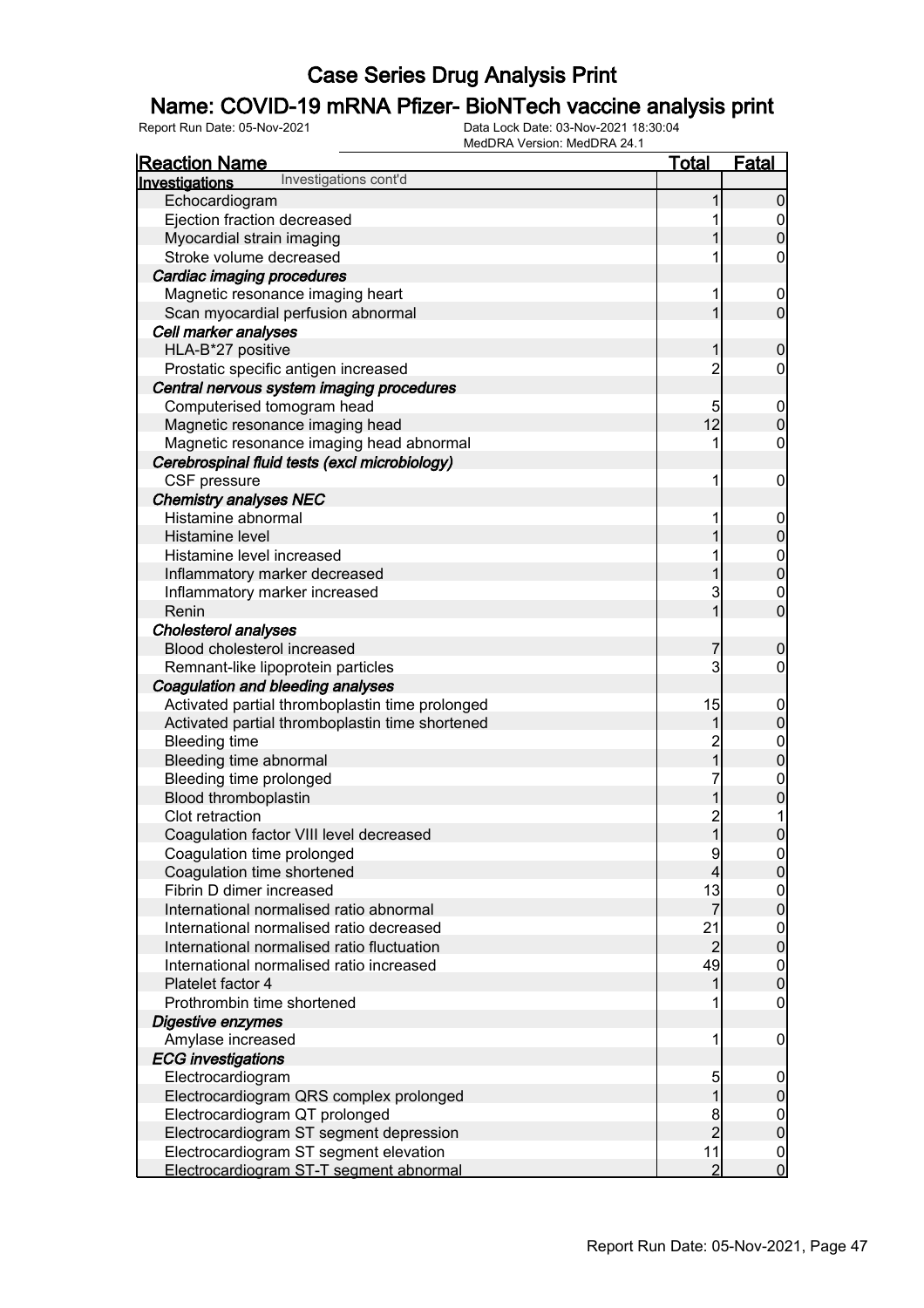### Name: COVID-19 mRNA Pfizer- BioNTech vaccine analysis print

| Investigations<br>Electrocardiogram T wave inversion<br>4<br>0<br>18<br>$\mathsf{O}\xspace$<br>Electrocardiogram abnormal<br>Electrocardiogram change<br>0<br>$\overline{0}$<br>$\overline{2}$<br>Electrocardiogram normal<br>Electrocardiogram repolarisation abnormality<br>0<br>$\overline{0}$<br>QRS axis abnormal<br><b>Endocrine analyses and imaging NEC</b><br>49<br>$\mathbf 0$<br>Hormone level abnormal<br><b>Faecal analyses NEC</b><br>$\overline{2}$<br>$\boldsymbol{0}$<br>Faecal calprotectin<br>Faecal calprotectin increased<br>4<br>0<br><b>Fertility analyses</b><br>Infertility tests<br>1<br>$\mathbf 0$<br>$\boldsymbol{0}$<br>Semen analysis abnormal<br>1<br>$\overline{c}$<br>Sperm concentration<br>0<br>$\overline{1}$<br>$\overline{0}$<br>Sperm concentration decreased<br>Foetal and neonatal diagnostic procedures<br>3<br>$\overline{c}$<br>Foetal heart rate abnormal<br>Foetal heart rate increased<br>$\mathbf{0}$<br>1<br>$\overline{0}$<br>Foetal monitoring<br>0<br>Foetal non-stress test<br>Gastrointestinal and abdominal imaging procedures<br>Colonoscopy<br>$\mathbf 0$<br>$\pmb{0}$<br>Computerised tomogram abdomen<br>$0\atop 0$<br>Laparoscopy<br>Sigmoidoscopy abnormal<br>X-ray gastrointestinal tract abnormal<br>$\mathbf 0$<br>$\overline{0}$<br>X-ray with contrast upper gastrointestinal tract<br>Gastrointestinal function diagnostic procedures<br>$\mathbf 0$<br>Gastric pH decreased<br>1<br>Gastrointestinal, pancreatic and APUD hormone analyses<br><b>Blood insulin</b><br>1<br>$\mathbf 0$<br>Blood insulin decreased<br>1<br>0<br><b>Haematological analyses NEC</b><br>Blood viscosity abnormal<br>1<br>0<br>Plasma viscosity<br> 0 <br>Plasma viscosity abnormal<br>$\overline{0}$<br>$\overline{0}$<br>Red blood cell sedimentation rate increased<br>$6 \mid$<br>Heart rate and pulse investigations<br>$\mathbf 0$<br>Carotid pulse<br>1<br>406<br>Heart rate<br>$\overline{0}$<br>$\overline{0}$<br>55<br>Heart rate abnormal<br>71<br>Heart rate decreased<br>$\boldsymbol{0}$<br>$\overline{0}$<br>793<br>Heart rate increased<br>180<br>Heart rate irregular<br>$\boldsymbol{0}$<br>$\overline{0}$<br>Heart rate normal<br>1<br>Maximum heart rate<br>$\overline{c}$<br>$\boldsymbol{0}$<br>$\overline{17}$<br>$\overline{0}$<br>Pulse abnormal<br>$\boldsymbol{0}$<br>Pulse pressure increased<br>1<br>$\pmb{0}$<br>Radial pulse abnormal | <b>Reaction Name</b>  | <b>Total</b> | <b>Fatal</b> |
|------------------------------------------------------------------------------------------------------------------------------------------------------------------------------------------------------------------------------------------------------------------------------------------------------------------------------------------------------------------------------------------------------------------------------------------------------------------------------------------------------------------------------------------------------------------------------------------------------------------------------------------------------------------------------------------------------------------------------------------------------------------------------------------------------------------------------------------------------------------------------------------------------------------------------------------------------------------------------------------------------------------------------------------------------------------------------------------------------------------------------------------------------------------------------------------------------------------------------------------------------------------------------------------------------------------------------------------------------------------------------------------------------------------------------------------------------------------------------------------------------------------------------------------------------------------------------------------------------------------------------------------------------------------------------------------------------------------------------------------------------------------------------------------------------------------------------------------------------------------------------------------------------------------------------------------------------------------------------------------------------------------------------------------------------------------------------------------------------------------------------------------------------------------------------------------------------------------------------------------------------------------------------------------------------------------------------------------------------------------------------------------------------------------------|-----------------------|--------------|--------------|
|                                                                                                                                                                                                                                                                                                                                                                                                                                                                                                                                                                                                                                                                                                                                                                                                                                                                                                                                                                                                                                                                                                                                                                                                                                                                                                                                                                                                                                                                                                                                                                                                                                                                                                                                                                                                                                                                                                                                                                                                                                                                                                                                                                                                                                                                                                                                                                                                                        | Investigations cont'd |              |              |
|                                                                                                                                                                                                                                                                                                                                                                                                                                                                                                                                                                                                                                                                                                                                                                                                                                                                                                                                                                                                                                                                                                                                                                                                                                                                                                                                                                                                                                                                                                                                                                                                                                                                                                                                                                                                                                                                                                                                                                                                                                                                                                                                                                                                                                                                                                                                                                                                                        |                       |              |              |
|                                                                                                                                                                                                                                                                                                                                                                                                                                                                                                                                                                                                                                                                                                                                                                                                                                                                                                                                                                                                                                                                                                                                                                                                                                                                                                                                                                                                                                                                                                                                                                                                                                                                                                                                                                                                                                                                                                                                                                                                                                                                                                                                                                                                                                                                                                                                                                                                                        |                       |              |              |
|                                                                                                                                                                                                                                                                                                                                                                                                                                                                                                                                                                                                                                                                                                                                                                                                                                                                                                                                                                                                                                                                                                                                                                                                                                                                                                                                                                                                                                                                                                                                                                                                                                                                                                                                                                                                                                                                                                                                                                                                                                                                                                                                                                                                                                                                                                                                                                                                                        |                       |              |              |
|                                                                                                                                                                                                                                                                                                                                                                                                                                                                                                                                                                                                                                                                                                                                                                                                                                                                                                                                                                                                                                                                                                                                                                                                                                                                                                                                                                                                                                                                                                                                                                                                                                                                                                                                                                                                                                                                                                                                                                                                                                                                                                                                                                                                                                                                                                                                                                                                                        |                       |              |              |
|                                                                                                                                                                                                                                                                                                                                                                                                                                                                                                                                                                                                                                                                                                                                                                                                                                                                                                                                                                                                                                                                                                                                                                                                                                                                                                                                                                                                                                                                                                                                                                                                                                                                                                                                                                                                                                                                                                                                                                                                                                                                                                                                                                                                                                                                                                                                                                                                                        |                       |              |              |
|                                                                                                                                                                                                                                                                                                                                                                                                                                                                                                                                                                                                                                                                                                                                                                                                                                                                                                                                                                                                                                                                                                                                                                                                                                                                                                                                                                                                                                                                                                                                                                                                                                                                                                                                                                                                                                                                                                                                                                                                                                                                                                                                                                                                                                                                                                                                                                                                                        |                       |              |              |
|                                                                                                                                                                                                                                                                                                                                                                                                                                                                                                                                                                                                                                                                                                                                                                                                                                                                                                                                                                                                                                                                                                                                                                                                                                                                                                                                                                                                                                                                                                                                                                                                                                                                                                                                                                                                                                                                                                                                                                                                                                                                                                                                                                                                                                                                                                                                                                                                                        |                       |              |              |
|                                                                                                                                                                                                                                                                                                                                                                                                                                                                                                                                                                                                                                                                                                                                                                                                                                                                                                                                                                                                                                                                                                                                                                                                                                                                                                                                                                                                                                                                                                                                                                                                                                                                                                                                                                                                                                                                                                                                                                                                                                                                                                                                                                                                                                                                                                                                                                                                                        |                       |              |              |
|                                                                                                                                                                                                                                                                                                                                                                                                                                                                                                                                                                                                                                                                                                                                                                                                                                                                                                                                                                                                                                                                                                                                                                                                                                                                                                                                                                                                                                                                                                                                                                                                                                                                                                                                                                                                                                                                                                                                                                                                                                                                                                                                                                                                                                                                                                                                                                                                                        |                       |              |              |
|                                                                                                                                                                                                                                                                                                                                                                                                                                                                                                                                                                                                                                                                                                                                                                                                                                                                                                                                                                                                                                                                                                                                                                                                                                                                                                                                                                                                                                                                                                                                                                                                                                                                                                                                                                                                                                                                                                                                                                                                                                                                                                                                                                                                                                                                                                                                                                                                                        |                       |              |              |
|                                                                                                                                                                                                                                                                                                                                                                                                                                                                                                                                                                                                                                                                                                                                                                                                                                                                                                                                                                                                                                                                                                                                                                                                                                                                                                                                                                                                                                                                                                                                                                                                                                                                                                                                                                                                                                                                                                                                                                                                                                                                                                                                                                                                                                                                                                                                                                                                                        |                       |              |              |
|                                                                                                                                                                                                                                                                                                                                                                                                                                                                                                                                                                                                                                                                                                                                                                                                                                                                                                                                                                                                                                                                                                                                                                                                                                                                                                                                                                                                                                                                                                                                                                                                                                                                                                                                                                                                                                                                                                                                                                                                                                                                                                                                                                                                                                                                                                                                                                                                                        |                       |              |              |
|                                                                                                                                                                                                                                                                                                                                                                                                                                                                                                                                                                                                                                                                                                                                                                                                                                                                                                                                                                                                                                                                                                                                                                                                                                                                                                                                                                                                                                                                                                                                                                                                                                                                                                                                                                                                                                                                                                                                                                                                                                                                                                                                                                                                                                                                                                                                                                                                                        |                       |              |              |
|                                                                                                                                                                                                                                                                                                                                                                                                                                                                                                                                                                                                                                                                                                                                                                                                                                                                                                                                                                                                                                                                                                                                                                                                                                                                                                                                                                                                                                                                                                                                                                                                                                                                                                                                                                                                                                                                                                                                                                                                                                                                                                                                                                                                                                                                                                                                                                                                                        |                       |              |              |
|                                                                                                                                                                                                                                                                                                                                                                                                                                                                                                                                                                                                                                                                                                                                                                                                                                                                                                                                                                                                                                                                                                                                                                                                                                                                                                                                                                                                                                                                                                                                                                                                                                                                                                                                                                                                                                                                                                                                                                                                                                                                                                                                                                                                                                                                                                                                                                                                                        |                       |              |              |
|                                                                                                                                                                                                                                                                                                                                                                                                                                                                                                                                                                                                                                                                                                                                                                                                                                                                                                                                                                                                                                                                                                                                                                                                                                                                                                                                                                                                                                                                                                                                                                                                                                                                                                                                                                                                                                                                                                                                                                                                                                                                                                                                                                                                                                                                                                                                                                                                                        |                       |              |              |
|                                                                                                                                                                                                                                                                                                                                                                                                                                                                                                                                                                                                                                                                                                                                                                                                                                                                                                                                                                                                                                                                                                                                                                                                                                                                                                                                                                                                                                                                                                                                                                                                                                                                                                                                                                                                                                                                                                                                                                                                                                                                                                                                                                                                                                                                                                                                                                                                                        |                       |              |              |
|                                                                                                                                                                                                                                                                                                                                                                                                                                                                                                                                                                                                                                                                                                                                                                                                                                                                                                                                                                                                                                                                                                                                                                                                                                                                                                                                                                                                                                                                                                                                                                                                                                                                                                                                                                                                                                                                                                                                                                                                                                                                                                                                                                                                                                                                                                                                                                                                                        |                       |              |              |
|                                                                                                                                                                                                                                                                                                                                                                                                                                                                                                                                                                                                                                                                                                                                                                                                                                                                                                                                                                                                                                                                                                                                                                                                                                                                                                                                                                                                                                                                                                                                                                                                                                                                                                                                                                                                                                                                                                                                                                                                                                                                                                                                                                                                                                                                                                                                                                                                                        |                       |              |              |
|                                                                                                                                                                                                                                                                                                                                                                                                                                                                                                                                                                                                                                                                                                                                                                                                                                                                                                                                                                                                                                                                                                                                                                                                                                                                                                                                                                                                                                                                                                                                                                                                                                                                                                                                                                                                                                                                                                                                                                                                                                                                                                                                                                                                                                                                                                                                                                                                                        |                       |              |              |
|                                                                                                                                                                                                                                                                                                                                                                                                                                                                                                                                                                                                                                                                                                                                                                                                                                                                                                                                                                                                                                                                                                                                                                                                                                                                                                                                                                                                                                                                                                                                                                                                                                                                                                                                                                                                                                                                                                                                                                                                                                                                                                                                                                                                                                                                                                                                                                                                                        |                       |              |              |
|                                                                                                                                                                                                                                                                                                                                                                                                                                                                                                                                                                                                                                                                                                                                                                                                                                                                                                                                                                                                                                                                                                                                                                                                                                                                                                                                                                                                                                                                                                                                                                                                                                                                                                                                                                                                                                                                                                                                                                                                                                                                                                                                                                                                                                                                                                                                                                                                                        |                       |              |              |
|                                                                                                                                                                                                                                                                                                                                                                                                                                                                                                                                                                                                                                                                                                                                                                                                                                                                                                                                                                                                                                                                                                                                                                                                                                                                                                                                                                                                                                                                                                                                                                                                                                                                                                                                                                                                                                                                                                                                                                                                                                                                                                                                                                                                                                                                                                                                                                                                                        |                       |              |              |
|                                                                                                                                                                                                                                                                                                                                                                                                                                                                                                                                                                                                                                                                                                                                                                                                                                                                                                                                                                                                                                                                                                                                                                                                                                                                                                                                                                                                                                                                                                                                                                                                                                                                                                                                                                                                                                                                                                                                                                                                                                                                                                                                                                                                                                                                                                                                                                                                                        |                       |              |              |
|                                                                                                                                                                                                                                                                                                                                                                                                                                                                                                                                                                                                                                                                                                                                                                                                                                                                                                                                                                                                                                                                                                                                                                                                                                                                                                                                                                                                                                                                                                                                                                                                                                                                                                                                                                                                                                                                                                                                                                                                                                                                                                                                                                                                                                                                                                                                                                                                                        |                       |              |              |
|                                                                                                                                                                                                                                                                                                                                                                                                                                                                                                                                                                                                                                                                                                                                                                                                                                                                                                                                                                                                                                                                                                                                                                                                                                                                                                                                                                                                                                                                                                                                                                                                                                                                                                                                                                                                                                                                                                                                                                                                                                                                                                                                                                                                                                                                                                                                                                                                                        |                       |              |              |
|                                                                                                                                                                                                                                                                                                                                                                                                                                                                                                                                                                                                                                                                                                                                                                                                                                                                                                                                                                                                                                                                                                                                                                                                                                                                                                                                                                                                                                                                                                                                                                                                                                                                                                                                                                                                                                                                                                                                                                                                                                                                                                                                                                                                                                                                                                                                                                                                                        |                       |              |              |
|                                                                                                                                                                                                                                                                                                                                                                                                                                                                                                                                                                                                                                                                                                                                                                                                                                                                                                                                                                                                                                                                                                                                                                                                                                                                                                                                                                                                                                                                                                                                                                                                                                                                                                                                                                                                                                                                                                                                                                                                                                                                                                                                                                                                                                                                                                                                                                                                                        |                       |              |              |
|                                                                                                                                                                                                                                                                                                                                                                                                                                                                                                                                                                                                                                                                                                                                                                                                                                                                                                                                                                                                                                                                                                                                                                                                                                                                                                                                                                                                                                                                                                                                                                                                                                                                                                                                                                                                                                                                                                                                                                                                                                                                                                                                                                                                                                                                                                                                                                                                                        |                       |              |              |
|                                                                                                                                                                                                                                                                                                                                                                                                                                                                                                                                                                                                                                                                                                                                                                                                                                                                                                                                                                                                                                                                                                                                                                                                                                                                                                                                                                                                                                                                                                                                                                                                                                                                                                                                                                                                                                                                                                                                                                                                                                                                                                                                                                                                                                                                                                                                                                                                                        |                       |              |              |
|                                                                                                                                                                                                                                                                                                                                                                                                                                                                                                                                                                                                                                                                                                                                                                                                                                                                                                                                                                                                                                                                                                                                                                                                                                                                                                                                                                                                                                                                                                                                                                                                                                                                                                                                                                                                                                                                                                                                                                                                                                                                                                                                                                                                                                                                                                                                                                                                                        |                       |              |              |
|                                                                                                                                                                                                                                                                                                                                                                                                                                                                                                                                                                                                                                                                                                                                                                                                                                                                                                                                                                                                                                                                                                                                                                                                                                                                                                                                                                                                                                                                                                                                                                                                                                                                                                                                                                                                                                                                                                                                                                                                                                                                                                                                                                                                                                                                                                                                                                                                                        |                       |              |              |
|                                                                                                                                                                                                                                                                                                                                                                                                                                                                                                                                                                                                                                                                                                                                                                                                                                                                                                                                                                                                                                                                                                                                                                                                                                                                                                                                                                                                                                                                                                                                                                                                                                                                                                                                                                                                                                                                                                                                                                                                                                                                                                                                                                                                                                                                                                                                                                                                                        |                       |              |              |
|                                                                                                                                                                                                                                                                                                                                                                                                                                                                                                                                                                                                                                                                                                                                                                                                                                                                                                                                                                                                                                                                                                                                                                                                                                                                                                                                                                                                                                                                                                                                                                                                                                                                                                                                                                                                                                                                                                                                                                                                                                                                                                                                                                                                                                                                                                                                                                                                                        |                       |              |              |
|                                                                                                                                                                                                                                                                                                                                                                                                                                                                                                                                                                                                                                                                                                                                                                                                                                                                                                                                                                                                                                                                                                                                                                                                                                                                                                                                                                                                                                                                                                                                                                                                                                                                                                                                                                                                                                                                                                                                                                                                                                                                                                                                                                                                                                                                                                                                                                                                                        |                       |              |              |
|                                                                                                                                                                                                                                                                                                                                                                                                                                                                                                                                                                                                                                                                                                                                                                                                                                                                                                                                                                                                                                                                                                                                                                                                                                                                                                                                                                                                                                                                                                                                                                                                                                                                                                                                                                                                                                                                                                                                                                                                                                                                                                                                                                                                                                                                                                                                                                                                                        |                       |              |              |
|                                                                                                                                                                                                                                                                                                                                                                                                                                                                                                                                                                                                                                                                                                                                                                                                                                                                                                                                                                                                                                                                                                                                                                                                                                                                                                                                                                                                                                                                                                                                                                                                                                                                                                                                                                                                                                                                                                                                                                                                                                                                                                                                                                                                                                                                                                                                                                                                                        |                       |              |              |
|                                                                                                                                                                                                                                                                                                                                                                                                                                                                                                                                                                                                                                                                                                                                                                                                                                                                                                                                                                                                                                                                                                                                                                                                                                                                                                                                                                                                                                                                                                                                                                                                                                                                                                                                                                                                                                                                                                                                                                                                                                                                                                                                                                                                                                                                                                                                                                                                                        |                       |              |              |
|                                                                                                                                                                                                                                                                                                                                                                                                                                                                                                                                                                                                                                                                                                                                                                                                                                                                                                                                                                                                                                                                                                                                                                                                                                                                                                                                                                                                                                                                                                                                                                                                                                                                                                                                                                                                                                                                                                                                                                                                                                                                                                                                                                                                                                                                                                                                                                                                                        |                       |              |              |
|                                                                                                                                                                                                                                                                                                                                                                                                                                                                                                                                                                                                                                                                                                                                                                                                                                                                                                                                                                                                                                                                                                                                                                                                                                                                                                                                                                                                                                                                                                                                                                                                                                                                                                                                                                                                                                                                                                                                                                                                                                                                                                                                                                                                                                                                                                                                                                                                                        |                       |              |              |
|                                                                                                                                                                                                                                                                                                                                                                                                                                                                                                                                                                                                                                                                                                                                                                                                                                                                                                                                                                                                                                                                                                                                                                                                                                                                                                                                                                                                                                                                                                                                                                                                                                                                                                                                                                                                                                                                                                                                                                                                                                                                                                                                                                                                                                                                                                                                                                                                                        |                       |              |              |
|                                                                                                                                                                                                                                                                                                                                                                                                                                                                                                                                                                                                                                                                                                                                                                                                                                                                                                                                                                                                                                                                                                                                                                                                                                                                                                                                                                                                                                                                                                                                                                                                                                                                                                                                                                                                                                                                                                                                                                                                                                                                                                                                                                                                                                                                                                                                                                                                                        |                       |              |              |
|                                                                                                                                                                                                                                                                                                                                                                                                                                                                                                                                                                                                                                                                                                                                                                                                                                                                                                                                                                                                                                                                                                                                                                                                                                                                                                                                                                                                                                                                                                                                                                                                                                                                                                                                                                                                                                                                                                                                                                                                                                                                                                                                                                                                                                                                                                                                                                                                                        |                       |              |              |
|                                                                                                                                                                                                                                                                                                                                                                                                                                                                                                                                                                                                                                                                                                                                                                                                                                                                                                                                                                                                                                                                                                                                                                                                                                                                                                                                                                                                                                                                                                                                                                                                                                                                                                                                                                                                                                                                                                                                                                                                                                                                                                                                                                                                                                                                                                                                                                                                                        |                       |              |              |
|                                                                                                                                                                                                                                                                                                                                                                                                                                                                                                                                                                                                                                                                                                                                                                                                                                                                                                                                                                                                                                                                                                                                                                                                                                                                                                                                                                                                                                                                                                                                                                                                                                                                                                                                                                                                                                                                                                                                                                                                                                                                                                                                                                                                                                                                                                                                                                                                                        |                       |              |              |
|                                                                                                                                                                                                                                                                                                                                                                                                                                                                                                                                                                                                                                                                                                                                                                                                                                                                                                                                                                                                                                                                                                                                                                                                                                                                                                                                                                                                                                                                                                                                                                                                                                                                                                                                                                                                                                                                                                                                                                                                                                                                                                                                                                                                                                                                                                                                                                                                                        |                       |              |              |
|                                                                                                                                                                                                                                                                                                                                                                                                                                                                                                                                                                                                                                                                                                                                                                                                                                                                                                                                                                                                                                                                                                                                                                                                                                                                                                                                                                                                                                                                                                                                                                                                                                                                                                                                                                                                                                                                                                                                                                                                                                                                                                                                                                                                                                                                                                                                                                                                                        |                       |              |              |
|                                                                                                                                                                                                                                                                                                                                                                                                                                                                                                                                                                                                                                                                                                                                                                                                                                                                                                                                                                                                                                                                                                                                                                                                                                                                                                                                                                                                                                                                                                                                                                                                                                                                                                                                                                                                                                                                                                                                                                                                                                                                                                                                                                                                                                                                                                                                                                                                                        |                       |              |              |
|                                                                                                                                                                                                                                                                                                                                                                                                                                                                                                                                                                                                                                                                                                                                                                                                                                                                                                                                                                                                                                                                                                                                                                                                                                                                                                                                                                                                                                                                                                                                                                                                                                                                                                                                                                                                                                                                                                                                                                                                                                                                                                                                                                                                                                                                                                                                                                                                                        |                       |              |              |
|                                                                                                                                                                                                                                                                                                                                                                                                                                                                                                                                                                                                                                                                                                                                                                                                                                                                                                                                                                                                                                                                                                                                                                                                                                                                                                                                                                                                                                                                                                                                                                                                                                                                                                                                                                                                                                                                                                                                                                                                                                                                                                                                                                                                                                                                                                                                                                                                                        |                       |              |              |
|                                                                                                                                                                                                                                                                                                                                                                                                                                                                                                                                                                                                                                                                                                                                                                                                                                                                                                                                                                                                                                                                                                                                                                                                                                                                                                                                                                                                                                                                                                                                                                                                                                                                                                                                                                                                                                                                                                                                                                                                                                                                                                                                                                                                                                                                                                                                                                                                                        | Sinus rhythm          | 7            | $\mathbf 0$  |
| Imaging procedures NEC                                                                                                                                                                                                                                                                                                                                                                                                                                                                                                                                                                                                                                                                                                                                                                                                                                                                                                                                                                                                                                                                                                                                                                                                                                                                                                                                                                                                                                                                                                                                                                                                                                                                                                                                                                                                                                                                                                                                                                                                                                                                                                                                                                                                                                                                                                                                                                                                 |                       |              |              |
| 3<br><b>Computerised tomogram</b><br>$\bf{0}$                                                                                                                                                                                                                                                                                                                                                                                                                                                                                                                                                                                                                                                                                                                                                                                                                                                                                                                                                                                                                                                                                                                                                                                                                                                                                                                                                                                                                                                                                                                                                                                                                                                                                                                                                                                                                                                                                                                                                                                                                                                                                                                                                                                                                                                                                                                                                                          |                       |              |              |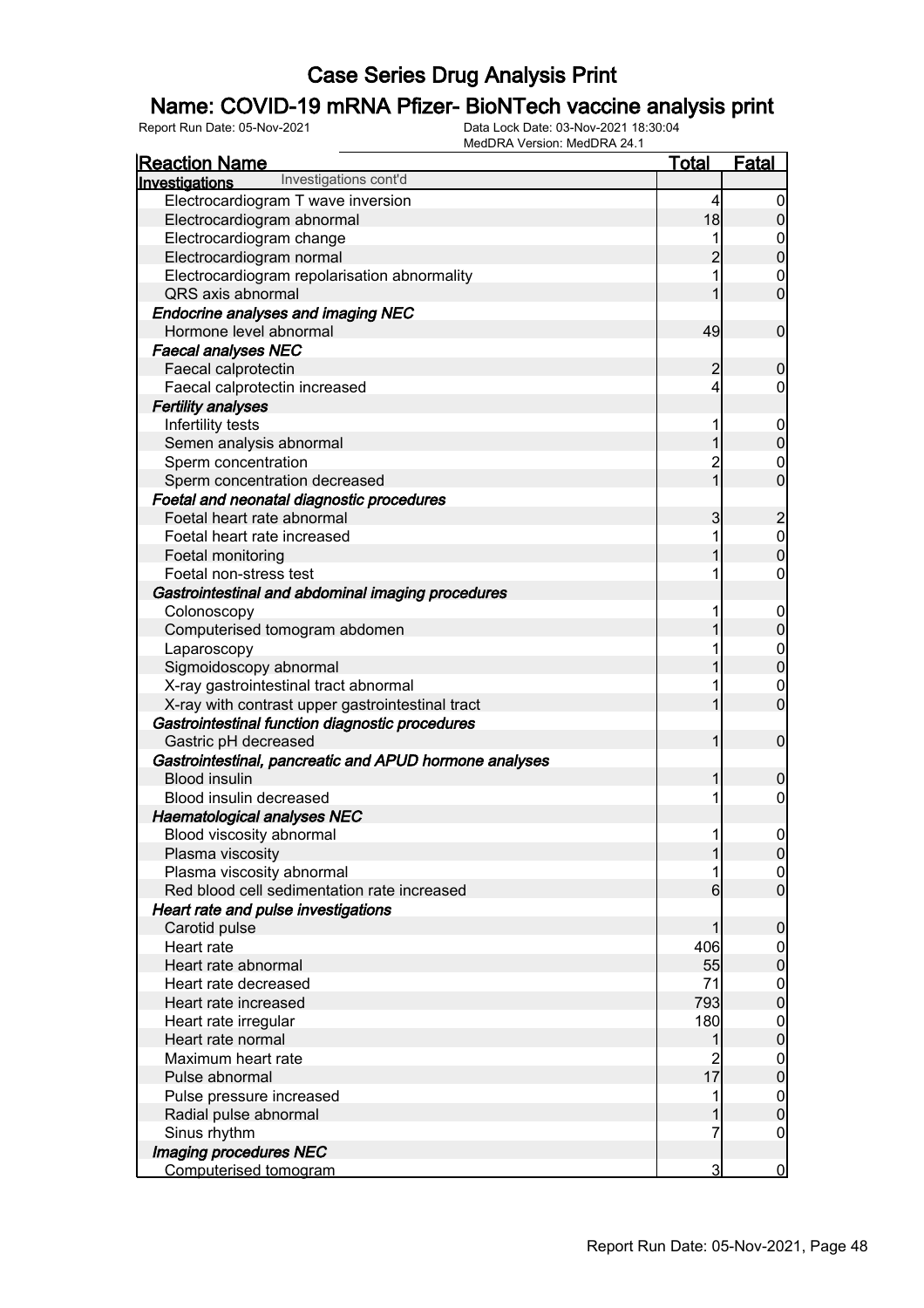### Name: COVID-19 mRNA Pfizer- BioNTech vaccine analysis print

| <b>Reaction Name</b>                                          | <u>Total</u>            | <b>Fatal</b>                         |
|---------------------------------------------------------------|-------------------------|--------------------------------------|
| Investigations cont'd<br>Investigations                       |                         |                                      |
| Magnetic resonance imaging                                    | 4                       | $\mathbf 0$                          |
| Magnetic resonance imaging abnormal                           | 1                       | $\overline{0}$                       |
| Scan                                                          | $\overline{2}$          | $\overline{0}$                       |
| X-ray                                                         | 1                       | 0                                    |
| Immune response protein analyses NEC                          |                         |                                      |
| Cytokine test                                                 | 1                       | $\mathbf 0$                          |
| Immunoglobulin analyses                                       |                         |                                      |
| Blood immunoglobulin G increased                              | 1                       | $\mathbf 0$                          |
| Blood immunoglobulin M                                        | 1                       | $\mathbf 0$                          |
| Blood immunoglobulin M increased                              |                         | $\mathbf 0$                          |
| Immunoglobulins                                               |                         | $\overline{0}$                       |
| Immunology analyses NEC                                       |                         |                                      |
| Antibody test                                                 | 4                       | $\boldsymbol{0}$                     |
| Immunology test                                               | 10                      | 0                                    |
| <b>Immunology skin tests NEC</b>                              |                         |                                      |
| Allergy alert test                                            | 1                       | $\mathbf 0$                          |
| Skin test positive                                            | 1                       | $\overline{0}$                       |
| <b>Investigations NEC</b>                                     |                         |                                      |
| <b>Blood test</b>                                             | 22                      | $\boldsymbol{0}$                     |
| Blood test abnormal                                           | 45                      |                                      |
| False positive investigation result                           | 1                       | $0\atop 0$                           |
| Laboratory test                                               |                         |                                      |
| Polymerase chain reaction                                     | 1                       | $0\atop 0$                           |
| Polymerase chain reaction positive                            | 33                      | $\boldsymbol{0}$                     |
| Quality of life decreased                                     | $\overline{2}$          | $\mathbf 0$                          |
| Systemic lupus erythematosus disease activity index increased |                         | 0                                    |
| <b>Liver function analyses</b>                                |                         |                                      |
| Alanine aminotransferase increased                            | 23                      | $\mathbf 0$                          |
| Aspartate aminotransferase                                    | 1                       | $\pmb{0}$                            |
| Aspartate aminotransferase abnormal                           |                         | $\mathbf{0}$                         |
| Aspartate aminotransferase increased                          | $\overline{c}$          | $\overline{0}$                       |
| Blood bilirubin increased                                     | $\overline{3}$          |                                      |
| Gamma-glutamyltransferase increased                           | $\overline{\mathbf{r}}$ | $0$ 0                                |
| Hepatic enzyme increased                                      | 6                       | $\mathbf{0}$                         |
| Liver function test                                           | 1                       | $\overline{0}$                       |
| Liver function test abnormal                                  | 27                      | 0                                    |
| Liver function test increased                                 | 24                      | $\overline{0}$                       |
| Transaminases increased                                       | 5                       | 0                                    |
| <b>Metabolism tests NEC</b>                                   |                         |                                      |
| Blood ketone body                                             | $\mathbf{3}$            | $\overline{0}$                       |
| Blood ketone body increased                                   | 1                       | $\mathbf 0$                          |
| Blood ketone body present                                     |                         |                                      |
| Blood uric acid increased                                     | $\overline{2}$          | $0\atop 0$                           |
| Brain natriuretic peptide increased                           | 1                       |                                      |
| Ubiquinone                                                    |                         | $\begin{matrix} 0 \\ 0 \end{matrix}$ |
| Urine ketone body present                                     |                         | $\mathbf 0$                          |
| Microbiology and serology tests NEC                           |                         |                                      |
| Culture negative                                              | 1                       | $\mathbf 0$                          |
| Culture urine                                                 |                         | $\overline{0}$                       |
| Mineral and electrolyte analyses                              |                         |                                      |
| Blood copper increased                                        | 1                       | $\boldsymbol{0}$                     |
| <b>Blood iron</b>                                             | $\overline{\mathbf{c}}$ | $\overline{0}$                       |
| <b>Blood iron decreased</b>                                   | $\overline{9}$          | $\overline{0}$                       |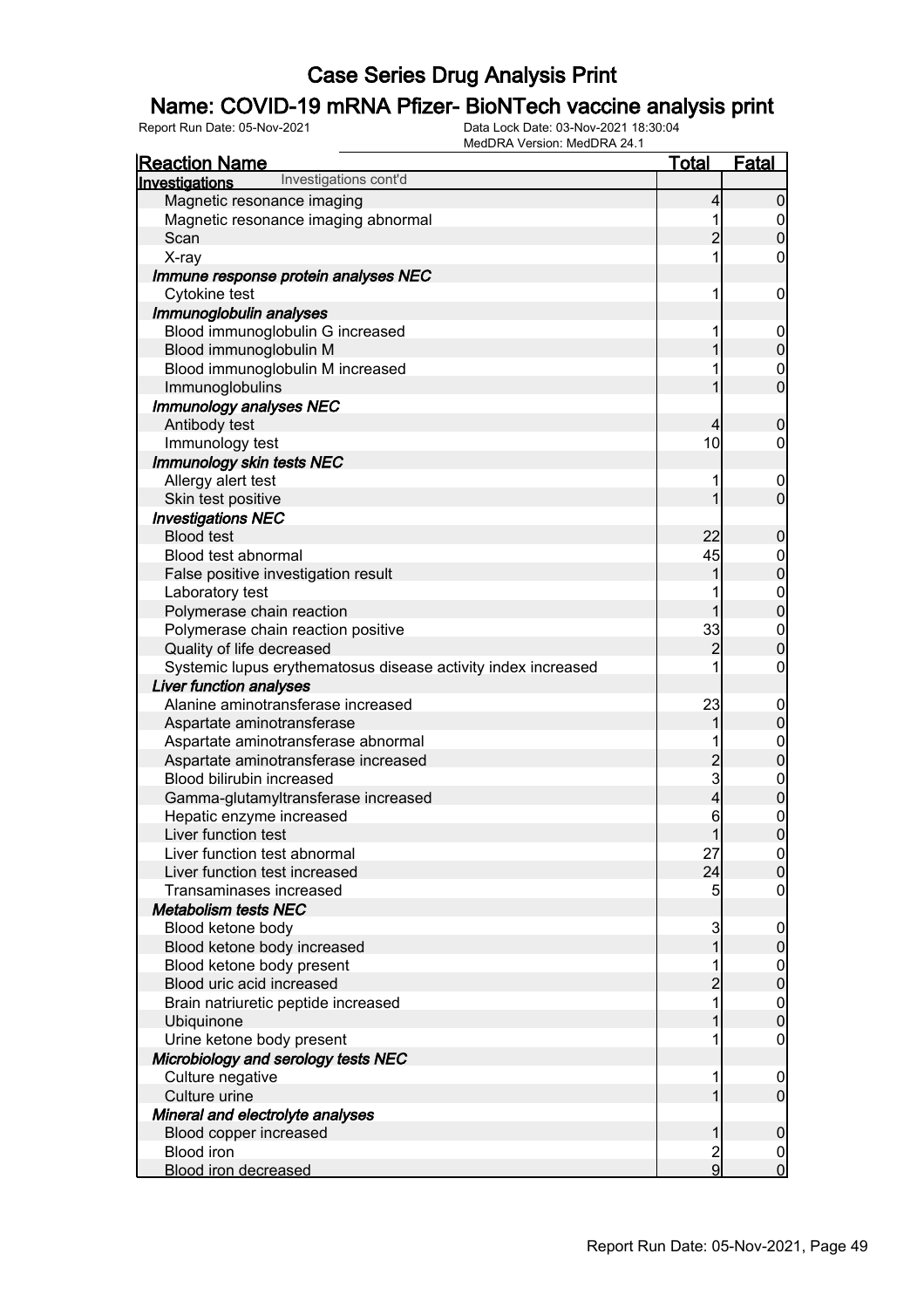### Name: COVID-19 mRNA Pfizer- BioNTech vaccine analysis print

| <u>Reaction Name</u>                                    | <u>Total</u>                               | <u>Fatal</u>                     |
|---------------------------------------------------------|--------------------------------------------|----------------------------------|
| Investigations cont'd<br>Investigations                 |                                            |                                  |
| Blood magnesium decreased                               | 1                                          | $\overline{0}$                   |
| Blood phosphorus decreased                              |                                            | 0                                |
| Blood phosphorus increased                              |                                            | 0                                |
| Blood potassium abnormal                                |                                            | 0                                |
| Blood potassium decreased                               | 4                                          | $\mathbf{0}$                     |
| Blood potassium increased                               | 3                                          | $\overline{0}$                   |
| Blood sodium decreased                                  | 10                                         | $\mathbf{0}$                     |
| Serum ferritin                                          | 1                                          | $\overline{0}$                   |
| Serum ferritin decreased                                | 4                                          |                                  |
| Serum ferritin increased                                | 1                                          | $\begin{matrix}0\\0\end{matrix}$ |
| Sweat test                                              | 1                                          | $\mathbf 0$                      |
| Urine copper                                            | 1                                          | $\overline{0}$                   |
| Musculoskeletal and soft tissue imaging procedures      |                                            |                                  |
| Skull X-ray                                             | 6                                          | $\mathbf 0$                      |
| Musculoskeletal and soft tissue tests NEC               |                                            |                                  |
| Swollen joint count increased                           | 1                                          | $\mathbf 0$                      |
| Mycobacteria identification and serology                |                                            |                                  |
| Tuberculin test positive                                | 1                                          | $\mathbf 0$                      |
| Neurologic diagnostic procedures                        |                                            |                                  |
| Coma scale abnormal                                     | 4                                          | 0                                |
| Hoover's sign of leg paresis                            | 1                                          | $\boldsymbol{0}$                 |
| Joint position sense decreased                          | 1                                          | $\overline{0}$                   |
| Lumbar puncture                                         | 7                                          | $\mathbf{0}$                     |
| Temperature perception test abnormal                    | 1                                          | $\overline{0}$                   |
| Temperature perception test increased                   | 1                                          | $\mathbf 0$                      |
| Ophthalmic function diagnostic procedures               |                                            |                                  |
| Corneal reflex decreased                                | 1                                          | $\boldsymbol{0}$                 |
| Intraocular pressure increased                          | 7                                          | $\overline{0}$                   |
| Intraocular pressure test                               | 1                                          | 0                                |
| Physical examination procedures and organ system status |                                            |                                  |
| Body temperature                                        | 233                                        | $\mathbf 0$                      |
| Body temperature abnormal                               | 40                                         | $\overline{0}$                   |
| Body temperature decreased                              | 38                                         | $\mathbf{0}$                     |
| Body temperature fluctuation                            | 45                                         | $\overline{0}$                   |
| Body temperature increased                              | 380                                        | $\mathbf 0$                      |
| Body temperature normal                                 | 1                                          | 0                                |
| <b>Breath sounds</b>                                    | 1                                          | 0                                |
| Breath sounds abnormal                                  | $\overline{c}$                             | $\boldsymbol{0}$                 |
| General physical condition abnormal                     | $\overline{1}$                             | $\boldsymbol{0}$                 |
| Grip strength                                           | $\overline{c}$                             | $\overline{0}$                   |
| Grip strength decreased                                 | 22                                         | $\boldsymbol{0}$                 |
| Head lag                                                | 7                                          | $\overline{0}$                   |
| Lymph node palpable                                     | 38                                         | $\boldsymbol{0}$                 |
| Menstruation normal                                     | $\overline{c}$                             | $\overline{0}$                   |
| Muscle strength abnormal                                | $\overline{1}$                             | $\boldsymbol{0}$                 |
| Ophthalmological examination                            | $\overline{c}$                             | $\overline{0}$                   |
| Orthopaedic examination                                 | $\overline{1}$                             | $\boldsymbol{0}$                 |
| Palpatory finding abnormal                              | $\begin{array}{c} 2 \\ 2 \\ 2 \end{array}$ | $\overline{0}$                   |
| Product residue present                                 |                                            | $\boldsymbol{0}$                 |
| Psoriasis area severity index decreased                 |                                            | $\overline{0}$                   |
| Respiratory rate                                        | 9                                          | $\boldsymbol{0}$                 |
| Respiratory rate decreased                              | 20                                         | $\mathbf 0$                      |
| Respiratory rate increased                              | 35                                         | $\overline{0}$                   |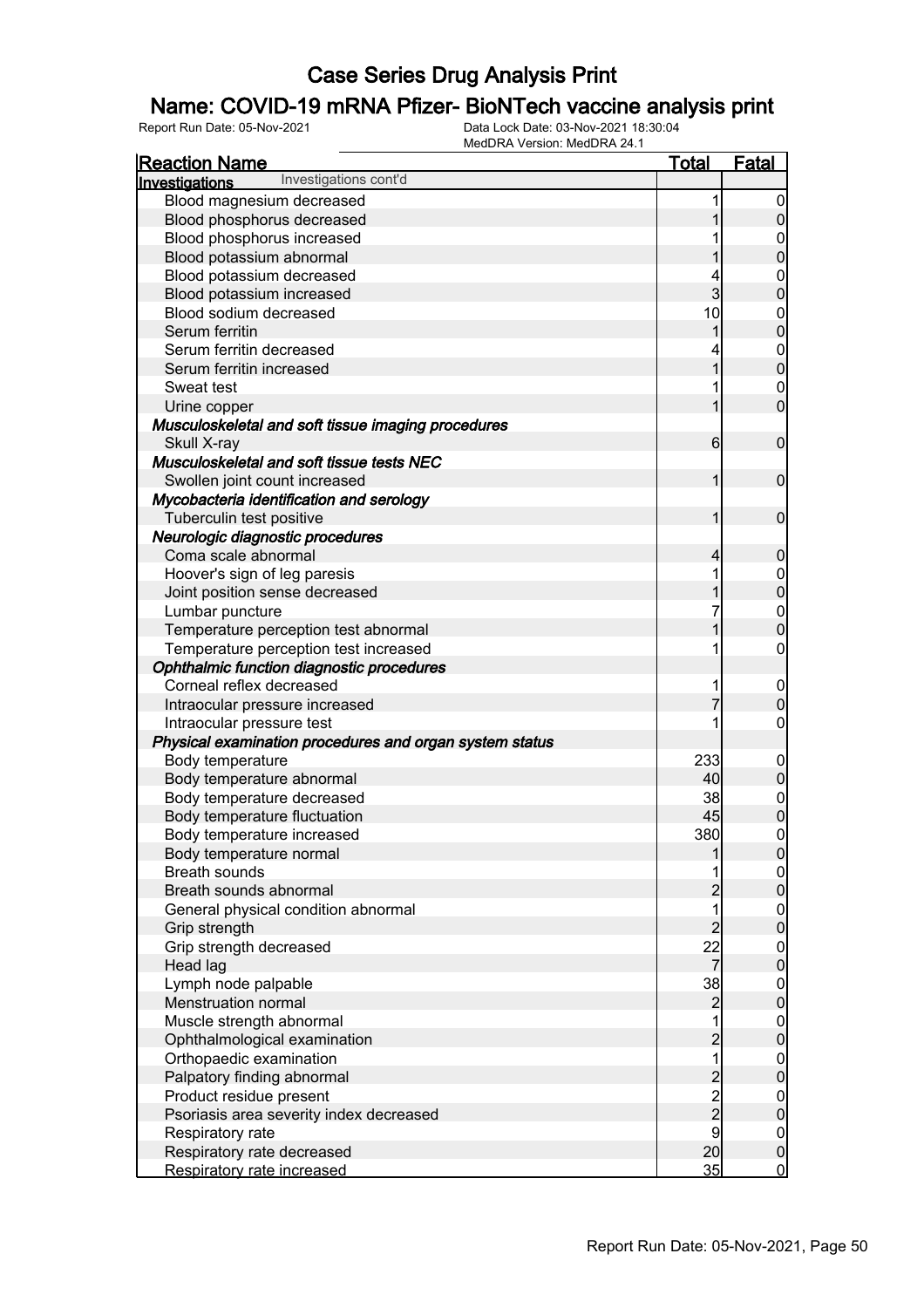### Name: COVID-19 mRNA Pfizer- BioNTech vaccine analysis print

| <b>Reaction Name</b>                                     | <u>Total</u>   | <b>Fatal</b>                         |
|----------------------------------------------------------|----------------|--------------------------------------|
| Investigations cont'd<br>Investigations                  |                |                                      |
| Skin temperature                                         | 38             | $\mathbf 0$                          |
| Temperature difference of extremities                    | 9              | 0                                    |
| Weight                                                   |                | $\mathbf 0$                          |
| Weight decreased                                         | 95             | 0                                    |
| Weight increased                                         | 34             | $\overline{0}$                       |
| Pituitary analyses anterior                              |                |                                      |
| Blood corticotrophin                                     | 1              | $\boldsymbol{0}$                     |
| Blood follicle stimulating hormone increased             |                | $\boldsymbol{0}$                     |
| Blood growth hormone                                     | 3              | $\mathbf 0$                          |
| Blood prolactin                                          |                | $\overline{0}$                       |
| Blood prolactin increased                                | $\frac{2}{2}$  | $\overline{0}$                       |
| Blood thyroid stimulating hormone decreased              | $\overline{2}$ | $\boldsymbol{0}$                     |
| Blood thyroid stimulating hormone increased              | $\overline{5}$ | $\overline{0}$                       |
| <b>Platelet analyses</b>                                 |                |                                      |
| Mean platelet volume decreased                           | 1              | $\boldsymbol{0}$                     |
| Mean platelet volume increased                           |                | $\mathbf{0}$                         |
| Platelet count                                           | 3              | $\mathbf 0$                          |
| Platelet count decreased                                 | 70             | $\boldsymbol{0}$                     |
| Platelet count increased                                 | 4              | $\overline{0}$                       |
| <b>Protein analyses NEC</b>                              |                |                                      |
| Alpha 1 globulin decreased                               | 1              | $\boldsymbol{0}$                     |
| Alpha 2 globulin decreased                               |                | $\mathbf 0$                          |
| C-reactive protein increased                             | 18             | $\overline{0}$                       |
| Red blood cell analyses                                  |                |                                      |
| Haematocrit                                              | 1              | $\boldsymbol{0}$                     |
| Haematocrit decreased                                    |                | $\overline{0}$                       |
| Haematocrit increased                                    |                | $\overline{0}$                       |
| Haemoglobin                                              | $\overline{c}$ |                                      |
| Haemoglobin decreased                                    | 11             | $0\atop 0$                           |
| Haemoglobin increased                                    |                | $\boldsymbol{0}$                     |
| Red blood cell count decreased                           | $\overline{2}$ | $\mathbf 0$                          |
| Red blood cell rouleaux formation present                | 1              | $\boldsymbol{0}$                     |
| <b>Renal function analyses</b>                           |                |                                      |
| Blood creatinine increased                               |                | $\mathbf{0}$                         |
| Glomerular filtration rate decreased                     | $\frac{2}{3}$  | $\mathbf 0$                          |
| Reproductive hormone analyses                            |                |                                      |
| Blood oestrogen decreased                                | $\overline{2}$ | $\overline{0}$                       |
| Blood testosterone decreased                             |                | $\overline{0}$                       |
| Blood testosterone increased                             |                | $\overline{0}$                       |
| False negative pregnancy test                            |                |                                      |
| Female sex hormone level                                 | 3              | $\begin{matrix} 0 \\ 0 \end{matrix}$ |
| Human chorionic gonadotropin increased                   | 1              |                                      |
| Pregnancy test                                           | 18             | $\begin{matrix} 0 \\ 0 \end{matrix}$ |
| Pregnancy test false positive                            | 1              | $\boldsymbol{0}$                     |
| Pregnancy test positive                                  |                | $\overline{0}$                       |
| Reproductive organ and breast histopathology procedures  |                |                                      |
| Biopsy endometrium                                       | 1              | $\boldsymbol{0}$                     |
| Smear cervix                                             | 2              | $\mathbf 0$                          |
| Reproductive organ and breast imaging procedures         |                |                                      |
| <b>Breast scan</b>                                       | 1              | $\mathbf 0$                          |
| Hysteroscopy                                             | $\overline{2}$ | $\overline{0}$                       |
| Respiratory and pulmonary function diagnostic procedures |                |                                      |
| Forced expiratory volume increased                       | 2              | $\mathbf 0$                          |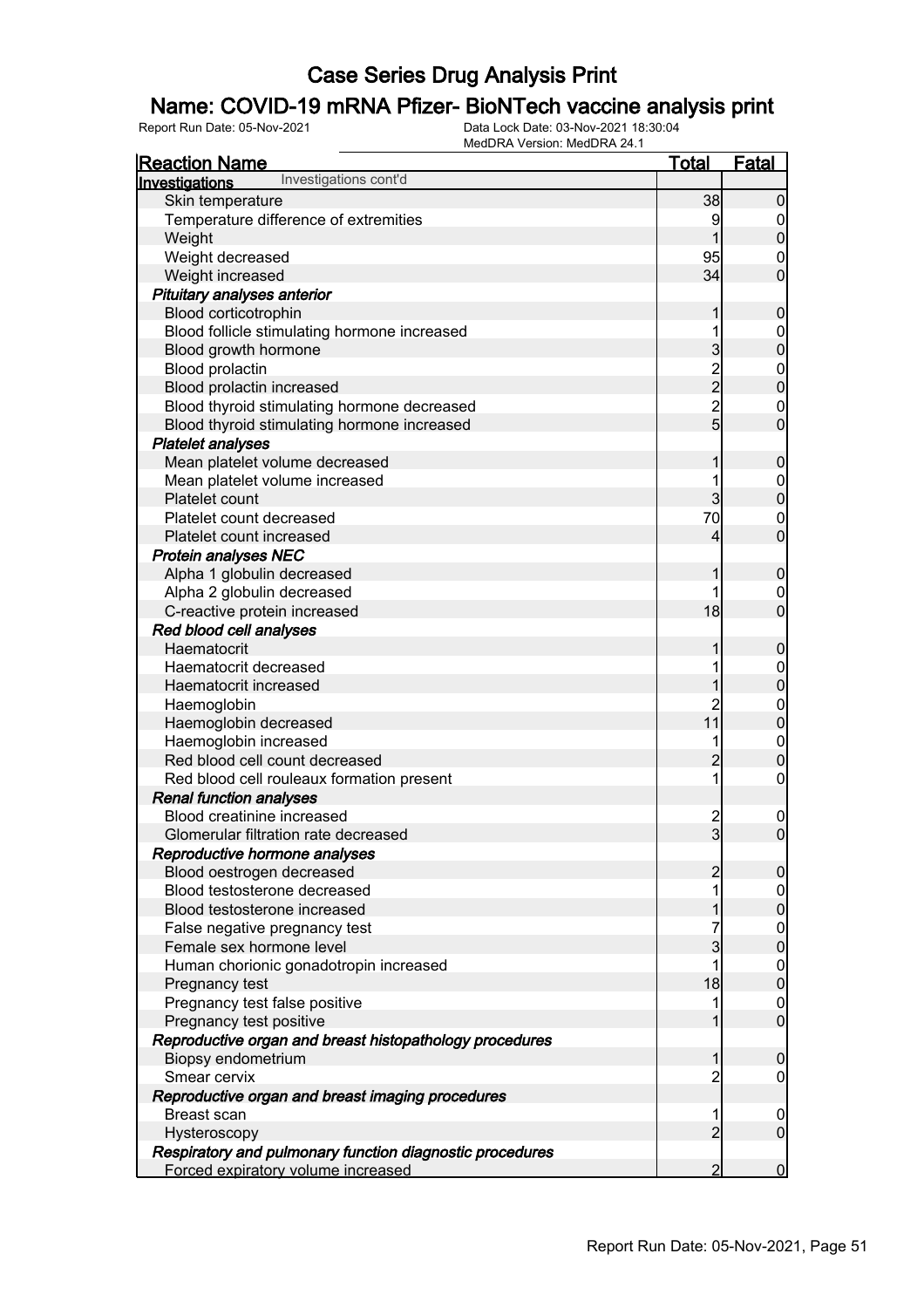### Name: COVID-19 mRNA Pfizer- BioNTech vaccine analysis print

| <u>Reaction Name</u>                                     | <b>Total</b>                          | <b>Fatal</b>     |
|----------------------------------------------------------|---------------------------------------|------------------|
| Investigations cont'd<br>Investigations                  |                                       |                  |
| Fractional exhaled nitric oxide normal                   | 1                                     | $\overline{0}$   |
| Maximal voluntary ventilation                            | 1                                     | $\pmb{0}$        |
| Peak expiratory flow rate                                | 1                                     |                  |
| Peak expiratory flow rate decreased                      | $\overline{4}$                        | $0$ 0            |
| Pulmonary function test                                  |                                       |                  |
| Total lung capacity decreased                            | $\frac{3}{3}$                         | $0\atop 0$       |
| Vital capacity                                           | 1                                     | $\boldsymbol{0}$ |
| Respiratory tract and thoracic histopathology procedures |                                       |                  |
| Sputum abnormal                                          | 3                                     | $\mathbf 0$      |
| Respiratory tract and thoracic imaging procedures        |                                       |                  |
| Chest X-ray                                              | 18                                    | $\mathbf 0$      |
| Chest X-ray abnormal                                     | 1                                     | $\boldsymbol{0}$ |
| Chest X-ray normal                                       |                                       |                  |
| Chest scan                                               | $\frac{2}{2}$                         | $0\atop 0$       |
| Computerised tomogram thorax                             | 1                                     | $\boldsymbol{0}$ |
| Skeletal and cardiac muscle analyses                     |                                       |                  |
| Blood creatine phosphokinase increased                   | 5                                     | $\boldsymbol{0}$ |
| Muscle enzyme                                            | $\overline{1}$                        | $\overline{0}$   |
| Myocardial necrosis marker                               | 1                                     |                  |
| Myocardial necrosis marker increased                     | $\overline{c}$                        | $0\atop 0$       |
| Troponin I increased                                     | 1                                     |                  |
| Troponin T increased                                     | $\overline{1}$                        | $0\atop 0$       |
| Troponin increased                                       | 13                                    | $\boldsymbol{0}$ |
| Therapeutic drug monitoring analyses                     |                                       |                  |
| Analgesic drug level                                     | 4                                     | $\boldsymbol{0}$ |
| Anticoagulation drug level above therapeutic             | $\overline{1}$                        | $\overline{0}$   |
| Anticoagulation drug level below therapeutic             | 5                                     |                  |
| Anticoagulation drug level increased                     | 1                                     | $0\atop 0$       |
| Drug level decreased                                     | 1                                     | $\boldsymbol{0}$ |
| <b>Thyroid analyses</b>                                  |                                       |                  |
| Anti-thyroid antibody                                    | 1                                     | $\boldsymbol{0}$ |
| Thyroid function test abnormal                           | $\overline{4}$                        | $\mathbf 0$      |
| Thyroxine free increased                                 |                                       |                  |
| Tri-iodothyronine                                        | $\begin{array}{c} 2 \\ 1 \end{array}$ | $0$<br>0         |
| Tri-iodothyronine decreased                              | 6                                     | $\pmb{0}$        |
| Tissue enzyme analyses NEC                               |                                       |                  |
| Blood alkaline phosphatase increased                     | $\overline{4}$                        | $\overline{0}$   |
| Enzyme level increased                                   | 1                                     | $\overline{0}$   |
| <b>Toxicology laboratory analyses</b>                    |                                       |                  |
| Blood caffeine decreased                                 | 1                                     | $\boldsymbol{0}$ |
| <b>Blood lead</b>                                        |                                       | $\overline{0}$   |
| Drug screen positive                                     | $\overline{2}$                        | $\pmb{0}$        |
| Opiates                                                  |                                       | 0                |
| <b>Urinalysis NEC</b>                                    |                                       |                  |
| <b>Blood urine</b>                                       | 14                                    | $\mathbf 0$      |
| Blood urine present                                      | 46                                    | $\pmb{0}$        |
| Cells in urine                                           | 1                                     | $\boldsymbol{0}$ |
| Glucose urine present                                    |                                       | $\mathbf 0$      |
| Protein urine absent                                     |                                       | $\boldsymbol{0}$ |
| Urine analysis abnormal                                  | 6                                     | $\mathbf 0$      |
| Urine uric acid increased                                | 1                                     | $\overline{0}$   |
| pH urine                                                 | $\overline{5}$                        | $\pmb{0}$        |
| pH urine increased                                       | $\overline{2}$                        | $\mathbf 0$      |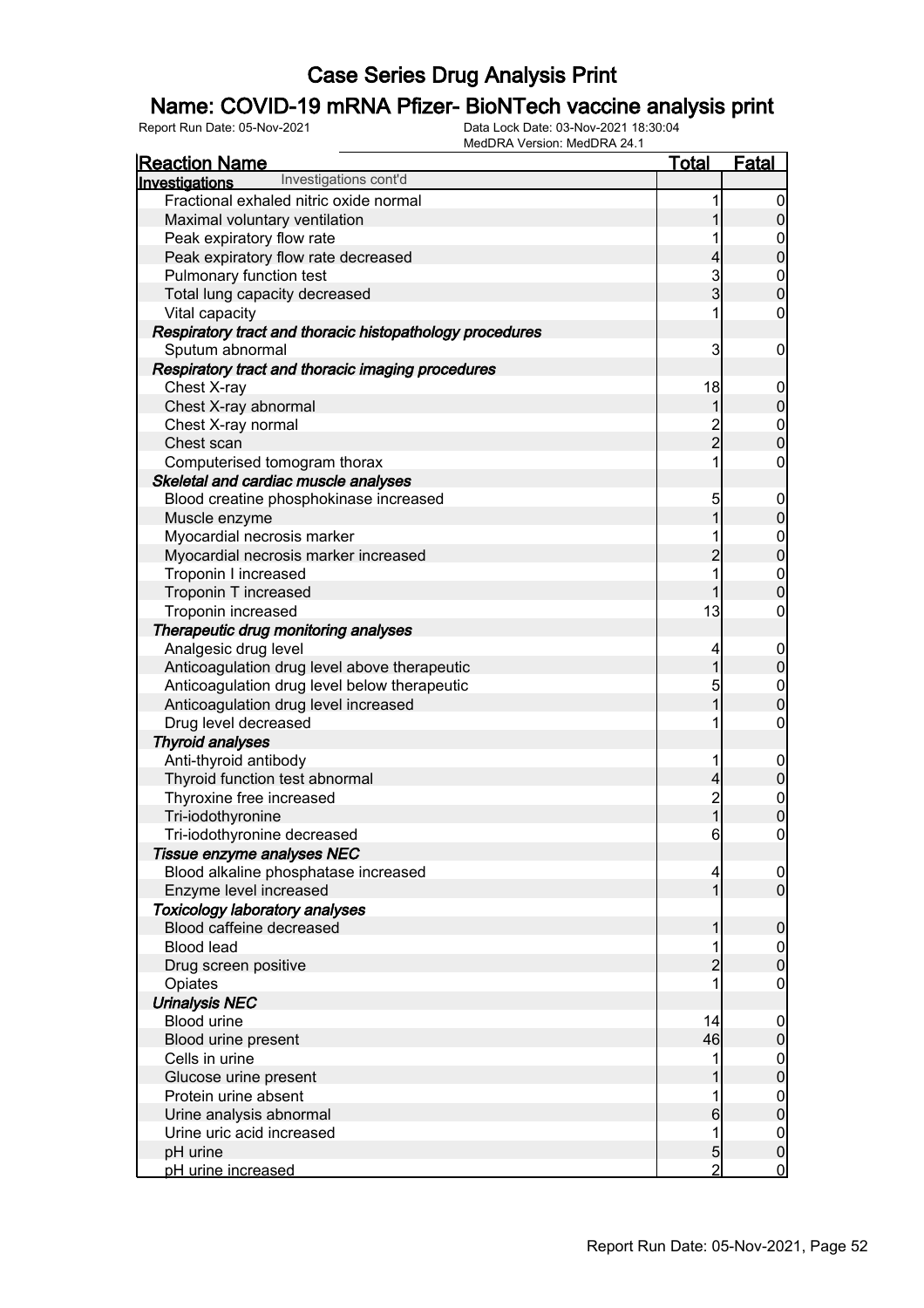### Name: COVID-19 mRNA Pfizer- BioNTech vaccine analysis print

| <b>Reaction Name</b>                     | <u>Total</u>                                     | <b>Fatal</b>                         |
|------------------------------------------|--------------------------------------------------|--------------------------------------|
| Investigations cont'd<br>Investigations  |                                                  |                                      |
| Urinary tract function analyses NEC      |                                                  |                                      |
| Urine output                             | 13                                               | $\overline{0}$                       |
| Urine output decreased                   | 12                                               | $\mathbf 0$                          |
| Urine output increased                   | 6                                                | $\mathbf 0$                          |
| Urinary tract histopathology procedures  |                                                  |                                      |
| Urine cytology                           | 1                                                | $\mathbf 0$                          |
| Urinary tract imaging procedures         |                                                  |                                      |
| Cystoscopy                               | $\overline{c}$                                   | $\mathbf 0$                          |
| Ultrasound kidney normal                 | $\overline{1}$                                   | $\overline{0}$                       |
| Vascular imaging procedures NEC          |                                                  |                                      |
| Venogram                                 | $\overline{2}$                                   | $\boldsymbol{0}$                     |
| Vascular tests NEC (incl blood pressure) |                                                  |                                      |
| Blood pressure abnormal                  | 7                                                | $\mathbf 0$                          |
| Blood pressure decreased                 | 70                                               |                                      |
| Blood pressure diastolic                 | $\overline{c}$                                   | $0\atop 0$                           |
| Blood pressure diastolic decreased       | 1                                                |                                      |
| Blood pressure diastolic increased       | $\overline{2}$                                   | $0\atop 0$                           |
| Blood pressure increased                 | 206                                              |                                      |
| Blood pressure measurement               | 34                                               | $0$ 0                                |
| Blood pressure normal                    | $\overline{c}$                                   |                                      |
| Blood pressure systolic                  | $\overline{1}$                                   | $0\atop 0$                           |
| Blood pressure systolic decreased        | $\mathbf{3}$                                     | $\boldsymbol{0}$                     |
| Blood pressure systolic increased        | 1                                                | $\overline{0}$                       |
| Virus identification and serology        |                                                  |                                      |
| Coronavirus test                         | 11                                               | $\boldsymbol{0}$                     |
| Coronavirus test positive                |                                                  |                                      |
| Epstein-Barr virus test positive         | 1                                                | $0$ 0                                |
| HIV test                                 |                                                  |                                      |
| SARS-CoV-1 test                          | 1                                                | $0$<br>0                             |
| SARS-CoV-1 test positive                 | 1                                                |                                      |
| SARS-CoV-2 antibody test                 | 12                                               | $0$<br>0                             |
| SARS-CoV-2 antibody test negative        | 16                                               |                                      |
| SARS-CoV-2 antibody test positive        | $\overline{4}$                                   | $\begin{matrix} 0 \\ 0 \end{matrix}$ |
| SARS-CoV-2 test                          | 34                                               |                                      |
| SARS-CoV-2 test false negative           | 3                                                | $\begin{matrix}0\\0\end{matrix}$     |
| SARS-CoV-2 test false positive           | $\overline{4}$                                   | $\Omega$                             |
| SARS-CoV-2 test negative                 | 8 <sup>1</sup>                                   | 0                                    |
| SARS-CoV-2 test positive                 | 97                                               | $\boldsymbol{0}$                     |
| Viral test                               | $\overline{4}$                                   | $\mathbf 0$                          |
| Viral test positive                      |                                                  | $\mathbf 0$                          |
| Vitamin analyses                         |                                                  |                                      |
| Blood folate decreased                   | 6                                                | $\mathbf 0$                          |
| Vitamin B12                              | 1                                                | $\pmb{0}$                            |
| Vitamin B12 abnormal                     |                                                  | $\boldsymbol{0}$                     |
| Vitamin B12 decreased                    | $\begin{array}{c}\n 2 \\  2 \\  3\n \end{array}$ | $\mathbf 0$                          |
| Vitamin D                                |                                                  | $\overline{0}$                       |
| Vitamin D decreased                      |                                                  | $\overline{0}$                       |
| Water and electrolyte analyses NEC       |                                                  |                                      |
| Urine osmolarity                         | 1                                                | $\boldsymbol{0}$                     |
| Volume blood                             |                                                  | 0                                    |
| White blood cell analyses                |                                                  |                                      |
| Eosinophil count                         | 1                                                | $\mathbf 0$                          |
| Eosinophil count decreased               | 1                                                | $\overline{0}$                       |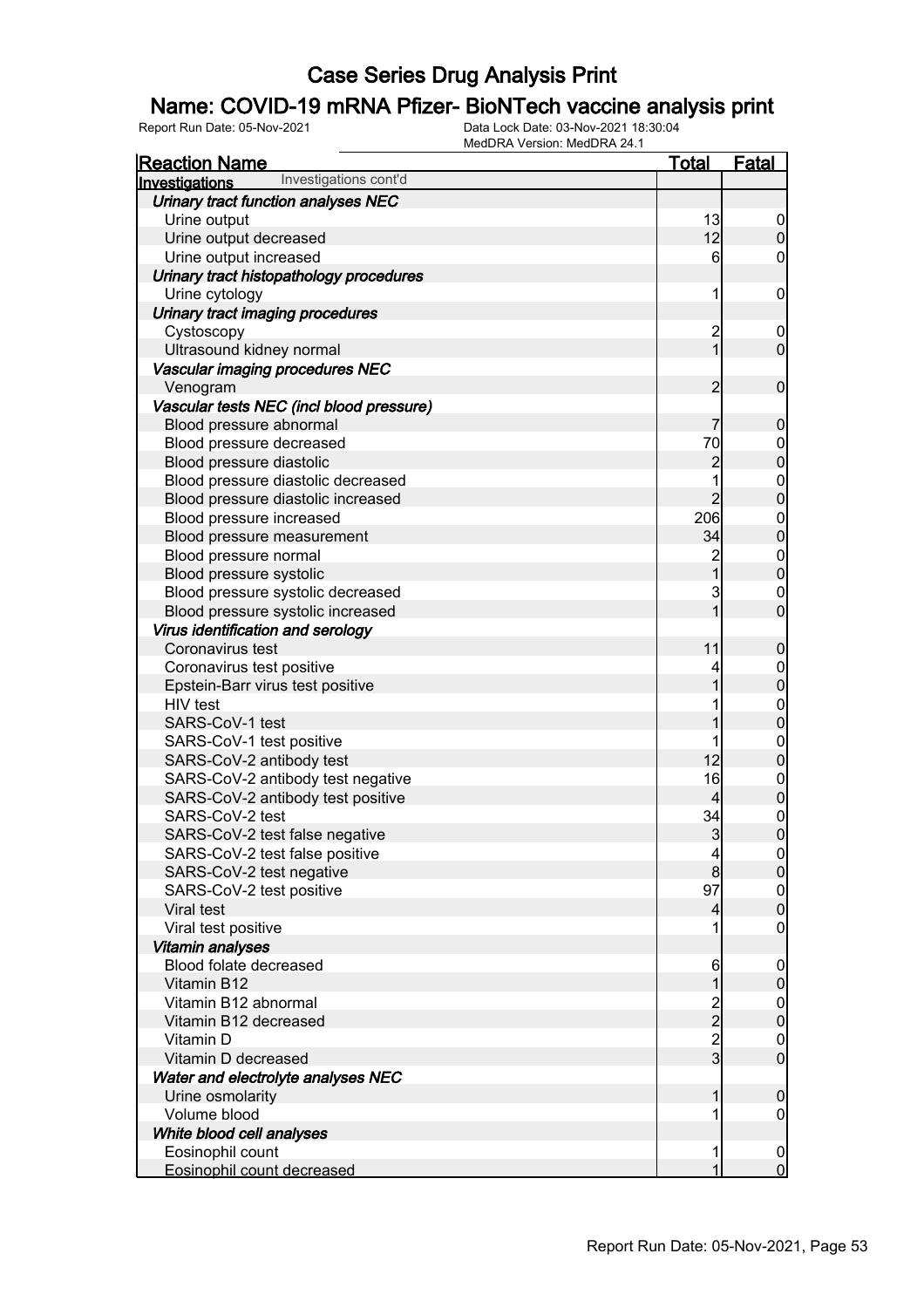#### Name: COVID-19 mRNA Pfizer- BioNTech vaccine analysis print

| <b>Reaction Name</b>                    | Total | Fata |
|-----------------------------------------|-------|------|
| Investigations cont'd<br>Investigations |       |      |
| Eosinophil count increased              |       |      |
| Lymphocyte count                        |       |      |
| Lymphocyte count decreased              |       |      |
| Lymphocyte count increased              |       |      |
| Monocyte count increased                |       |      |
| Neutrophil count                        |       |      |
| Neutrophil count decreased              |       |      |
| Neutrophil count increased              |       |      |
| White blood cell count                  |       |      |
| White blood cell count decreased        |       |      |
| White blood cell count increased        |       |      |
| <b>Investigations SOC TOTAL</b>         |       |      |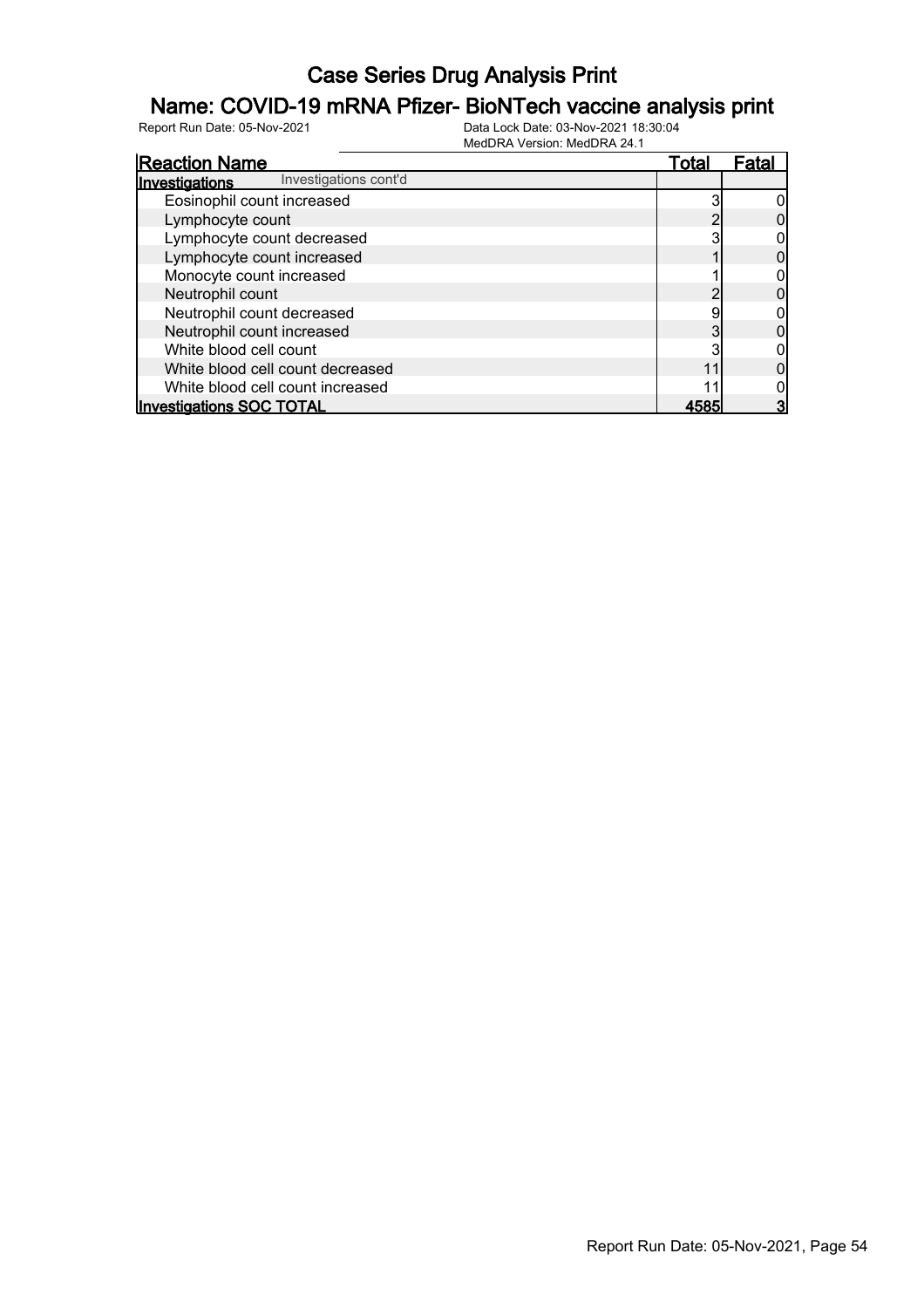### Name: COVID-19 mRNA Pfizer- BioNTech vaccine analysis print

| <b>Reaction Name</b>                                                  | <u>Total</u>   | <b>Fatal</b>     |
|-----------------------------------------------------------------------|----------------|------------------|
| <b>Metabolic disorders</b>                                            |                |                  |
| <b>Appetite disorders</b>                                             |                |                  |
| Appetite disorder                                                     | 16             | $\boldsymbol{0}$ |
| Decreased appetite                                                    | 1065           | $\overline{0}$   |
| Diet refusal                                                          | 1              | $\pmb{0}$        |
| Eating disorder symptom                                               | $\overline{c}$ | $\boldsymbol{0}$ |
| Food craving                                                          | 12             | $\mathbf 0$      |
| Food refusal                                                          | 14             | $\boldsymbol{0}$ |
| Hyperphagia                                                           | 14             | $\mathbf 0$      |
| Hypophagia                                                            | 17             | $\mathbf{0}$     |
| Increased appetite                                                    | 30             | $\mathbf 0$      |
| Salt craving                                                          | 2              | $\boldsymbol{0}$ |
| Calcium metabolism disorders                                          |                |                  |
| Hypocalcaemia                                                         | 3              | $\mathbf 0$      |
| Tetany                                                                | 3              | $\mathbf 0$      |
| Diabetes mellitus (incl subtypes)                                     |                |                  |
| Diabetes mellitus                                                     | 44             | $\boldsymbol{0}$ |
| Diabetes mellitus inadequate control                                  | 14             | 1                |
| Increased insulin requirement                                         | $\overline{c}$ | $\mathbf 0$      |
| Insulin resistant diabetes                                            | 1              | $\boldsymbol{0}$ |
| Latent autoimmune diabetes in adults                                  | $\overline{2}$ | $\mathbf 0$      |
| Type 1 diabetes mellitus                                              | 15             | $\mathbf 0$      |
| Type 2 diabetes mellitus                                              | 4              | $\mathbf 0$      |
| <b>Diabetic complications NEC</b>                                     |                |                  |
| Diabetic complication                                                 | $\overline{c}$ | $\boldsymbol{0}$ |
| Diabetic ketoacidosis                                                 | 11             | $\mathbf 0$      |
| Diabetic ketosis                                                      | 1              | $\mathbf 0$      |
| Disorders of purine metabolism                                        |                |                  |
| Gout                                                                  | 86             | $\boldsymbol{0}$ |
| Electrolyte imbalance NEC                                             |                |                  |
| Electrolyte imbalance                                                 | 1              | $\boldsymbol{0}$ |
| Fluid imbalance                                                       | $\overline{2}$ | $\boldsymbol{0}$ |
| Fat soluble vitamin deficiencies and disorders                        |                |                  |
| Vitamin D deficiency                                                  | $\overline{4}$ | $\mathbf 0$      |
| <b>Fluid intake increased</b>                                         |                |                  |
| Polydipsia                                                            | $6 \,$         | $\mathbf 0$      |
| Food malabsorption and intolerance syndromes (excl sugar intolerance) |                |                  |
| Alcohol intolerance                                                   | 3              | $\overline{0}$   |
| Breast milk substitute intolerance                                    | 1              | $\mathbf 0$      |
| Dairy intolerance                                                     | 3              | $\overline{0}$   |
| Food intolerance                                                      | 16             | $\pmb{0}$        |
| Gluten sensitivity                                                    | 7              | $\boldsymbol{0}$ |
| Histamine intolerance                                                 | 4              | $\mathbf 0$      |
| General nutritional disorders NEC                                     |                |                  |
| Abnormal loss of weight                                               | 16             | $\mathbf 0$      |
| Abnormal weight gain                                                  | 19             | $\overline{0}$   |
| Cachexia                                                              | 1              | $\pmb{0}$        |
| Feeding disorder                                                      | 68             | $\overline{0}$   |
| Food aversion                                                         | 8              | $\mathbf 0$      |
| Malnutrition                                                          |                | $\boldsymbol{0}$ |
| Neonatal insufficient breast milk syndrome                            | 3              | $\mathbf 0$      |
| Obesity                                                               | 1              | $\boldsymbol{0}$ |
| Overweight                                                            | 1              | $\pmb{0}$        |
| Poor feeding infant                                                   | 15             | $\overline{0}$   |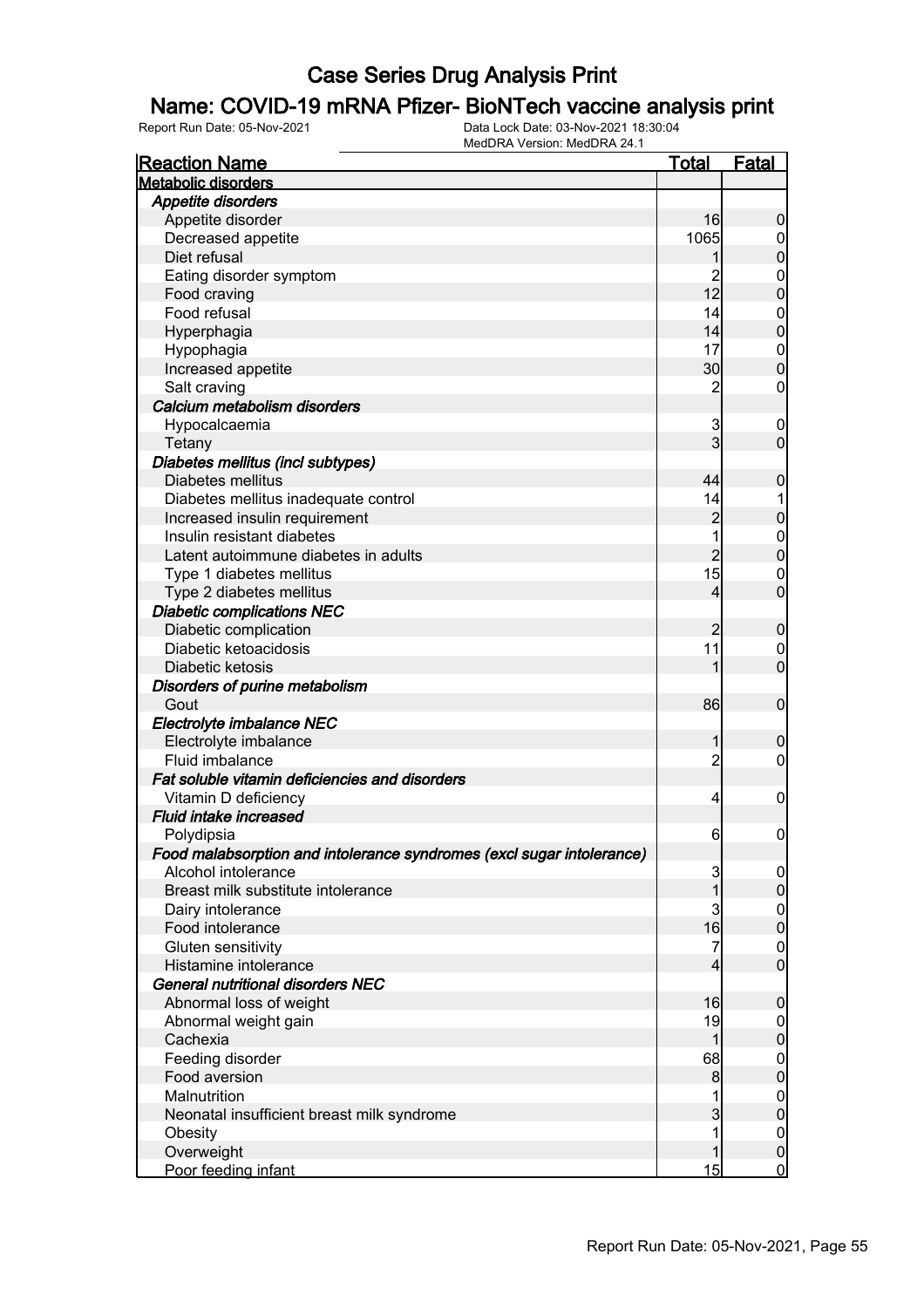### Name: COVID-19 mRNA Pfizer- BioNTech vaccine analysis print

| <b>Reaction Name</b>                           | <u>Total</u>   | <b>Fatal</b>     |
|------------------------------------------------|----------------|------------------|
| Metabolic disorders Metabolic disorders cont'd |                |                  |
| Weight loss poor                               | 3              | $\overline{0}$   |
| <b>Hyperglycaemic conditions NEC</b>           |                |                  |
| Glucose tolerance impaired                     |                | $\mathbf 0$      |
| Hyperglycaemia                                 | 64             | 0                |
| Insulin resistance                             | 4              | $\mathbf 0$      |
| <b>Hypoglycaemic conditions NEC</b>            |                |                  |
| Glycopenia                                     |                | $\mathbf 0$      |
| Hypoglycaemia                                  | 75             | $\mathbf 0$      |
| Hypoglycaemia unawareness                      |                | $\mathbf 0$      |
| Postprandial hypoglycaemia                     |                | 0                |
| Iron deficiencies                              |                |                  |
| Iron deficiency                                | 11             | $\mathbf 0$      |
| <i><b>Iron excess</b></i>                      |                |                  |
| Haemochromatosis                               |                | $\boldsymbol{0}$ |
| Iron overload                                  |                | $\overline{0}$   |
| Lipid metabolism and deposit disorders NEC     |                |                  |
| Body fat disorder                              |                | $\mathbf 0$      |
| Metabolic acidoses (excl diabetic acidoses)    |                |                  |
| Ketoacidosis                                   | 5              |                  |
| Lactic acidosis                                | $\overline{c}$ | 0                |
| Metabolic acidosis                             | $\overline{2}$ | $\mathbf 0$      |
| <b>Metabolic disorders NEC</b>                 |                |                  |
| Metabolic disorder                             | 1              | $\mathbf 0$      |
| Mixed acid-base disorders                      |                |                  |
| Acidosis                                       | 4              | $\mathbf 0$      |
| Potassium imbalance                            |                |                  |
| Hyperkalaemia                                  | 5              | $\mathbf 0$      |
| Hypokalaemia                                   | 3              | 0                |
| Hypokalaemic syndrome                          | 1              | $\mathbf 0$      |
| Sodium imbalance                               |                |                  |
| Hyponatraemia                                  | 8              | $\mathbf 0$      |
| Hyponatraemic syndrome                         | 3              | $\mathbf 0$      |
| Salt intoxication                              | 1              | $\overline{0}$   |
| Sugar intolerance (excl glucose intolerance)   |                |                  |
| Lactose intolerance                            | $\overline{2}$ | $\overline{0}$   |
| Total fluid volume decreased                   |                |                  |
| Dehydration                                    | 186            | $\overline{0}$   |
| Total fluid volume increased                   |                |                  |
| Fluid retention                                | 49             | $\mathbf 0$      |
| Hypervolaemia                                  | 5              | 0                |
| Vitamin deficiencies NEC                       |                |                  |
| Hypovitaminosis                                | $\overline{5}$ | $\mathbf 0$      |
| Water soluble vitamin deficiencies             |                |                  |
| Folate deficiency                              |                | $\boldsymbol{0}$ |
| Vitamin B12 deficiency                         | 5              | 0                |
| <b>Metabolic disorders SOC TOTAL</b>           | 1996           |                  |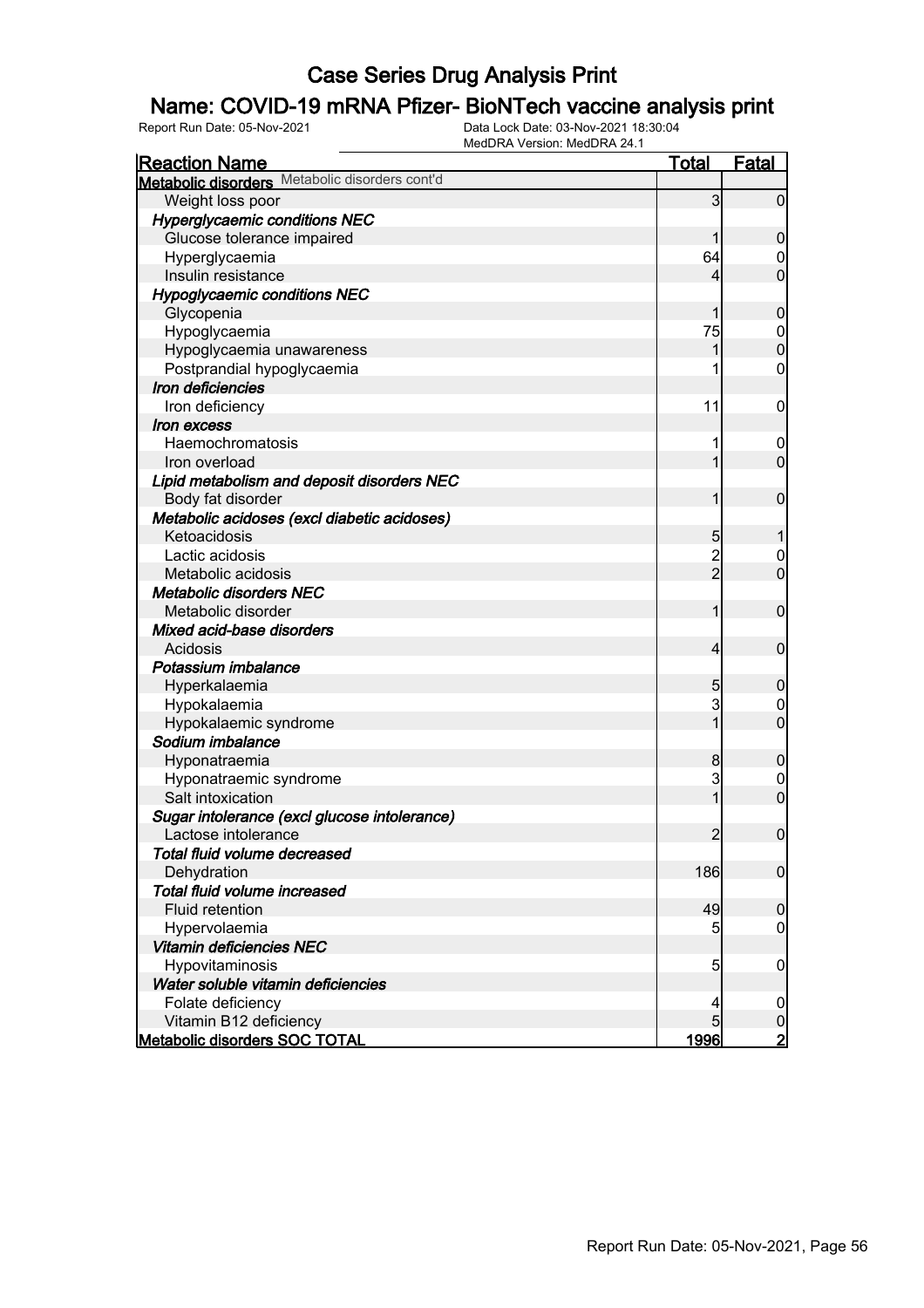#### Name: COVID-19 mRNA Pfizer- BioNTech vaccine analysis print

| <b>Reaction Name</b>            | <b>Total</b>                          | Fatal            |
|---------------------------------|---------------------------------------|------------------|
| Muscle & tissue disorders       |                                       |                  |
| <b>Arthropathies NEC</b>        |                                       |                  |
| Arthritis                       | 264                                   | $\boldsymbol{0}$ |
| Arthropathy                     | 25                                    | $\overline{0}$   |
| Autoimmune arthritis            | 7                                     | $\pmb{0}$        |
| Haemarthrosis                   | 5                                     | $\boldsymbol{0}$ |
| Joint microhaemorrhage          | 1                                     | $\overline{0}$   |
| Palindromic rheumatism          | 1                                     | $\boldsymbol{0}$ |
| Polyarthritis                   | 15                                    | $\overline{0}$   |
| Rheumatic fever                 |                                       | $\mathbf{0}$     |
| <b>Sacroiliitis</b>             | $\frac{2}{5}$                         | $\overline{0}$   |
| Seronegative arthritis          | $\overline{2}$                        | $\boldsymbol{0}$ |
| <b>Bone disorders NEC</b>       |                                       |                  |
| Bone cyst                       | 1                                     | $\boldsymbol{0}$ |
| Exostosis                       | 1                                     | $\mathbf 0$      |
| Jaw disorder                    | 4                                     | $\boldsymbol{0}$ |
| Medial tibial stress syndrome   | 4                                     | $\overline{0}$   |
| Osteitis                        | 6                                     | $\mathbf{0}$     |
| Osteonecrosis                   | 1                                     | $\overline{0}$   |
| Osteonecrosis of jaw            | 3                                     | $\mathbf{0}$     |
| Spinal disorder                 | 1                                     | $\overline{0}$   |
| Bone related signs and symptoms |                                       |                  |
| Bone pain                       | 328                                   | $\boldsymbol{0}$ |
| Bone swelling                   |                                       | $\boldsymbol{0}$ |
| Coccydynia                      | 3                                     | $\mathbf 0$      |
| Metatarsalgia                   |                                       | $\boldsymbol{0}$ |
| Pain in jaw                     | 339                                   | $\overline{0}$   |
| Pubic pain                      |                                       | $\mathbf 0$      |
| Spinal pain                     | 66                                    | $\overline{0}$   |
| <b>Bursal disorders</b>         |                                       |                  |
| <b>Bursitis</b>                 | 63                                    | $\boldsymbol{0}$ |
| Cartilage disorders             |                                       |                  |
| Chondritis                      | 1                                     | $\mathbf 0$      |
| Costochondritis                 | 79                                    | $\boldsymbol{0}$ |
| Osteochondritis                 | 1                                     | $\overline{0}$   |
| Polychondritis                  | 3                                     | $\mathbf 0$      |
| Connective tissue disorders NEC |                                       |                  |
| Connective tissue disorder      | 1                                     | $\overline{0}$   |
| Polymyalgia rheumatica          | 54                                    | $\mathbf 0$      |
| Reynold's syndrome              | 1                                     |                  |
| Sjogren's syndrome              | 5                                     | $0\atop 0$       |
| Systemic scleroderma            | 1                                     | $\boldsymbol{0}$ |
| Crystal arthropathic disorders  |                                       |                  |
| Chondrocalcinosis pyrophosphate |                                       | $\boldsymbol{0}$ |
| Crystal arthropathy             | $\begin{array}{c} 2 \\ 1 \end{array}$ | $\overline{0}$   |
| Epiphyseal disorders            |                                       |                  |
| Epiphyses premature fusion      | 1                                     | $\boldsymbol{0}$ |
| <b>Extremity deformities</b>    |                                       |                  |
| Bone deformity                  | 1                                     | $\boldsymbol{0}$ |
| Finger deformity                |                                       | $\boldsymbol{0}$ |
| Foot deformity                  | $\frac{2}{1}$                         | $\mathbf 0$      |
| Hand deformity                  |                                       | $\boldsymbol{0}$ |
| Knee deformity                  | $\begin{array}{c} 2 \\ 1 \end{array}$ | $\mathbf 0$      |
| Limb deformity                  | $\overline{4}$                        | $\overline{0}$   |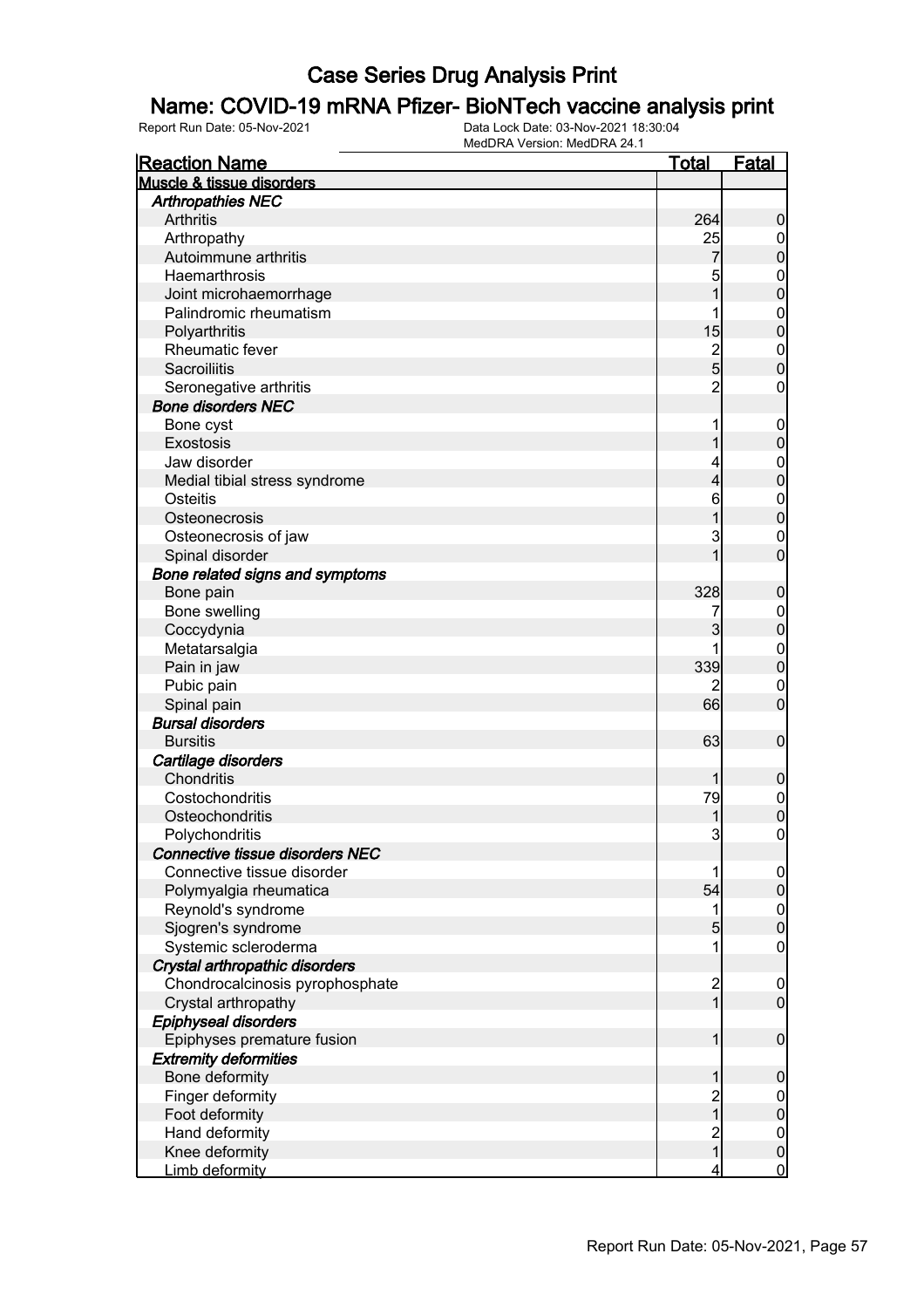### Name: COVID-19 mRNA Pfizer- BioNTech vaccine analysis print

| <b>Reaction Name</b>                                                  | <b>Total</b>            | <b>Fatal</b>     |
|-----------------------------------------------------------------------|-------------------------|------------------|
| Muscle & tissue disorders <sup>le &amp; tissue disorders cont'd</sup> |                         |                  |
| Musculoskeletal deformity                                             | 1                       | $\overline{0}$   |
| <b>Fractures NEC</b>                                                  |                         |                  |
| Osteoporotic fracture                                                 | 1                       | $\mathbf 0$      |
| Intervertebral disc disorders NEC                                     |                         |                  |
| Intervertebral disc protrusion                                        | $\overline{\mathbf{3}}$ | $\mathbf 0$      |
| Joint related disorders NEC                                           |                         |                  |
| Chondromalacia                                                        |                         | $\mathbf 0$      |
| Hypermobility syndrome                                                |                         | $\boldsymbol{0}$ |
| Joint deposit                                                         |                         | $\overline{0}$   |
| Joint destruction                                                     |                         | $\mathbf{0}$     |
| Joint instability                                                     |                         | $\overline{0}$   |
| Joint laxity                                                          | 3                       | $\mathbf{0}$     |
| Joint lock                                                            | 23                      | $\overline{0}$   |
| Patellofemoral pain syndrome                                          |                         | $\mathbf{0}$     |
| Periarthritis                                                         | 155                     | $\overline{0}$   |
| Rotator cuff syndrome                                                 | 28                      | $\mathbf 0$      |
| Temporomandibular joint syndrome                                      | 8                       | $\overline{0}$   |
| Joint related signs and symptoms                                      |                         |                  |
| Arthralgia                                                            | 7984                    | $\boldsymbol{0}$ |
| Jaw clicking                                                          | 6                       | $\mathbf 0$      |
| Joint effusion                                                        | 15                      | $\overline{0}$   |
| Joint noise                                                           | 33                      | $\boldsymbol{0}$ |
| Joint range of motion decreased                                       | 30                      | $\overline{0}$   |
| Joint stiffness                                                       | 216                     | $\boldsymbol{0}$ |
| Joint swelling                                                        | 482                     | $\overline{0}$   |
| Joint vibration                                                       | 3                       | $\boldsymbol{0}$ |
| Joint warmth                                                          | 14                      | $\overline{0}$   |
| Loose body in joint                                                   |                         | 0                |
| <b>Ligament disorders</b>                                             |                         |                  |
| Ligament pain                                                         | $\overline{c}$          | $\overline{0}$   |
| Symphysiolysis                                                        | $\overline{1}$          | $\overline{0}$   |
| Lupus erythematosus (incl subtypes)                                   |                         |                  |
| Lupus-like syndrome                                                   |                         | $\mathbf 0$      |
| Systemic lupus erythematosus                                          | 21                      | $\mathbf 0$      |
| Metabolic bone disorders                                              |                         |                  |
| Osteopenia                                                            | $\overline{3}$          | 0                |
| Osteoporosis                                                          | $\overline{3}$          | $\overline{0}$   |
| Muscle infections and inflammations                                   |                         |                  |
| Antisynthetase syndrome                                               | 3                       | $\boldsymbol{0}$ |
| Immune-mediated myositis                                              |                         | $\boldsymbol{0}$ |
| <b>Myositis</b>                                                       | 33                      | $\overline{0}$   |
| Polymyositis                                                          | 8                       | 0                |
| Muscle pains                                                          |                         |                  |
| Fibromyalgia                                                          | 100                     | $\mathbf 0$      |
| Myalgia                                                               | 9677                    |                  |
| Myalgia intercostal                                                   |                         | $\mathbf 0$      |
| Myofascial pain syndrome                                              | 11                      | $\overline{0}$   |
| Muscle related signs and symptoms NEC                                 |                         |                  |
| Haematoma muscle                                                      |                         | $\boldsymbol{0}$ |
| Muscle atrophy                                                        | 20                      | $\mathbf 0$      |
| Muscle discomfort                                                     | 7                       | $\mathbf 0$      |
| Muscle disorder                                                       | 6                       | $\overline{0}$   |
| Muscle fatigue                                                        | 315                     | $\overline{0}$   |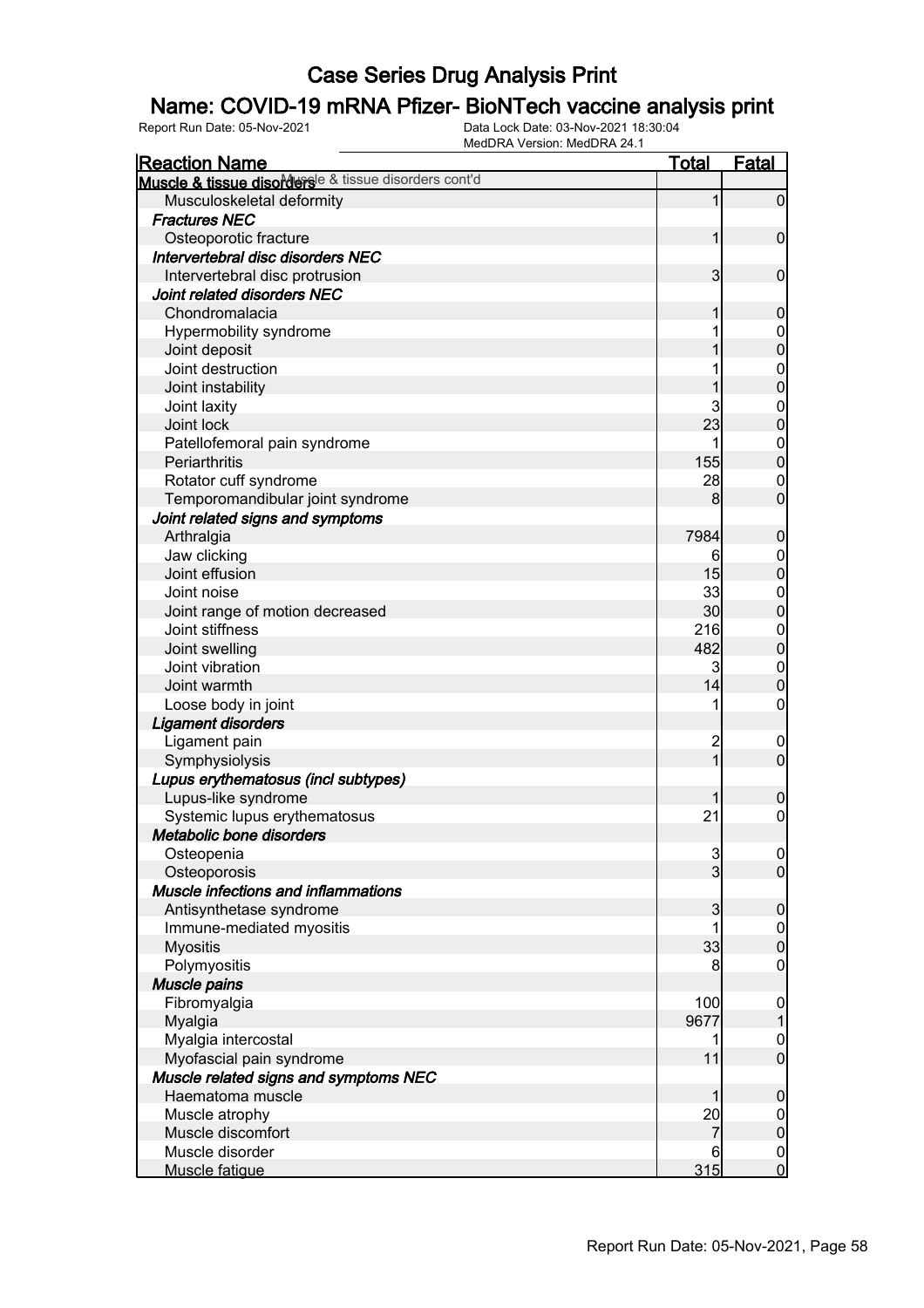#### Name: COVID-19 mRNA Pfizer- BioNTech vaccine analysis print

| <b>Reaction Name</b>                                                                  | <u>Total</u>    | <b>Fatal</b>                     |
|---------------------------------------------------------------------------------------|-----------------|----------------------------------|
| Muscle & tissue disorderse & tissue disorders cont'd                                  |                 |                                  |
| Muscle haemorrhage                                                                    | 1               | $\boldsymbol{0}$                 |
| Muscle mass                                                                           | 4               | $\overline{0}$                   |
| Muscle oedema                                                                         | 1               | 0                                |
| Muscle spasms                                                                         | 1896            | $\mathbf 0$                      |
| Muscle swelling                                                                       | 30 <sub>l</sub> | $\mathbf 0$                      |
| Muscle tightness                                                                      | 79              | $\mathbf 0$                      |
| Muscle twitching                                                                      | 442             | 0                                |
| Muscle tone abnormalities                                                             |                 |                                  |
| Muscle rigidity                                                                       | 15              | $\mathbf 0$                      |
| Nuchal rigidity                                                                       | 10              | $\boldsymbol{0}$                 |
| <b>Torticollis</b>                                                                    | 6               | $\mathbf 0$                      |
| <b>Trismus</b>                                                                        | 30              | $\overline{0}$                   |
| Muscle weakness conditions                                                            |                 |                                  |
| Muscular weakness                                                                     | 838             | $\mathbf 0$                      |
| Musculoskeletal and connective tissue conditions NEC                                  |                 |                                  |
| Back disorder                                                                         | 2               | $\mathbf 0$                      |
| Chest wall mass                                                                       | 1               | $\mathbf 0$                      |
| Growth disorder                                                                       | $\overline{2}$  | $\overline{0}$                   |
|                                                                                       | 20              |                                  |
| Limb mass<br>Mandibular mass                                                          | $\overline{2}$  | $\mathbf{0}$<br>$\overline{0}$   |
|                                                                                       |                 |                                  |
| <b>Mastication disorder</b>                                                           | 4               | $\mathbf{0}$                     |
| Mobility decreased                                                                    | 101             | $\overline{0}$                   |
| Musculoskeletal disorder                                                              | 11              | $\mathbf 0$                      |
| Musculoskeletal stiffness                                                             | 1130            | $\mathbf 0$                      |
| Posture abnormal                                                                      | 1               | $\mathbf{0}$                     |
| Sacroiliac joint dysfunction                                                          | 1               | $\mathbf 0$                      |
| Weight bearing difficulty                                                             | 3               | 0                                |
| Musculoskeletal and connective tissue deformities of skull, face and<br>buccal cavity |                 |                                  |
| Head deformity                                                                        | $\overline{c}$  | $\mathbf 0$                      |
| Musculoskeletal and connective tissue infections and inflammations NEC                |                 |                                  |
| Dactylitis                                                                            |                 | $\mathbf 0$                      |
| Dupuytren's contracture                                                               | $\frac{2}{1}$   | $\mathbf 0$                      |
| <b>Fasciitis</b>                                                                      | 1               |                                  |
| <b>Plantar fasciitis</b>                                                              | 8               | $0\atop 0$                       |
| Musculoskeletal and connective tissue pain and discomfort                             |                 |                                  |
| Back pain                                                                             | 2152            | $\mathbf 0$                      |
| Flank pain                                                                            | 61              |                                  |
| Limb discomfort                                                                       | 1365            | $\overline{0}$<br>$\overline{0}$ |
|                                                                                       | 210             |                                  |
| Musculoskeletal chest pain<br>Musculoskeletal discomfort                              | 87              | $\begin{matrix}0\\0\end{matrix}$ |
|                                                                                       |                 |                                  |
| Musculoskeletal pain                                                                  | 107             | $\mathbf{0}$<br>$\overline{0}$   |
| Neck pain                                                                             | 1699            |                                  |
| Pain in extremity                                                                     | 11439           | 1                                |
| Rheumatic disorder                                                                    | 14              | $\mathbf 0$                      |
| Sacral pain                                                                           | 3               | 0                                |
| <b>Myopathies</b>                                                                     |                 |                                  |
| Myopathy                                                                              | 6               | $\mathbf 0$                      |
| Rhabdomyolysis                                                                        | 11              | $\mathbf 0$                      |
| Osteoarthropathies                                                                    |                 |                                  |
| Nodal osteoarthritis                                                                  |                 | $\mathbf 0$                      |
| Osteoarthritis                                                                        | 41              | $\begin{matrix}0\\0\end{matrix}$ |
| Spinal osteoarthritis                                                                 | 1               |                                  |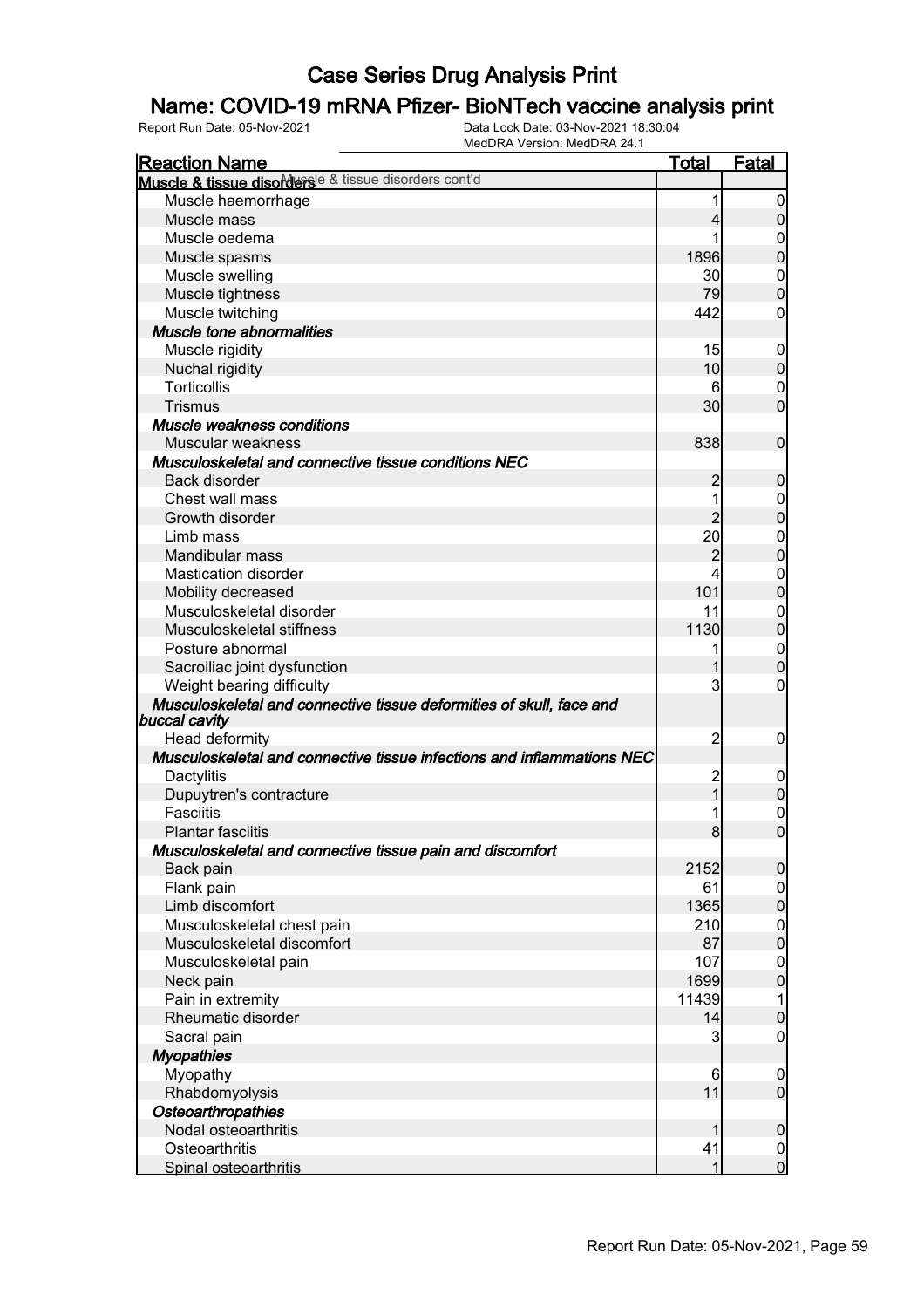### Name: COVID-19 mRNA Pfizer- BioNTech vaccine analysis print

| <b>Reaction Name</b>                                 | <u>Total</u>   | Fatal                                |
|------------------------------------------------------|----------------|--------------------------------------|
| Muscle & tissue disorderse & tissue disorders cont'd |                |                                      |
| Psoriatic arthropathies                              |                |                                      |
| Psoriatic arthropathy                                | 16             | $\overline{0}$                       |
| <b>Rheumatoid arthropathies</b>                      |                |                                      |
| Juvenile idiopathic arthritis                        | 1              | $\overline{0}$                       |
| Rheumatoid arthritis                                 | 108            | 0                                    |
| Still's disease                                      | 2              | $\overline{0}$                       |
| Soft tissue disorders NEC                            |                |                                      |
| Axillary mass                                        | 225            | $\boldsymbol{0}$                     |
| Fluctuance                                           | 1              | $\mathbf{0}$                         |
| Groin pain                                           | 98             | $\overline{0}$                       |
| Neck mass                                            | 32             |                                      |
| Purple glove syndrome                                | $\mathbf 1$    | $\begin{matrix}0\\0\end{matrix}$     |
| Soft tissue disorder                                 | 3              | $\overline{0}$                       |
| Soft tissue swelling                                 | 6              | $\overline{0}$                       |
| Spine and neck deformities                           |                |                                      |
| Kyphosis                                             | $\overline{c}$ | $\boldsymbol{0}$                     |
| Lordosis                                             | 1              |                                      |
| Neck deformity                                       | 1              | $\begin{matrix}0\\0\end{matrix}$     |
| Scoliosis                                            | 1              | $\overline{0}$                       |
| Spinal stenosis                                      | 1              | $\overline{0}$                       |
| Spondyloarthropathies                                |                |                                      |
| Ankylosing spondylitis                               | 6              | $\boldsymbol{0}$                     |
| Arthritis reactive                                   | 41             | $\mathbf{0}$                         |
| Spondylitis                                          | $\overline{c}$ | $\overline{0}$                       |
| Spondyloarthropathy                                  | 1              | $\overline{0}$                       |
| <b>Synovial disorders</b>                            |                |                                      |
| Synovial cyst                                        | 18             | $\mathbf 0$                          |
| Synovitis                                            | 10             | $\overline{0}$                       |
| <b>Tendon disorders</b>                              |                |                                      |
| Enthesopathy                                         | $\overline{c}$ | $\pmb{0}$                            |
| Posterior tibial tendon dysfunction                  | 1              |                                      |
| Tendon disorder                                      | 5              | $\begin{matrix} 0 \\ 0 \end{matrix}$ |
| Tendon pain                                          | 20             |                                      |
| Tendonitis                                           | 37             | $\begin{matrix} 0 \\ 0 \end{matrix}$ |
| Tenosynovitis                                        | 3              | $\mathbf{0}$                         |
| Tenosynovitis stenosans                              | $\overline{2}$ | $\overline{0}$                       |
| Trigger finger                                       | 28             | $\overline{0}$                       |
| <b>Trunk deformities</b>                             |                |                                      |
| Drooping shoulder syndrome                           | 1              | $\mathbf 0$                          |
| Shoulder deformity                                   | 2              | $\frac{0}{2}$                        |
| Muscle & tissue disorders SOC TOTAL                  | <u>43063</u>   |                                      |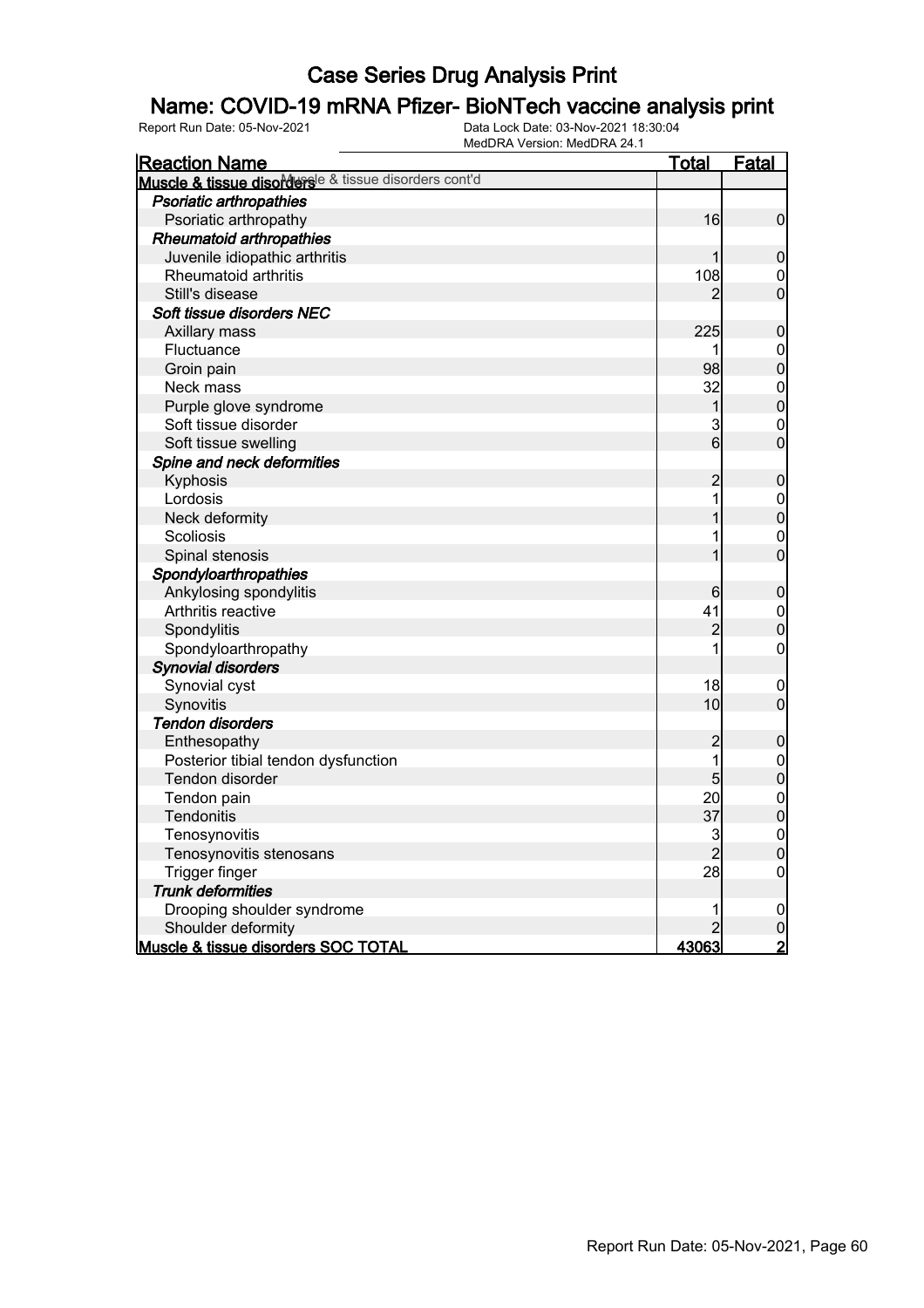### Name: COVID-19 mRNA Pfizer- BioNTech vaccine analysis print

| <u>Reaction Name</u>                              | <u>Total</u>            | <b>Fatal</b>     |
|---------------------------------------------------|-------------------------|------------------|
| <b>Neoplasms</b>                                  |                         |                  |
| <b>B-cell lymphomas NEC</b>                       |                         |                  |
| B-cell lymphoma                                   | $\overline{c}$          |                  |
| Follicular lymphoma                               | 3                       | 0                |
| Bone neoplasms malignant (excl sarcomas)          |                         |                  |
| Bone cancer                                       | 1                       | 1                |
| Bone neoplasms unspecified malignancy             |                         |                  |
| Bone neoplasm                                     | 1                       | 0                |
| Breast and nipple neoplasms benign                |                         |                  |
| Benign breast neoplasm                            | 1                       | $\boldsymbol{0}$ |
| Fibroadenoma of breast                            |                         | $\overline{0}$   |
| <b>Breast and nipple neoplasms malignant</b>      |                         |                  |
| <b>Breast cancer</b>                              | 35                      | 0                |
| Breast cancer female                              |                         | $\mathbf 0$      |
| Breast cancer male                                |                         | 0                |
| Breast cancer stage I                             |                         | $\mathbf{0}$     |
| Breast cancer stage III                           | 3                       | 0                |
| Invasive ductal breast carcinoma                  | 1                       | 0                |
| Triple negative breast cancer                     | $\overline{2}$          | $\overline{0}$   |
| Cardiovascular neoplasms benign                   |                         |                  |
| Haemangioma                                       |                         | 0                |
| Pericardial lipoma                                | 1                       | 0                |
| Cervix neoplasms malignant                        |                         |                  |
| Cervix carcinoma                                  | 1                       | 0                |
| Colorectal neoplasms malignant                    |                         |                  |
| Colon cancer                                      | 1                       | $\overline{0}$   |
| Colorectal cancer                                 |                         | 0                |
| Rectal cancer                                     | $\overline{c}$          | 0                |
| Endocrine neoplasms malignant and unspecified NEC |                         |                  |
| Neuroendocrine tumour                             | 1                       | $\mathbf 0$      |
| Thyroid neoplasm                                  | 1                       | $\mathbf 0$      |
| <b>Endometrial neoplasms malignant</b>            |                         |                  |
| <b>Endometrial cancer</b>                         | 1                       | $\mathbf 0$      |
| <b>Follicular lymphomas</b>                       |                         |                  |
| Primary gastrointestinal follicular lymphoma      | 1                       | $\mathbf 0$      |
| Gastric neoplasms malignant                       |                         |                  |
| Gastric cancer                                    |                         | 1                |
| Gastrointestinal neoplasms malignant NEC          |                         |                  |
| Gastrointestinal carcinoma                        | $\overline{\mathbf{3}}$ | $\overline{0}$   |
| Hepatobiliary neoplasms malignancy unspecified    |                         |                  |
| Hepatic neoplasm                                  | 1                       | $\overline{0}$   |
| <b>Hodgkin's disease NEC</b>                      |                         |                  |
| Hodgkin's disease                                 | $5\overline{)}$         | $\mathbf 0$      |
| Islet cell neoplasms and APUDoma NEC              |                         |                  |
| Pancreatic neuroendocrine tumour                  | 1                       | $\mathbf 0$      |
| Leukaemias NEC                                    |                         |                  |
| Leukaemia                                         | 4                       | 1                |
| Leukaemias acute NEC                              |                         |                  |
| Acute leukaemia                                   | $\overline{2}$          | $\mathbf 0$      |
| Leukaemias chronic NEC                            |                         |                  |
| Chronic leukaemia                                 | 1                       | $\mathbf 0$      |
| Leukaemias chronic lymphocytic                    |                         |                  |
| Chronic lymphocytic leukaemia                     | $\overline{\mathbf{3}}$ | $\boldsymbol{0}$ |
| Leukaemias chronic myeloid                        |                         |                  |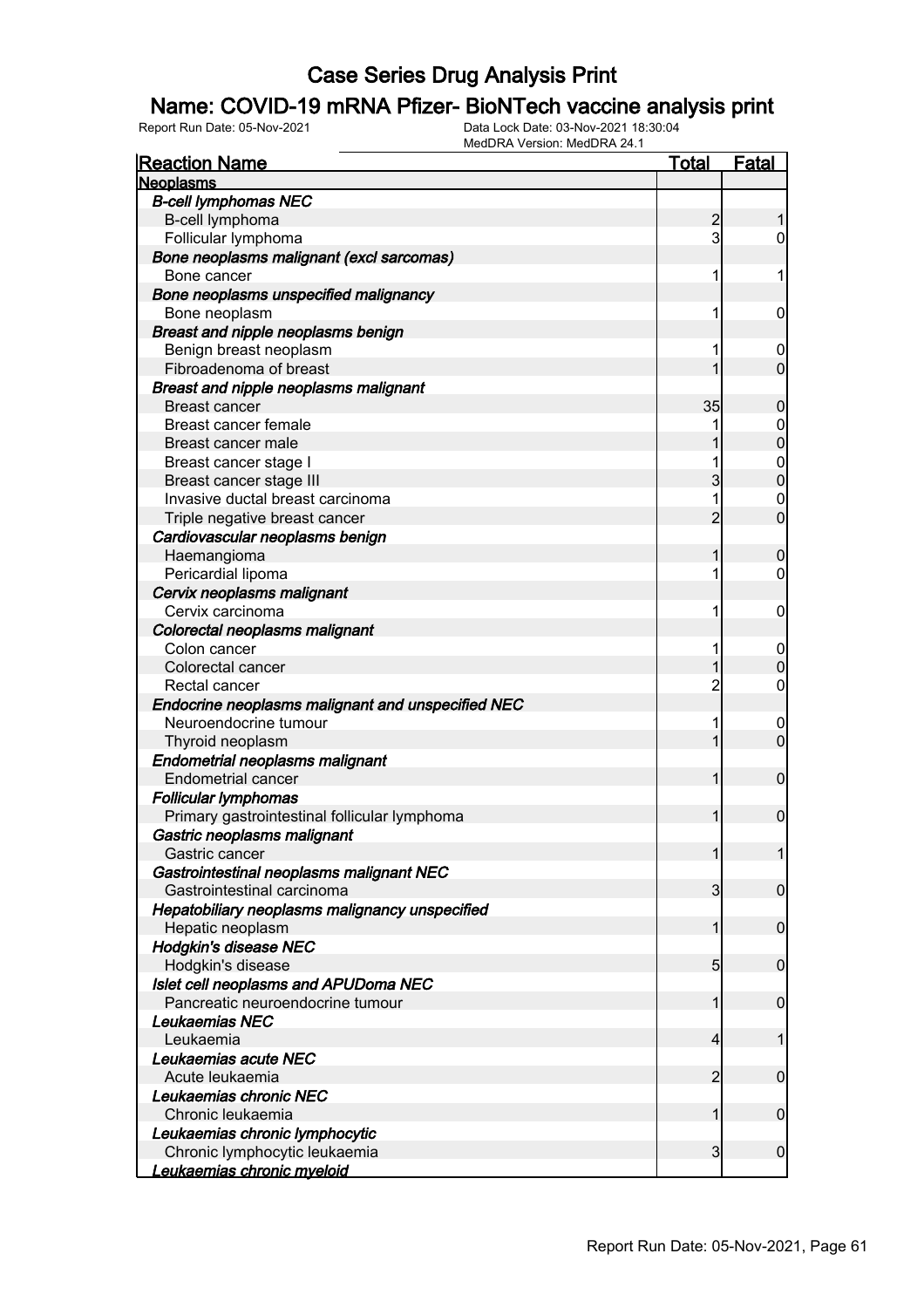### Name: COVID-19 mRNA Pfizer- BioNTech vaccine analysis print

| <b>Reaction Name</b>                                                               | <b>Total</b>   | <b>Fatal</b>     |
|------------------------------------------------------------------------------------|----------------|------------------|
| Neoplasms cont'd<br><b>Neoplasms</b>                                               |                |                  |
| Chronic myeloid leukaemia                                                          | 1              | $\overline{0}$   |
| Lip and oral cavity neoplasms malignant                                            |                |                  |
| Lip and/or oral cavity cancer recurrent                                            |                | $\mathbf 0$      |
| <b>Lymphomas unspecified NEC</b>                                                   |                |                  |
| Lymphoma                                                                           | 29             | 1                |
| Metastases to specified sites                                                      |                |                  |
| Metastases to bone                                                                 | 1              | $\mathbf 0$      |
| Metastases to liver                                                                |                | 0                |
| Metastases to lymph nodes                                                          | 5              | $\mathbf 0$      |
| Metastases to unknown and unspecified sites                                        |                |                  |
| Metastasis                                                                         | 1              | $\mathbf 0$      |
| <b>Mycoses fungoides</b>                                                           |                |                  |
| Cutaneous T-cell lymphoma                                                          | 1              | $\mathbf 0$      |
| Myelodysplastic syndromes                                                          |                |                  |
| Myelodysplastic syndrome                                                           | $\overline{3}$ | $\mathbf 0$      |
| Myeloproliferative disorders (excl leukaemias)                                     |                |                  |
| Essential thrombocythaemia                                                         | 1              | $\mathbf 0$      |
| Neoplasms malignant site unspecified NEC                                           |                |                  |
| Adenocarcinoma metastatic                                                          | 1              | $\mathbf 0$      |
| Metastatic neoplasm                                                                |                | $\boldsymbol{0}$ |
| Neoplasm malignant                                                                 | 2<br>7         | $\overline{0}$   |
| Second primary malignancy                                                          |                | $\mathbf{0}$     |
| Squamous cell carcinoma                                                            | 5              | $\mathbf 0$      |
| Neoplasms unspecified malignancy and site unspecified NEC                          |                |                  |
| Neoplasm                                                                           | 1              | $\boldsymbol{0}$ |
| Neoplasm recurrence                                                                | 1              | $\mathbf 0$      |
| Nervous system neoplasms benign NEC                                                |                |                  |
| Cranial nerve neoplasm benign                                                      |                | $\mathbf 0$      |
| Neurilemmoma benign                                                                | 1              | $\mathbf 0$      |
| Nervous system neoplasms unspecified malignancy NEC                                |                |                  |
| Brain neoplasm                                                                     | $\overline{c}$ | $\boldsymbol{0}$ |
| Spinal cord neoplasm                                                               | 1              | $\boldsymbol{0}$ |
| <b>Neuromas</b>                                                                    |                |                  |
| Acoustic neuroma                                                                   | $\overline{c}$ | $\mathbf 0$      |
| Non-Hodgkin's lymphomas NEC                                                        |                |                  |
| Non-Hodgkin's lymphoma                                                             | $\overline{c}$ | $\overline{0}$   |
| Ocular neoplasms benign                                                            |                |                  |
| Eye naevus                                                                         | 1              | 0                |
| Oesophageal neoplasms malignant                                                    |                |                  |
| Oesophageal cancer metastatic                                                      | 4              | $\mathbf 0$      |
| <b>Oncologic complications and emergencies</b>                                     |                |                  |
| Cancer pain                                                                        | 1              | $\mathbf 0$      |
| Tumour haemorrhage                                                                 |                | $\mathbf 0$      |
| Oropharyngeal, nasopharyngeal and tonsillar neoplasms malignant and<br>unspecified |                |                  |
| Tonsil cancer                                                                      | 3              | $\mathbf 0$      |
| Ovarian neoplasms malignant (excl germ cell)                                       |                |                  |
| Ovarian cancer                                                                     | 1              | $\boldsymbol{0}$ |
| Pancreatic neoplasms malignant (excl islet cell and carcinoid)                     |                |                  |
| Pancreatic carcinoma                                                               | 4              | $\mathbf 0$      |
| Plasma cell myelomas                                                               |                |                  |
| POEMS syndrome                                                                     | 1              | $\boldsymbol{0}$ |
| Plasma cell myeloma                                                                |                | $\overline{0}$   |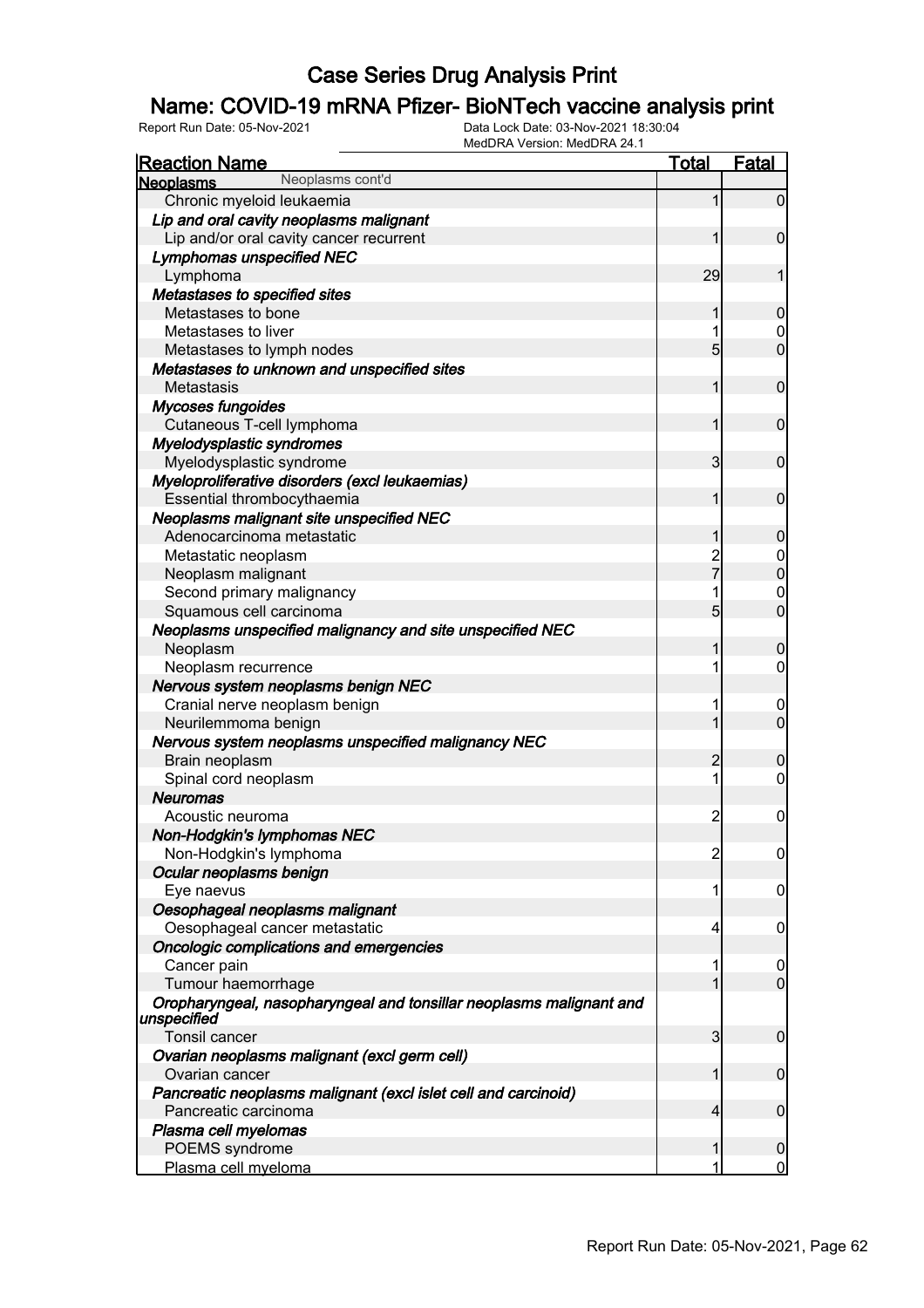### Name: COVID-19 mRNA Pfizer- BioNTech vaccine analysis print

| <b>Reaction Name</b>                                                                  | Total          | <b>Fatal</b>     |
|---------------------------------------------------------------------------------------|----------------|------------------|
| Neoplasms cont'd<br><b>Neoplasms</b>                                                  |                |                  |
| Plasma cell neoplasms NEC                                                             |                |                  |
| <b>TEMPI</b> syndrome                                                                 | 1              | 0                |
| Prostatic neoplasms malignant                                                         |                |                  |
| Prostate cancer                                                                       | 4              | 0                |
| Renal neoplasms malignant                                                             |                |                  |
| Renal cancer                                                                          | $\overline{c}$ | 0                |
| Reproductive neoplasms female benign NEC                                              |                |                  |
| Benign hydatidiform mole                                                              | 1              | $\mathbf 0$      |
| Respiratory tract and pleural neoplasms malignant cell type unspecified<br><b>NEC</b> |                |                  |
| Bronchial carcinoma                                                                   | 1              | 0                |
| Lung neoplasm malignant                                                               | 10             | $\overline{0}$   |
| Skin melanomas (excl ocular)                                                          |                |                  |
| Malignant melanoma                                                                    | 1              | $\mathbf 0$      |
| Skin neoplasms benign                                                                 |                |                  |
| Acrochordon                                                                           | 4              | $\boldsymbol{0}$ |
| Anogenital warts                                                                      | 7              | $\mathbf 0$      |
| Haemangioma of skin                                                                   | 4              | $\overline{0}$   |
| Melanocytic naevus                                                                    | 6              | $\mathbf{0}$     |
| Pyogenic granuloma                                                                    |                | $\overline{0}$   |
| Skin papilloma                                                                        | 17             | 0                |
| Skin neoplasms malignant and unspecified (excl melanoma)                              |                |                  |
| Basal cell carcinoma                                                                  | $\overline{c}$ | $\mathbf 0$      |
| Bowen's disease                                                                       | $\overline{1}$ | $\mathbf 0$      |
| Neoplasm skin                                                                         | $\overline{c}$ | $\mathbf 0$      |
| Squamous cell carcinoma of skin                                                       | $\overline{1}$ | $\overline{0}$   |
| Soft tissue neoplasms benign NEC                                                      |                |                  |
| Lipoma                                                                                | 7              | 0                |
| Lymphangioma                                                                          | 1              | 0                |
| Soft tissue sarcomas histology unspecified                                            |                |                  |
| Sarcoma                                                                               | 1              | 0                |
| Thyroid neoplasms malignant                                                           |                |                  |
| Papillary thyroid cancer                                                              | $\overline{c}$ | 0                |
| Thyroid cancer                                                                        | 1              | $\overline{0}$   |
| Uterine neoplasms benign                                                              |                |                  |
| Uterine leiomyoma                                                                     | 10             | 0                |
| <b>Neoplasms SOC TOTAL</b>                                                            | 260            | $\overline{5}$   |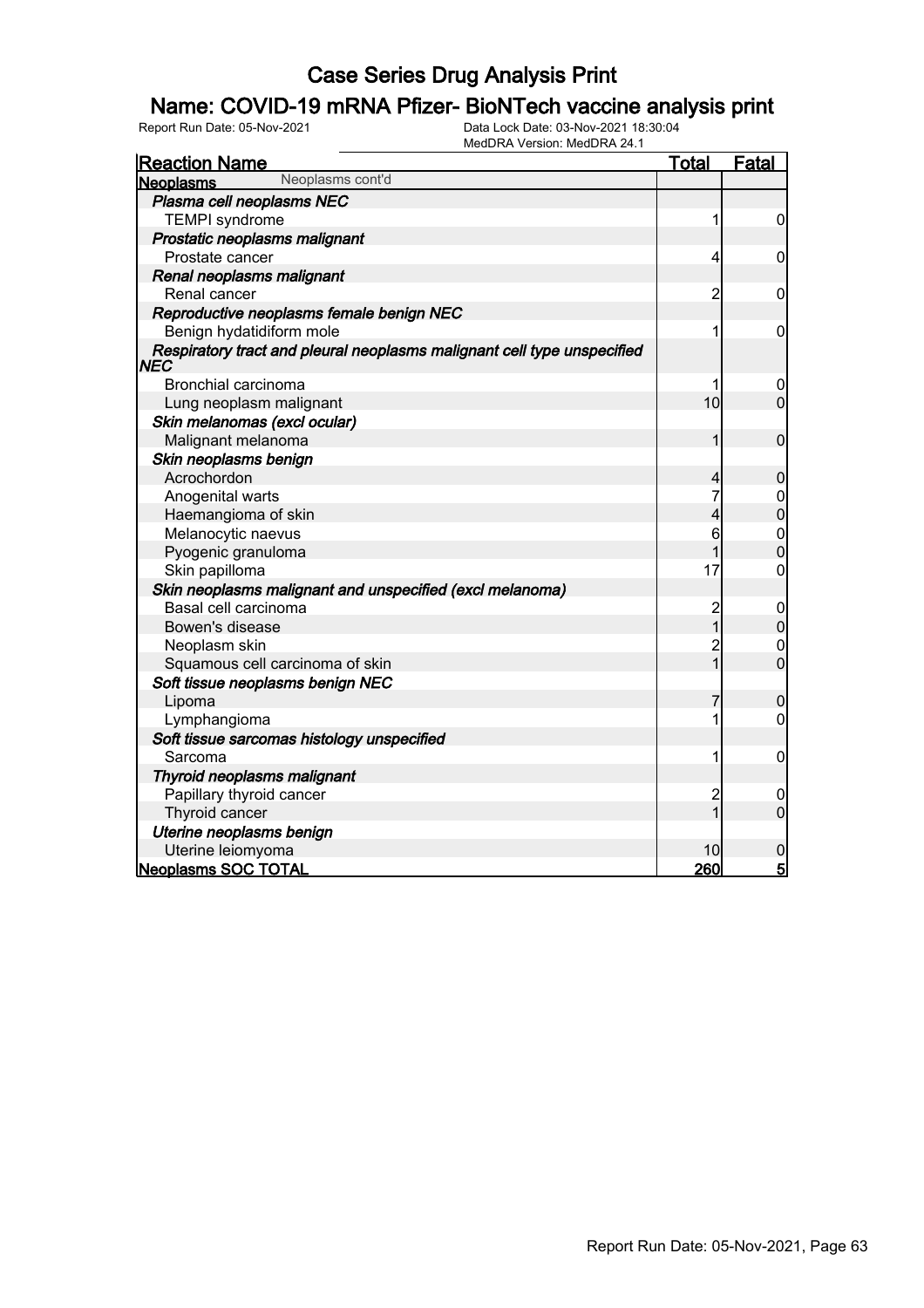#### Name: COVID-19 mRNA Pfizer- BioNTech vaccine analysis print

| <b>Reaction Name</b>                                              | <b>Total</b>   | Fatal                                            |
|-------------------------------------------------------------------|----------------|--------------------------------------------------|
| Nervous system disorders                                          |                |                                                  |
| <b>Abnormal reflexes</b>                                          |                |                                                  |
| Areflexia                                                         | 7              | $\boldsymbol{0}$                                 |
| Extensor plantar response                                         |                | $\mathbf 0$                                      |
| Hoffmann's sign                                                   | 2<br>1         | $\overline{0}$                                   |
| Hyperreflexia                                                     |                |                                                  |
| Hyporeflexia                                                      | 7              | $\begin{matrix}0\\0\end{matrix}$                 |
| Reflexes abnormal                                                 | $\overline{2}$ | $\mathbf 0$                                      |
| Abnormal sleep-related events                                     |                |                                                  |
| Sleep paralysis                                                   | 25             | $\boldsymbol{0}$                                 |
| Absence seizures                                                  |                |                                                  |
| Petit mal epilepsy                                                | 25             | $\mathbf 0$                                      |
| Acute polyneuropathies                                            |                |                                                  |
| Acute motor axonal neuropathy                                     | 1              | $\mathbf 0$                                      |
| Guillain-Barre syndrome                                           | 65             | 1                                                |
| Miller Fisher syndrome                                            | 1              | $\mathbf 0$                                      |
| Subacute inflammatory demyelinating polyneuropathy                | 1              | $\overline{0}$                                   |
| Autonomic nervous system disorders                                |                |                                                  |
| Anticholinergic syndrome                                          | 1              | $\mathbf 0$                                      |
| Autonomic nervous system imbalance                                | 9              | $\boldsymbol{0}$                                 |
| Autonomic neuropathy                                              | $\overline{2}$ | $\overline{0}$                                   |
| Horner's syndrome                                                 | 1              | $\mathbf 0$                                      |
| Orthostatic intolerance                                           | 1              | $\overline{0}$                                   |
| Central nervous system aneurysms and dissections                  |                |                                                  |
| Carotid artery dissection                                         | 1              | $\mathbf 0$                                      |
| Intracranial aneurysm                                             | $\overline{2}$ | 1                                                |
| Central nervous system haemorrhages and cerebrovascular accidents |                |                                                  |
| Brain stem haemorrhage                                            | 1              | 1                                                |
| <b>Brain stem infarction</b>                                      | 1              | 1                                                |
| Brain stem stroke                                                 | 1              | $\mathbf{0}$                                     |
| Carotid artery occlusion                                          | 1              | $\overline{0}$                                   |
| Carotid artery thrombosis                                         |                |                                                  |
| Cerebellar haemorrhage                                            | $\frac{3}{2}$  | $\mathbf{0}$<br>$\overline{0}$                   |
| Cerebellar infarction                                             |                |                                                  |
| Cerebellar ischaemia                                              | $\overline{1}$ | $\mathbf{0}$<br>0                                |
|                                                                   | 8 <sup>1</sup> |                                                  |
| Cerebellar stroke                                                 |                | 1                                                |
| Cerebral artery embolism                                          | $\mathbf{3}$   | 1                                                |
| Cerebral artery occlusion                                         | $\frac{2}{3}$  | $\overline{0}$                                   |
| Cerebral artery thrombosis                                        |                | $\overline{0}$                                   |
| Cerebral haemorrhage                                              | 45             | $\frac{8}{2}$                                    |
| Cerebral infarction                                               | 26             |                                                  |
| Cerebral thrombosis                                               | 13             | $\overline{0}$                                   |
| Cerebrovascular accident                                          | 365            | 16                                               |
| Embolic stroke                                                    | 6              |                                                  |
| Haemorrhage intracranial                                          | 9              |                                                  |
| Haemorrhagic cerebral infarction                                  | 1              | $\begin{bmatrix} 0 \\ 2 \\ 0 \\ 3 \end{bmatrix}$ |
| Haemorrhagic stroke                                               | 10             |                                                  |
| Internal capsule infarction                                       | 1              | $\begin{matrix} 0 \\ 0 \end{matrix}$             |
| Intracranial haematoma                                            |                |                                                  |
| Ischaemic cerebral infarction                                     | 1              |                                                  |
| Ischaemic stroke                                                  | 46             |                                                  |
| Lacunar infarction                                                | $\frac{2}{3}$  | $\begin{array}{c}\n0 \\ 0 \\ 0\n\end{array}$     |
| Lacunar stroke                                                    |                |                                                  |
| Lateral medullary syndrome                                        | $\mathbf{1}$   | $\overline{0}$                                   |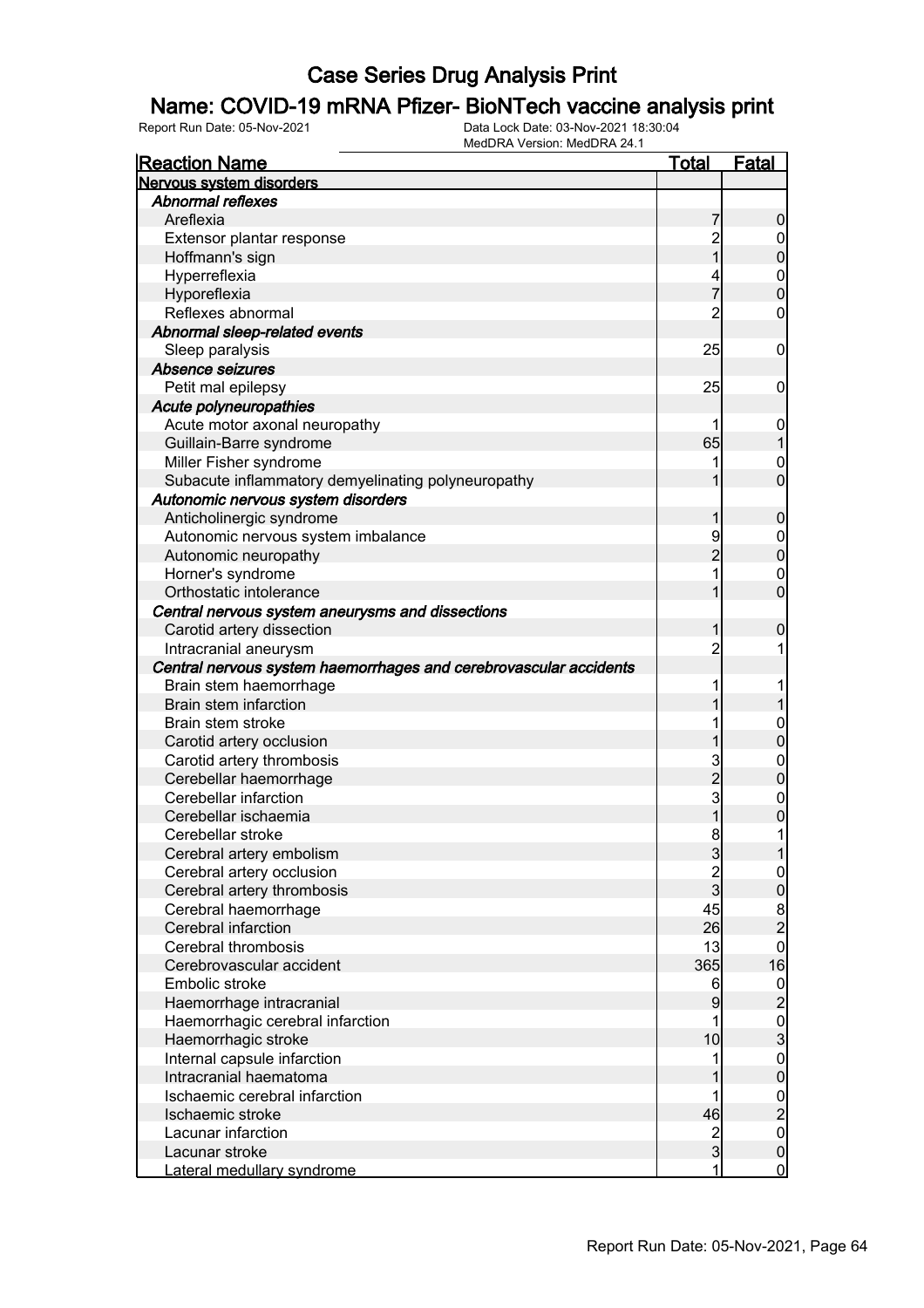### Name: COVID-19 mRNA Pfizer- BioNTech vaccine analysis print

| MEQURA VEISION. MEQURA 24.1<br><b>Reaction Name</b> | <u>Total</u>                     | <b>Fatal</b>     |
|-----------------------------------------------------|----------------------------------|------------------|
| Nervous system disordersus system disorders cont'd  |                                  |                  |
| Pseudostroke                                        | 1                                | 0                |
| Subarachnoid haemorrhage                            | 14                               | 6                |
| Thalamic infarction                                 | 1                                | $\overline{0}$   |
| Thrombotic stroke                                   | 3                                |                  |
| Central nervous system inflammatory disorders NEC   |                                  |                  |
| Arachnoiditis                                       |                                  | 0                |
| <b>Gliosis</b>                                      |                                  | 0                |
| Central nervous system vascular disorders NEC       |                                  |                  |
| Brain hypoxia                                       | 2                                |                  |
| Carotid arteriosclerosis                            |                                  | 0                |
| Central nervous system vasculitis                   |                                  | 0                |
| Cerebral amyloid angiopathy                         |                                  | 0                |
| Cerebral congestion                                 | 3                                | 0                |
| Cerebral small vessel ischaemic disease             | 1                                | $\mathbf 0$      |
| Cerebrovascular disorder                            | $\overline{2}$                   | 0                |
| Post cardiac arrest syndrome                        | 1                                | 0                |
| Reversible cerebral vasoconstriction syndrome       |                                  | 0                |
| Cerebrovascular venous and sinus thrombosis         |                                  |                  |
| Cerebral venous sinus thrombosis                    | 49                               | 5                |
| Cerebral venous thrombosis                          | 6                                | $\mathbf 0$      |
| Superior sagittal sinus thrombosis                  | 6                                | $\overline{0}$   |
| Transverse sinus thrombosis                         |                                  | 0                |
| Cervical spinal cord and nerve root disorders       |                                  |                  |
| Cervical radiculopathy                              | 1                                | $\boldsymbol{0}$ |
| Cervicobrachial syndrome                            | 3                                | $\mathbf 0$      |
| <b>Choreiform movements</b>                         |                                  |                  |
| Chorea                                              | 2                                | 0                |
| Chronic polyneuropathies                            |                                  |                  |
| Demyelinating polyneuropathy                        | 1                                | 0                |
| Coma states                                         |                                  |                  |
| Coma                                                | 13                               | 0                |
| Diabetic coma                                       |                                  | 0                |
| Hypoglycaemic coma                                  |                                  | $\overline{0}$   |
| Coordination and balance disturbances               |                                  |                  |
| Ataxia                                              | 13                               | $\mathbf{0}$     |
| Balance disorder                                    | 359                              | 0                |
| Cerebellar ataxia                                   |                                  | $\overline{0}$   |
| Coordination abnormal                               | 51                               | $\boldsymbol{0}$ |
| Dysdiadochokinesis                                  |                                  | $\overline{0}$   |
| Dysstasia                                           | 53                               | 0                |
| Nystagmus                                           | 11                               | 0                |
| <b>Cortical dysfunction NEC</b>                     |                                  |                  |
| Alexia                                              | 2                                | 0                |
| Aphasia                                             | 78                               |                  |
| Apraxia                                             | 1                                | 0                |
| Dysgraphia                                          |                                  |                  |
| <b>Dyslexia</b>                                     |                                  | $0\atop 0$       |
|                                                     |                                  |                  |
| Dyspraxia                                           |                                  | $0\atop 0$       |
| Neurologic neglect syndrome                         |                                  |                  |
| Sensory processing disorder                         | $\overline{c}$<br>$\overline{1}$ | 0<br>$\mathbf 0$ |
| Visuospatial deficit<br>Cranial nerve disorders NEC |                                  |                  |
| Cranial nerve disorder                              | 2                                | $\overline{0}$   |
|                                                     |                                  |                  |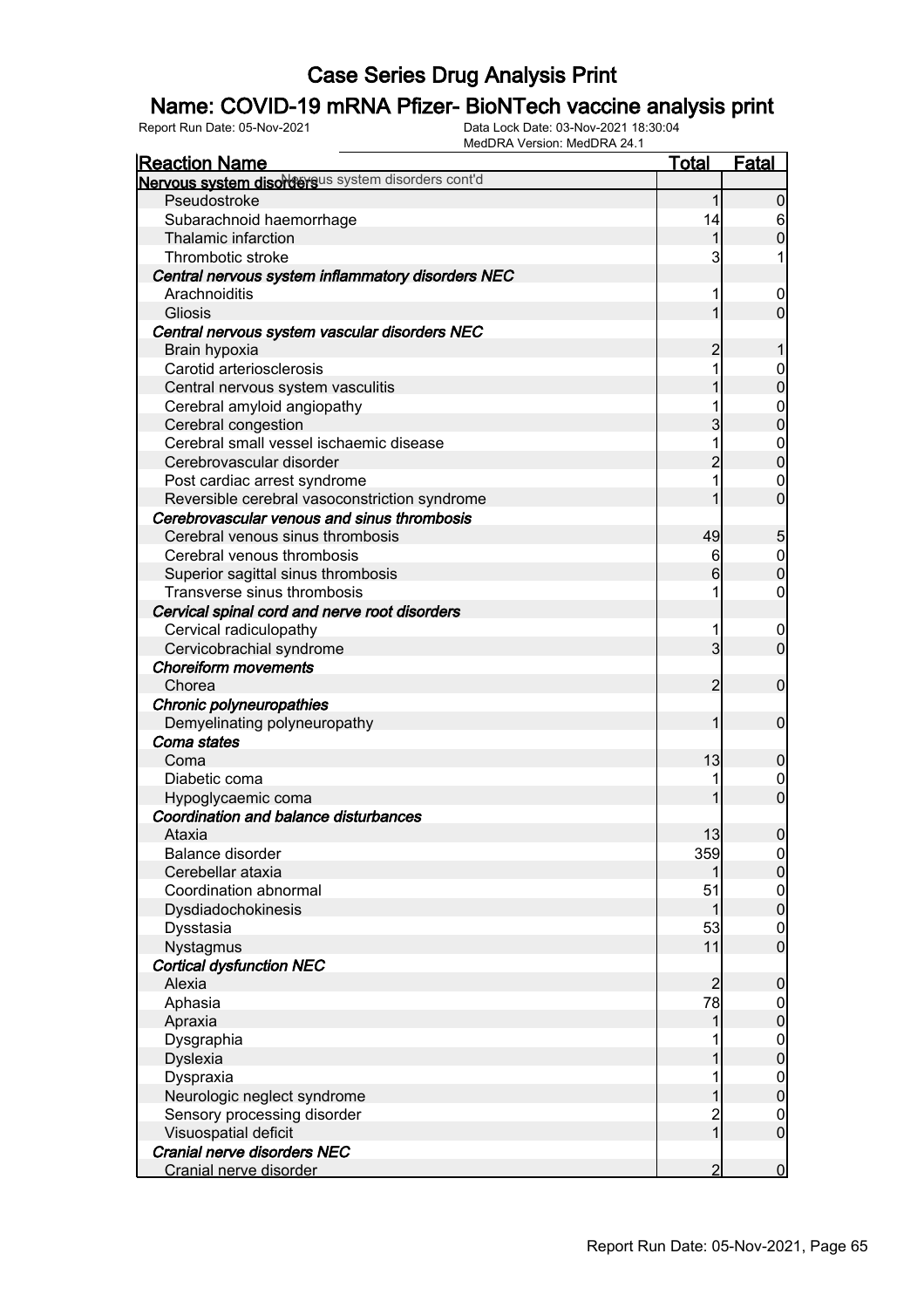### Name: COVID-19 mRNA Pfizer- BioNTech vaccine analysis print

| <u>Reaction Name</u>                               | <u>Total</u>   | <b>Fatal</b>                         |
|----------------------------------------------------|----------------|--------------------------------------|
| Nervous system disordersus system disorders cont'd |                |                                      |
| Cranial nerve paralysis                            | 1              | $\overline{0}$                       |
| Dementia (excl Alzheimer's type)                   |                |                                      |
| Dementia                                           | 17             | $\overline{0}$                       |
| Dementia with Lewy bodies                          | 1              | $\mathbf 0$                          |
| Senile dementia                                    | 1              | $\mathsf{O}\xspace$                  |
| <b>Demyelinating disorders NEC</b>                 |                |                                      |
| Acute disseminated encephalomyelitis               | 6              | $\boldsymbol{0}$                     |
| Clinically isolated syndrome                       | 1              | $\mathbf 0$                          |
| Demyelination                                      | 8              | $\boldsymbol{0}$                     |
| Neuromyelitis optica spectrum disorder             | $\overline{2}$ | $\overline{0}$                       |
| Disturbances in consciousness NEC                  |                |                                      |
| Altered state of consciousness                     | 11             | $\boldsymbol{0}$                     |
| <b>Consciousness fluctuating</b>                   |                |                                      |
| Depressed level of consciousness                   | 42             | $0$<br>0                             |
| Infant sedation                                    | 1              |                                      |
| Lethargy                                           | 2052           | $0\atop 0$                           |
| Loss of consciousness                              | 591            |                                      |
| Postictal state                                    | 5              | $0\atop 0$                           |
| Sedation                                           | 8              |                                      |
| Somnolence                                         | 928            | $0\atop 0$                           |
| Stupor                                             | 4              | $\mathbf{0}$                         |
| Syncope                                            | 1995           | $\overline{0}$                       |
| Disturbances in sleep phase rhythm                 |                |                                      |
| Circadian rhythm sleep disorder                    | 1              | $\boldsymbol{0}$                     |
| Irregular sleep phase                              | $\overline{c}$ |                                      |
| Irregular sleep wake rhythm disorder               | $\overline{1}$ | $\begin{matrix} 0 \\ 0 \end{matrix}$ |
| Dyskinesias and movement disorders NEC             |                |                                      |
| Akathisia                                          | 5              | $\boldsymbol{0}$                     |
| Bradykinesia                                       | 18             |                                      |
| <b>Clumsiness</b>                                  | 20             | $\boldsymbol{0}$<br>$\mathbf 0$      |
| Dyskinesia                                         | 60             |                                      |
| Extrapyramidal disorder                            | $\overline{2}$ | $0$<br>0                             |
| Fine motor skill dysfunction                       | 11             |                                      |
| Foetal movement disorder                           | 4              | $0\atop 0$                           |
| Hyperkinesia                                       | $\overline{3}$ | $\overline{0}$                       |
| Hypokinesia                                        | 66             |                                      |
| Motor dysfunction                                  | $\overline{3}$ | 0                                    |
| Movement disorder                                  | 50             | 0 <br>$\mathbf 0$                    |
| Psychomotor hyperactivity                          | 23             |                                      |
| Synkinesis                                         |                | $\boldsymbol{0}$<br>$\mathbf 0$      |
| Tardive dyskinesia                                 | $\frac{2}{2}$  | $\mathbf 0$                          |
| <b>Dystonias</b>                                   |                |                                      |
| Dystonia                                           | 15             |                                      |
| Writer's cramp                                     | 1              | $\boldsymbol{0}$<br>$\boldsymbol{0}$ |
| <b>Encephalitis NEC</b>                            |                |                                      |
| Encephalitis autoimmune                            | 1              |                                      |
|                                                    | 1              | $\boldsymbol{0}$                     |
| Limbic encephalitis<br>Noninfective encephalitis   | $\overline{5}$ | $\overline{0}$<br>$\overline{0}$     |
|                                                    |                |                                      |
| <b>Encephalopathies NEC</b>                        |                |                                      |
| Autoimmune encephalopathy                          | 1              | 1                                    |
| Encephalopathy                                     | 4              | $\overline{0}$                       |
| Hashimoto's encephalopathy                         | 1              | $\pmb{0}$<br>$\overline{0}$          |
| Posterior reversible encephalopathy syndrome       | 1              |                                      |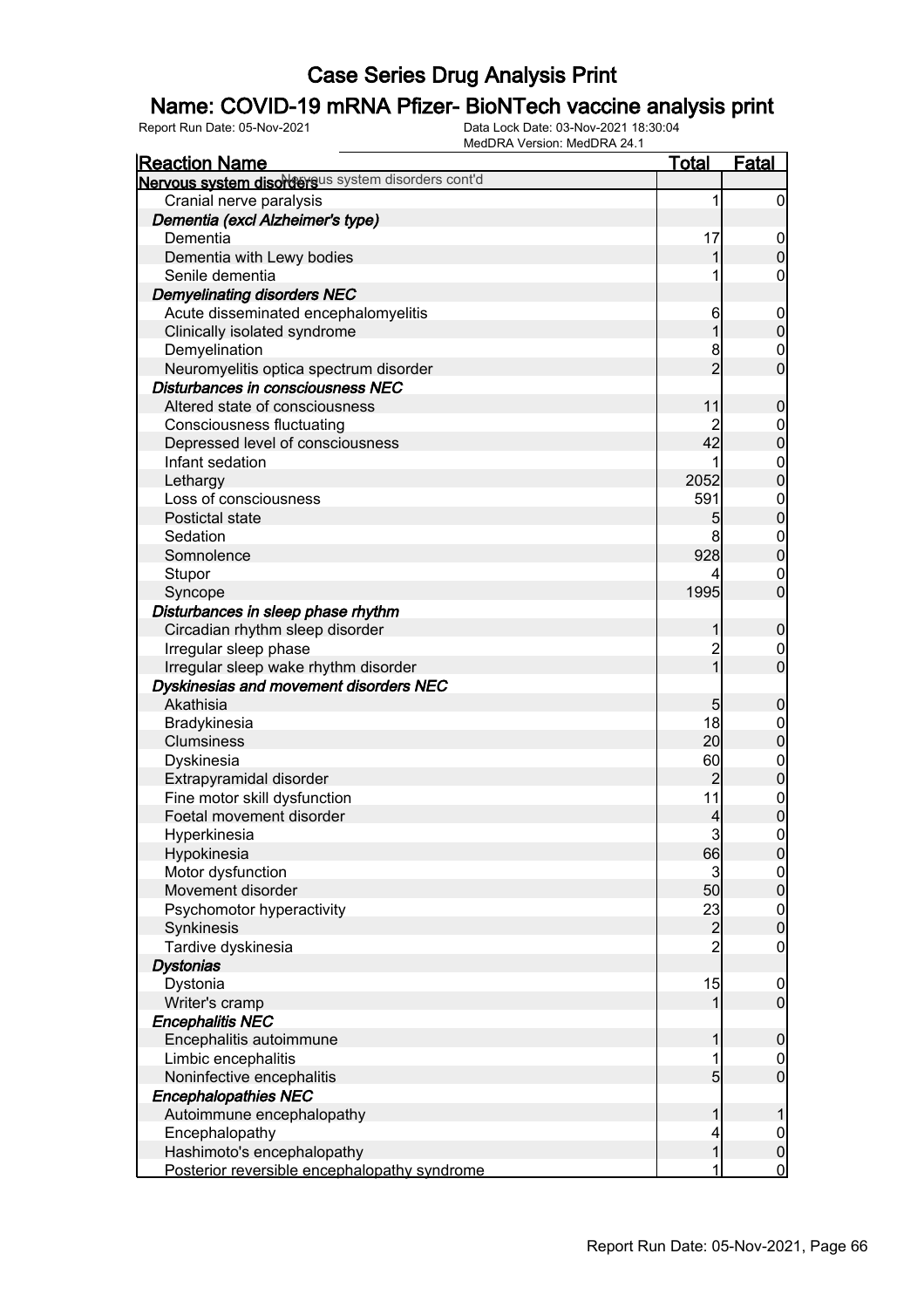### Name: COVID-19 mRNA Pfizer- BioNTech vaccine analysis print

| <b>Reaction Name</b>                               | <u>Total</u>    | <b>Fatal</b>                           |
|----------------------------------------------------|-----------------|----------------------------------------|
| Nervous system disordersus system disorders cont'd |                 |                                        |
| Eye movement disorders                             |                 |                                        |
| Illrd nerve disorder                               | 1               | $\overline{0}$                         |
| Illrd nerve paralysis                              |                 | $\boldsymbol{0}$                       |
| IVth nerve paralysis                               |                 | $\mathbf{0}$                           |
| Microvascular cranial nerve palsy                  |                 | $\overline{0}$                         |
| Vith nerve disorder                                |                 | $\mathbf{0}$                           |
| VIth nerve paralysis                               | 10 <sub>l</sub> | $\overline{0}$                         |
| <b>Facial cranial nerve disorders</b>              |                 |                                        |
| Bell's palsy                                       | 465             | $\mathbf 0$                            |
| Facial nerve disorder                              |                 |                                        |
| Facial paralysis                                   | 357             | $0\atop 0$                             |
| Facial paresis                                     | 87              | $\mathbf{0}$                           |
| Facial spasm                                       | 47              | $\overline{0}$                         |
| Generalised tonic-clonic seizures                  |                 |                                        |
| Generalised tonic-clonic seizure                   | 49              | $\mathbf 0$                            |
| <b>Headaches NEC</b>                               |                 |                                        |
| Cervicogenic headache                              | 3               | $\mathbf 0$                            |
| Cluster headache                                   | 209             |                                        |
| Cold-stimulus headache                             | 23              | $0\atop 0$                             |
| Drug withdrawal headache                           | $\overline{c}$  |                                        |
| <b>Exertional headache</b>                         | $\bf{8}$        | $0\atop 0$                             |
| External compression headache                      | $\overline{2}$  | $\mathbf{0}$                           |
| Headache                                           | 23964           | $\overline{0}$                         |
| Medication overuse headache                        | 2               | $\mathbf{0}$                           |
| New daily persistent headache                      | 4               | $\overline{0}$                         |
| Occipital neuralgia                                | 11              |                                        |
| Ophthalmoplegic migraine                           | 1               | $0\atop 0$                             |
| Primary cough headache                             | 4               |                                        |
| Primary headache associated with sexual activity   | 7               | $0\atop 0$                             |
| Sinus headache                                     | 324             | $\mathbf{0}$                           |
| <b>Tension headache</b>                            | 515             | $\overline{0}$                         |
| Thunderclap headache                               | 11              | $\mathbf{0}$                           |
| Vascular headache                                  | 14              | $\overline{0}$                         |
| <b>Hydrocephalic conditions</b>                    |                 |                                        |
| Hydrocephalus                                      | $\overline{2}$  | $\boldsymbol{0}$                       |
| Hypoglossal nerve disorders                        |                 |                                        |
| Tongue paralysis                                   | $\mathbf{1}$    | $\mathbf 0$                            |
| Increased intracranial pressure disorders          |                 |                                        |
| <b>Brain compression</b>                           | 1               | $\mathbf 0$                            |
| Brain oedema                                       | 7               |                                        |
| Idiopathic intracranial hypertension               | 7               | $\begin{bmatrix} 2 \\ 0 \end{bmatrix}$ |
| Intracranial pressure increased                    | 1               | $\mathbf 0$                            |
| Intellectual disabilities                          |                 |                                        |
| Intellectual disability                            | 3               | $\mathbf 0$                            |
| Lumbar spinal cord and nerve root disorders        |                 |                                        |
| Sciatica                                           | 87              | $\mathbf 0$                            |
| Memory loss (excl dementia)                        |                 |                                        |
| Amnesia                                            | 171             | 0                                      |
| Memory impairment                                  | 176             | $\boldsymbol{0}$                       |
| Transient global amnesia                           | 9               | $\mathbf 0$                            |
| Mental impairment (excl dementia and memory loss)  |                 |                                        |
| Cognitive disorder                                 | 81              |                                        |
| Cognitive linguistic deficit                       | 1               | $\mathbf 0$<br>$\overline{0}$          |
|                                                    |                 |                                        |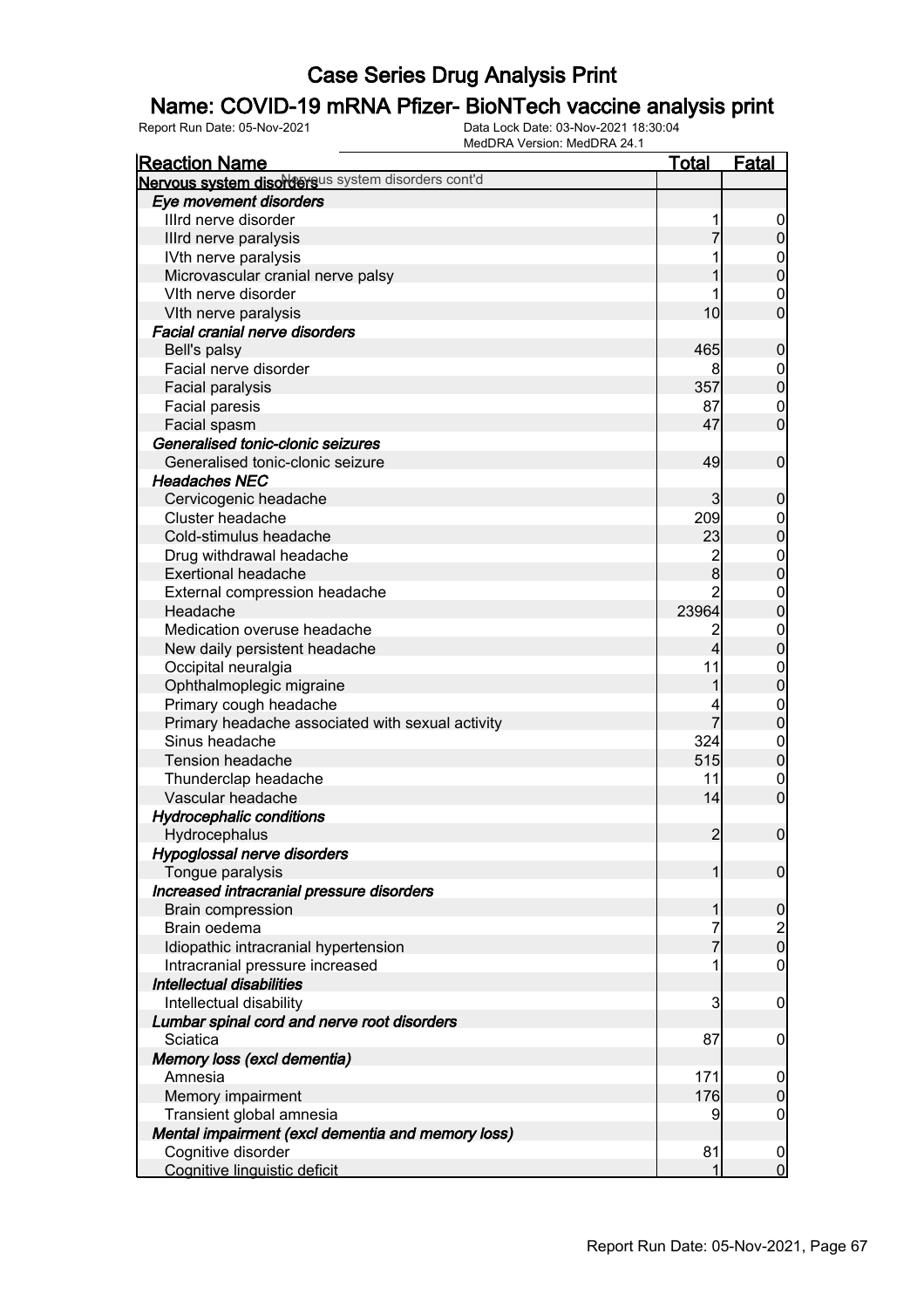### Name: COVID-19 mRNA Pfizer- BioNTech vaccine analysis print

| <b>Reaction Name</b>                               | <b>Total</b>   | Fatal                                |
|----------------------------------------------------|----------------|--------------------------------------|
| Nervous system disordersus system disorders cont'd |                |                                      |
| Disturbance in attention                           | 296            | $\mathbf 0$                          |
| Mental impairment                                  | 45             | $\overline{0}$                       |
| <b>Migraine headaches</b>                          |                |                                      |
| Hemiplegic migraine                                | 29             | $\boldsymbol{0}$                     |
| Migraine                                           | 2752           |                                      |
| Migraine with aura                                 | 177            | $0\atop 0$                           |
| Migraine without aura                              | 17             |                                      |
| Ophthalmic migraine                                | 5 <sub>5</sub> | $0\atop 0$                           |
| Retinal migraine                                   | 32             |                                      |
| Typical aura without headache                      | 7              | $\begin{matrix}0\\0\end{matrix}$     |
| Vestibular migraine                                | 18             | $\mathbf 0$                          |
| Mixed cranial nerve disorders                      |                |                                      |
| <b>Bulbar palsy</b>                                | $\overline{c}$ | $\mathbf 0$                          |
| Mononeuropathies                                   |                |                                      |
| Carpal tunnel syndrome                             | 22             | $\mathbf 0$                          |
| Cubital tunnel syndrome                            | 3              | $\mathbf 0$                          |
| Meralgia paraesthetica                             |                |                                      |
| Mononeuritis                                       | $\overline{c}$ | $0\atop 0$                           |
| Mononeuropathy                                     | 4              |                                      |
| Nerve compression                                  | 24             | $0\atop 0$                           |
| Peripheral nerve lesion                            |                |                                      |
| Peroneal nerve palsy                               | 14             | $0\atop 0$                           |
| Sciatic nerve neuropathy                           |                |                                      |
| Ulnar nerve palsy                                  | 2<br>2         | $0\atop 0$                           |
| <b>Ulnar neuritis</b>                              |                | $\mathbf 0$                          |
| Ulnar tunnel syndrome                              | $\overline{2}$ | $\mathbf 0$                          |
| Motor neurone diseases                             |                |                                      |
| Lower motor neurone lesion                         | 1              | $\boldsymbol{0}$                     |
| Motor neurone disease                              |                | $\mathbf 0$                          |
| Multiple sclerosis acute and progressive           |                |                                      |
| <b>Band sensation</b>                              |                | $\mathbf 0$                          |
| Multiple sclerosis                                 | 28             | $\pmb{0}$                            |
| Multiple sclerosis relapse                         | 22             | $\boldsymbol{0}$                     |
| Tumefactive multiple sclerosis                     | 1              | $\overline{1}$                       |
| Muscle tone abnormal                               |                |                                      |
| Drop attacks                                       | 1              | $\overline{0}$                       |
| Hypertonia                                         | $\overline{c}$ |                                      |
| Hypotonia                                          | 28             | $\begin{matrix} 0 \\ 0 \end{matrix}$ |
| Morvan syndrome                                    | 1              |                                      |
| Muscle tone disorder                               |                | $0\atop 0$                           |
| Serotonin syndrome                                 |                |                                      |
| Stiff leg syndrome                                 |                | $\begin{matrix} 0 \\ 0 \end{matrix}$ |
| Myelitis (incl infective)                          |                |                                      |
| Myelitis transverse                                | 25             | $\boldsymbol{0}$                     |
| Narcolepsy and hypersomnia                         |                |                                      |
| Cataplexy                                          | 3              | $\boldsymbol{0}$                     |
| Hypersomnia                                        | 102            | $\mathbf 0$                          |
| Narcolepsy                                         | 7              | $\overline{0}$                       |
| Nervous system disorders NEC                       |                |                                      |
| Central nervous system lesion                      | $\overline{c}$ | $\boldsymbol{0}$                     |
| Cerebral disorder                                  |                | $\boldsymbol{0}$                     |
| Nervous system disorder                            | 14             | $\mathbf 0$                          |
| <b>Neurotoxicity</b>                               | 4              | $\overline{0}$                       |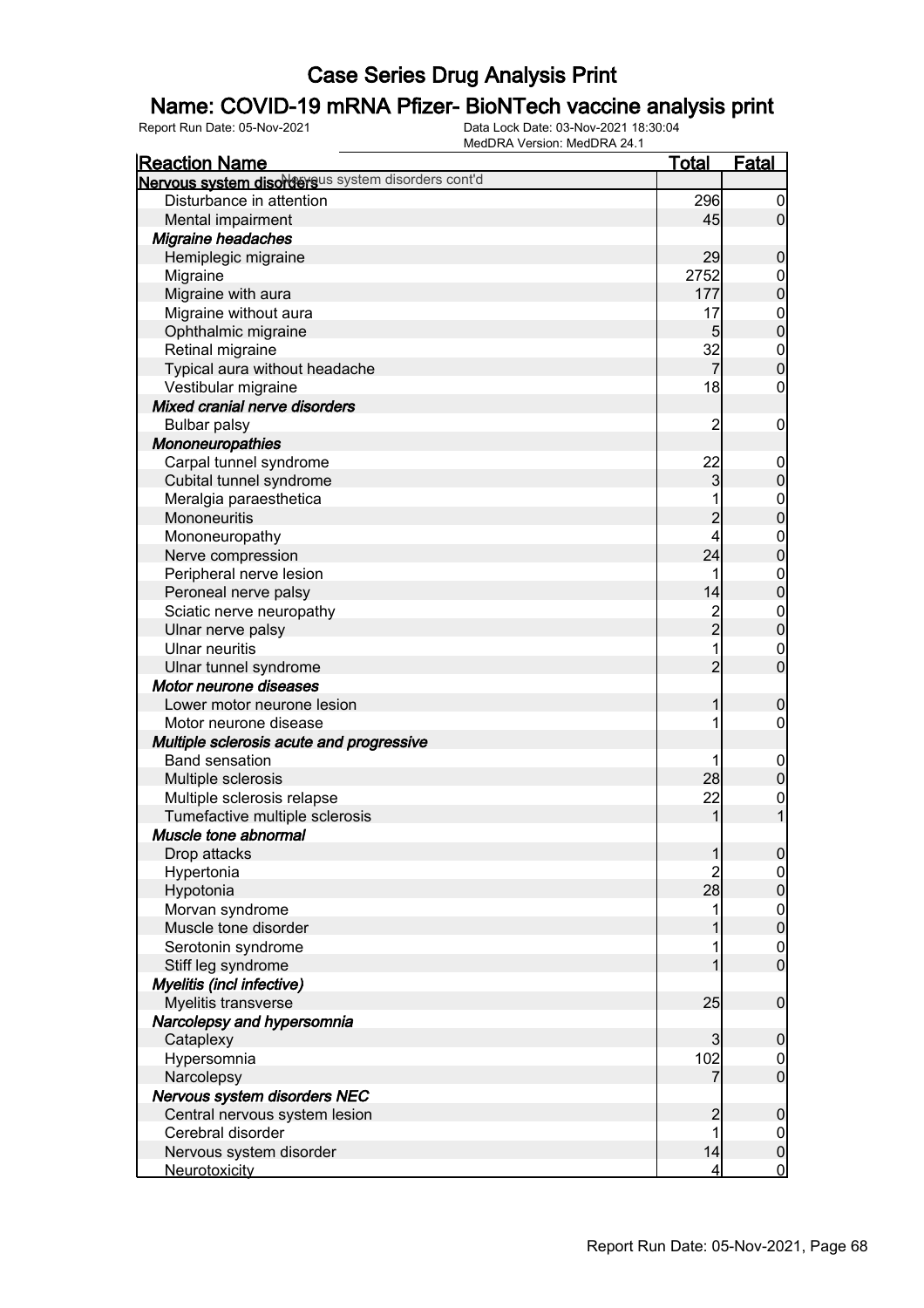### Name: COVID-19 mRNA Pfizer- BioNTech vaccine analysis print

| <u>Reaction Name</u>                               | <u>Total</u>   | <b>Fatal</b>     |
|----------------------------------------------------|----------------|------------------|
| Nervous system disordersus system disorders cont'd |                |                  |
| Psychomotor skills impaired                        | 1              | $\overline{0}$   |
| Neurologic visual problems NEC                     |                |                  |
| Hemianopia                                         | 1              | $\boldsymbol{0}$ |
| Hemianopia homonymous                              |                |                  |
| Quadrantanopia                                     | 2<br>1         | $0\atop 0$       |
| <b>Tunnel vision</b>                               | 18             | $\boldsymbol{0}$ |
| <b>Neurological signs and symptoms NEC</b>         |                |                  |
| Agitation neonatal                                 | 1              | $\boldsymbol{0}$ |
| Clonus                                             | 4              | $\mathbf 0$      |
| Decerebrate posture                                | 1              |                  |
| Decorticate posture                                | 1              | $0\atop 0$       |
| <b>Dizziness</b>                                   | 9079           |                  |
| Dizziness exertional                               | 40             | $0\atop 0$       |
| Dizziness postural                                 | 681            |                  |
| Drooling                                           | 22             | $0\atop 0$       |
| Fontanelle bulging                                 | 2              |                  |
| Head discomfort                                    | 315            | $0\atop 0$       |
| Hyporesponsive to stimuli                          |                |                  |
| Inability to crawl                                 | $\frac{2}{2}$  | $0\atop 0$       |
| Infant irritability                                | 10             |                  |
| Myoclonus                                          | 28             | $0\atop 0$       |
| Neurological symptom                               | 42             |                  |
| Patient elopement                                  | 1              | $0\atop 0$       |
| Persistent postural-perceptual dizziness           | 15             |                  |
| Presyncope                                         | 586            | $0\atop 0$       |
| Sensory overload                                   | 4              |                  |
| Slow response to stimuli                           | 4              | $0\atop 0$       |
| Tongue biting                                      | 7              | $\boldsymbol{0}$ |
| Unresponsive to stimuli                            | 43             | $\overline{0}$   |
| <b>Neuromuscular disorders NEC</b>                 |                |                  |
| Muscle contractions involuntary                    | 23             | $\mathbf 0$      |
| Muscle spasticity                                  | 10             | $\overline{0}$   |
| Neuromuscular pain                                 | 3              | $\overline{0}$   |
| Neuromuscular junction dysfunction                 |                |                  |
| Myasthenia gravis                                  | $\overline{7}$ | $\mathbf 0$      |
| Myasthenia gravis crisis                           | $\overline{c}$ | 0                |
| <b>Olfactory nerve disorders</b>                   |                |                  |
| Anosmia                                            | 247            | $\boldsymbol{0}$ |
| Hyposmia                                           | 16             | $\pmb{0}$        |
| Parosmia                                           | 235            | $\mathbf 0$      |
| Optic nerve disorders NEC                          |                |                  |
| Optic neuritis                                     | 26             | $\mathbf 0$      |
| Paraesthesias and dysaesthesias                    |                |                  |
| Burning feet syndrome                              | 7              | $\mathbf 0$      |
| <b>Burning sensation</b>                           | 493            | $\pmb{0}$        |
| Burning sensation mucosal                          |                | $\boldsymbol{0}$ |
| Dysaesthesia                                       | 2<br>7         | $\mathbf 0$      |
| Formication                                        | 39             | $\boldsymbol{0}$ |
| Hand-arm vibration syndrome                        | 3              | $\mathbf 0$      |
| Hemianaesthesia                                    |                | $\boldsymbol{0}$ |
| Hemiparaesthesia                                   | $\overline{3}$ | $\mathbf 0$      |
| Hyperaesthesia                                     | 86             | $\boldsymbol{0}$ |
| Hypoaesthesia                                      | 2722           | $\overline{0}$   |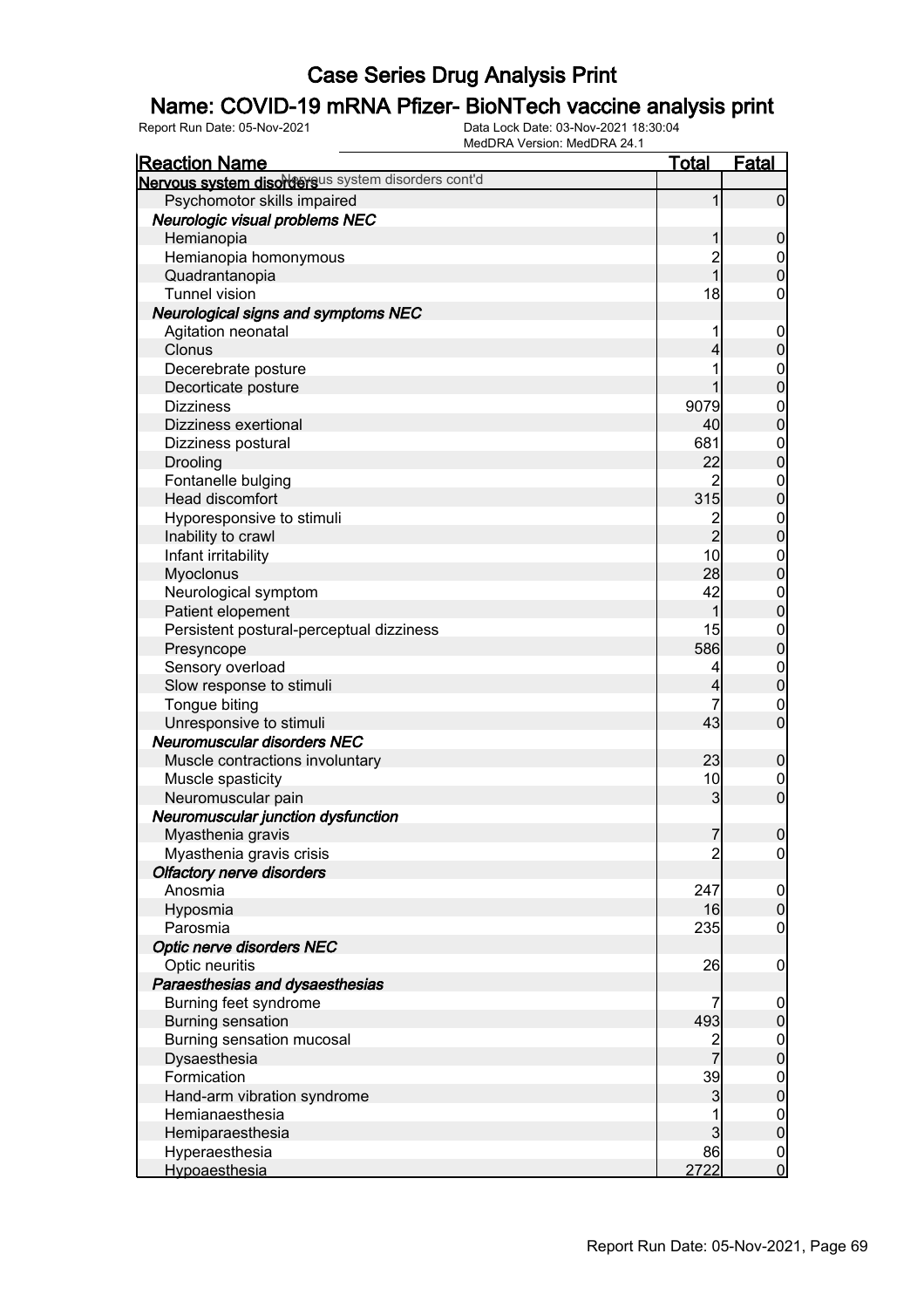### Name: COVID-19 mRNA Pfizer- BioNTech vaccine analysis print

| <b>Reaction Name</b>                               | <u>Total</u>        | <b>Fatal</b>                         |
|----------------------------------------------------|---------------------|--------------------------------------|
| Nervous system disordersus system disorders cont'd |                     |                                      |
| Paraesthesia                                       | 3734                | $\overline{0}$                       |
| Reversed hot-cold sensation                        | 4                   | $\pmb{0}$                            |
| Synaesthesia                                       | 1                   | 0                                    |
| Paralysis and paresis (excl cranial nerve)         |                     |                                      |
| Diplegia                                           | 12                  | $\mathbf 0$                          |
| Hemiparesis                                        | 45                  | $\pmb{0}$                            |
| Hemiplegia                                         | 37                  | $\boldsymbol{0}$                     |
| Locked-in syndrome                                 | 1                   | $\mathbf 0$                          |
| Monoparesis                                        | 58                  |                                      |
| Monoplegia                                         | 74                  | $0\atop 0$                           |
| Paralysis                                          | 121                 |                                      |
| Paraparesis                                        | 3                   | $0$<br>0                             |
| Paraplegia                                         | 1                   |                                      |
| Paresis                                            | 6                   | $0$<br>0                             |
| Quadriparesis                                      | 1                   | $\mathbf 0$                          |
| Quadriplegia                                       | 1                   | $\overline{0}$                       |
| Parkinson's disease and parkinsonism               |                     |                                      |
| Freezing phenomenon                                | 8                   | $\boldsymbol{0}$                     |
| Hypokinetic dysarthria                             | 1                   | $\boldsymbol{0}$                     |
| Parkinson's disease                                | 3                   | $\mathbf 0$                          |
| Parkinsonian gait                                  | 1                   |                                      |
| Parkinsonian rest tremor                           | 1                   | $0\atop 0$                           |
| Parkinsonism                                       | 4                   | $\mathbf 0$                          |
| Reduced facial expression                          | 11                  | $\overline{0}$                       |
|                                                    |                     |                                      |
| Partial complex seizures                           |                     |                                      |
| Dreamy state                                       | 6                   | $\boldsymbol{0}$                     |
| Focal dyscognitive seizures                        | 3<br>$\overline{2}$ | $\mathbf 0$<br>$\overline{0}$        |
| Temporal lobe epilepsy                             |                     |                                      |
| Partial simple seizures NEC                        |                     |                                      |
| Autonomic seizure                                  | 1                   | $\boldsymbol{0}$                     |
| Peripheral neuropathies NEC                        |                     |                                      |
| Axonal neuropathy                                  | $\overline{c}$      | $\boldsymbol{0}$                     |
| Neuralgic amyotrophy                               | 5<br>$\overline{7}$ | $0$<br>0                             |
| <b>Neuritis</b>                                    |                     |                                      |
| Neuropathy peripheral                              | 106                 | $\mathbf 0$                          |
| Peripheral sensorimotor neuropathy                 | $\mathbf{1}$        | 0                                    |
| Peripheral sensory neuropathy                      | 12                  | 0                                    |
| Polyneuropathy                                     | $\mathbf{3}$        | $\overline{0}$                       |
| Thoracic outlet syndrome                           |                     | $\mathbf 0$                          |
| Seizures and seizure disorders NEC                 |                     |                                      |
| Atonic seizures                                    | $\frac{5}{2}$       | $\mathbf 0$                          |
| Change in seizure presentation                     |                     | $\pmb{0}$                            |
| Clonic convulsion                                  |                     | $\begin{matrix} 0 \\ 0 \end{matrix}$ |
| <b>Convulsions local</b>                           | $\overline{1}$      |                                      |
| Epilepsy                                           | 153                 | $0$ 0                                |
| Epileptic aura                                     | $\overline{c}$      |                                      |
| Epileptic encephalopathy                           | 1                   | $\boldsymbol{0}$                     |
| Febrile convulsion                                 | 15                  | $\mathbf{0}$                         |
| Idiopathic generalised epilepsy                    | 1                   | $\boldsymbol{0}$                     |
| Partial seizures                                   | 19                  | $\mathbf 0$                          |
| Post stroke seizure                                | 1                   | $\overline{0}$                       |
| Psychogenic seizure                                | 8                   | $\mathbf 0$                          |
| <b>Seizure</b>                                     | 571                 | $\mathbf{1}$                         |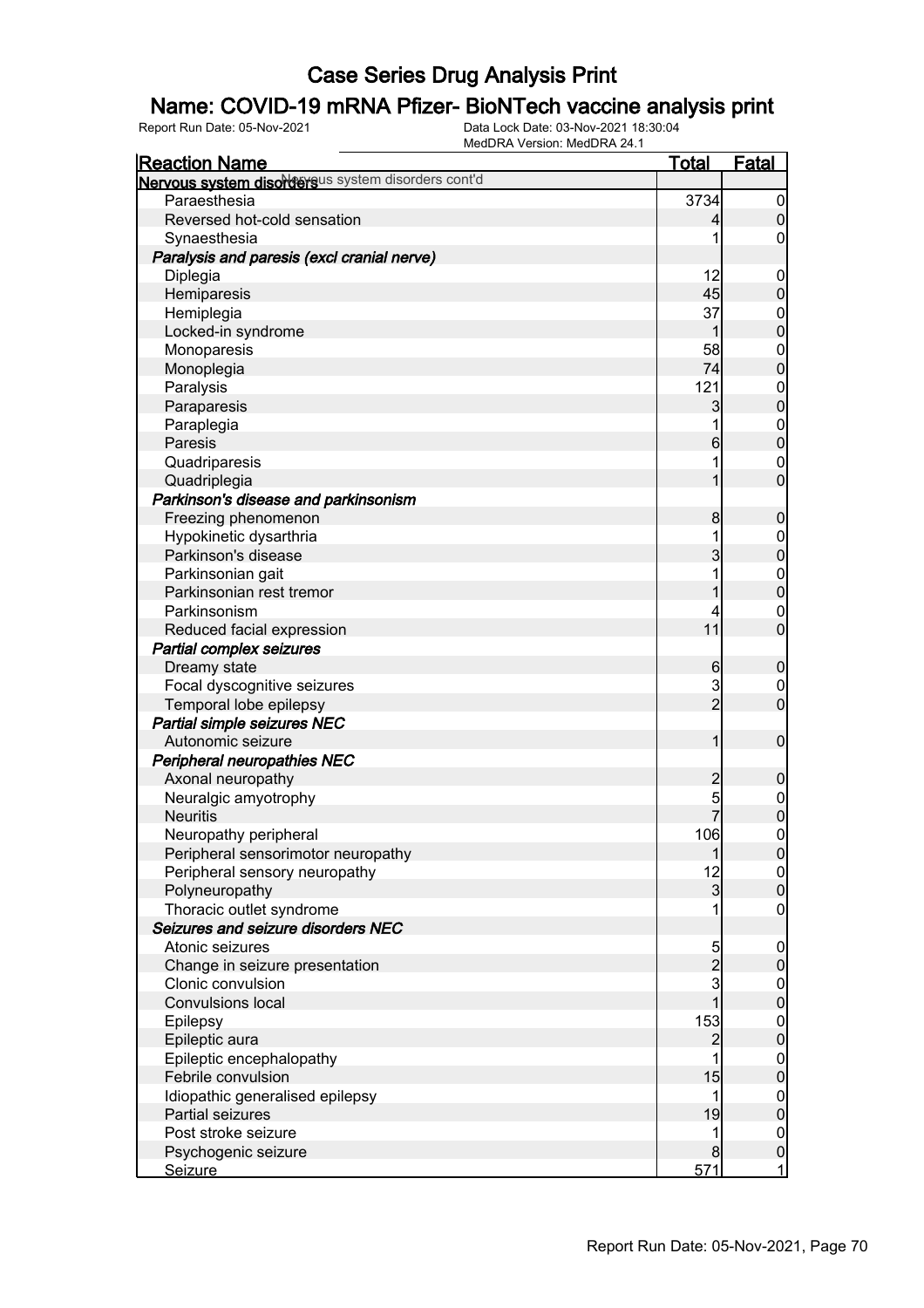### Name: COVID-19 mRNA Pfizer- BioNTech vaccine analysis print

| Nervous system disordersus system disorders cont'd<br>$\overline{c}$<br>Seizure anoxic<br>$6\overline{6}$<br>Seizure cluster<br>$\overline{2}$<br>Seizure like phenomena<br>43<br>Status epilepticus<br>$\boldsymbol{0}$<br>$\mathbf 0$<br>Tonic clonic movements<br>$\overline{3}$<br>Tonic convulsion<br>26<br>$\mathbf 0$<br>$\mathbf 0$<br>Tonic posturing<br><b>Sensory abnormalities NEC</b><br>Ageusia<br>490<br>$\mathbf 0$<br>Allodynia<br>24<br>$\mathbf 0$<br>$\mathbf 0$<br>21<br>Aura<br>Complex regional pain syndrome<br>5<br>$\mathbf 0$<br>$\mathbf 0$<br>1087<br>Dysgeusia<br>Electric shock sensation<br>36<br>$\boldsymbol{0}$<br>$\mathbf 0$<br>Hypergeusia<br>Hypogeusia<br>$\boldsymbol{0}$<br>$\mathbf 0$<br>Intercostal neuralgia<br>3<br>Loss of proprioception<br>$\mathbf{0}$<br>$\mathbf 0$<br>1<br>Morton's neuralgia<br>Neuralgia<br>502<br>$\boldsymbol{0}$<br>$\mathbf 0$<br>Persistent genital arousal disorder<br>Phantom limb syndrome<br>$\boldsymbol{0}$<br>$\mathbf 0$<br>14<br>Post herpetic neuralgia<br>Restless arm syndrome<br>2<br>$\mathbf 0$<br>134<br>$\mathbf 0$<br>Restless legs syndrome<br>Sensory disturbance<br>100<br>$\mathbf 0$<br>$\mathbf 0$<br>71<br>Sensory loss<br>Taste disorder<br>243<br>$\mathbf 0$<br>$\mathbf 0$<br>Visual perseveration<br>3<br><b>Sleep disturbances NEC</b><br>Sleep deficit<br>9<br>$\boldsymbol{0}$<br>Sudden onset of sleep<br>$\mathbf 0$<br>Speech and language abnormalities<br>Dysarthria<br>181<br>$\mathbf{0}$<br>$\mathbf 0$<br>Incoherent<br>9<br>Language disorder<br>$\frac{2}{3}$<br> 0 <br> 0 <br>Repetitive speech<br>18<br>Slow speech<br>$\overline{0}$<br>$\mathbf{0}$<br>Speech disorder<br>65<br>Spinal cord and nerve root disorders NEC<br>Cauda equina syndrome<br>$\boldsymbol{0}$<br>1<br>Myelopathy<br>1<br>$\overline{0}$<br>$\pmb{0}$<br>12<br>Radiculitis brachial<br>Radiculopathy<br>5<br>$\mathbf 0$<br><b>Structural brain disorders NEC</b><br>$\begin{array}{c} 2 \\ 0 \end{array}$<br>Brain injury<br>7<br>Cerebral ventricle dilatation<br>$\mathbf 0$<br>Hyperintensity in brain deep nuclei<br>Transient cerebrovascular events<br>3<br>Transient ischaemic attack<br>140<br>Tremor (excl congenital)<br><b>Essential tremor</b><br>4<br>$\overline{0}$ | <b>Reaction Name</b>   | <b>Total</b> | <b>Fatal</b>   |
|----------------------------------------------------------------------------------------------------------------------------------------------------------------------------------------------------------------------------------------------------------------------------------------------------------------------------------------------------------------------------------------------------------------------------------------------------------------------------------------------------------------------------------------------------------------------------------------------------------------------------------------------------------------------------------------------------------------------------------------------------------------------------------------------------------------------------------------------------------------------------------------------------------------------------------------------------------------------------------------------------------------------------------------------------------------------------------------------------------------------------------------------------------------------------------------------------------------------------------------------------------------------------------------------------------------------------------------------------------------------------------------------------------------------------------------------------------------------------------------------------------------------------------------------------------------------------------------------------------------------------------------------------------------------------------------------------------------------------------------------------------------------------------------------------------------------------------------------------------------------------------------------------------------------------------------------------------------------------------------------------------------------------------------------------------------------------------------------------------------------------------------------------------------------------------------------------------------------------------------------------------------------------------------|------------------------|--------------|----------------|
|                                                                                                                                                                                                                                                                                                                                                                                                                                                                                                                                                                                                                                                                                                                                                                                                                                                                                                                                                                                                                                                                                                                                                                                                                                                                                                                                                                                                                                                                                                                                                                                                                                                                                                                                                                                                                                                                                                                                                                                                                                                                                                                                                                                                                                                                                        |                        |              |                |
|                                                                                                                                                                                                                                                                                                                                                                                                                                                                                                                                                                                                                                                                                                                                                                                                                                                                                                                                                                                                                                                                                                                                                                                                                                                                                                                                                                                                                                                                                                                                                                                                                                                                                                                                                                                                                                                                                                                                                                                                                                                                                                                                                                                                                                                                                        |                        |              | $\mathbf 0$    |
|                                                                                                                                                                                                                                                                                                                                                                                                                                                                                                                                                                                                                                                                                                                                                                                                                                                                                                                                                                                                                                                                                                                                                                                                                                                                                                                                                                                                                                                                                                                                                                                                                                                                                                                                                                                                                                                                                                                                                                                                                                                                                                                                                                                                                                                                                        |                        |              | 0              |
|                                                                                                                                                                                                                                                                                                                                                                                                                                                                                                                                                                                                                                                                                                                                                                                                                                                                                                                                                                                                                                                                                                                                                                                                                                                                                                                                                                                                                                                                                                                                                                                                                                                                                                                                                                                                                                                                                                                                                                                                                                                                                                                                                                                                                                                                                        |                        |              | $\pmb{0}$      |
|                                                                                                                                                                                                                                                                                                                                                                                                                                                                                                                                                                                                                                                                                                                                                                                                                                                                                                                                                                                                                                                                                                                                                                                                                                                                                                                                                                                                                                                                                                                                                                                                                                                                                                                                                                                                                                                                                                                                                                                                                                                                                                                                                                                                                                                                                        |                        |              |                |
|                                                                                                                                                                                                                                                                                                                                                                                                                                                                                                                                                                                                                                                                                                                                                                                                                                                                                                                                                                                                                                                                                                                                                                                                                                                                                                                                                                                                                                                                                                                                                                                                                                                                                                                                                                                                                                                                                                                                                                                                                                                                                                                                                                                                                                                                                        |                        |              |                |
|                                                                                                                                                                                                                                                                                                                                                                                                                                                                                                                                                                                                                                                                                                                                                                                                                                                                                                                                                                                                                                                                                                                                                                                                                                                                                                                                                                                                                                                                                                                                                                                                                                                                                                                                                                                                                                                                                                                                                                                                                                                                                                                                                                                                                                                                                        |                        |              |                |
|                                                                                                                                                                                                                                                                                                                                                                                                                                                                                                                                                                                                                                                                                                                                                                                                                                                                                                                                                                                                                                                                                                                                                                                                                                                                                                                                                                                                                                                                                                                                                                                                                                                                                                                                                                                                                                                                                                                                                                                                                                                                                                                                                                                                                                                                                        |                        |              |                |
|                                                                                                                                                                                                                                                                                                                                                                                                                                                                                                                                                                                                                                                                                                                                                                                                                                                                                                                                                                                                                                                                                                                                                                                                                                                                                                                                                                                                                                                                                                                                                                                                                                                                                                                                                                                                                                                                                                                                                                                                                                                                                                                                                                                                                                                                                        |                        |              |                |
|                                                                                                                                                                                                                                                                                                                                                                                                                                                                                                                                                                                                                                                                                                                                                                                                                                                                                                                                                                                                                                                                                                                                                                                                                                                                                                                                                                                                                                                                                                                                                                                                                                                                                                                                                                                                                                                                                                                                                                                                                                                                                                                                                                                                                                                                                        |                        |              |                |
|                                                                                                                                                                                                                                                                                                                                                                                                                                                                                                                                                                                                                                                                                                                                                                                                                                                                                                                                                                                                                                                                                                                                                                                                                                                                                                                                                                                                                                                                                                                                                                                                                                                                                                                                                                                                                                                                                                                                                                                                                                                                                                                                                                                                                                                                                        |                        |              |                |
|                                                                                                                                                                                                                                                                                                                                                                                                                                                                                                                                                                                                                                                                                                                                                                                                                                                                                                                                                                                                                                                                                                                                                                                                                                                                                                                                                                                                                                                                                                                                                                                                                                                                                                                                                                                                                                                                                                                                                                                                                                                                                                                                                                                                                                                                                        |                        |              |                |
|                                                                                                                                                                                                                                                                                                                                                                                                                                                                                                                                                                                                                                                                                                                                                                                                                                                                                                                                                                                                                                                                                                                                                                                                                                                                                                                                                                                                                                                                                                                                                                                                                                                                                                                                                                                                                                                                                                                                                                                                                                                                                                                                                                                                                                                                                        |                        |              |                |
|                                                                                                                                                                                                                                                                                                                                                                                                                                                                                                                                                                                                                                                                                                                                                                                                                                                                                                                                                                                                                                                                                                                                                                                                                                                                                                                                                                                                                                                                                                                                                                                                                                                                                                                                                                                                                                                                                                                                                                                                                                                                                                                                                                                                                                                                                        |                        |              |                |
|                                                                                                                                                                                                                                                                                                                                                                                                                                                                                                                                                                                                                                                                                                                                                                                                                                                                                                                                                                                                                                                                                                                                                                                                                                                                                                                                                                                                                                                                                                                                                                                                                                                                                                                                                                                                                                                                                                                                                                                                                                                                                                                                                                                                                                                                                        |                        |              |                |
|                                                                                                                                                                                                                                                                                                                                                                                                                                                                                                                                                                                                                                                                                                                                                                                                                                                                                                                                                                                                                                                                                                                                                                                                                                                                                                                                                                                                                                                                                                                                                                                                                                                                                                                                                                                                                                                                                                                                                                                                                                                                                                                                                                                                                                                                                        |                        |              |                |
|                                                                                                                                                                                                                                                                                                                                                                                                                                                                                                                                                                                                                                                                                                                                                                                                                                                                                                                                                                                                                                                                                                                                                                                                                                                                                                                                                                                                                                                                                                                                                                                                                                                                                                                                                                                                                                                                                                                                                                                                                                                                                                                                                                                                                                                                                        |                        |              |                |
|                                                                                                                                                                                                                                                                                                                                                                                                                                                                                                                                                                                                                                                                                                                                                                                                                                                                                                                                                                                                                                                                                                                                                                                                                                                                                                                                                                                                                                                                                                                                                                                                                                                                                                                                                                                                                                                                                                                                                                                                                                                                                                                                                                                                                                                                                        |                        |              |                |
|                                                                                                                                                                                                                                                                                                                                                                                                                                                                                                                                                                                                                                                                                                                                                                                                                                                                                                                                                                                                                                                                                                                                                                                                                                                                                                                                                                                                                                                                                                                                                                                                                                                                                                                                                                                                                                                                                                                                                                                                                                                                                                                                                                                                                                                                                        |                        |              |                |
|                                                                                                                                                                                                                                                                                                                                                                                                                                                                                                                                                                                                                                                                                                                                                                                                                                                                                                                                                                                                                                                                                                                                                                                                                                                                                                                                                                                                                                                                                                                                                                                                                                                                                                                                                                                                                                                                                                                                                                                                                                                                                                                                                                                                                                                                                        |                        |              |                |
|                                                                                                                                                                                                                                                                                                                                                                                                                                                                                                                                                                                                                                                                                                                                                                                                                                                                                                                                                                                                                                                                                                                                                                                                                                                                                                                                                                                                                                                                                                                                                                                                                                                                                                                                                                                                                                                                                                                                                                                                                                                                                                                                                                                                                                                                                        |                        |              |                |
|                                                                                                                                                                                                                                                                                                                                                                                                                                                                                                                                                                                                                                                                                                                                                                                                                                                                                                                                                                                                                                                                                                                                                                                                                                                                                                                                                                                                                                                                                                                                                                                                                                                                                                                                                                                                                                                                                                                                                                                                                                                                                                                                                                                                                                                                                        |                        |              |                |
|                                                                                                                                                                                                                                                                                                                                                                                                                                                                                                                                                                                                                                                                                                                                                                                                                                                                                                                                                                                                                                                                                                                                                                                                                                                                                                                                                                                                                                                                                                                                                                                                                                                                                                                                                                                                                                                                                                                                                                                                                                                                                                                                                                                                                                                                                        |                        |              |                |
|                                                                                                                                                                                                                                                                                                                                                                                                                                                                                                                                                                                                                                                                                                                                                                                                                                                                                                                                                                                                                                                                                                                                                                                                                                                                                                                                                                                                                                                                                                                                                                                                                                                                                                                                                                                                                                                                                                                                                                                                                                                                                                                                                                                                                                                                                        |                        |              |                |
|                                                                                                                                                                                                                                                                                                                                                                                                                                                                                                                                                                                                                                                                                                                                                                                                                                                                                                                                                                                                                                                                                                                                                                                                                                                                                                                                                                                                                                                                                                                                                                                                                                                                                                                                                                                                                                                                                                                                                                                                                                                                                                                                                                                                                                                                                        |                        |              |                |
|                                                                                                                                                                                                                                                                                                                                                                                                                                                                                                                                                                                                                                                                                                                                                                                                                                                                                                                                                                                                                                                                                                                                                                                                                                                                                                                                                                                                                                                                                                                                                                                                                                                                                                                                                                                                                                                                                                                                                                                                                                                                                                                                                                                                                                                                                        |                        |              |                |
|                                                                                                                                                                                                                                                                                                                                                                                                                                                                                                                                                                                                                                                                                                                                                                                                                                                                                                                                                                                                                                                                                                                                                                                                                                                                                                                                                                                                                                                                                                                                                                                                                                                                                                                                                                                                                                                                                                                                                                                                                                                                                                                                                                                                                                                                                        |                        |              |                |
|                                                                                                                                                                                                                                                                                                                                                                                                                                                                                                                                                                                                                                                                                                                                                                                                                                                                                                                                                                                                                                                                                                                                                                                                                                                                                                                                                                                                                                                                                                                                                                                                                                                                                                                                                                                                                                                                                                                                                                                                                                                                                                                                                                                                                                                                                        |                        |              |                |
|                                                                                                                                                                                                                                                                                                                                                                                                                                                                                                                                                                                                                                                                                                                                                                                                                                                                                                                                                                                                                                                                                                                                                                                                                                                                                                                                                                                                                                                                                                                                                                                                                                                                                                                                                                                                                                                                                                                                                                                                                                                                                                                                                                                                                                                                                        |                        |              |                |
|                                                                                                                                                                                                                                                                                                                                                                                                                                                                                                                                                                                                                                                                                                                                                                                                                                                                                                                                                                                                                                                                                                                                                                                                                                                                                                                                                                                                                                                                                                                                                                                                                                                                                                                                                                                                                                                                                                                                                                                                                                                                                                                                                                                                                                                                                        |                        |              |                |
|                                                                                                                                                                                                                                                                                                                                                                                                                                                                                                                                                                                                                                                                                                                                                                                                                                                                                                                                                                                                                                                                                                                                                                                                                                                                                                                                                                                                                                                                                                                                                                                                                                                                                                                                                                                                                                                                                                                                                                                                                                                                                                                                                                                                                                                                                        |                        |              |                |
|                                                                                                                                                                                                                                                                                                                                                                                                                                                                                                                                                                                                                                                                                                                                                                                                                                                                                                                                                                                                                                                                                                                                                                                                                                                                                                                                                                                                                                                                                                                                                                                                                                                                                                                                                                                                                                                                                                                                                                                                                                                                                                                                                                                                                                                                                        |                        |              |                |
|                                                                                                                                                                                                                                                                                                                                                                                                                                                                                                                                                                                                                                                                                                                                                                                                                                                                                                                                                                                                                                                                                                                                                                                                                                                                                                                                                                                                                                                                                                                                                                                                                                                                                                                                                                                                                                                                                                                                                                                                                                                                                                                                                                                                                                                                                        |                        |              |                |
|                                                                                                                                                                                                                                                                                                                                                                                                                                                                                                                                                                                                                                                                                                                                                                                                                                                                                                                                                                                                                                                                                                                                                                                                                                                                                                                                                                                                                                                                                                                                                                                                                                                                                                                                                                                                                                                                                                                                                                                                                                                                                                                                                                                                                                                                                        |                        |              |                |
|                                                                                                                                                                                                                                                                                                                                                                                                                                                                                                                                                                                                                                                                                                                                                                                                                                                                                                                                                                                                                                                                                                                                                                                                                                                                                                                                                                                                                                                                                                                                                                                                                                                                                                                                                                                                                                                                                                                                                                                                                                                                                                                                                                                                                                                                                        |                        |              |                |
|                                                                                                                                                                                                                                                                                                                                                                                                                                                                                                                                                                                                                                                                                                                                                                                                                                                                                                                                                                                                                                                                                                                                                                                                                                                                                                                                                                                                                                                                                                                                                                                                                                                                                                                                                                                                                                                                                                                                                                                                                                                                                                                                                                                                                                                                                        |                        |              |                |
|                                                                                                                                                                                                                                                                                                                                                                                                                                                                                                                                                                                                                                                                                                                                                                                                                                                                                                                                                                                                                                                                                                                                                                                                                                                                                                                                                                                                                                                                                                                                                                                                                                                                                                                                                                                                                                                                                                                                                                                                                                                                                                                                                                                                                                                                                        |                        |              |                |
|                                                                                                                                                                                                                                                                                                                                                                                                                                                                                                                                                                                                                                                                                                                                                                                                                                                                                                                                                                                                                                                                                                                                                                                                                                                                                                                                                                                                                                                                                                                                                                                                                                                                                                                                                                                                                                                                                                                                                                                                                                                                                                                                                                                                                                                                                        |                        |              |                |
|                                                                                                                                                                                                                                                                                                                                                                                                                                                                                                                                                                                                                                                                                                                                                                                                                                                                                                                                                                                                                                                                                                                                                                                                                                                                                                                                                                                                                                                                                                                                                                                                                                                                                                                                                                                                                                                                                                                                                                                                                                                                                                                                                                                                                                                                                        |                        |              |                |
|                                                                                                                                                                                                                                                                                                                                                                                                                                                                                                                                                                                                                                                                                                                                                                                                                                                                                                                                                                                                                                                                                                                                                                                                                                                                                                                                                                                                                                                                                                                                                                                                                                                                                                                                                                                                                                                                                                                                                                                                                                                                                                                                                                                                                                                                                        |                        |              |                |
|                                                                                                                                                                                                                                                                                                                                                                                                                                                                                                                                                                                                                                                                                                                                                                                                                                                                                                                                                                                                                                                                                                                                                                                                                                                                                                                                                                                                                                                                                                                                                                                                                                                                                                                                                                                                                                                                                                                                                                                                                                                                                                                                                                                                                                                                                        |                        |              |                |
|                                                                                                                                                                                                                                                                                                                                                                                                                                                                                                                                                                                                                                                                                                                                                                                                                                                                                                                                                                                                                                                                                                                                                                                                                                                                                                                                                                                                                                                                                                                                                                                                                                                                                                                                                                                                                                                                                                                                                                                                                                                                                                                                                                                                                                                                                        |                        |              |                |
|                                                                                                                                                                                                                                                                                                                                                                                                                                                                                                                                                                                                                                                                                                                                                                                                                                                                                                                                                                                                                                                                                                                                                                                                                                                                                                                                                                                                                                                                                                                                                                                                                                                                                                                                                                                                                                                                                                                                                                                                                                                                                                                                                                                                                                                                                        |                        |              |                |
|                                                                                                                                                                                                                                                                                                                                                                                                                                                                                                                                                                                                                                                                                                                                                                                                                                                                                                                                                                                                                                                                                                                                                                                                                                                                                                                                                                                                                                                                                                                                                                                                                                                                                                                                                                                                                                                                                                                                                                                                                                                                                                                                                                                                                                                                                        |                        |              |                |
|                                                                                                                                                                                                                                                                                                                                                                                                                                                                                                                                                                                                                                                                                                                                                                                                                                                                                                                                                                                                                                                                                                                                                                                                                                                                                                                                                                                                                                                                                                                                                                                                                                                                                                                                                                                                                                                                                                                                                                                                                                                                                                                                                                                                                                                                                        |                        |              |                |
|                                                                                                                                                                                                                                                                                                                                                                                                                                                                                                                                                                                                                                                                                                                                                                                                                                                                                                                                                                                                                                                                                                                                                                                                                                                                                                                                                                                                                                                                                                                                                                                                                                                                                                                                                                                                                                                                                                                                                                                                                                                                                                                                                                                                                                                                                        |                        |              |                |
|                                                                                                                                                                                                                                                                                                                                                                                                                                                                                                                                                                                                                                                                                                                                                                                                                                                                                                                                                                                                                                                                                                                                                                                                                                                                                                                                                                                                                                                                                                                                                                                                                                                                                                                                                                                                                                                                                                                                                                                                                                                                                                                                                                                                                                                                                        |                        |              |                |
|                                                                                                                                                                                                                                                                                                                                                                                                                                                                                                                                                                                                                                                                                                                                                                                                                                                                                                                                                                                                                                                                                                                                                                                                                                                                                                                                                                                                                                                                                                                                                                                                                                                                                                                                                                                                                                                                                                                                                                                                                                                                                                                                                                                                                                                                                        |                        |              |                |
|                                                                                                                                                                                                                                                                                                                                                                                                                                                                                                                                                                                                                                                                                                                                                                                                                                                                                                                                                                                                                                                                                                                                                                                                                                                                                                                                                                                                                                                                                                                                                                                                                                                                                                                                                                                                                                                                                                                                                                                                                                                                                                                                                                                                                                                                                        |                        |              |                |
|                                                                                                                                                                                                                                                                                                                                                                                                                                                                                                                                                                                                                                                                                                                                                                                                                                                                                                                                                                                                                                                                                                                                                                                                                                                                                                                                                                                                                                                                                                                                                                                                                                                                                                                                                                                                                                                                                                                                                                                                                                                                                                                                                                                                                                                                                        |                        |              |                |
|                                                                                                                                                                                                                                                                                                                                                                                                                                                                                                                                                                                                                                                                                                                                                                                                                                                                                                                                                                                                                                                                                                                                                                                                                                                                                                                                                                                                                                                                                                                                                                                                                                                                                                                                                                                                                                                                                                                                                                                                                                                                                                                                                                                                                                                                                        |                        |              |                |
|                                                                                                                                                                                                                                                                                                                                                                                                                                                                                                                                                                                                                                                                                                                                                                                                                                                                                                                                                                                                                                                                                                                                                                                                                                                                                                                                                                                                                                                                                                                                                                                                                                                                                                                                                                                                                                                                                                                                                                                                                                                                                                                                                                                                                                                                                        |                        |              |                |
|                                                                                                                                                                                                                                                                                                                                                                                                                                                                                                                                                                                                                                                                                                                                                                                                                                                                                                                                                                                                                                                                                                                                                                                                                                                                                                                                                                                                                                                                                                                                                                                                                                                                                                                                                                                                                                                                                                                                                                                                                                                                                                                                                                                                                                                                                        |                        |              |                |
|                                                                                                                                                                                                                                                                                                                                                                                                                                                                                                                                                                                                                                                                                                                                                                                                                                                                                                                                                                                                                                                                                                                                                                                                                                                                                                                                                                                                                                                                                                                                                                                                                                                                                                                                                                                                                                                                                                                                                                                                                                                                                                                                                                                                                                                                                        | <b>Head titubation</b> | 13           | $\overline{0}$ |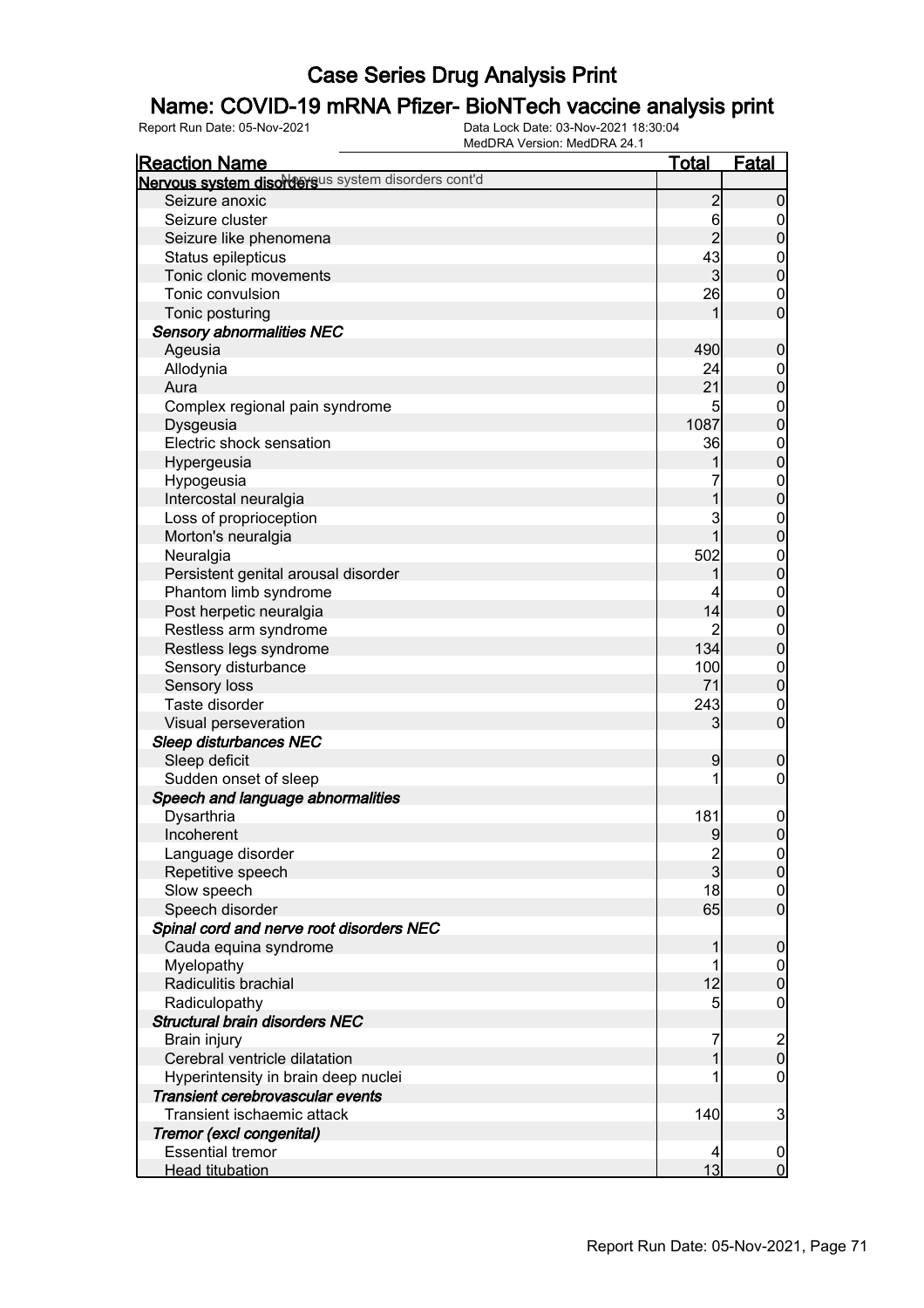### Name: COVID-19 mRNA Pfizer- BioNTech vaccine analysis print

| <b>Reaction Name</b>                               | <u>Total</u> | Fatal |
|----------------------------------------------------|--------------|-------|
| Nervous system disordersus system disorders cont'd |              |       |
| Resting tremor                                     |              |       |
| Tremor                                             | 1592         |       |
| <b>Trigeminal disorders</b>                        |              |       |
| Numb chin syndrome                                 |              |       |
| Trigeminal nerve disorder                          |              |       |
| Trigeminal neuralgia                               | 58           |       |
| <b>Trigeminal neuritis</b>                         |              |       |
| Vagus nerve disorders                              |              |       |
| Vocal cord paralysis                               |              |       |
| <b>Vertigos NEC</b>                                |              |       |
| Cervicogenic vertigo                               |              |       |
| Vertigo CNS origin                                 |              |       |
| Nervous system disorders SOC TOTAL                 | 62659        | 62    |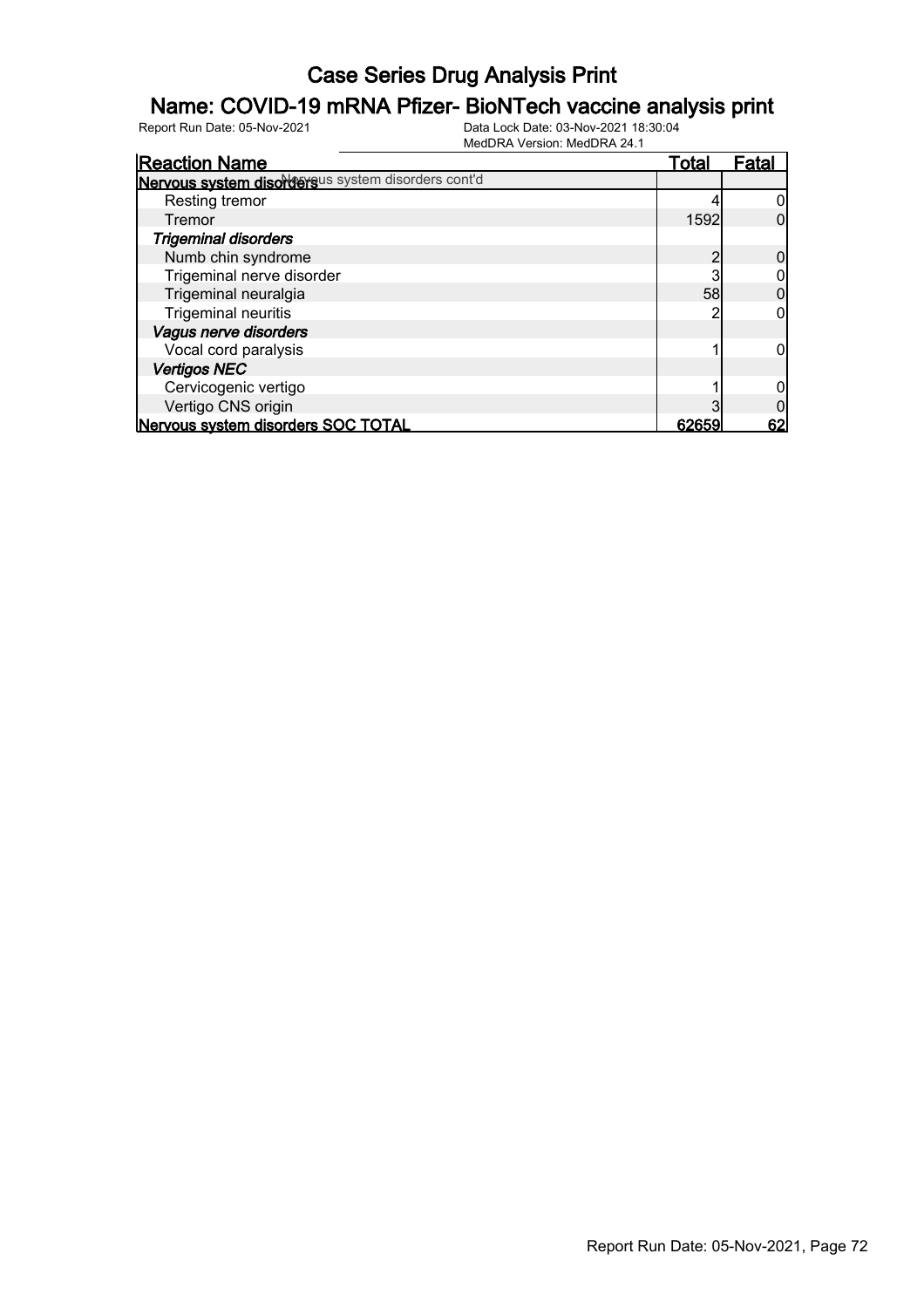#### Name: COVID-19 mRNA Pfizer- BioNTech vaccine analysis print

| <u>Reaction Name</u>                                                 | Total              | <u>Fatal</u>                       |
|----------------------------------------------------------------------|--------------------|------------------------------------|
| <b>Pregnancy conditions</b>                                          |                    |                                    |
| Abortion related conditions and complications                        |                    |                                    |
| Anembryonic gestation                                                | $\overline{2}$     | $\overline{0}$                     |
| Abortions not specified as induced or spontaneous                    |                    |                                    |
| Abortion                                                             | 1                  | 0                                  |
| Abortion missed                                                      | 5                  | 0                                  |
| <b>Abortions spontaneous</b>                                         |                    |                                    |
| Abortion spontaneous                                                 | 368                | $\mathbf 0$                        |
| Abortion threatened                                                  | 2                  | $\mathbf 0$                        |
| Amniotic fluid and cavity disorders of pregnancy NEC                 |                    |                                    |
| Amniorrhoea                                                          | 1                  | $\mathbf 0$                        |
| <b>Foetal complications NEC</b>                                      |                    |                                    |
| Foetal cardiac disorder                                              | 1                  | 0                                  |
| Foetal distress syndrome                                             | 1                  | 0                                  |
| Foetal hypokinesia                                                   | 10                 | $\overline{0}$                     |
| <b>Foetal growth complications</b>                                   |                    |                                    |
| Foetal growth restriction                                            | 6                  | $\mathbf 0$                        |
| Gestational age and weight conditions                                |                    |                                    |
| Premature baby                                                       | 4                  | 1                                  |
| Haemorrhagic complications of pregnancy                              |                    |                                    |
| Haemorrhage in pregnancy                                             | $\overline{c}$     | 0                                  |
| Premature separation of placenta                                     | 3                  | $\boldsymbol{0}$                   |
| Subchorionic haematoma                                               | $\overline{2}$     | $\overline{0}$                     |
| Subchorionic haemorrhage                                             | 1                  | $\mathbf 0$                        |
| Hypertension associated disorders of pregnancy                       |                    |                                    |
| Pre-eclampsia                                                        | 1                  | 0                                  |
| Labour onset and length abnormalities                                |                    |                                    |
| Induced labour                                                       | 1                  | $\overline{0}$                     |
| Premature delivery                                                   | 1                  | $\mathbf 0$                        |
| Premature labour                                                     | 5                  | $\mathbf{0}$                       |
| Premature rupture of membranes                                       | $\overline{2}$     | $\overline{0}$                     |
| <b>Threatened labour</b>                                             | 1                  | $\mathbf 0$                        |
| <b>Maternal complications of delivery NEC</b>                        |                    |                                    |
| Retained placenta or membranes                                       | $\overline{c}$     | 0                                  |
| <b>Maternal complications of labour NEC</b>                          |                    |                                    |
| Uterine contractions abnormal                                        | 1                  | $\mathbf 0$                        |
| Uterine hypertonus                                                   | 8                  | 0                                  |
| <b>Maternal complications of pregnancy NEC</b>                       |                    |                                    |
| <b>Biochemical pregnancy</b>                                         | 1                  | $\overline{0}$                     |
| Complication of pregnancy                                            | 1                  | $\overline{0}$                     |
| Decidual cast                                                        | 4                  | $\boldsymbol{0}$                   |
| Ectopic pregnancy                                                    | 8<br>1             | $\boldsymbol{0}$<br>$\overline{0}$ |
| Hyperemesis gravidarum<br>Morning sickness                           |                    |                                    |
|                                                                      | 15<br>$\mathbf{3}$ | $0\atop 0$                         |
| Preterm premature rupture of membranes<br>Ruptured ectopic pregnancy | 1                  |                                    |
| Somatic symptom disorder of pregnancy                                | $\overline{3}$     | $\mathbf{0}$<br>$\overline{0}$     |
| <b>Newborn complications NEC</b>                                     |                    |                                    |
| Neonatal disorder                                                    | 1                  | $\mathbf 0$                        |
| Normal newborn status                                                |                    |                                    |
| Normal newborn                                                       | 1                  | $\boldsymbol{0}$                   |
| Normal pregnancy, labour and delivery                                |                    |                                    |
| Labour pain                                                          | 1                  | $\boldsymbol{0}$                   |
| Live birth                                                           | 4                  | $\overline{0}$                     |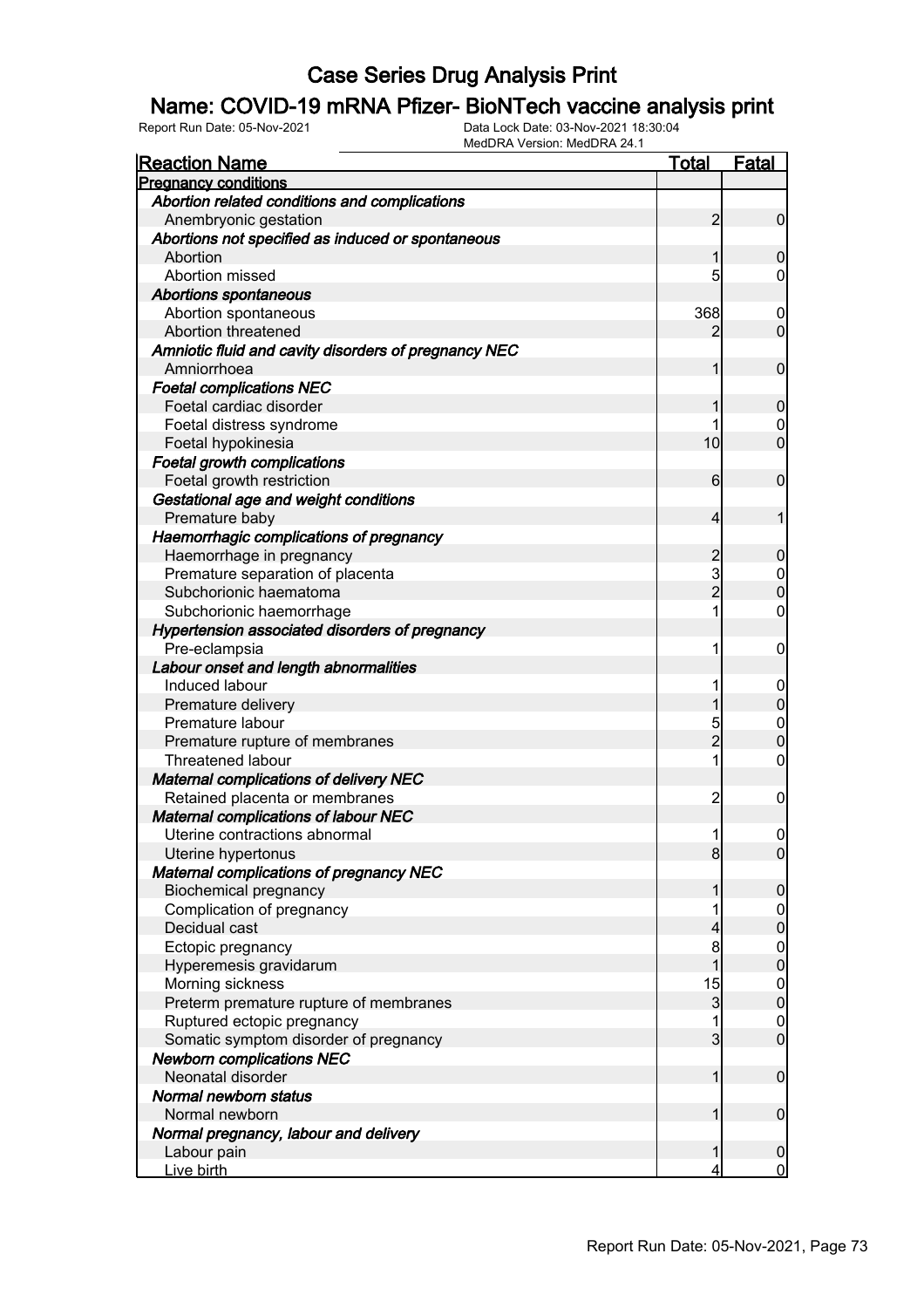### Name: COVID-19 mRNA Pfizer- BioNTech vaccine analysis print

| <b>Reaction Name</b>                            | Total | <b>Fatal</b> |
|-------------------------------------------------|-------|--------------|
| Pregnancy conditions regnancy conditions cont'd |       |              |
| Pregnancy                                       | 33    | 0            |
| Uterine contractions during pregnancy           |       |              |
| Placental abnormalities (excl neoplasms)        |       |              |
| Placental disorder                              |       |              |
| Placental insufficiency                         |       | 0            |
| <b>Postpartum complications NEC</b>             |       |              |
| Postpartum haemorrhage                          | 3     | 0            |
| Pregnancy complicated by maternal disorders     |       |              |
| <b>Gestational diabetes</b>                     |       | 0            |
| Peripartum cardiomyopathy                       |       |              |
| Stillbirth and foetal death                     |       |              |
| Foetal death                                    | 3     | 3            |
| Stillbirth                                      |       |              |
| Unintended pregnancies                          |       |              |
| Pregnancy after post coital contraception       |       |              |
| Pregnancy on contraceptive                      |       |              |
| Pregnancy on oral contraceptive                 |       |              |
| Pregnancy with contraceptive device             |       |              |
| Pregnancy with implant contraceptive            |       |              |
| Unintended pregnancy                            |       |              |
| Unwanted pregnancy                              |       |              |
| <b>Pregnancy conditions SOC TOTAL</b>           | 542   |              |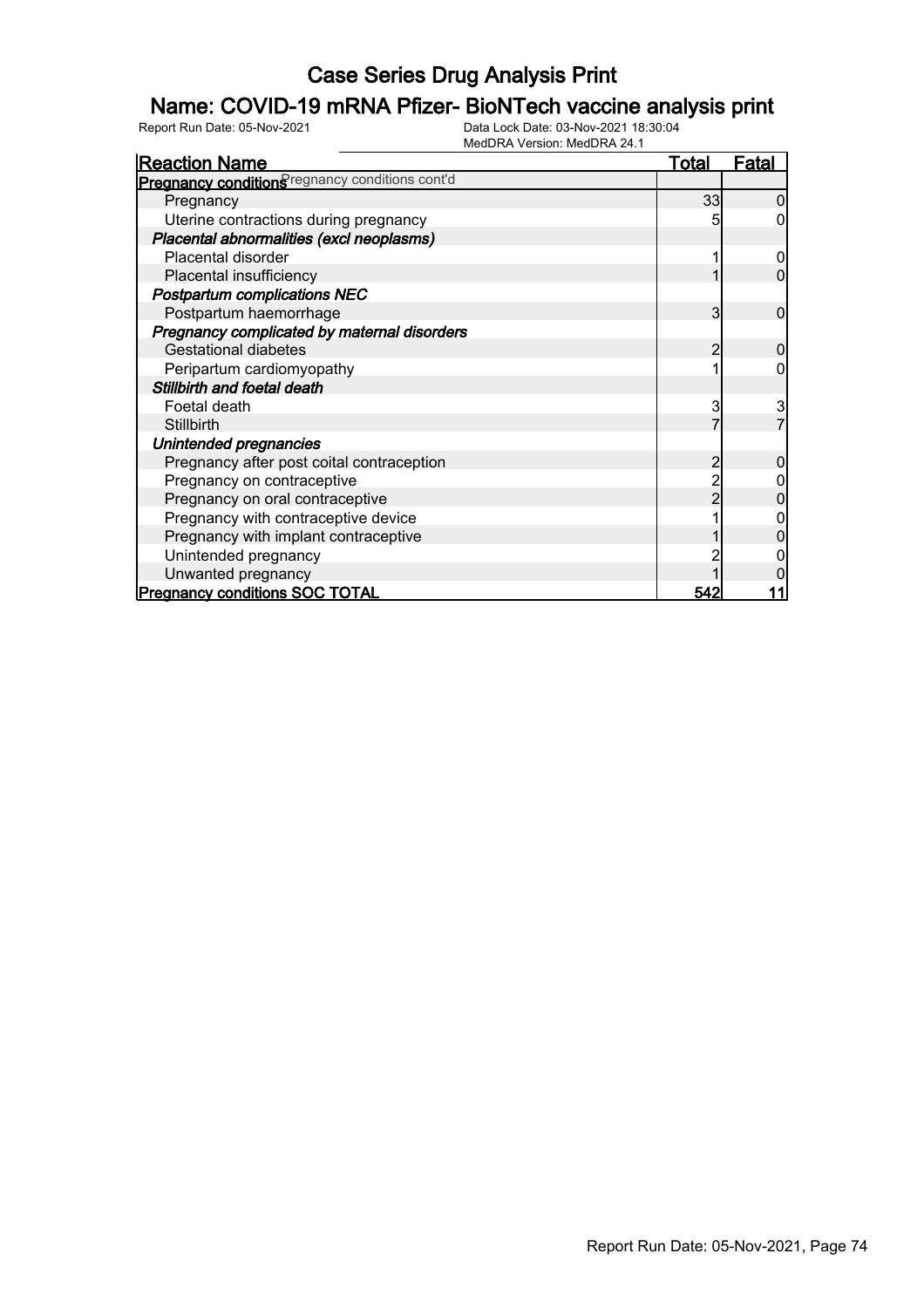#### Name: COVID-19 mRNA Pfizer- BioNTech vaccine analysis print

| <b>Reaction Name</b>                         | <u>Total</u>   | <b>Fatal</b>     |
|----------------------------------------------|----------------|------------------|
| <b>Device issues NEC</b>                     |                |                  |
| Device connection issue                      |                | 0                |
| Device failure                               |                | 0                |
| Device issue                                 | $\overline{c}$ | 0                |
| Device malfunction events NEC                |                |                  |
| Device infusion issue                        | 1              | $\mathbf 0$      |
| Device malfunction                           |                | $\mathbf{0}$     |
| Device pacing issue                          |                | $\overline{0}$   |
| Device stimulation issue                     |                | $\mathbf 0$      |
| Oversensing                                  | 15             | $\overline{0}$   |
| Thrombosis in device                         | 12             | 0                |
| Device physical property and chemical issues |                |                  |
| Device breakage                              | 1              | 0                |
| Device defective                             | 7              | 0                |
| Device kink                                  | 1              | 0                |
| Needle issue                                 | 3              | $\overline{0}$   |
| Product contamination and sterility issues   |                |                  |
| <b>Product contamination</b>                 | 11             | $\boldsymbol{0}$ |
| Product contamination physical               | 6              | 0                |
| <b>Product packaging issues</b>              |                |                  |
| Product closure issue                        | 1              | 0                |
| <b>Product physical issues</b>               |                |                  |
| Liquid product physical issue                | 9              | 0                |
| Product after taste                          | $\overline{2}$ | 0                |
| Product deposit                              | 1              | $\mathbf{0}$     |
| Product odour abnormal                       | $\overline{c}$ | $\overline{0}$   |
| Product physical issue                       | $\overline{2}$ | 0                |
| Product taste abnormal                       | 10             | $\overline{0}$   |
| <b>Product quality issues NEC</b>            |                |                  |
| Product complaint                            | 1              | 0                |
| Product origin unknown                       | 6              | 0                |
| Product supply and availability issues       |                |                  |
| Product availability issue                   |                | 0                |
| <b>null SOC TOTAL</b>                        | 99             | $\mathbf 0$      |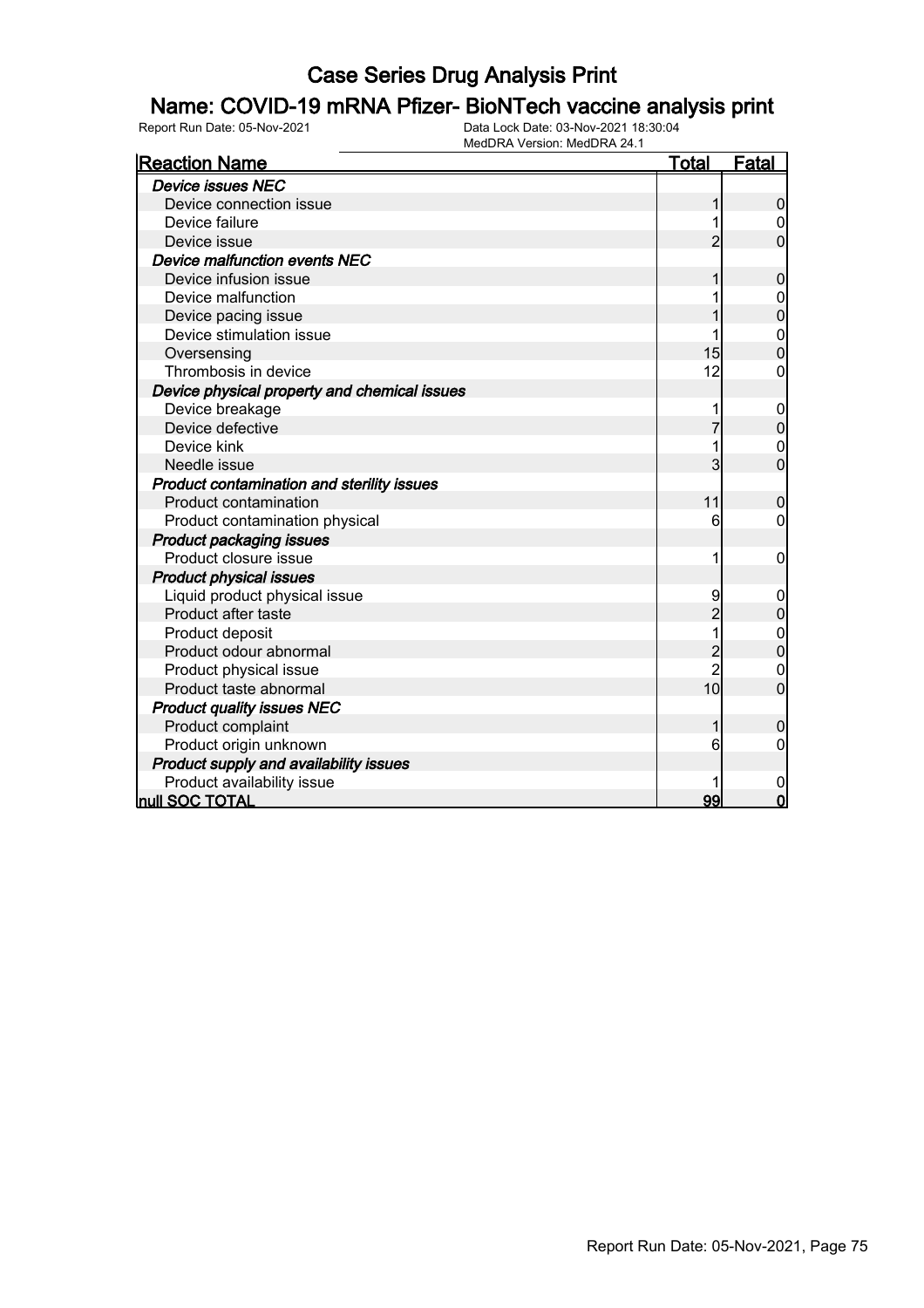#### Name: COVID-19 mRNA Pfizer- BioNTech vaccine analysis print

| <b>Reaction Name</b>                                   | <b>Total</b>    | <b>Fatal</b>     |
|--------------------------------------------------------|-----------------|------------------|
| <b>Psychiatric disorders</b>                           |                 |                  |
| <b>Abnormal behaviour NEC</b>                          |                 |                  |
| Abnormal behaviour                                     | 25              | $\overline{0}$   |
| Behaviour disorder                                     |                 | $\overline{0}$   |
| <b>Breath holding</b>                                  | $6 \,$          | $\mathbf 0$      |
| Staring                                                | 7               | 0                |
| <b>Adjustment disorders</b>                            |                 |                  |
| Adjustment disorder with depressed mood                | 4               | $\mathbf 0$      |
| <b>Affect alterations NEC</b>                          |                 |                  |
| Affect lability                                        | 12              | $\boldsymbol{0}$ |
| <b>Constricted affect</b>                              | $\overline{3}$  | $\mathbf 0$      |
| <b>Flat affect</b>                                     | 11              | $\mathbf 0$      |
| Inappropriate affect                                   | 22              | $\mathbf 0$      |
| <b>Amnestic symptoms</b>                               |                 |                  |
| Paramnesia                                             | 5 <sub>5</sub>  | $\mathbf 0$      |
| <b>Anxiety disorders NEC</b>                           |                 |                  |
| Anxiety disorder                                       |                 | $\mathbf 0$      |
| Generalised anxiety disorder                           |                 | $\mathbf 0$      |
| <b>Neurosis</b>                                        |                 | $\overline{0}$   |
| <b>Anxiety symptoms</b>                                |                 |                  |
| Agitation                                              | 74              | $\mathbf 0$      |
| Anxiety                                                | 796             | $\boldsymbol{0}$ |
| Immunisation anxiety related reaction                  | $\overline{2}$  | $\mathbf 0$      |
| Nervousness                                            | 168             | $\mathbf 0$      |
| <b>Stress</b>                                          | 96              | $\overline{0}$   |
| <b>Tension</b>                                         | 38              | 0                |
| Attention deficit and disruptive behaviour disorders   |                 |                  |
| Attention deficit hyperactivity disorder               | 6               | $\mathbf 0$      |
| <b>Behaviour and socialisation disturbances</b>        |                 |                  |
| Aggression                                             | 13              | $\overline{0}$   |
| Attention-seeking behaviour                            | 1               | $\boldsymbol{0}$ |
| Aversion                                               |                 | $\boldsymbol{0}$ |
| Disinhibition                                          | $\overline{c}$  | $\mathbf 0$      |
| Indifference                                           | 6               | $\boldsymbol{0}$ |
| Paranoia                                               | 24              | $\overline{0}$   |
| Personality change                                     | $\vert 4 \vert$ | $\overline{0}$   |
| Social avoidant behaviour                              | $\overline{5}$  | 0                |
| Soliloquy                                              | $\overline{2}$  | 0                |
| Suspiciousness                                         | 1               | $\overline{0}$   |
| <b>Bipolar disorders</b>                               |                 |                  |
| Bipolar I disorder                                     | $\overline{2}$  | $\boldsymbol{0}$ |
| Bipolar disorder                                       | 4               | 0                |
| Cognitive and attention disorders and disturbances NEC |                 |                  |
| Daydreaming                                            |                 | $\overline{0}$   |
| Distractibility                                        |                 | $\mathbf 0$      |
| Mental fatigue                                         | 200             | 0                |
| <b>Communications disorders</b>                        |                 |                  |
| Communication disorder                                 | 5               | $\overline{0}$   |
| Mutism                                                 | $\overline{3}$  | $\overline{0}$   |
| Confusion and disorientation                           |                 |                  |
| Confusional state                                      | 829             | $\mathbf 0$      |
| Disorientation                                         | 272             | $\overline{0}$   |
| Decreased physical activity levels                     |                 |                  |
| <u>Catatonia</u>                                       | 1               | $\overline{0}$   |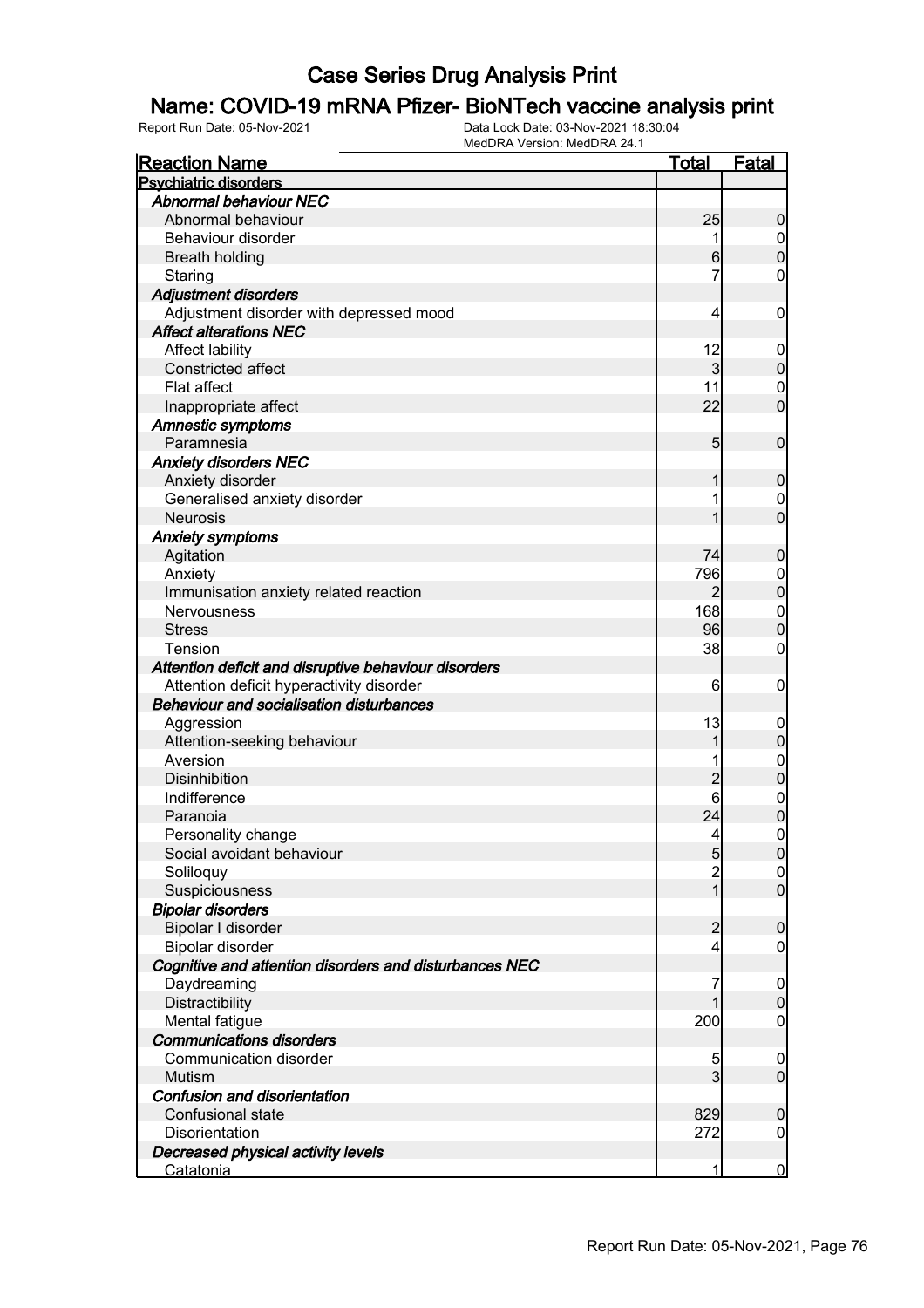### Name: COVID-19 mRNA Pfizer- BioNTech vaccine analysis print

| <u>Reaction Name</u>                                          | <b>Total</b>    | <b>Fatal</b>                     |
|---------------------------------------------------------------|-----------------|----------------------------------|
| Psychiatric disorders <sup>Psychiatric disorders cont'd</sup> |                 |                                  |
| Deliria                                                       |                 |                                  |
| Delirium                                                      | 105             | $\boldsymbol{0}$                 |
| <b>Delusional symptoms</b>                                    |                 |                                  |
| Delusion                                                      | 11              | $\mathbf 0$                      |
| Depressive disorders                                          |                 |                                  |
| Agitated depression                                           | 5               | $\mathbf 0$                      |
| Depression                                                    | 319             | $\pmb{0}$                        |
| Depression suicidal                                           | 14              | $\boldsymbol{0}$                 |
| Major depression                                              | 9               | $\overline{0}$                   |
| Mixed anxiety and depressive disorder                         | 3               | $\mathbf 0$                      |
| <b>Dissociative states</b>                                    |                 |                                  |
| Depersonalisation/derealisation disorder                      | 11              | $\mathbf 0$                      |
| <b>Dissociation</b>                                           | 29              | $\pmb{0}$                        |
| Dissociative amnesia                                          | $\overline{c}$  | $\mathbf 0$                      |
| Dissociative disorder                                         | $\overline{2}$  | $\overline{0}$                   |
| Disturbances in initiating and maintaining sleep              |                 |                                  |
| Initial insomnia                                              | 22              | $\boldsymbol{0}$                 |
| Insomnia                                                      | 1366            | $\overline{0}$                   |
| Middle insomnia                                               | 27              | $\mathbf 0$                      |
| Terminal insomnia                                             | 32              | $\boldsymbol{0}$                 |
| <b>Dyssomnias</b>                                             |                 |                                  |
| Breathing-related sleep disorder                              | 1               | $\mathbf 0$                      |
| Dyssomnia                                                     | 1               | $\boldsymbol{0}$                 |
| Poor quality sleep                                            | 210             | $\boldsymbol{0}$                 |
| <b>Eating disorders NEC</b>                                   |                 |                                  |
| Bulimia nervosa                                               |                 | $\mathbf 0$                      |
| Eating disorder                                               | 10              | $\mathbf 0$                      |
| Selective eating disorder                                     |                 | $\boldsymbol{0}$                 |
| <b>Emotional and mood disturbances NEC</b>                    |                 |                                  |
| Anger                                                         | 35              | $\mathbf 0$                      |
| Dysphoria                                                     | $\overline{2}$  | $\pmb{0}$                        |
| <b>Emotional disorder</b>                                     | 54              | $\overline{0}$                   |
| <b>Emotional distress</b>                                     | 41              | $\mathbf 0$                      |
| <b>Emotional poverty</b>                                      |                 |                                  |
| Euphoric mood                                                 | 42              | $\begin{matrix}0\\0\end{matrix}$ |
| Frustration tolerance decreased                               | $\overline{c}$  | 0                                |
| Irritability                                                  | 194             | $\mathbf 0$                      |
| Mood altered                                                  | 53              | $\mathbf 0$                      |
| <b>Factitious disorders</b>                                   |                 |                                  |
| Factitious disorder                                           | $\vert 4 \vert$ | $\mathbf 0$                      |
| Fear symptoms and phobic disorders (incl social phobia)       |                 |                                  |
| Agoraphobia                                                   | $\overline{2}$  | $\boldsymbol{0}$                 |
| Fear                                                          | 18              | $\pmb{0}$                        |
| Fear of death                                                 | 1               | $\boldsymbol{0}$                 |
| Fear of eating                                                | 1               | $\mathbf 0$                      |
| Fear of falling                                               |                 | $\boldsymbol{0}$                 |
| Fear of injection                                             | $\frac{3}{7}$   | $\mathbf 0$                      |
| Osmophobia                                                    | 1               | $\boldsymbol{0}$                 |
| Phobia                                                        | $\mathbf{3}$    | $\mathbf 0$                      |
| Phonophobia                                                   | $\overline{c}$  | $\boldsymbol{0}$                 |
| Social anxiety disorder                                       | $\overline{1}$  | $\mathbf 0$                      |
| Social fear                                                   | 1               | $\mathbf 0$                      |
| <b>Fluctuating mood symptoms</b>                              |                 |                                  |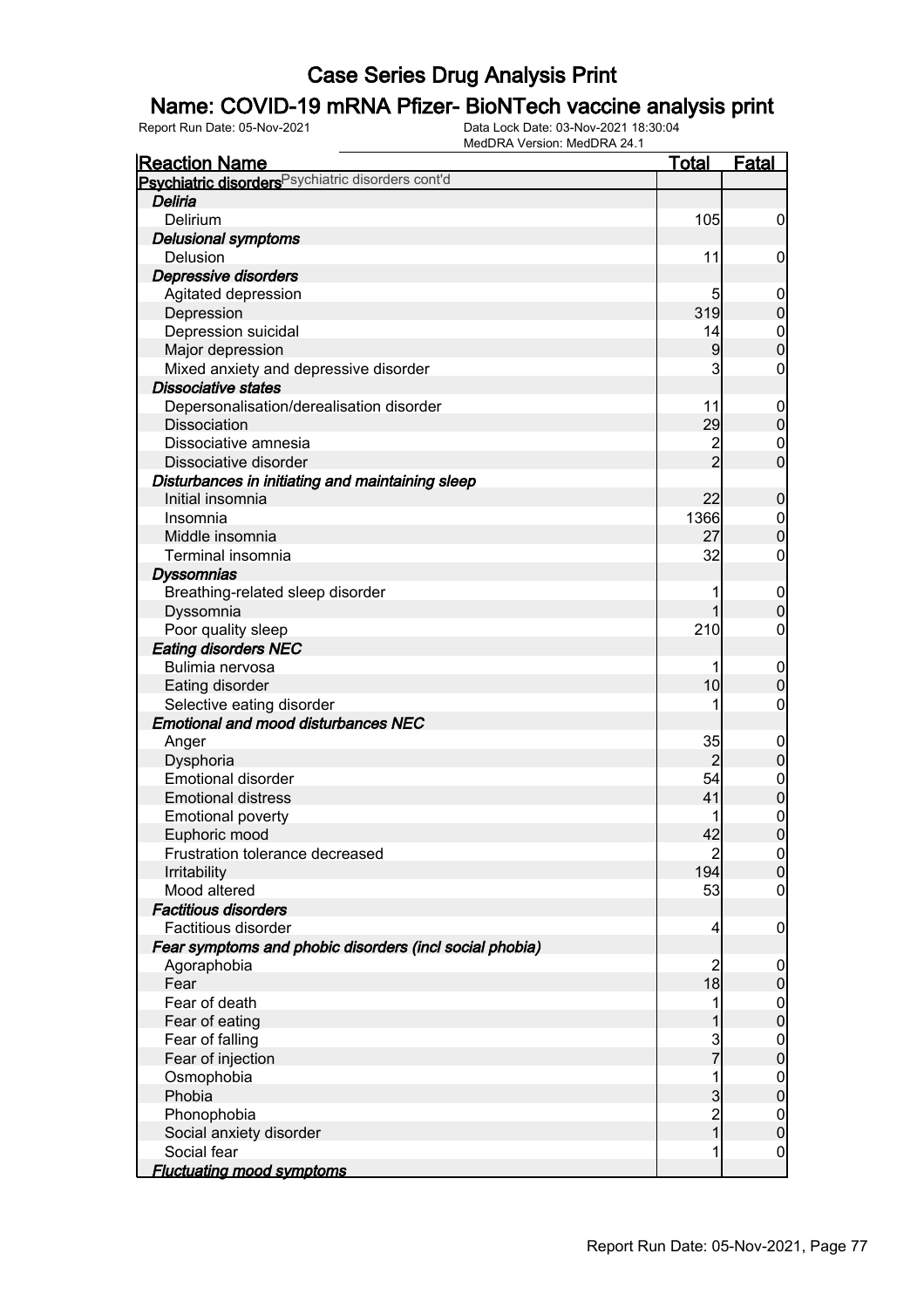### Name: COVID-19 mRNA Pfizer- BioNTech vaccine analysis print

| <b>Reaction Name</b>                                         | <u>Total</u>   | <b>Fatal</b>                     |
|--------------------------------------------------------------|----------------|----------------------------------|
| Psychiatric disorders Psychiatric disorders cont'd           |                |                                  |
| Mood swings                                                  | 137            | $\overline{0}$                   |
| Hallucinations (excl sleep-related)                          |                |                                  |
| Hallucination                                                | 192            | $\overline{0}$                   |
| Hallucination, auditory                                      | 14             | $\pmb{0}$                        |
| Hallucination, olfactory                                     | 11             |                                  |
| Hallucination, tactile                                       | $\mathbf{1}$   | $0\atop 0$                       |
| Hallucination, visual                                        | 25             | $\boldsymbol{0}$                 |
| Hallucinations, mixed                                        | 2              | $\overline{0}$                   |
| Increased physical activity levels                           |                |                                  |
| <b>Restlessness</b>                                          | 144            | $\mathbf 0$                      |
| Infancy, childhood and adolescence psychiatric disorders NEC |                |                                  |
| Social (pragmatic) communication disorder                    | 1              | $\mathbf 0$                      |
| Learning disorders                                           |                |                                  |
| Learning disability                                          | 1              | $\mathbf 0$                      |
| Learning disorder                                            | 1              | $\overline{0}$                   |
| <b>Mental disorders NEC</b>                                  |                |                                  |
| Mental disorder                                              | 15             | $\boldsymbol{0}$                 |
| Mental status changes                                        | 1              | $\mathbf 0$                      |
| Psychological factor affecting medical condition             | 1              | $\pmb{0}$                        |
| Mood alterations with depressive symptoms                    |                |                                  |
| Anhedonia                                                    | 3              | $\boldsymbol{0}$                 |
| Decreased interest                                           | 9              | $\mathbf 0$                      |
| Depressed mood                                               | 367            |                                  |
| Depressive symptom                                           |                | $0\atop 0$                       |
| Feeling guilty                                               | 1              |                                  |
| Feeling of despair                                           | 5              | $\begin{matrix}0\\0\end{matrix}$ |
| Feelings of worthlessness                                    | 1              |                                  |
| Negative thoughts                                            | 1              | $\begin{matrix}0\\0\end{matrix}$ |
| Psychomotor retardation                                      | 2<br>3         | $\mathbf{0}$                     |
| Sense of a foreshortened future                              |                | $\mathbf 0$                      |
| <b>Tearfulness</b>                                           | 40             | $\pmb{0}$                        |
| Mood alterations with manic symptoms                         |                |                                  |
| Hypomania                                                    |                | $\mathbf 0$                      |
| Mania                                                        | 11             | $\overline{0}$                   |
| <b>Mood disorders NEC</b>                                    |                |                                  |
| Affective disorder                                           | $\mathbf{3}$   | 0                                |
| Apathy                                                       | 28             | $\overline{0}$                   |
| Boredom                                                      | $\mathbf{1}$   | $\pmb{0}$                        |
| Laziness                                                     | 3              | $\boldsymbol{0}$                 |
| Listless                                                     | 19             | $\overline{0}$                   |
| Mood disorder due to a general medical condition             | 1              | $\mathbf 0$                      |
| Narcolepsy and associated conditions                         |                |                                  |
| Hypnagogic hallucination                                     | $\frac{3}{2}$  | $\boldsymbol{0}$                 |
| Hypnopompic hallucination                                    |                | $\pmb{0}$                        |
| Sleep attacks                                                | $\overline{3}$ | $\mathbf 0$                      |
| Obsessive-compulsive disorders and symptoms                  |                |                                  |
| Obsessive-compulsive symptom                                 | 1              | $\mathbf 0$                      |
| Orgasmic disorders and disturbances                          |                |                                  |
| Anorgasmia                                                   | 4              | $\mathbf 0$                      |
| Female orgasmic disorder                                     | $\overline{c}$ | $\pmb{0}$                        |
| Orgasm abnormal                                              | 4              | $\boldsymbol{0}$                 |
| Orgasmic sensation decreased                                 | $\mathbf{1}$   | $\pmb{0}$                        |
| Premature ejaculation                                        | 1              | $\overline{0}$                   |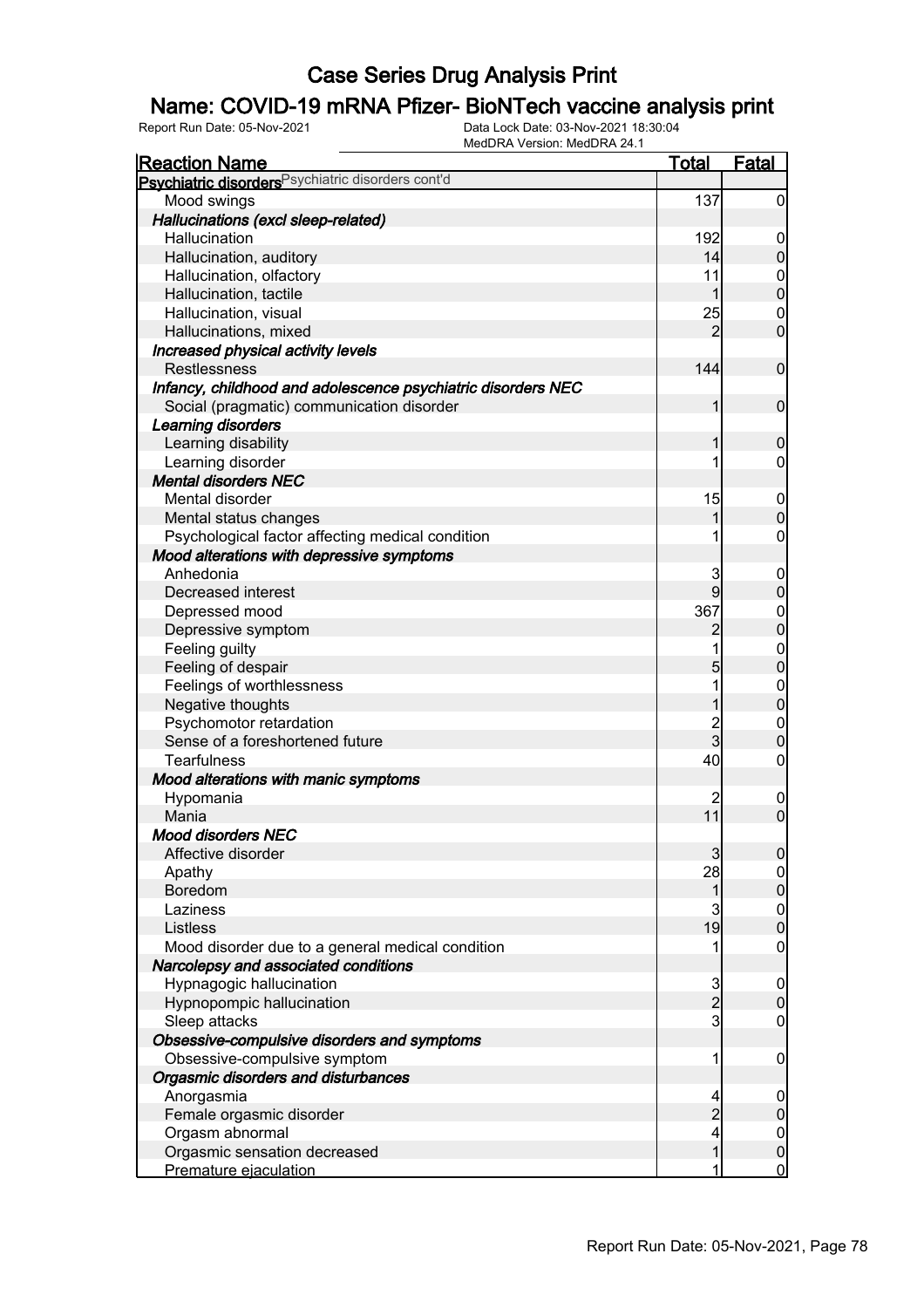### Name: COVID-19 mRNA Pfizer- BioNTech vaccine analysis print

| <b>Reaction Name</b>                                          | <u>Total</u>    | <b>Fatal</b>             |
|---------------------------------------------------------------|-----------------|--------------------------|
| Psychiatric disorders <sup>Psychiatric disorders cont'd</sup> |                 |                          |
| Panic attacks and disorders                                   |                 |                          |
| Panic attack                                                  | 184             | $\overline{0}$           |
| Panic disorder                                                |                 | $\mathbf 0$              |
| Panic reaction                                                | 28              | 0                        |
| Paraphilias and paraphilic disorders                          |                 |                          |
| Transvestism                                                  | 1               | $\mathbf 0$              |
| <b>Parasomnias</b>                                            |                 |                          |
| Abnormal dreams                                               | 170             | $\mathbf 0$              |
| Abnormal sleep-related event                                  |                 | $\pmb{0}$                |
| Confusional arousal                                           |                 | $\boldsymbol{0}$         |
| Exploding head syndrome                                       | $\overline{2}$  | $\overline{0}$           |
| Nightmare                                                     | 187             | $\boldsymbol{0}$         |
| Parasomnia                                                    | $\overline{c}$  | $\mathbf 0$              |
| Sleep inertia                                                 |                 | $\mathbf{0}$             |
| Sleep talking                                                 | 6               | $\mathbf 0$              |
| Sleep terror                                                  | 21              | $\mathbf 0$              |
| Somnambulism                                                  | 6               | $\mathbf 0$              |
| <b>Perception disturbances NEC</b>                            |                 |                          |
| Autoscopy                                                     | 17              | $\boldsymbol{0}$         |
| Deja vu                                                       | $\frac{2}{8}$   | $\mathbf 0$              |
| Derealisation                                                 |                 | $\mathbf 0$              |
| Flashback                                                     | $\frac{3}{2}$   | $\boldsymbol{0}$         |
| Illusion                                                      |                 | $\mathbf 0$              |
| Near death experience                                         | 1               | $\mathbf 0$              |
| Time perception altered                                       | $\overline{2}$  | $\mathbf 0$              |
| <b>Personality disorders NEC</b>                              |                 |                          |
| Personality disorder                                          | 1               | $\boldsymbol{0}$         |
| Pervasive developmental disorders NEC                         |                 |                          |
| Autism spectrum disorder                                      | 2               | $\mathbf 0$              |
| Psychiatric elimination disorders                             |                 |                          |
| <b>Enuresis</b>                                               | 21              | $\mathbf 0$              |
| <b>Psychiatric symptoms NEC</b>                               |                 |                          |
| Helplessness                                                  | 1               | $\boldsymbol{0}$         |
| Hypervigilance                                                | 9               | $0\atop 0$               |
| Psychiatric symptom                                           | $5\overline{)}$ |                          |
| Psychological trauma                                          | 3               | 0                        |
| Trance                                                        | 1               | $\overline{0}$           |
| <b>Psychotic disorder NEC</b>                                 |                 |                          |
| Acute psychosis                                               |                 | $\boldsymbol{0}$         |
| Psychotic behaviour                                           |                 | $\overline{0}$           |
| Psychotic disorder                                            | 23              | $\overline{0}$           |
| Schizophrenia NEC                                             |                 |                          |
| Schizophrenia                                                 | 1               | $\boldsymbol{0}$         |
| Sexual and gender identity disorders NEC                      |                 |                          |
| Gender dysphoria<br>Sexual arousal disorders                  | 1               | $\boldsymbol{0}$         |
|                                                               |                 |                          |
| Disturbance in sexual arousal<br>Sexual inhibition            | 3               | $\mathbf 0$              |
| Sexual desire disorders                                       |                 | $\mathbf 0$              |
|                                                               | 1               |                          |
| Hypersexuality<br>Libido decreased                            | 14              | $\mathbf 0$<br>$\pmb{0}$ |
| Libido increased                                              | 6               | $\mathbf 0$              |
| Loss of libido                                                | 16              | $\mathbf 0$              |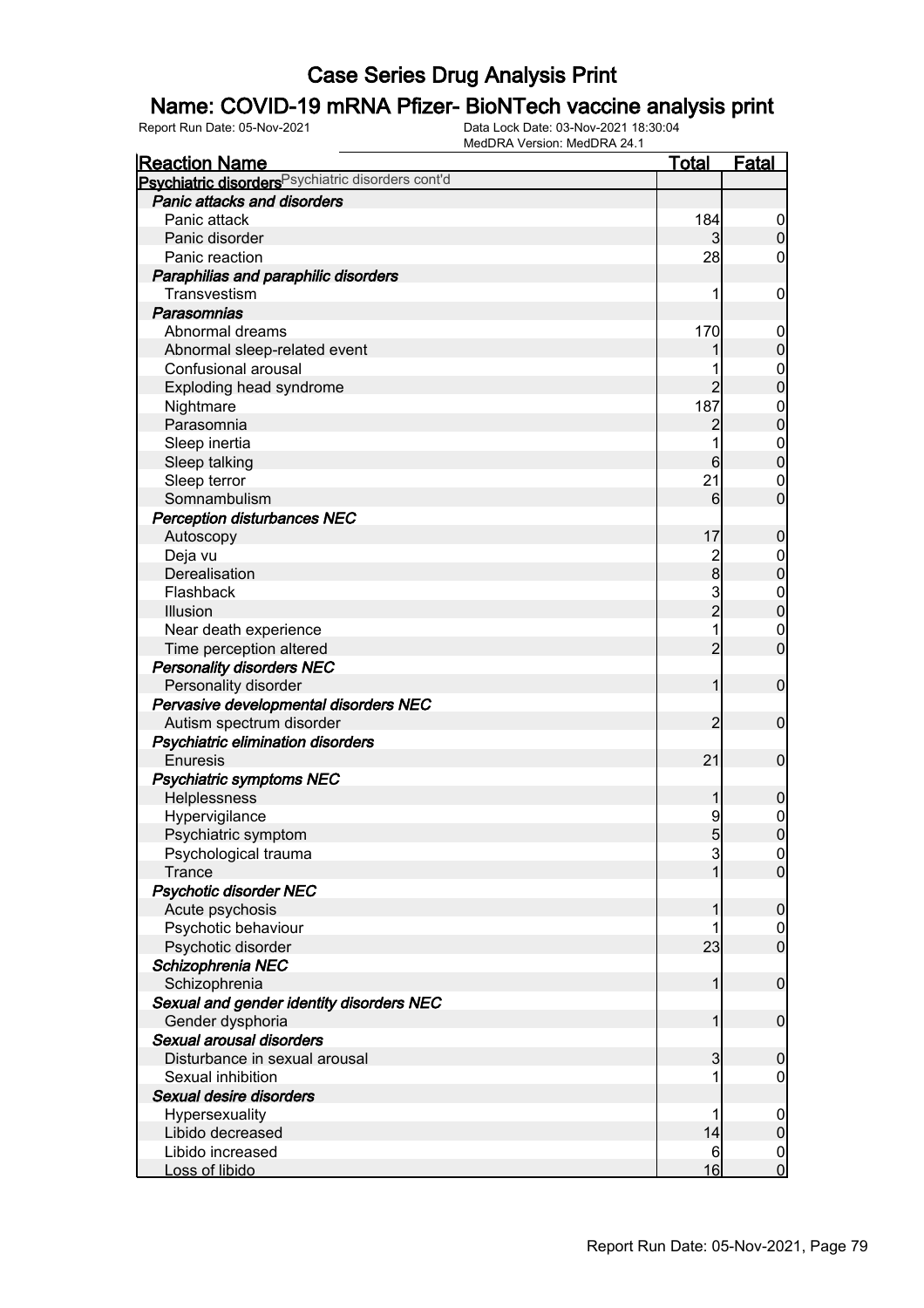### Name: COVID-19 mRNA Pfizer- BioNTech vaccine analysis print

| <b>IVICULITA VEISIUII. IVICULITA 24. I</b><br><b>Reaction Name</b> | <b>Total</b>   | Fatal                            |
|--------------------------------------------------------------------|----------------|----------------------------------|
| Psychiatric disorders <sup>Psychiatric disorders cont'd</sup>      |                |                                  |
| <b>Sexual dysfunction NEC</b>                                      |                |                                  |
| Genito-pelvic pain/penetration disorder                            | 1              | $\overline{0}$                   |
| <b>Sleep disorders NEC</b>                                         |                |                                  |
| Sleep disorder                                                     | 197            | $\mathbf 0$                      |
| Sleep disorder due to general medical condition, insomnia type     | 5              | 0                                |
| Somatic symptom disorders                                          |                |                                  |
| <b>Conversion disorder</b>                                         | 21             | 0                                |
| Habit cough                                                        | 16             | $\overline{0}$                   |
| Somatic symptom disorder                                           |                | $\mathbf 0$                      |
| Vomiting psychogenic                                               | 1              | $\overline{0}$                   |
| Speech and language usage disturbances                             |                |                                  |
| Disorganised speech                                                |                | $\mathbf 0$                      |
| Logorrhoea                                                         | $\overline{2}$ | 0                                |
| Speech articulation and rhythm disturbances                        |                |                                  |
| Dysphemia                                                          | 24             | 0                                |
| Lack of spontaneous speech                                         | 1              | $\mathbf 0$                      |
| Pressure of speech                                                 |                | 0                                |
| <b>Stereotypies and automatisms</b>                                |                |                                  |
| Automatism                                                         |                | $\mathbf 0$                      |
| <b>Bruxism</b>                                                     | 11             | $\mathbf 0$                      |
| Head banging                                                       | 10             | $\mathbf 0$                      |
| Stereotypy                                                         | 1              | $\overline{0}$                   |
| <b>Stress disorders</b>                                            |                |                                  |
| <b>Burnout syndrome</b>                                            | 2              | $\mathbf 0$                      |
| Post-traumatic stress disorder                                     | 4              | 0                                |
| Substance related and addictive disorders                          |                |                                  |
| Alcohol problem                                                    |                | $\mathbf 0$                      |
| Alcoholic hangover                                                 | 1              | $\mathbf 0$                      |
| Alcoholism                                                         | 3              | 0                                |
| Nicotine dependence                                                | $\overline{2}$ | $\overline{0}$                   |
| Suicidal and self-injurious behaviour                              |                |                                  |
| Completed suicide                                                  | 1              |                                  |
| Intentional self-injury                                            | 6              | 0                                |
| Self-injurious ideation                                            |                | $\mathbf 0$                      |
| Suicidal ideation                                                  | 36             | $\mathbf 0$                      |
| Suicide attempt                                                    | 8              | $\overline{0}$                   |
| Suicide threat                                                     |                | $\overline{0}$                   |
| <b>Thinking disturbances</b>                                       |                |                                  |
| Bradyphrenia                                                       | 39             | $\mathbf 0$                      |
| Intrusive thoughts                                                 | 7              | $\mathbf 0$                      |
| Morbid thoughts                                                    |                |                                  |
| Tachyphrenia                                                       | 5              | $\begin{matrix}0\\0\end{matrix}$ |
| Thinking abnormal                                                  | 19             | $\mathbf 0$                      |
| Thought blocking                                                   | 1              | $\overline{0}$                   |
| <b>Tic disorders</b>                                               |                |                                  |
| <b>Tic</b>                                                         | 10             | $\mathbf 0$                      |
| <b>Psychiatric disorders SOC TOTAL</b>                             | 7588           | $\mathbf{1}$                     |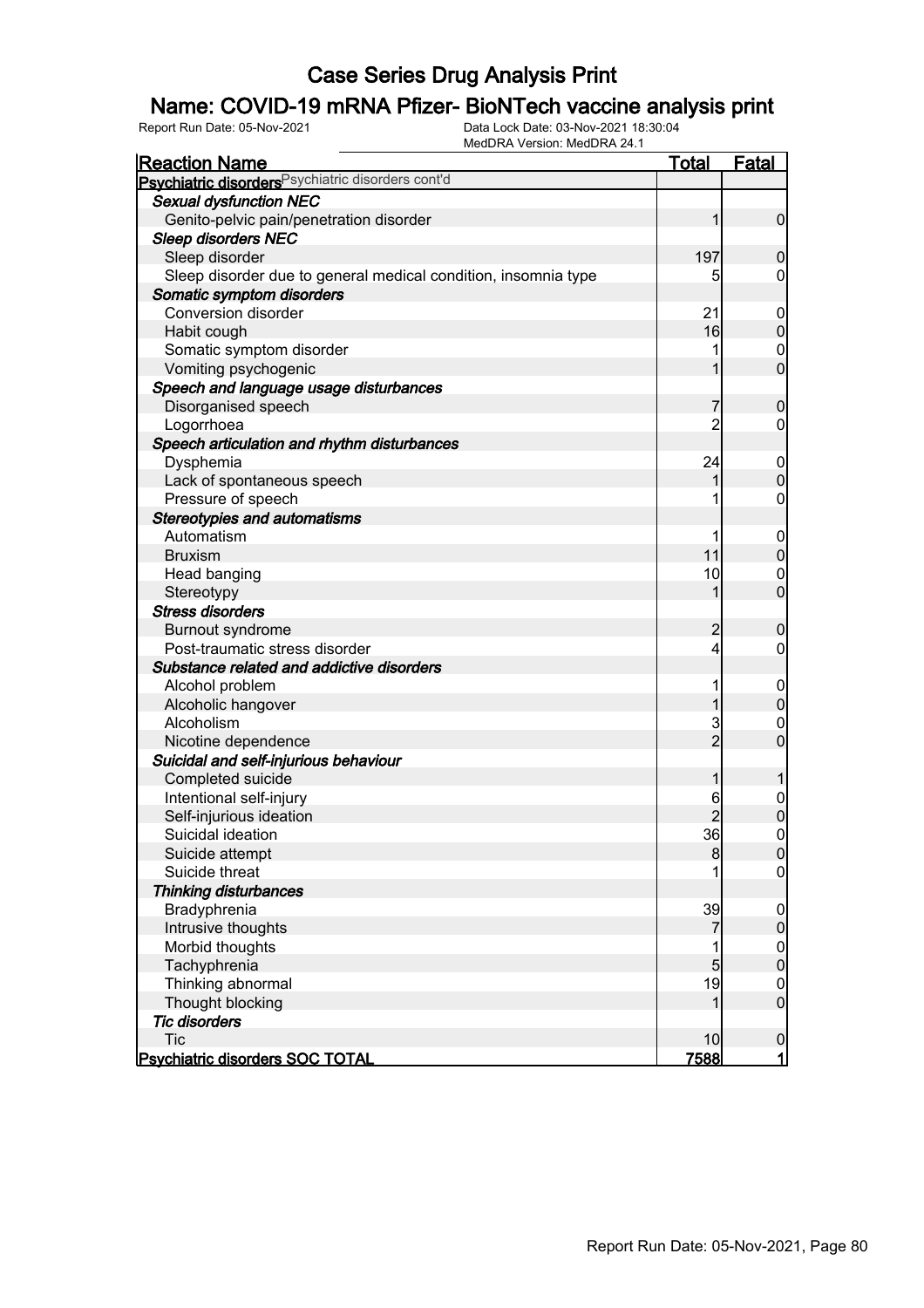### Name: COVID-19 mRNA Pfizer- BioNTech vaccine analysis print

| <b>Reaction Name</b>                        | <u>Total</u>   | <b>Fatal</b>                     |
|---------------------------------------------|----------------|----------------------------------|
| Renal & urinary disorders                   |                |                                  |
| <b>Bladder and urethral symptoms</b>        |                |                                  |
| <b>Bladder discomfort</b>                   |                | $\boldsymbol{0}$                 |
| <b>Bladder irritation</b>                   | $\frac{2}{8}$  |                                  |
| <b>Bladder pain</b>                         | 28             | $0\atop 0$                       |
| Dysuria                                     | 46             |                                  |
| Incontinence                                | 26             | $0\atop 0$                       |
| Lower urinary tract symptoms                | 3              |                                  |
| Micturition disorder                        | $\overline{2}$ | $\begin{matrix}0\\0\end{matrix}$ |
| Micturition urgency                         | 39             |                                  |
| Pollakiuria                                 | 122            | $\begin{matrix}0\\0\end{matrix}$ |
| Stress urinary incontinence                 | 1              |                                  |
| Urethral pain                               |                | $\begin{matrix}0\\0\end{matrix}$ |
| Urge incontinence                           | 1              |                                  |
| Urinary hesitation                          | 1              | $\begin{matrix}0\\0\end{matrix}$ |
| Urinary incontinence                        | 49             |                                  |
| Urinary retention                           | 37             | $\begin{matrix}0\\0\end{matrix}$ |
| Urine flow decreased                        | 14             | $\mathbf 0$                      |
| <b>Bladder disorders NEC</b>                |                |                                  |
| <b>Bladder disorder</b>                     | 8              |                                  |
| <b>Bladder fibrosis</b>                     | 1              | $0\atop 0$                       |
|                                             |                |                                  |
| <b>Bladder prolapse</b>                     | 1              | $\begin{matrix}0\\0\end{matrix}$ |
| Urinary bladder haemorrhage                 | $\overline{2}$ |                                  |
| <b>Bladder infections and inflammations</b> |                |                                  |
| Cystitis interstitial                       | 5              | $\boldsymbol{0}$                 |
| Cystitis noninfective                       | 1              | $\mathbf 0$                      |
| Genital and urinary tract disorders NEC     |                |                                  |
| Genitourinary symptom                       | 1              | $\mathbf 0$                      |
| Urinary tract disorder                      | 4              | $\overline{0}$                   |
| Glomerulonephritis and nephrotic syndrome   |                |                                  |
| Glomerulonephritis minimal lesion           | 5              | $\boldsymbol{0}$                 |
| Glomerulonephritis rapidly progressive      | $\frac{2}{3}$  | $\begin{matrix}0\\0\end{matrix}$ |
| IgA nephropathy                             |                |                                  |
| Nephrotic syndrome                          | 17             | $\pmb{0}$                        |
| Myoneurogenic bladder disorders             |                |                                  |
| <b>Bladder dysfunction</b>                  | 5 <sub>5</sub> | $\boldsymbol{0}$                 |
| Hypertonic bladder                          | 1              | 0                                |
| Hypotonic urinary bladder                   | 1              | $\overline{0}$                   |
| Loss of bladder sensation                   | $\overline{c}$ | $\boldsymbol{0}$                 |
| Neurogenic bladder                          | $\overline{2}$ | $\mathbf 0$                      |
| <b>Nephritis NEC</b>                        |                |                                  |
| Lupus nephritis                             | 1              | $\mathbf 0$                      |
| Nephritis                                   | $\frac{2}{2}$  | $\boldsymbol{0}$                 |
| Tubulointerstitial nephritis                |                | $\boldsymbol{0}$                 |
| Nephropathies and tubular disorders NEC     |                |                                  |
| Nephropathy                                 | 1              | $\mathbf 0$                      |
| <b>Renal disorders NEC</b>                  |                |                                  |
| Renal disorder                              | 5              | 1                                |
| Renal haemorrhage                           | 1              | $\boldsymbol{0}$                 |
| <b>Renal mass</b>                           |                | $\mathbf 0$                      |
| Renal failure and impairment                |                |                                  |
| Acute kidney injury                         | 46             | 4                                |
| Anuria                                      | $\mathbf{3}$   | $\pmb{0}$                        |
| Chronic kidney disease                      | 4              | $\overline{0}$                   |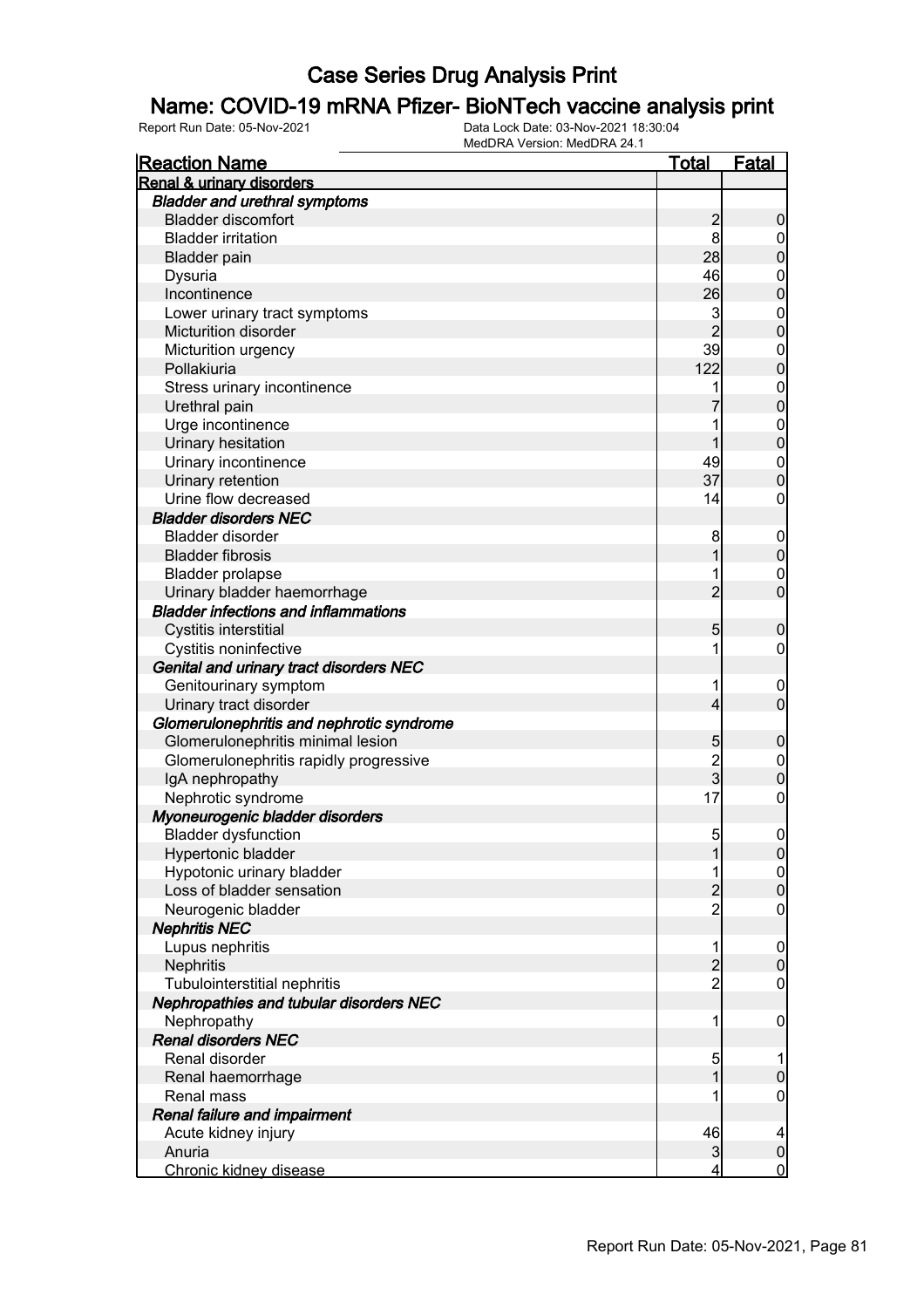### Name: COVID-19 mRNA Pfizer- BioNTech vaccine analysis print

| <b>Reaction Name</b>                                            | <b>Total</b>    | Fatal            |
|-----------------------------------------------------------------|-----------------|------------------|
| Renal & urinary disorders & urinary disorders cont'd            |                 |                  |
| Oliguria                                                        | $\mathbf{1}$    | $\overline{0}$   |
| Renal failure                                                   | 19              |                  |
| Renal impairment                                                | 23              | $\overline{0}$   |
| Renal injury                                                    | $\overline{c}$  | 0                |
| <b>Renal lithiasis</b>                                          |                 |                  |
| Nephrolithiasis                                                 | 9               | $\mathbf 0$      |
| Renal neoplasms                                                 |                 |                  |
| Renal cyst                                                      | 1               | $\mathbf 0$      |
| Renal obstructive disorders                                     |                 |                  |
| Hydronephrosis                                                  | $\overline{c}$  | $\mathbf 0$      |
| Renal structural abnormalities and trauma                       |                 |                  |
| Kidney small                                                    | 1               | $\mathbf 0$      |
| Renal vascular and ischaemic conditions                         |                 |                  |
| Renal infarct                                                   |                 | $\mathbf 0$      |
| Renal tubular necrosis                                          |                 | $\mathbf 0$      |
| <b>Renal vasculitis</b>                                         |                 |                  |
| Structural and obstructive urethral disorders (excl congenital) |                 |                  |
| Urethral stenosis                                               |                 | $\mathbf 0$      |
| <b>Ureteric disorders NEC</b>                                   |                 |                  |
| Ureteric stenosis                                               |                 | $\mathbf 0$      |
| <b>Urinary abnormalities</b>                                    |                 |                  |
| Albuminuria                                                     |                 | $\mathbf 0$      |
| Chromaturia                                                     | 46              | $\boldsymbol{0}$ |
| Haematuria                                                      | 34              | $\mathbf 0$      |
| Ketonuria                                                       |                 | $\mathbf 0$      |
| Myoglobinuria                                                   |                 | $\mathbf 0$      |
| Proteinuria                                                     | 11              | $\mathbf 0$      |
| Urine abnormality                                               | 11              | $\mathbf 0$      |
| Urine odour abnormal                                            | 8               | $\mathbf 0$      |
| Urinary tract lithiasis (excl renal)                            |                 |                  |
| Calculus urinary                                                | $\mathbf{1}$    | $\mathbf 0$      |
| Urinary tract signs and symptoms NEC                            |                 |                  |
| Costovertebral angle tenderness                                 |                 | $\boldsymbol{0}$ |
| Cystitis-like symptom                                           |                 | $\mathbf 0$      |
| Haemorrhage urinary tract                                       | 21              | $\overline{0}$   |
| Nocturia                                                        | 3               | 0                |
| Polyuria                                                        | 8               | $\overline{0}$   |
| Renal colic                                                     |                 | $\mathbf 0$      |
| Renal pain                                                      | 259             | $\mathbf 0$      |
| Urinary tract discomfort                                        |                 | $\overline{0}$   |
| Urinary tract pain                                              | $5\overline{)}$ | $\mathbf 0$      |
| Renal & urinary disorders SOC TOTAL                             | 993             | $\overline{7}$   |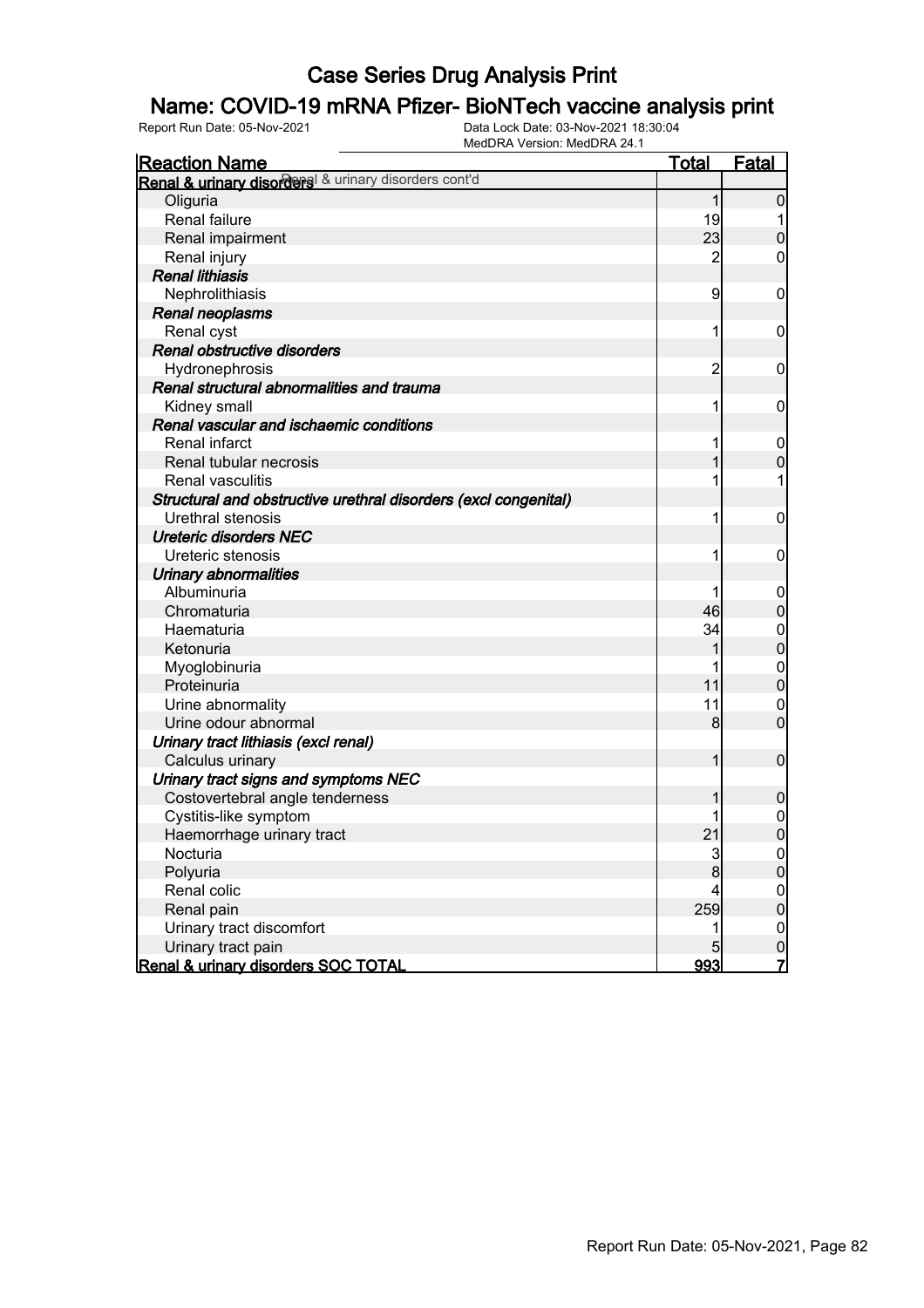#### Name: COVID-19 mRNA Pfizer- BioNTech vaccine analysis print

| <b>Reaction Name</b>                                  | <b>Total</b>   | <b>Fatal</b>     |
|-------------------------------------------------------|----------------|------------------|
| Reproductive & breast disorders                       |                |                  |
| Benign and malignant breast neoplasms                 |                |                  |
| <b>Breast cyst</b>                                    | 13             | $\overline{0}$   |
| <b>Breast disorders NEC</b>                           |                |                  |
| <b>Breast disorder</b>                                | 1              | $\mathbf 0$      |
| <b>Breast enlargement</b>                             | 26             | $\mathbf 0$      |
| <b>Breast mass</b>                                    | 106            | $\mathbf 0$      |
| Gynaecomastia                                         |                | $\boldsymbol{0}$ |
| Mastoptosis                                           | 1              | $\overline{0}$   |
| Nipple disorder                                       |                | $\boldsymbol{0}$ |
| <b>Breast infections and inflammations</b>            |                |                  |
| <b>Breast inflammation</b>                            |                | $\mathbf 0$      |
| Nipple inflammation                                   | 2<br>2         | $\mathbf 0$      |
| <b>Breast signs and symptoms</b>                      |                |                  |
| Breast discharge                                      | 4              | $\mathbf 0$      |
| <b>Breast discomfort</b>                              | 10             | $\boldsymbol{0}$ |
| Breast engorgement                                    | 9              | $\mathbf 0$      |
| Breast haematoma                                      |                | $\mathbf{0}$     |
| Breast oedema                                         | 5              | $\mathbf 0$      |
| Breast pain                                           | 610            | $\mathbf{0}$     |
| <b>Breast swelling</b>                                | 132            | $\overline{0}$   |
| <b>Breast tenderness</b>                              | 73             | $\mathbf{0}$     |
| Nipple pain                                           | 37             | $\mathbf{1}$     |
| Nipple swelling                                       | 4              | $\mathbf 0$      |
| <b>Cervix disorders NEC</b>                           |                |                  |
| Cervical dysplasia                                    | $\overline{c}$ | $\mathbf 0$      |
| Cervix disorder                                       | $\overline{1}$ | $\pmb{0}$        |
| Cervix haemorrhage uterine                            | 5              | $\mathbf 0$      |
| Ectropion of cervix                                   | $\overline{2}$ | $\mathbf 0$      |
| Cervix infections and inflammations                   |                |                  |
| Cervix inflammation                                   | 1              | $\boldsymbol{0}$ |
| Cervix neoplasms                                      |                |                  |
| Cervical polyp                                        | 1              | $\boldsymbol{0}$ |
| Erection and ejaculation conditions and disorders     |                |                  |
| Ejaculation disorder                                  | $\overline{c}$ | 0                |
| Ejaculation failure                                   | $\overline{3}$ | $\mathbf 0$      |
| Erectile dysfunction                                  | 57             | 0                |
| <b>Erection increased</b>                             | $\overline{2}$ | $\overline{0}$   |
| Organic erectile dysfunction                          | 14             | $\overline{0}$   |
| Painful ejaculation                                   | 1              | $\boldsymbol{0}$ |
| Spontaneous ejaculation                               | 1              | $\mathbf 0$      |
| Spontaneous penile erection                           | 1              | $\mathbf 0$      |
| Fallopian tube and ovary infections and inflammations |                |                  |
| Noninfective oophoritis                               | 3              | $\mathbf 0$      |
| <b>Lactation disorders</b>                            |                |                  |
| <b>Breast milk discolouration</b>                     |                | $\mathbf 0$      |
| Breast milk odour abnormal                            | $\frac{3}{2}$  | $\boldsymbol{0}$ |
| Galactorrhoea                                         |                | $\boldsymbol{0}$ |
| Galactostasis                                         | 1              | $\mathbf 0$      |
| Lactation disorder                                    | 6              | $\boldsymbol{0}$ |
| Lactation puerperal increased                         | 5              | $\mathbf 0$      |
| Suppressed lactation                                  | 42             | $\mathbf 0$      |
| <b>Menopausal effects NEC</b>                         |                |                  |
| <b>Artificial menopause</b>                           | 1              | $\overline{0}$   |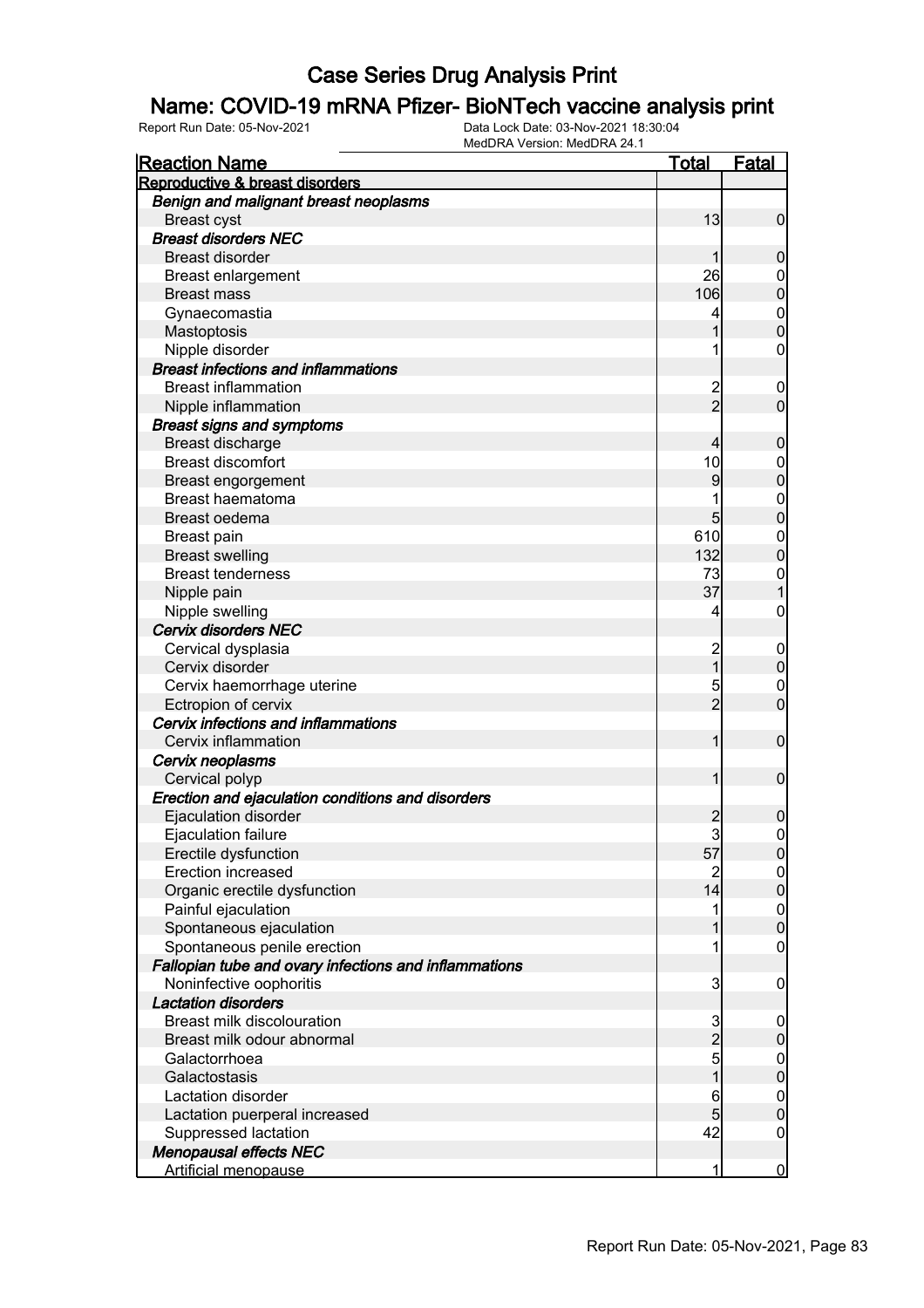### Name: COVID-19 mRNA Pfizer- BioNTech vaccine analysis print

| <u>Reaction Name</u>                                      | <b>Total</b>   | <b>Fatal</b>                         |
|-----------------------------------------------------------|----------------|--------------------------------------|
| Reproductive & breast disorders & breast disorders cont'd |                |                                      |
| Menopausal disorder                                       | 1              | $\overline{0}$                       |
| Menopausal symptoms                                       | 25             | $\overline{0}$                       |
| Menopause delayed                                         | 1              | $\pmb{0}$                            |
| Premature menopause                                       | 15             | $\mathbf 0$                          |
| Menopausal effects on the genitourinary tract             |                |                                      |
| Atrophic vulvovaginitis                                   | 1              | $\boldsymbol{0}$                     |
| Postmenopausal haemorrhage                                | 85             | $\mathbf 0$                          |
| <b>Menstruation and uterine bleeding NEC</b>              |                |                                      |
| Abnormal uterine bleeding                                 | 6              | $\boldsymbol{0}$                     |
| Abnormal withdrawal bleeding                              |                |                                      |
| Dysmenorrhoea                                             | 2614           | $0\atop 0$                           |
| Intermenstrual bleeding                                   | 991            |                                      |
| Menstrual discomfort                                      | 25             | $0$<br>0                             |
| Menstrual disorder                                        | 1667           |                                      |
| Menstruation irregular                                    | 2946           | $0$<br>0                             |
| Premenstrual dysphoric disorder                           | 10             |                                      |
| Premenstrual headache                                     | 10             | $0$<br>0                             |
| Premenstrual pain                                         | 106            |                                      |
| Premenstrual syndrome                                     | 101            | $0$<br>0                             |
| Retrograde menstruation                                   | 1              | $\mathbf{0}$                         |
| Withdrawal bleed                                          | 15             | $\overline{0}$                       |
| <b>Menstruation with decreased bleeding</b>               |                |                                      |
| Amenorrhoea                                               | 535            | $\boldsymbol{0}$                     |
| Hypomenorrhoea                                            | 598            | $\boldsymbol{0}$                     |
| Menstruation delayed                                      | 4481           | $\overline{0}$                       |
| Oligomenorrhoea                                           | 142            | $\mathbf 0$                          |
| <b>Menstruation with increased bleeding</b>               |                |                                      |
| Heavy menstrual bleeding                                  | 4940           | $\mathbf 0$                          |
| Menometrorrhagia                                          | 17             | $\pmb{0}$                            |
| Polymenorrhoea                                            | 769            | $\mathbf 0$                          |
| Ovarian and fallopian tube cysts and neoplasms            |                |                                      |
| Haemorrhagic ovarian cyst                                 | 1              |                                      |
| Ovarian cyst                                              | 19             | $\begin{matrix} 0 \\ 0 \end{matrix}$ |
| Ovarian cyst ruptured                                     |                |                                      |
| Polycystic ovaries                                        | 43             | $\begin{matrix} 0 \\ 0 \end{matrix}$ |
| Ovarian and fallopian tube disorders NEC                  |                |                                      |
| Adnexal torsion                                           | 1              | $\overline{0}$                       |
| Hydrosalpinx                                              |                | $\overline{0}$                       |
| Ovarian enlargement                                       | 2<br>1         | $\mathbf 0$                          |
| Ovarian haemorrhage                                       | 6              |                                      |
| Ovulation disorder                                        | $\overline{2}$ | $\begin{matrix} 0 \\ 0 \end{matrix}$ |
| Ovulation pain                                            | 60             | $\boldsymbol{0}$                     |
| Premature ovulation                                       | $\overline{4}$ | $\overline{0}$                       |
| Pelvic prolapse conditions                                |                |                                      |
| Vaginal prolapse                                          | 1              | $\boldsymbol{0}$                     |
| Pelvis and broad ligament disorders NEC                   |                |                                      |
| Adnexa uteri mass                                         | 1              | $\mathbf 0$                          |
| Adnexa uteri pain                                         | 46             | $\overline{0}$                       |
| Pelvic congestion                                         | 1              | $\mathbf 0$                          |
| Pelvic floor muscle weakness                              |                | $\boldsymbol{0}$                     |
| Pelvic haemorrhage                                        | 17             | $\mathbf 0$                          |
| Penile and scrotal infections and inflammations           |                |                                      |
| <b>Balanoposthitis</b>                                    | $\overline{2}$ | $\overline{0}$                       |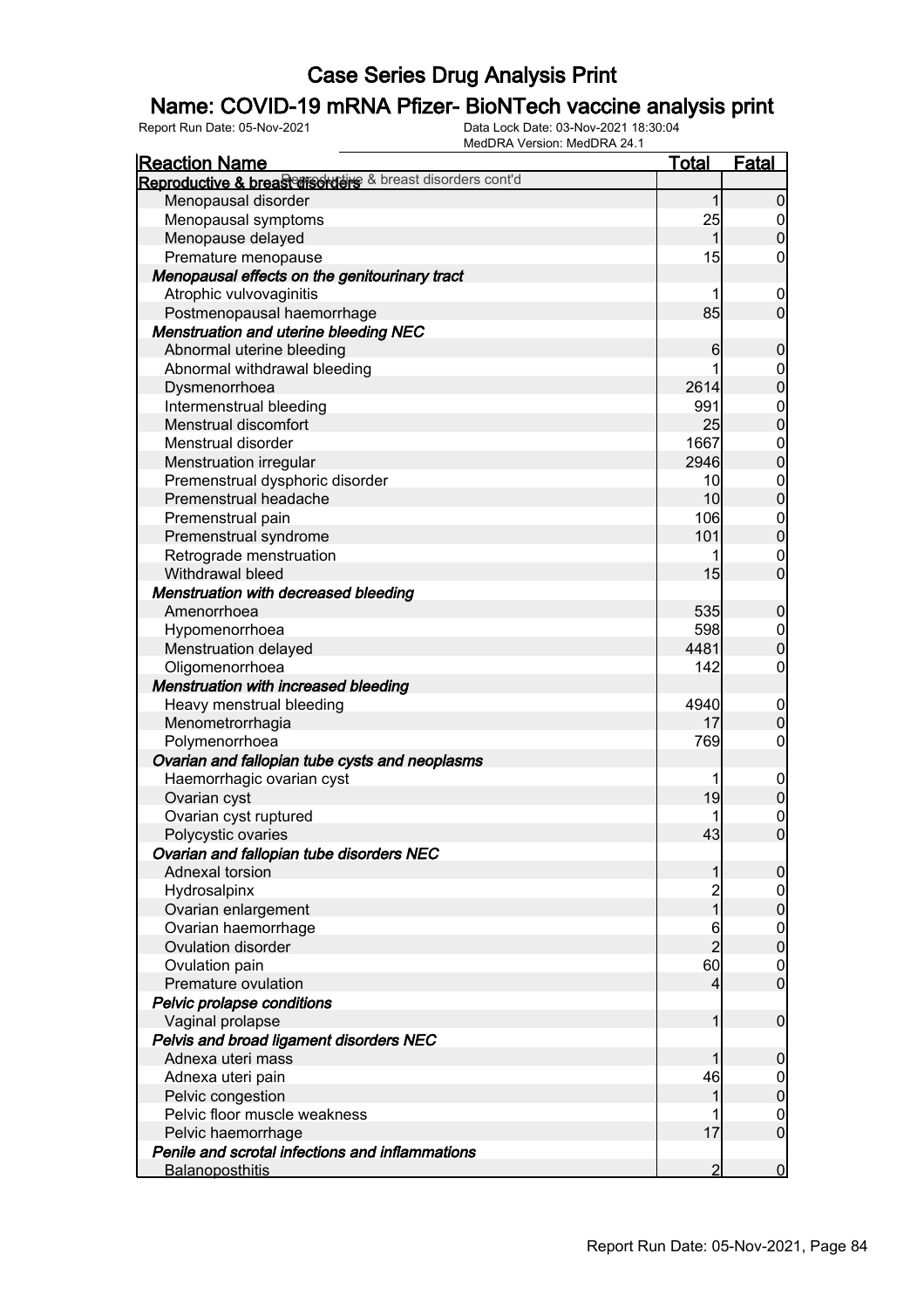### Name: COVID-19 mRNA Pfizer- BioNTech vaccine analysis print

| <b>Reaction Name</b>                                       | <b>Total</b>                     | <b>Fatal</b>     |
|------------------------------------------------------------|----------------------------------|------------------|
| Reproductive & breast disordars & breast disorders cont'd  |                                  |                  |
| Penile disorders NEC (excl erection and ejaculation)       |                                  |                  |
| Penile blister                                             | 1                                | $\boldsymbol{0}$ |
| Penile discharge                                           |                                  | $\boldsymbol{0}$ |
| Penile discomfort                                          |                                  | $\pmb{0}$        |
| Penile erythema                                            |                                  | $\mathbf 0$      |
| Penile haemorrhage                                         | 3                                | $\mathbf 0$      |
| Penile pain                                                | 1                                | $\boldsymbol{0}$ |
| Penile size reduced                                        | 1                                | $\overline{0}$   |
| Penile swelling                                            | 5                                | $\mathbf 0$      |
| Penis disorder                                             | 9                                | $\mathbf 0$      |
| Prostate and seminal vesicles infections and inflammations |                                  |                  |
| <b>Prostatitis</b>                                         | 3                                | $\boldsymbol{0}$ |
| Prostatic signs, symptoms and disorders NEC                |                                  |                  |
| Prostatic pain                                             | 1                                | $\boldsymbol{0}$ |
| Prostatomegaly                                             | 3                                | $\overline{0}$   |
| Reproductive tract disorders NEC (excl neoplasms)          |                                  |                  |
| Genital erosion                                            |                                  | $\boldsymbol{0}$ |
| Genital haemorrhage                                        | 23                               | $\pmb{0}$        |
| Genital hypoaesthesia                                      | 1                                | $\boldsymbol{0}$ |
| <b>Genital lesion</b>                                      | $\overline{2}$                   | $\mathbf 0$      |
| Genital paraesthesia                                       | 1                                | $\mathbf{0}$     |
| Genital ulceration                                         | 6                                | $\overline{0}$   |
| Perineal ulceration                                        |                                  | $\mathbf 0$      |
| Reproductive tract infections and inflammations NEC        |                                  |                  |
| Genital tract inflammation                                 | 1                                | $\mathbf 0$      |
|                                                            |                                  |                  |
| Reproductive tract signs and symptoms NEC                  |                                  |                  |
| Genital burning sensation                                  | $\overline{c}$<br>$\overline{1}$ | $\mathbf 0$      |
| Genital erythema                                           |                                  | $\boldsymbol{0}$ |
| Genital pain                                               | 5                                | $\mathbf 0$      |
| Genital rash                                               | 4                                | $\mathbf 0$      |
| Genital swelling                                           | 3                                | $\mathbf{0}$     |
| Pelvic discomfort                                          | 5                                | $\mathbf 0$      |
| Pelvic pain                                                | 94                               | $\boldsymbol{0}$ |
| Perineal pain                                              | $\overline{c}$                   | $\overline{0}$   |
| Perineal rash                                              | $\mathbf{1}$                     | $\mathbf 0$      |
| Pruritus genital                                           | $\overline{4}$                   | $\overline{0}$   |
| <b>Scrotal disorders NEC</b>                               |                                  |                  |
| Acquired hydrocele                                         | 1                                | $\mathbf 0$      |
| Scrotal angiokeratoma                                      |                                  | $\overline{0}$   |
| Scrotal discomfort                                         |                                  | $\pmb{0}$        |
| Scrotal erythema                                           |                                  | $\boldsymbol{0}$ |
| Scrotal exfoliation                                        | 1                                | $\mathbf 0$      |
| Scrotal pain                                               | 22                               | $\boldsymbol{0}$ |
| Scrotal swelling                                           | $\overline{4}$                   | $\mathbf 0$      |
| Varicocele                                                 |                                  | $\mathbf 0$      |
| Sexual function and fertility disorders NEC                |                                  |                  |
| Dyspareunia                                                | 5                                | $\mathbf 0$      |
| Infertility                                                | 9                                | $\pmb{0}$        |
| Infertility female                                         | $\overline{c}$                   | $\overline{0}$   |
| Sexual dysfunction                                         | $\overline{6}$                   | $\boldsymbol{0}$ |
| Spermatogenesis and semen disorders                        |                                  |                  |
| Aspermia                                                   | 1                                | $\boldsymbol{0}$ |
| Haematospermia                                             | 6                                | $\overline{0}$   |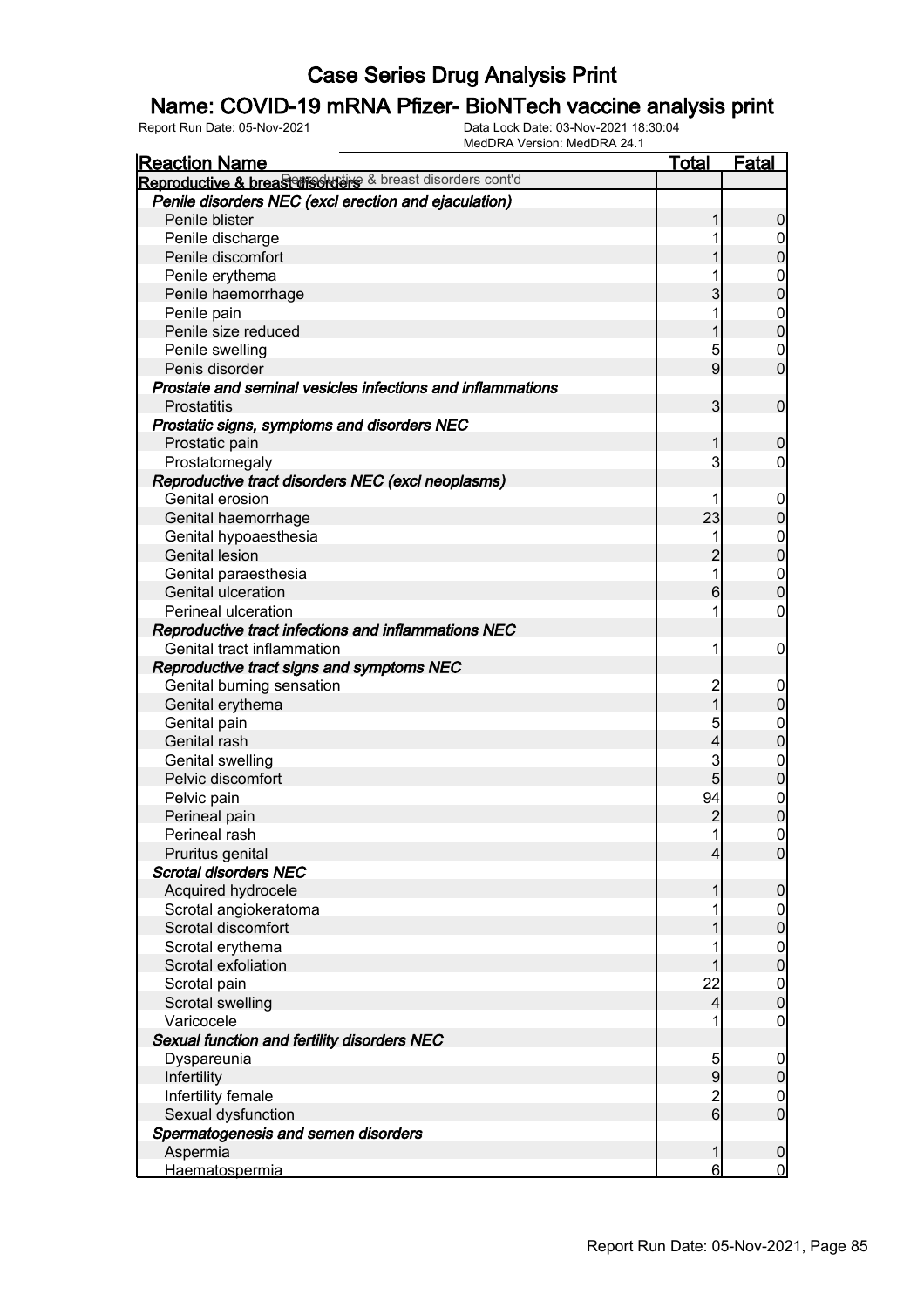### Name: COVID-19 mRNA Pfizer- BioNTech vaccine analysis print

| <b>Reaction Name</b>                                       | <b>Total</b>   | <b>Fatal</b>               |
|------------------------------------------------------------|----------------|----------------------------|
| Reproductive & breast disordance & breast disorders cont'd |                |                            |
| Semen discolouration                                       | 1              | $\overline{0}$             |
| Testicular and epididymal disorders NEC                    |                |                            |
| <b>Testicular disorder</b>                                 | $\overline{3}$ | $\mathbf 0$                |
| Testicular pain                                            | 51             | $\mathbf 0$                |
| <b>Testicular swelling</b>                                 | 8 <sup>0</sup> | $\overline{0}$             |
| Testis discomfort                                          | $\overline{c}$ | 0                          |
| <b>Uterine disorders NEC</b>                               |                |                            |
| Adenomyosis                                                | 7              | $\mathbf 0$                |
| <b>Endometrial thickening</b>                              | $\overline{3}$ | $\mathbf 0$                |
| Endometriosis                                              | 78             | $\boldsymbol{0}$           |
| Uterine haemorrhage                                        | 34             | $\overline{0}$             |
| Uterine pain                                               | 14             | 0                          |
| Uterine infections and inflammations (excl cervix)         |                |                            |
| Uterine inflammation                                       | 1              | $\boldsymbol{0}$           |
| <b>Uterine neoplasms</b>                                   |                |                            |
| Uterine polyp                                              | 4              | $\mathbf 0$                |
| <b>Uterine tone disorders</b>                              |                |                            |
| Uterine spasm                                              | 29             | $\mathbf 0$                |
| Vulvovaginal cysts and neoplasms                           |                |                            |
| Bartholin's cyst                                           |                | $\mathbf 0$                |
| Vaginal cyst                                               | $6 \mid$       | $\mathbf 0$                |
| Vaginal polyp                                              |                | 0                          |
| <b>Vulvovaginal disorders NEC</b>                          |                |                            |
| Vaginal haemorrhage                                        | 1401           | $\mathbf 0$                |
| Vaginal mucosal blistering                                 |                | $\mathbf 0$                |
| Vaginal ulceration                                         |                | $\boldsymbol{0}$           |
| Vulval disorder                                            |                | $\overline{0}$             |
| Vulval haemorrhage                                         | 25             | $\mathbf{0}$               |
| Vulval ulceration                                          | 7              | $\overline{0}$             |
| Vulvovaginal ulceration                                    | 4              | $\mathbf 0$                |
| Vulvovaginal signs and symptoms                            |                |                            |
| Clitoral engorgement                                       |                | $\mathbf 0$                |
| Coital bleeding                                            | 5              | $\mathbf 0$                |
| Labia enlarged                                             |                | $\mathbf 0$                |
| Vaginal discharge                                          | 71             | $\overline{0}$             |
| Vaginal lesion                                             |                | $\overline{0}$             |
| Vaginal odour                                              | $\overline{c}$ | $\overline{0}$             |
| Vulval oedema                                              |                | $\boldsymbol{0}$           |
| Vulvovaginal burning sensation                             | 4              | $\overline{0}$             |
| Vulvovaginal dryness                                       | 5              | $\boldsymbol{0}$           |
| Vulvovaginal erythema                                      |                | $\overline{0}$             |
| Vulvovaginal pain                                          | 25             | $\boldsymbol{0}$           |
| Vulvovaginal pruritus                                      | 8              | $\overline{0}$             |
| Vulvovaginal rash                                          | $\overline{c}$ |                            |
| Vulvovaginal swelling                                      | 4              | $\mathbf 0$<br>$\mathbf 0$ |
| Reproductive & breast disorders SOC TOTAL                  | 23576          | 1                          |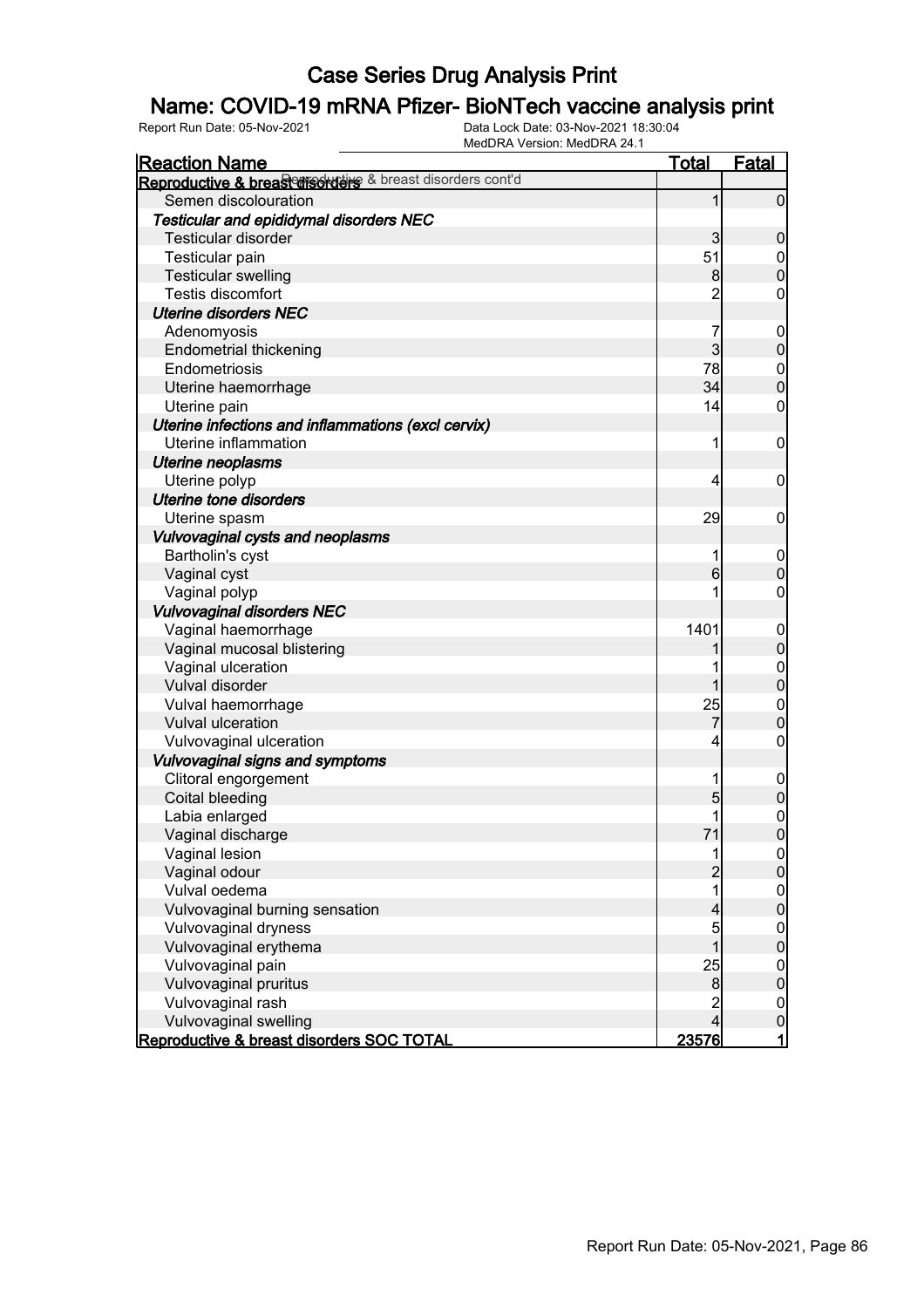#### Name: COVID-19 mRNA Pfizer- BioNTech vaccine analysis print

| <b>Reaction Name</b>                                                          | <u>Total</u>   | <b>Fatal</b>                         |
|-------------------------------------------------------------------------------|----------------|--------------------------------------|
| <b>Respiratory disorders</b>                                                  |                |                                      |
| <b>Breathing abnormalities</b>                                                |                |                                      |
| Apnoea                                                                        | 5              | $\boldsymbol{0}$                     |
| Apnoeic attack                                                                | 1              |                                      |
| Dyspnoea                                                                      | 4237           | $\frac{0}{5}$                        |
| Dyspnoea at rest                                                              | 11             |                                      |
| Dyspnoea exertional                                                           | 35             | $\begin{matrix} 0 \\ 1 \end{matrix}$ |
| Grunting                                                                      |                |                                      |
| Hyperventilation                                                              | 46             | $0$<br>0                             |
| Hypopnoea                                                                     | 102            | $\boldsymbol{0}$                     |
| Hypoventilation                                                               | 1              | $\overline{0}$                       |
| Irregular breathing                                                           | 19             |                                      |
| Mouth breathing                                                               | $\overline{4}$ | $0$<br>0                             |
| Nocturnal dyspnoea                                                            |                | $\boldsymbol{0}$                     |
| Orthopnoea                                                                    | $\frac{2}{3}$  | $\overline{0}$                       |
| Respiration abnormal                                                          | 49             | $\boldsymbol{0}$                     |
| Respiratory arrest                                                            | 14             | $\mathbf 0$                          |
| Respiratory depression                                                        | 1              |                                      |
| Respiratory distress                                                          | 17             | $0$<br>0                             |
| Sleep apnoea syndrome                                                         | 12             | $\mathbf 0$                          |
| Tachypnoea                                                                    | 25             | $\overline{0}$                       |
| <b>Bronchial conditions NEC</b>                                               |                |                                      |
| <b>Bronchial secretion retention</b>                                          | $\overline{4}$ |                                      |
| <b>Bronchiectasis</b>                                                         | 12             | $\boldsymbol{0}$                     |
|                                                                               |                | $\boldsymbol{0}$                     |
| Bronchospasm and obstruction                                                  |                |                                      |
| Asthma                                                                        | 326            | $\mathbf 0$                          |
| Asthma late onset                                                             | $\overline{2}$ | $\pmb{0}$                            |
| Bronchospasm                                                                  | 15             | $\boldsymbol{0}$                     |
| Chronic obstructive pulmonary disease                                         | 16             | $\overline{1}$                       |
| Cough variant asthma                                                          | 5              | $\mathbf{0}$                         |
| Obstructive airways disorder                                                  | 9              | $\mathbf 0$                          |
| Reversible airways obstruction                                                |                | $\mathbf{0}$                         |
| Wheezing                                                                      | 371            | $\overline{0}$                       |
| Conditions associated with abnormal gas exchange                              |                |                                      |
| Asphyxia                                                                      | $\overline{c}$ | $\boldsymbol{0}$                     |
| Cyanosis central                                                              | $\mathbf{1}$   | $\boldsymbol{0}$                     |
| Hyperoxia                                                                     | 1              | 0                                    |
| Hypoxia                                                                       | 28             | $\frac{2}{0}$                        |
| Respiratory acidosis                                                          | $\overline{2}$ |                                      |
| Coughing and associated symptoms                                              |                |                                      |
| Allergic cough                                                                | 7              | $\boldsymbol{0}$                     |
| Cough                                                                         | 2256           | $\frac{3}{0}$                        |
| Cough decreased                                                               | $\overline{2}$ |                                      |
| Haemoptysis                                                                   | 53             | $\boldsymbol{0}$                     |
| Productive cough                                                              | 154            | $\pmb{0}$                            |
| Sputum discoloured                                                            | 7              | $\mathbf 0$                          |
| Sputum increased                                                              | $\overline{3}$ | $\mathbf 0$                          |
| Diaphragmatic disorders                                                       |                |                                      |
| Acquired diaphragmatic eventration                                            | 1              | $\boldsymbol{0}$                     |
| Diaphragm muscle weakness                                                     |                | $\overline{0}$                       |
| Laryngeal and adjacent sites disorders NEC (excl infections and<br>neoplasms) |                |                                      |
| Laryngeal disorder                                                            | 1              | $\overline{0}$                       |
| Reflux laryngitis                                                             |                | $\overline{0}$                       |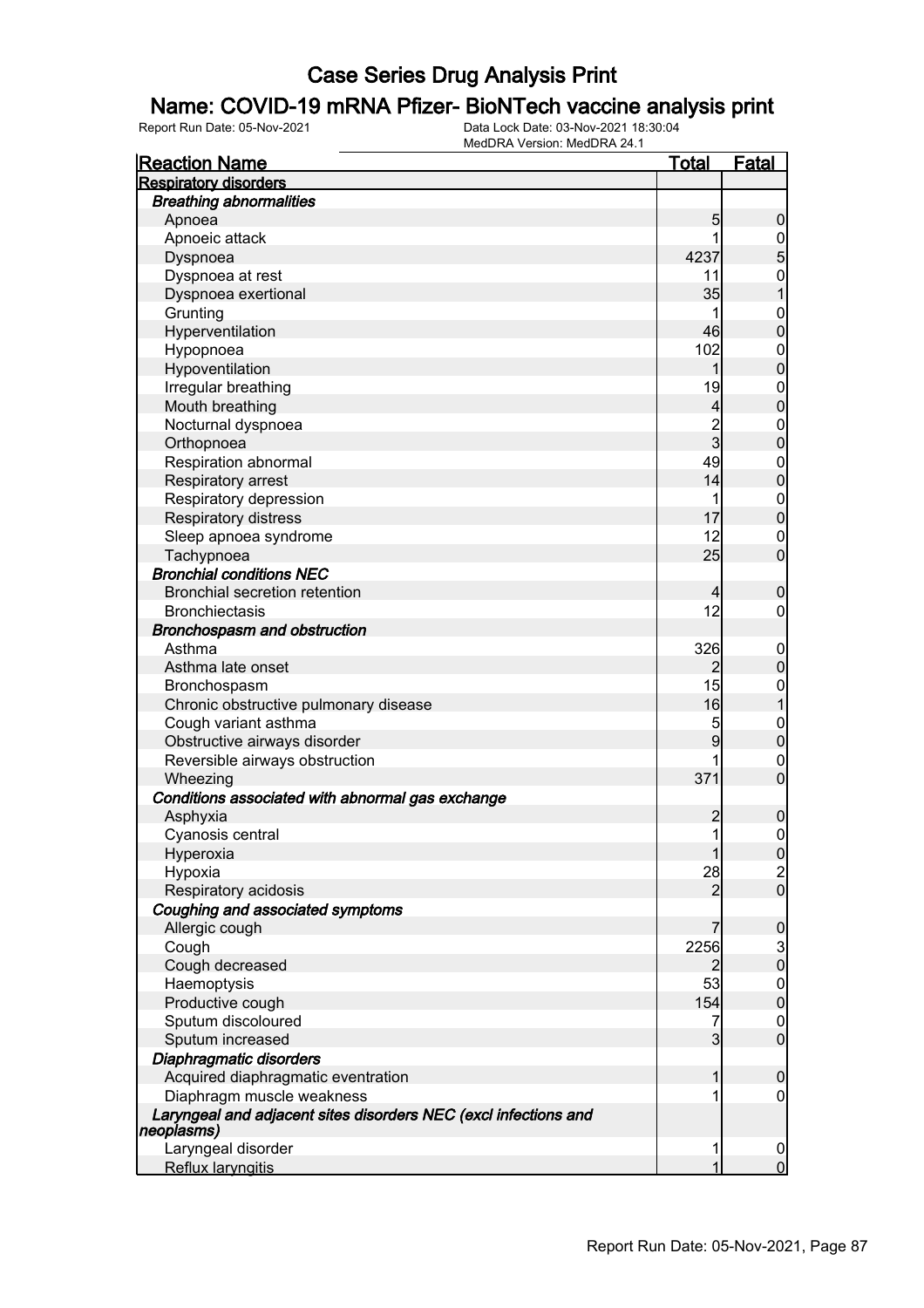### Name: COVID-19 mRNA Pfizer- BioNTech vaccine analysis print

| <b>Reaction Name</b>                                            | <b>Total</b>   | <b>Fatal</b>                       |
|-----------------------------------------------------------------|----------------|------------------------------------|
| Respiratory disorders espiratory disorders cont'd               |                |                                    |
| Vocal cord disorder                                             | 1              | $\boldsymbol{0}$                   |
| Vocal cord dysfunction                                          | $\overline{2}$ | $\overline{0}$                     |
| Laryngeal spasm, oedema and obstruction                         |                |                                    |
| Epiglottic oedema                                               | 1              | $\mathbf 0$                        |
| Laryngeal obstruction                                           |                | $\mathbf 0$                        |
| Laryngeal oedema                                                | $\overline{c}$ | $\mathbf 0$                        |
| Laryngospasm                                                    |                | $\mathbf 0$                        |
| Stridor                                                         | 22             | $\overline{0}$                     |
| Lower respiratory tract inflammatory and immunologic conditions |                |                                    |
| <b>Alveolitis</b>                                               | 1              | $\mathbf 0$                        |
| Hypersensitivity pneumonitis                                    |                | $\mathbf 0$                        |
| Lower respiratory tract inflammation                            | 1              | $\mathbf 0$                        |
| Pneumonitis                                                     | 27             | 1                                  |
| Pulmonary sarcoidosis                                           | $\overline{2}$ | $\mathbf 0$                        |
| Lower respiratory tract signs and symptoms                      |                |                                    |
| Hiccups                                                         | 29             | $\mathbf 0$                        |
| Increased bronchial secretion                                   |                | $\boldsymbol{0}$                   |
| Increased viscosity of bronchial secretion                      | 2<br>1         | $\mathbf 0$                        |
| Lung hyperinflation                                             |                | $\mathbf{0}$                       |
| Lung opacity                                                    | $\overline{2}$ | $\overline{0}$                     |
| Pleuritic pain                                                  | 20             | $\mathbf{0}$                       |
| Pulmonary haemorrhage                                           | 1              | $\overline{0}$                     |
| Pulmonary pain                                                  | 79             | $\mathbf{0}$                       |
| Rales                                                           | 4              | $\overline{0}$                     |
| Respiratory fremitus                                            | 1              | $\boldsymbol{0}$                   |
| <b>Mediastinal disorders</b>                                    |                |                                    |
| <b>Mediastinal mass</b>                                         |                | $\mathbf 0$                        |
| Pulmonary hilum mass                                            | 1              | $\mathbf 0$                        |
| <b>Nasal congestion and inflammations</b>                       |                |                                    |
| Nasal congestion                                                | 259            | $\mathbf 0$                        |
| Nasal inflammation                                              | 3              | $\mathbf 0$                        |
| Rhinitis allergic                                               | 18             | $\overline{0}$                     |
| <b>Nasal disorders NEC</b>                                      |                |                                    |
| Epistaxis                                                       | 833            | $\boldsymbol{0}$                   |
| Intranasal hypoaesthesia                                        | $\overline{2}$ | $\mathbf 0$                        |
| Intranasal paraesthesia                                         | 1              |                                    |
| Nasal crusting                                                  |                | 0 <br>$\overline{0}$               |
| Nasal disorder                                                  | 2<br>3         | $\pmb{0}$                          |
| Nasal dryness                                                   | 34             |                                    |
| Nasal mucosal discolouration                                    | $\mathbf 1$    | $\boldsymbol{0}$<br>$\overline{0}$ |
| Nasal odour                                                     | 6              |                                    |
| Nasal oedema                                                    | $6 \,$         | $\boldsymbol{0}$<br>$\mathbf 0$    |
|                                                                 | 1              |                                    |
| Nasal polyps                                                    | 9              | $\overline{0}$<br>$\overline{0}$   |
| Nasal pruritus                                                  |                |                                    |
| <b>Neonatal hypoxic conditions</b>                              |                |                                    |
| Dry lung syndrome                                               | 1              | $\boldsymbol{0}$                   |
| Gasping syndrome                                                |                | $\overline{0}$                     |
| Infantile apnoea                                                |                | $\boldsymbol{0}$                   |
| Paranasal sinus disorders (excl infections and neoplasms)       |                |                                    |
| Allergic sinusitis                                              | 1              | $\mathbf 0$                        |
| Paranasal sinus inflammation                                    | 3              | $\overline{0}$                     |
| Sinonasal obstruction                                           | 9              | $\pmb{0}$                          |
| Sinus congestion                                                | 57             | $\overline{0}$                     |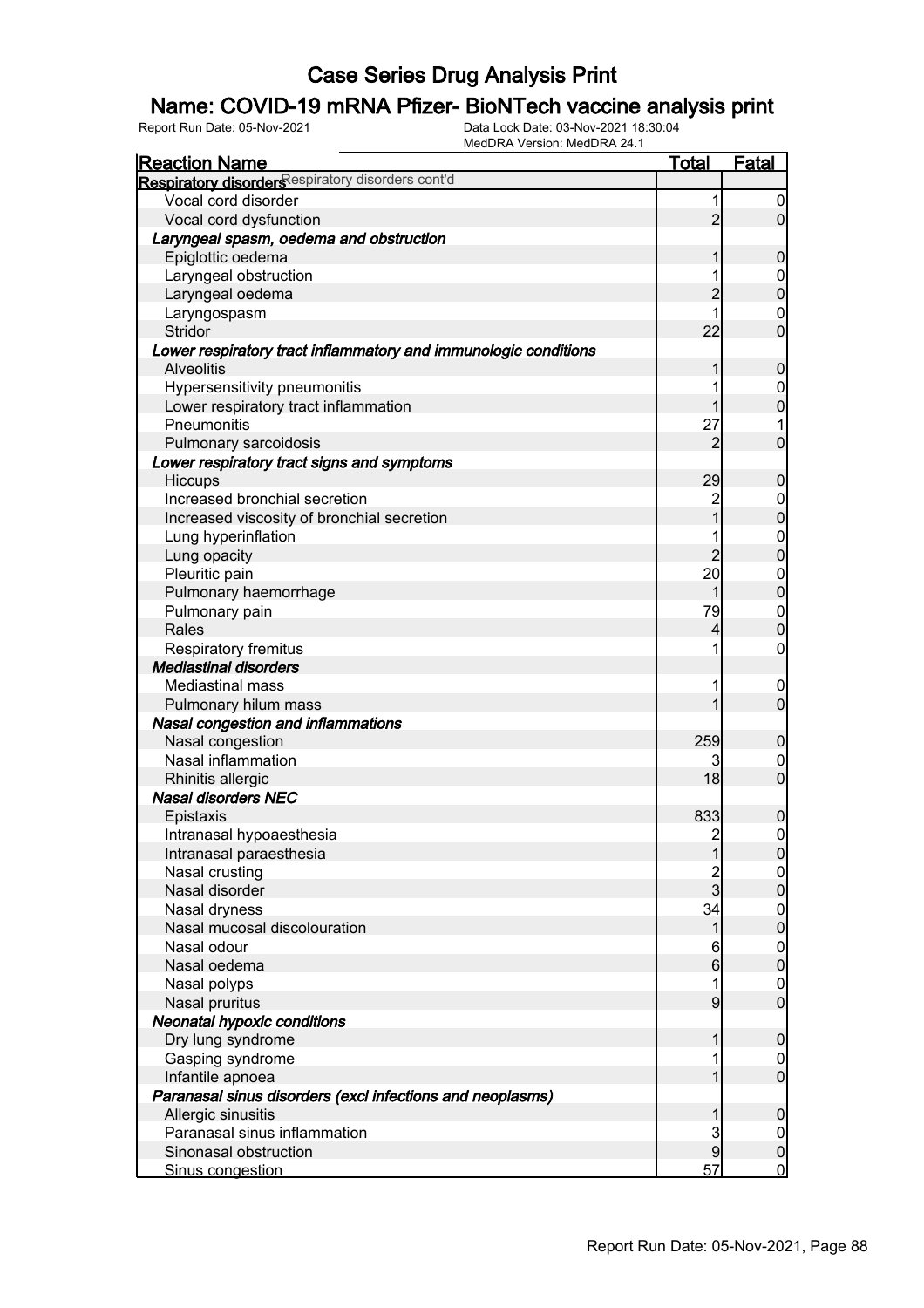### Name: COVID-19 mRNA Pfizer- BioNTech vaccine analysis print

| <b>Reaction Name</b>                                 | <b>Total</b>     | <b>Fatal</b>     |
|------------------------------------------------------|------------------|------------------|
| Respiratory disorders espiratory disorders cont'd    |                  |                  |
| Sinus disorder                                       | $6 \overline{6}$ | $\overline{0}$   |
| Parenchymal lung disorders NEC                       |                  |                  |
| Atelectasis                                          | 3                | $\mathbf 0$      |
| Combined pulmonary fibrosis and emphysema            | 1                | $\overline{0}$   |
| Emphysema                                            | $\overline{c}$   | $\overline{0}$   |
| Interstitial lung disease                            | 9                | $0\atop 0$       |
| Lung consolidation                                   |                  |                  |
| Lung infiltration                                    |                  | $0\atop 0$       |
| Pulmonary alveolar haemorrhage                       |                  |                  |
| Pulmonary cavitation                                 |                  | $\mathbf 0$      |
| <b>Pulmonary fibrosis</b>                            | 5                | $\overline{0}$   |
| Pharyngeal disorders (excl infections and neoplasms) |                  |                  |
| Hyperactive pharyngeal reflex                        | 1                | $\boldsymbol{0}$ |
| Pharyngeal enanthema                                 |                  | $\boldsymbol{0}$ |
| Pharyngeal erythema                                  | 7                | $\overline{0}$   |
| Pharyngeal haemorrhage                               | $\overline{c}$   | $0$<br>0         |
| Pharyngeal hypoaesthesia                             | 34               |                  |
| Pharyngeal inflammation                              | 4                |                  |
| Pharyngeal mass                                      | 1                | $0\atop 0$       |
| Pharyngeal oedema                                    | 13               | $\boldsymbol{0}$ |
| Pharyngeal paraesthesia                              | 51               | $\overline{0}$   |
| Pharyngeal swelling                                  | 232              | $\boldsymbol{0}$ |
| Pharyngeal ulceration                                | 14               | $\overline{0}$   |
| Tonsillar erythema                                   | 10               | $\mathbf{0}$     |
| Tonsillar haemorrhage                                | 1                | $\overline{0}$   |
| Tonsillar hypertrophy                                | 78               | $\mathbf{0}$     |
| <b>Tonsillar inflammation</b>                        | 3                | $\overline{0}$   |
| Tonsillar ulcer                                      |                  | $\mathbf 0$      |
| Tonsillolith                                         |                  | $\mathbf 0$      |
| <b>Pleural infections and inflammations</b>          |                  |                  |
| Pleurisy                                             | 31               | $\boldsymbol{0}$ |
| Pneumothorax and pleural effusions NEC               |                  |                  |
| Pleural effusion                                     | 24               | $\boldsymbol{0}$ |
| Pneumothorax                                         | 8                |                  |
| Pneumothorax spontaneous                             | $\overline{3}$   | $0\atop 0$       |
| <b>Pulmonary hypertensions</b>                       |                  |                  |
| Pulmonary hypertension                               | $\overline{2}$   | $\mathbf 0$      |
| <b>Pulmonary oedemas</b>                             |                  |                  |
| Acute respiratory distress syndrome                  | $\overline{2}$   | 1                |
| Pulmonary congestion                                 | 12               | $\mathbf 0$      |
| Pulmonary oedema                                     | 20               | 1                |
| Pulmonary thrombotic and embolic conditions          |                  |                  |
| Pulmonary artery thrombosis                          | 1                | $\mathbf 0$      |
| Pulmonary embolism                                   | 407              | 29               |
| Pulmonary infarction                                 | 6                | $\mathbf 0$      |
| Pulmonary thrombosis                                 | 7                |                  |
| Respiratory failures (excl neonatal)                 |                  |                  |
| Acute respiratory failure                            | $\overline{c}$   |                  |
| Respiratory failure                                  | 11               | $\overline{c}$   |
| <b>Respiratory signs and symptoms NEC</b>            |                  |                  |
| Allergic respiratory symptom                         | $6 \overline{}$  | $\boldsymbol{0}$ |
| Diaphragmalgia                                       | 7                | $\overline{0}$   |
| <b>Nasal flaring</b>                                 | 1                | $\overline{0}$   |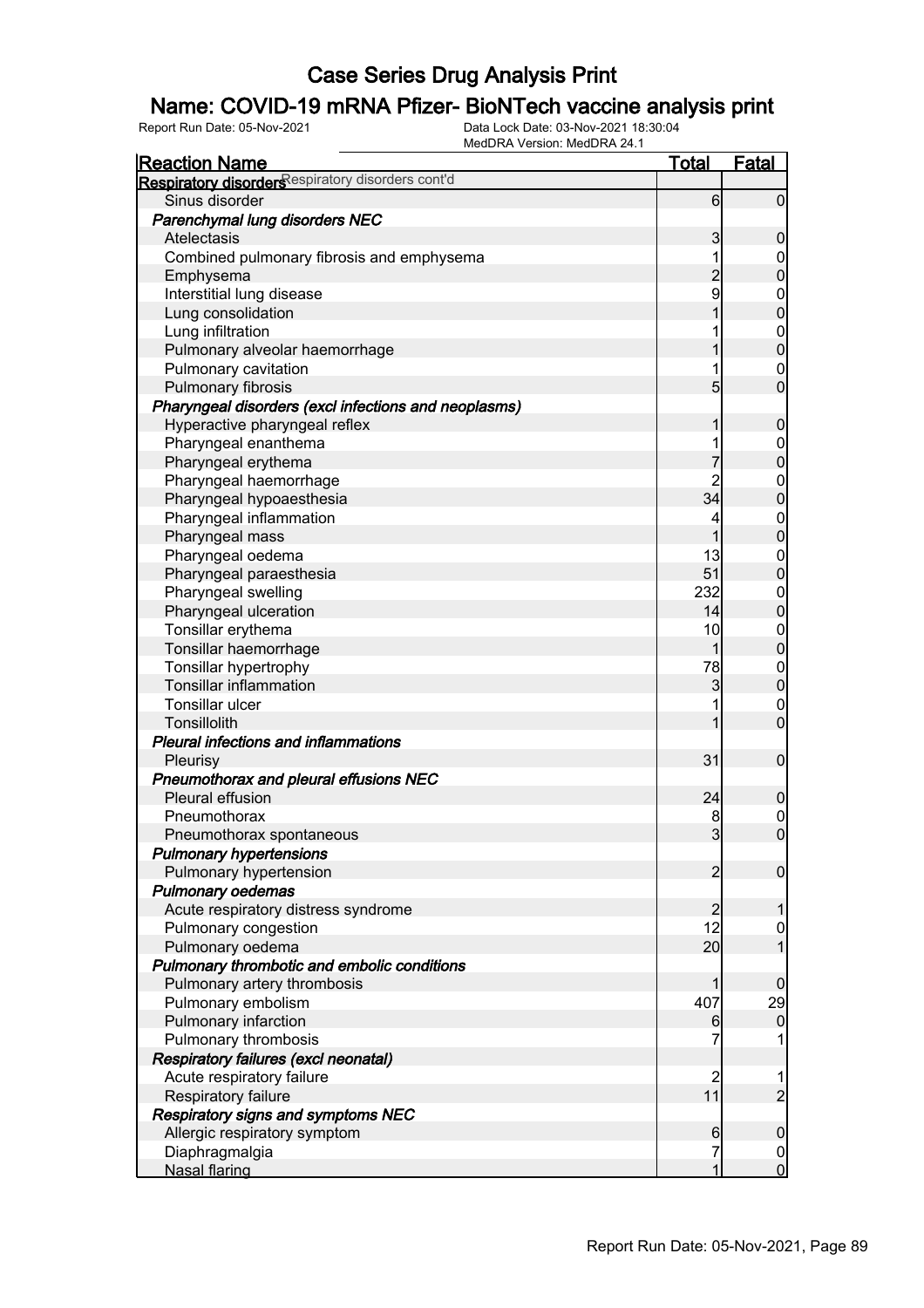### Name: COVID-19 mRNA Pfizer- BioNTech vaccine analysis print

| <b>Reaction Name</b>                               | <u>Total</u>   | <b>Fatal</b>     |
|----------------------------------------------------|----------------|------------------|
| Respiratory disorders espiratory disorders cont'd  |                |                  |
| Painful respiration                                | 10             | 1                |
| Pleural rub                                        | 1              | $\pmb{0}$        |
| Respiratory symptom                                | 18             | $\overline{0}$   |
| Suffocation feeling                                | $\overline{2}$ | $\mathbf 0$      |
| <b>Respiratory tract disorders NEC</b>             |                |                  |
| Aspiration                                         | $\overline{c}$ | $\boldsymbol{0}$ |
| Lung disorder                                      | 6              | $\mathbf 0$      |
| Pulmonary mass                                     | 4              | $\overline{0}$   |
| Respiratory disorder                               | 13             | 1                |
| Respiratory tract congestion                       | $\mathbf{3}$   | $\pmb{0}$        |
| Respiratory tract haemorrhage                      | 1              | $0$<br>0         |
| Respiratory tract inflammation                     | $\frac{2}{9}$  |                  |
| Respiratory tract irritation                       |                | $\mathbf 0$      |
| Respiratory tract oedema                           | $\overline{3}$ | $\overline{0}$   |
| Thoracic musculoskeletal disorders                 |                |                  |
| Respiratory muscle weakness                        | $\overline{2}$ | $\boldsymbol{0}$ |
| Tracheal disorders (excl infections and neoplasms) |                |                  |
| <b>Tracheal disorder</b>                           | 1              | $\boldsymbol{0}$ |
| Tracheal pain                                      | 1              | $\mathbf 0$      |
| Upper respiratory tract neoplasms                  |                |                  |
| Tonsillar cyst                                     | 1              | $\boldsymbol{0}$ |
| Upper respiratory tract signs and symptoms         |                |                  |
| Aphonia                                            | 105            | $\mathbf 0$      |
| Catarrh                                            | 23             | $\pmb{0}$        |
| Choking                                            | 14             | $\boldsymbol{0}$ |
| Choking sensation                                  | $\overline{3}$ | $\overline{0}$   |
| Dry throat                                         | 160            | $\boldsymbol{0}$ |
| Dysphonia                                          | 151            | $\overline{0}$   |
| Increased upper airway secretion                   | 5              | $\mathbf{0}$     |
| Increased viscosity of upper respiratory secretion | 31             | $\overline{0}$   |
| Nasal discharge discolouration                     | 3              | $0$ 0            |
| Nasal discomfort                                   | 44             |                  |
| Nasal obstruction                                  | $\overline{c}$ | $0$<br>0         |
| Oropharyngeal blistering                           | 9              |                  |
| Oropharyngeal discomfort                           | 59             | $\pmb{0}$        |
| Oropharyngeal pain                                 | 2643           | 0                |
| Oropharyngeal plaque                               | 2              | $\overline{0}$   |
| Paranasal sinus discomfort                         | 42             | $\mathbf 0$      |
| Rhinalgia                                          | 11             | $0\atop 0$       |
| Rhinorrhoea                                        | 843            |                  |
| Sinus pain                                         | 196            | $\boldsymbol{0}$ |
| Sneezing                                           | 345            | $\mathbf 0$      |
| Snoring                                            | 7              | $\boldsymbol{0}$ |
| Throat clearing                                    | 8              | $\mathbf 0$      |
| Throat irritation                                  | 217            | $\boldsymbol{0}$ |
| Throat tightness                                   | 244            | $\mathbf 0$      |
| Upper airway obstruction                           | 2<br>2         | $\boldsymbol{0}$ |
| Upper respiratory tract congestion                 |                | $\overline{0}$   |
| Upper respiratory tract irritation                 | 1              | $\boldsymbol{0}$ |
| Upper-airway cough syndrome                        | 9              | $\overline{0}$   |
| Yawning                                            | 25             | $\mathbf 0$      |
| Vascular pulmonary disorders NEC                   |                |                  |
| Acute chest syndrome                               | 1              | $\overline{0}$   |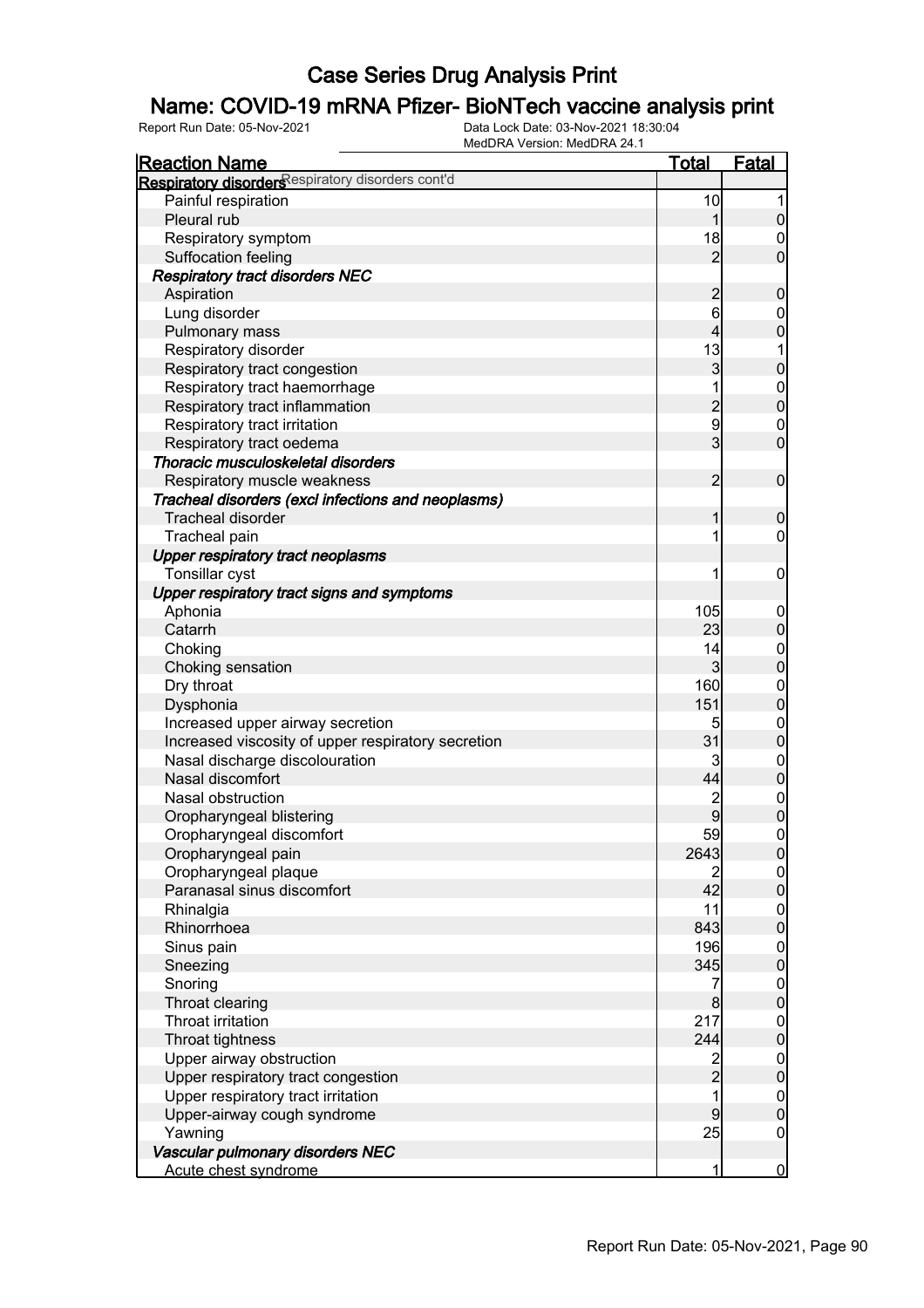#### Name: COVID-19 mRNA Pfizer- BioNTech vaccine analysis print

| <b>Reaction Name</b>                              | Гоtаl | <sup>⊏</sup> ata. |
|---------------------------------------------------|-------|-------------------|
| Respiratory disorder Respiratory disorders cont'd |       |                   |
| <b>Respiratory disorders SOC TOTAL</b>            | 15641 | 50                |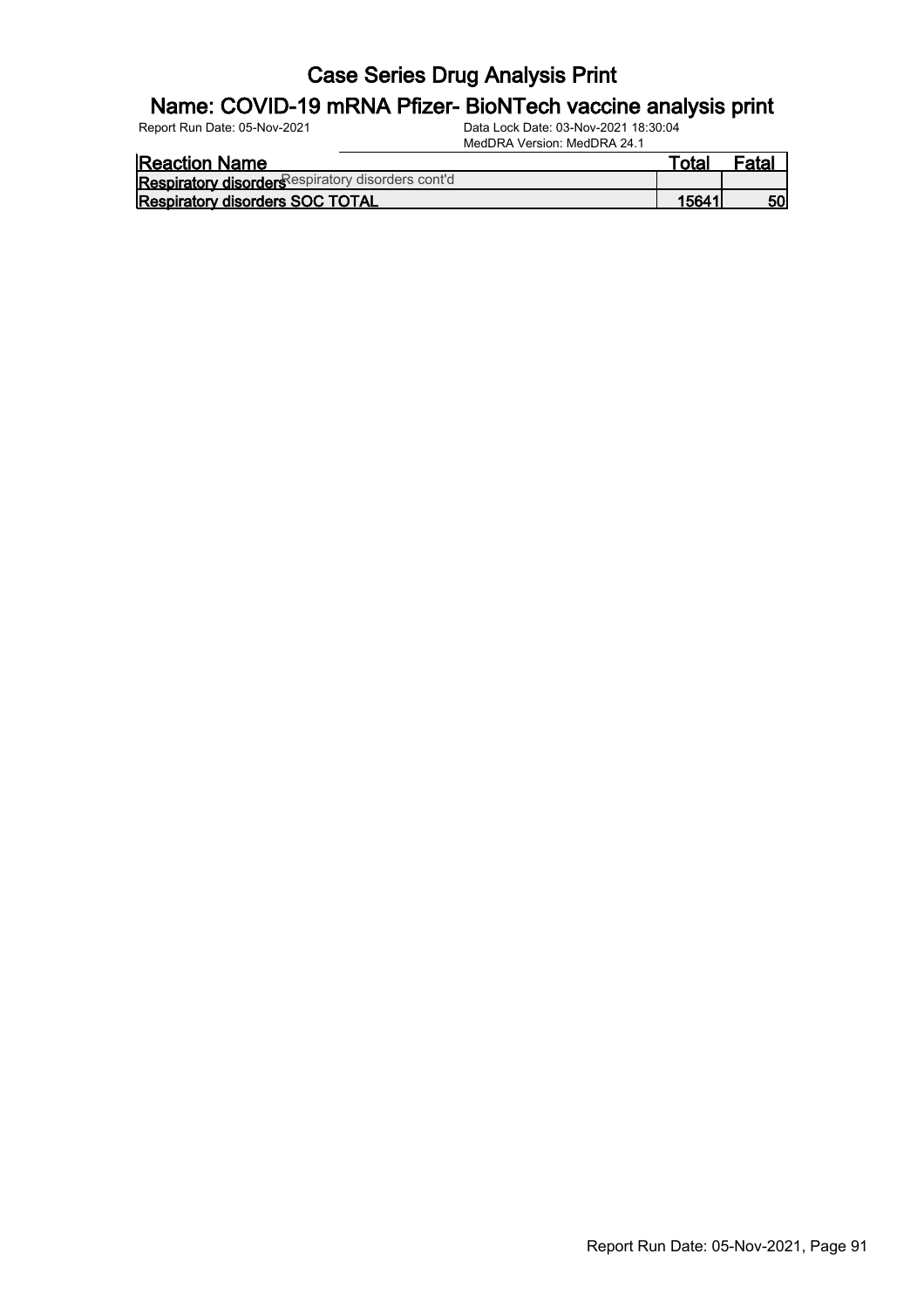### Name: COVID-19 mRNA Pfizer- BioNTech vaccine analysis print

| <b>Reaction Name</b>                   | <u>Total</u>    | Fatal                                  |
|----------------------------------------|-----------------|----------------------------------------|
| <b>Skin disorders</b>                  |                 |                                        |
| Acnes                                  |                 |                                        |
| Acne                                   | 178             | $\boldsymbol{0}$                       |
| Acne cystic                            | 20              | $\boldsymbol{0}$                       |
| Dermatitis acneiform                   | 10 <sub>l</sub> | $\overline{0}$                         |
| <b>Alopecias</b>                       |                 |                                        |
| Alopecia                               | 249             | $\boldsymbol{0}$                       |
| Alopecia areata                        | 40              |                                        |
| Alopecia totalis                       |                 | $\begin{matrix}0\\0\end{matrix}$       |
| Androgenetic alopecia                  | $\frac{2}{2}$   |                                        |
| Diffuse alopecia                       | $\frac{1}{4}$   | $\begin{matrix}0\\0\end{matrix}$       |
| Hypotrichosis                          | 1               |                                        |
| Lichen planopilaris                    | 1               | $\begin{matrix}0\\0\end{matrix}$       |
| Madarosis                              | 3               | $\pmb{0}$                              |
| Angioedemas                            |                 |                                        |
| Angioedema                             | 195             | $\boldsymbol{0}$                       |
| <b>Circumoral swelling</b>             |                 | $\overline{0}$                         |
| Apocrine and eccrine gland disorders   |                 |                                        |
| Anhidrosis                             | 1               | $\boldsymbol{0}$                       |
| <b>Bromhidrosis</b>                    | 1               |                                        |
| Cold sweat                             | 706             | $\begin{matrix}0\\0\end{matrix}$       |
| Hidradenitis                           |                 |                                        |
| Hyperhidrosis                          | 2016            | $\begin{matrix}0\\0\end{matrix}$       |
| Hypohidrosis                           | $\overline{c}$  |                                        |
| Milia                                  | $\overline{2}$  | $\begin{matrix}0\\0\end{matrix}$       |
| Miliaria                               | 84              |                                        |
| <b>Night sweats</b>                    | 562             | $\begin{matrix}0\\0\end{matrix}$       |
| <b>Bullous conditions</b>              |                 |                                        |
| <b>Blister</b>                         | 424             | $\boldsymbol{0}$                       |
| <b>Blister rupture</b>                 | 1               |                                        |
| <b>Blood blister</b>                   | 25              | $0\atop 0$                             |
| Dermatitis bullous                     | 11              |                                        |
| Erythema multiforme                    | 36              | $0\atop 0$                             |
| <b>Fracture blisters</b>               | 1               |                                        |
| Herpes gestationis                     |                 | $\begin{matrix}0\\0\end{matrix}$       |
| Pemphigoid                             | 23              | $\overline{0}$                         |
| Pemphigus                              | $\overline{7}$  | 0                                      |
| Stevens-Johnson syndrome               |                 |                                        |
| Toxic epidermal necrolysis             | $\frac{5}{2}$   | $\begin{bmatrix} 0 \\ 1 \end{bmatrix}$ |
| Connective tissue disorders            |                 |                                        |
| Cutaneous lupus erythematosus          | 1               | $\boldsymbol{0}$                       |
| Dermatomyositis                        | 7               |                                        |
| Subacute cutaneous lupus erythematosus | $\mathbf{1}$    | $\begin{matrix} 0 \\ 0 \end{matrix}$   |
| Dermal and epidermal conditions NEC    |                 |                                        |
| Acute febrile neutrophilic dermatosis  | 1               | $\boldsymbol{0}$                       |
| Dermatosis                             |                 |                                        |
| Dry skin                               | 204             | $0\atop 0$                             |
| Koebner phenomenon                     | 1               |                                        |
| Macule                                 | 5               | $0\atop 0$                             |
| Neutrophilic dermatosis                |                 |                                        |
| Pain of skin                           | 247             | $0\atop 0$                             |
| Papule                                 | 100             | $\boldsymbol{0}$                       |
| Pathergy reaction                      | 1               | $\mathbf 0$                            |
| <b>Scab</b>                            | 21              | $\mathbf 0$                            |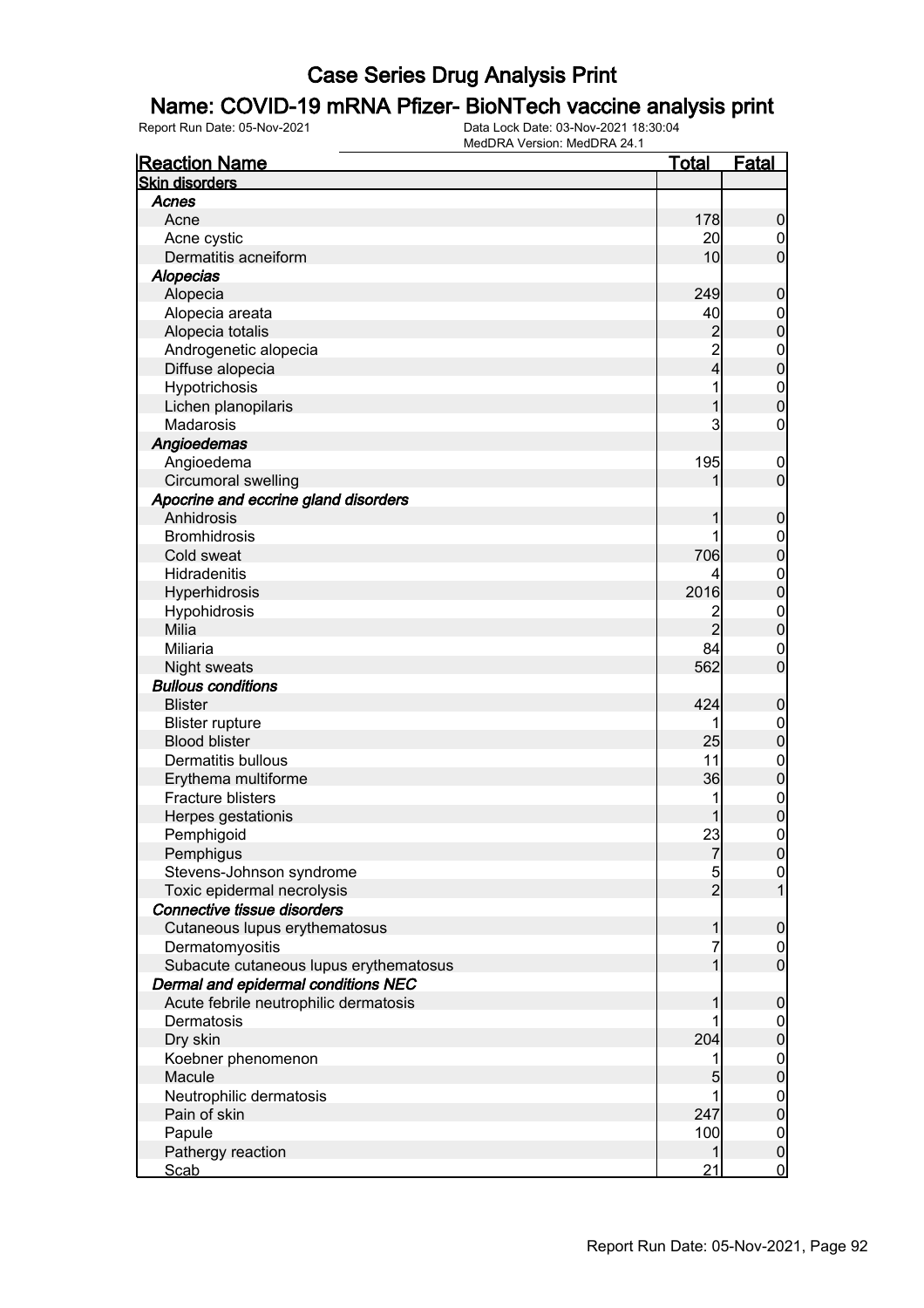### Name: COVID-19 mRNA Pfizer- BioNTech vaccine analysis print

| <b>Reaction Name</b>                                  | <u>Total</u>    | <b>Fatal</b>                     |
|-------------------------------------------------------|-----------------|----------------------------------|
| Skin disorders cont'd<br><b>Skin disorders</b>        |                 |                                  |
| Scar pain                                             | 12              | $\mathbf 0$                      |
| Sensitive skin                                        | 159             | $\boldsymbol{0}$                 |
| Shagreen skin                                         | 1               | $\mathbf 0$                      |
| Skin burning sensation                                | 198             | $\boldsymbol{0}$                 |
| Skin degenerative disorder                            | 1               | $\overline{0}$                   |
| Skin discolouration                                   | 127             | $\mathbf{0}$                     |
| Skin discomfort                                       | $5\overline{)}$ | $\overline{0}$                   |
| Skin disorder                                         | 24              | $\mathbf{0}$                     |
| <b>Skin fissures</b>                                  | $\bf{8}$        | $\overline{0}$                   |
| Skin indentation                                      | $\overline{c}$  | $\boldsymbol{0}$                 |
| Skin induration                                       | $\overline{4}$  | $\overline{0}$                   |
| Skin lesion                                           | 42              | $\mathbf{0}$                     |
| Skin lesion inflammation                              | $\overline{1}$  | $\overline{0}$                   |
| Skin necrosis                                         | $\overline{2}$  | $\mathbf{0}$                     |
| Skin odour abnormal                                   | 19              | $\overline{0}$                   |
| Skin plaque                                           | 3               | $\mathbf{0}$                     |
| Skin reaction                                         | 129             | $\overline{0}$                   |
| Skin sensitisation                                    | 37              | $\mathbf{0}$                     |
| Skin swelling                                         | 82              | $\overline{0}$                   |
| Skin texture abnormal                                 | $\overline{2}$  | $\mathbf{0}$                     |
| Skin tightness                                        | 26              | $\overline{0}$                   |
| Skin warm                                             | 277             | $\mathbf{0}$                     |
| Skin weeping                                          | 11              | $\overline{0}$                   |
| Sticky skin                                           |                 |                                  |
| Target skin lesion                                    | 2<br>2          | $0\atop 0$                       |
| Transient acantholytic dermatosis                     | 1               |                                  |
| Yellow skin                                           | 25              | $\mathbf{0}$<br>$\overline{0}$   |
| Dermatitis and eczema                                 |                 |                                  |
| <b>Dermatitis</b>                                     | 121             |                                  |
| Dermatitis allergic                                   | 213             | $\boldsymbol{0}$                 |
| Dermatitis atopic                                     | 36              | $\boldsymbol{0}$<br>$\mathbf 0$  |
| Dermatitis contact                                    | 18              |                                  |
| Dermatitis diaper                                     | 3               | $\boldsymbol{0}$<br>$\mathbf 0$  |
| Dyshidrotic eczema                                    | 26              |                                  |
| Eczema                                                | 291             | $\begin{matrix}0\\0\end{matrix}$ |
| Eczema asteatotic                                     |                 |                                  |
| Eczema infantile                                      | 9<br>1          | $\Omega$<br>$\overline{0}$       |
| Eczema nummular                                       | 5               |                                  |
| Eczema weeping                                        | 1               | $\overline{0}$<br>$\mathbf 0$    |
| Hand dermatitis                                       | 1               |                                  |
| Intertrigo                                            | 1               | $\overline{0}$<br>$\mathbf 0$    |
| Perioral dermatitis                                   | $\overline{c}$  |                                  |
| Seborrhoeic dermatitis                                | $\overline{4}$  | $\overline{0}$<br>$\mathbf 0$    |
| Skin irritation                                       | 109             |                                  |
| Stasis dermatitis                                     | 1               | $\boldsymbol{0}$<br>$\mathbf 0$  |
|                                                       |                 |                                  |
| Dermatitis ascribed to specific agent                 |                 |                                  |
| Drug eruption                                         | 30              | $\boldsymbol{0}$                 |
| Drug reaction with eosinophilia and systemic symptoms | 1               | $\overline{0}$                   |
| Fixed eruption                                        | $\overline{c}$  | $\pmb{0}$                        |
| Palmar-plantar erythrodysaesthesia syndrome           | 1               | $\boldsymbol{0}$                 |
| Toxic skin eruption                                   | $\overline{2}$  | $\mathbf 0$                      |
| Erythemas                                             |                 |                                  |
| Erythema                                              | 1982            | $\overline{0}$                   |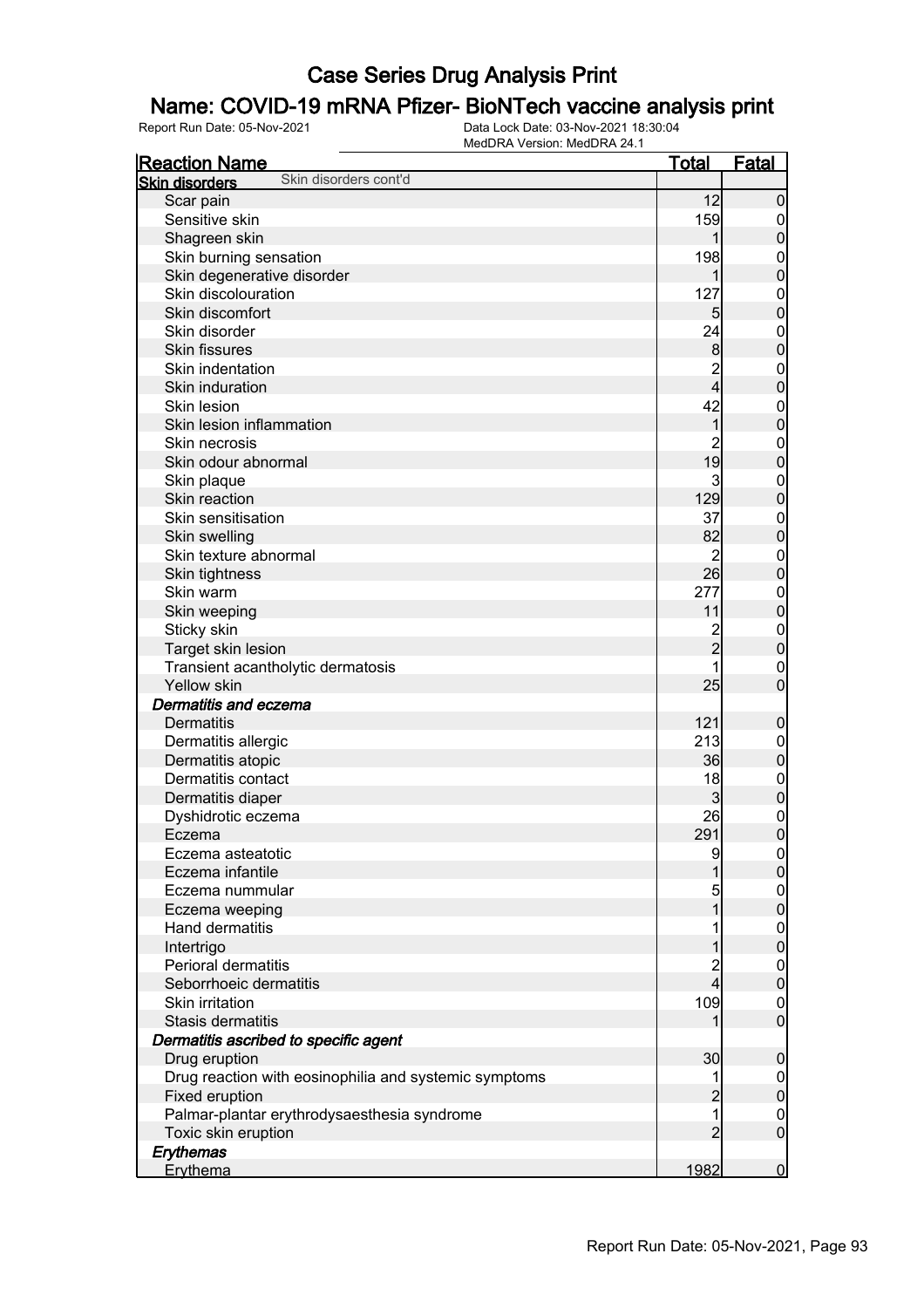### Name: COVID-19 mRNA Pfizer- BioNTech vaccine analysis print

| <b>Reaction Name</b>                                            | <b>Total</b>   | Fatal                         |
|-----------------------------------------------------------------|----------------|-------------------------------|
| Skin disorders cont'd<br><b>Skin disorders</b>                  |                |                               |
| Palmar erythema                                                 | 4              | $\boldsymbol{0}$              |
| Red man syndrome                                                | $\overline{2}$ | $\overline{0}$                |
| <b>Exfoliative conditions</b>                                   |                |                               |
| Dermatitis exfoliative                                          | $\overline{c}$ | $\boldsymbol{0}$              |
| Dermatitis exfoliative generalised                              | 5              | $\boldsymbol{0}$              |
| Exfoliative rash                                                | 20             | $\mathbf 0$                   |
| Keratolysis exfoliativa acquired                                | 2              | $\mathbf 0$                   |
| Skin exfoliation                                                | 111            | $\mathbf 0$                   |
| Granulomatous and deep cutaneous inflammatory conditions        |                |                               |
| Cutaneous sarcoidosis                                           | 1              | $\boldsymbol{0}$              |
| Granuloma annulare                                              | 5              | 0                             |
| <b>Hyperkeratoses</b>                                           |                |                               |
| Hyperkeratosis                                                  |                | $\mathbf 0$                   |
| Keratosis pilaris                                               | $\overline{3}$ | $\mathbf 0$                   |
| Lichenoid keratosis                                             | 3              | 0                             |
| <b>Hyperpigmentation disorders</b>                              |                |                               |
| Argyria                                                         |                | $\mathbf 0$                   |
| Chloasma                                                        |                | $\mathbf 0$                   |
| Ephelides                                                       |                | $\mathbf 0$                   |
| Skin hyperpigmentation                                          | $\overline{5}$ | $\mathbf 0$                   |
| Solar lentigo                                                   | $\overline{c}$ | $\mathbf 0$                   |
| Hypertrichoses                                                  |                |                               |
| Hirsutism                                                       | $\overline{c}$ | $\mathbf 0$                   |
| <b>Hypopigmentation disorders</b>                               |                |                               |
| Skin depigmentation                                             | 4              | $\mathbf 0$                   |
| Skin hypopigmentation                                           |                | $\mathbf 0$                   |
| Vitiligo                                                        | 18             | 0                             |
| Lipodystrophies                                                 |                |                               |
| Lipoatrophy                                                     | 4              | $\mathbf 0$                   |
| Lipodystrophy acquired                                          |                | $\mathbf 0$                   |
| Nail and nail bed conditions (excl infections and infestations) |                |                               |
| Nail discolouration                                             | 10             | $\mathbf 0$                   |
| Nail disorder                                                   |                | $\boldsymbol{0}$              |
| Nail pigmentation                                               | $\overline{c}$ | $\overline{0}$                |
| Nail ridging                                                    | $\overline{3}$ | $\mathbf 0$                   |
| Onychalgia                                                      | $\bf{8}$       | 0                             |
| Onychoclasis                                                    | $\overline{5}$ | 0                             |
| Onychomadesis                                                   | $\overline{c}$ | $\overline{0}$                |
| Splinter haemorrhages                                           | $\mathbf{3}$   | $\mathbf 0$                   |
| <b>Panniculitides</b>                                           |                |                               |
| Erythema nodosum<br>Panniculitis                                | 24             | $\mathbf 0$<br>$\overline{0}$ |
|                                                                 |                |                               |
| Papulosquamous conditions<br>Erythema annulare                  | $\overline{2}$ | $\mathbf 0$                   |
| Lichen planus                                                   | 16             |                               |
| Lichen sclerosus                                                | 9              | $\overline{0}$<br>$\mathbf 0$ |
| Parapsoriasis                                                   | $\overline{c}$ | $\mathbf 0$                   |
| Pityriasis rosea                                                | 108            | $\overline{0}$                |
| Photosensitivity and photodermatosis conditions                 |                |                               |
| Photosensitivity reaction                                       | 60             | $\mathbf 0$                   |
| Polymorphic light eruption                                      | $\overline{c}$ | $\overline{0}$                |
| Solar dermatitis                                                | $\overline{1}$ | $\mathbf 0$                   |
| <b>Pigmentation changes NEC</b>                                 |                |                               |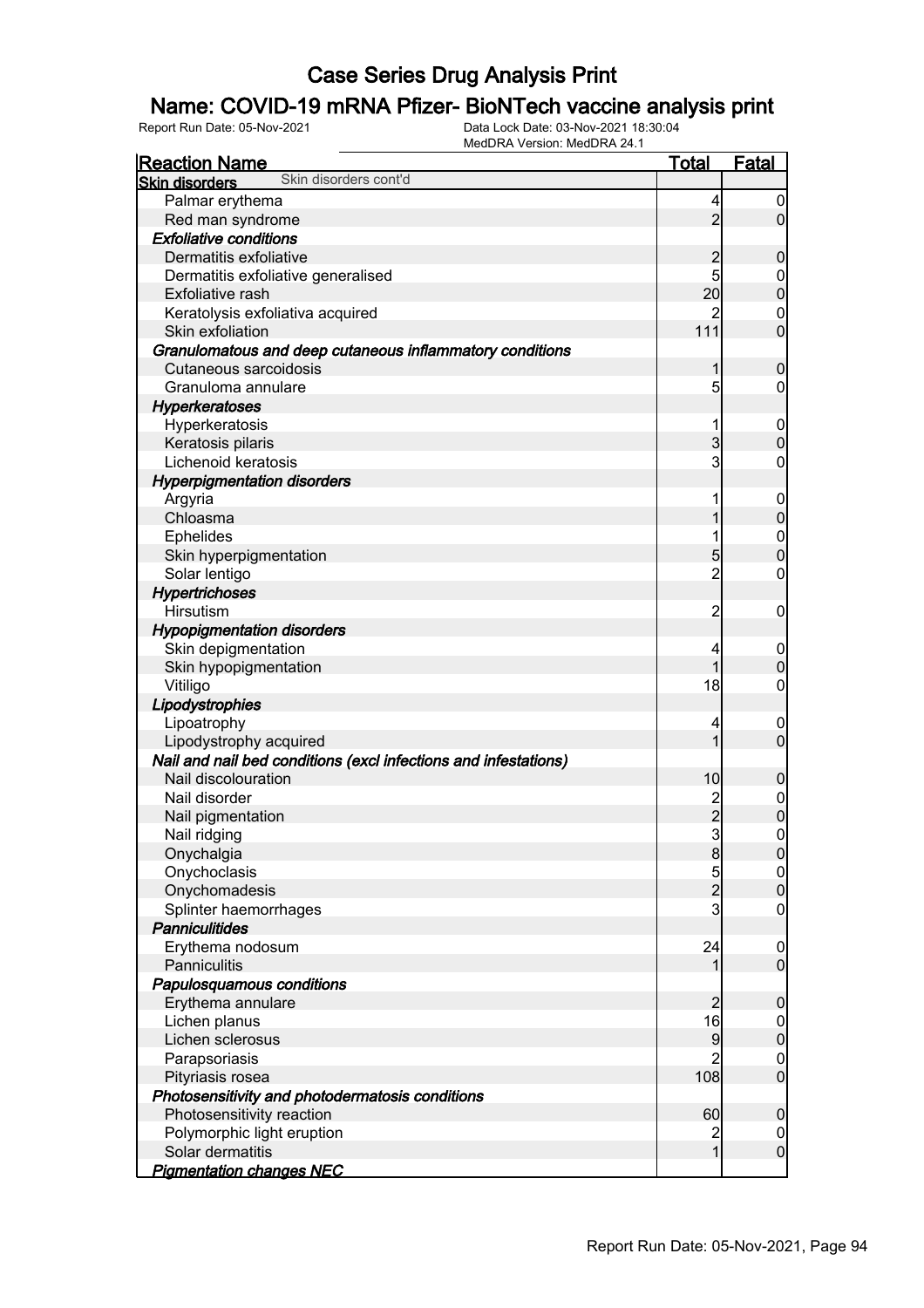#### Name: COVID-19 mRNA Pfizer- BioNTech vaccine analysis print

| <b>Reaction Name</b>                           | <b>Total</b>   | <b>Fatal</b>     |
|------------------------------------------------|----------------|------------------|
| Skin disorders cont'd<br><b>Skin disorders</b> |                |                  |
| Haemosiderin stain                             | $\mathbf{1}$   | $\mathbf 0$      |
| Pigmentation disorder                          | 13             | $\overline{0}$   |
| <b>Pilar disorders NEC</b>                     |                |                  |
| Hair colour changes                            | 10             | $\mathbf 0$      |
| Hair disorder                                  | 1              | $\pmb{0}$        |
| Hair growth abnormal                           | 5              | $\boldsymbol{0}$ |
| Hair texture abnormal                          | $\overline{5}$ | $\mathbf 0$      |
| Piloerection                                   | 25             | $\boldsymbol{0}$ |
| Pseudofolliculitis                             | 3              | $\mathbf 0$      |
| Trichorrhexis                                  | $\overline{2}$ | $\boldsymbol{0}$ |
| <b>Pruritus NEC</b>                            |                |                  |
| Itching scar                                   | 5              | $\mathbf 0$      |
| <b>Pruritus</b>                                | 4874           | $\mathbf 0$      |
| <b>Psoriatic conditions</b>                    |                |                  |
| Dermatitis psoriasiform                        | 3              | $\mathbf 0$      |
| Guttate psoriasis                              | 14             | $\mathbf 0$      |
| Nail psoriasis                                 | 1              | $\mathbf 0$      |
| Palmoplantar pustulosis                        | 2              | $\mathbf{0}$     |
| Psoriasis                                      | 169            | $\mathbf 0$      |
| Pustular psoriasis                             |                | $\mathbf 0$      |
| Rebound psoriasis                              |                | $\overline{0}$   |
| Purpura and related conditions                 |                |                  |
| Ecchymosis                                     | 1              | $\boldsymbol{0}$ |
| Henoch-Schonlein purpura                       | 9              | $\mathbf 0$      |
| Petechiae                                      | 135            | $\mathbf 0$      |
| Purpura                                        | 51             | $\boldsymbol{0}$ |
| <b>Pustular conditions</b>                     |                |                  |
| Acute generalised exanthematous pustulosis     | 1              | $\mathbf 0$      |
| Rashes, eruptions and exanthems NEC            |                |                  |
| <b>Butterfly rash</b>                          | 4              | $\boldsymbol{0}$ |
| Rash                                           | 5146           | 1                |
| Rash erythematous                              | 1081           | $\boldsymbol{0}$ |
| Rash macular                                   | 467            | $\pmb{0}$        |
| Rash maculo-papular                            | 58             | $\mathbf{0}$     |
| Rash morbilliform                              | 42             | $\overline{0}$   |
| Rash papular                                   | 314            | 0                |
| Rash pruritic                                  | 1087           | 0                |
| Rash vesicular                                 | 70             | $\overline{0}$   |
| Systemic lupus erythematosus rash              | 7              | $\overline{0}$   |
| <b>Rosaceas</b>                                |                |                  |
| Rosacea                                        | 27             | $\boldsymbol{0}$ |
| <b>Scaly conditions</b>                        |                |                  |
| Dandruff                                       | $\overline{4}$ | $\boldsymbol{0}$ |
| Pityriasis                                     | 22             | $\boldsymbol{0}$ |
| Sebaceous gland disorders                      |                |                  |
| Seborrhoea                                     | 10             | $\mathbf 0$      |
| Skin and subcutaneous conditions NEC           |                |                  |
| Cellulite                                      |                | $\mathbf 0$      |
| Cutaneous symptom                              | $\frac{2}{5}$  | $\mathbf 0$      |
| Reactive perforating collagenosis              | 1              | $\overline{0}$   |
| Skin mass                                      | 19             | $\boldsymbol{0}$ |
| Skin and subcutaneous tissue ulcerations       |                |                  |
| Ischaemic skin ulcer                           |                | $\overline{0}$   |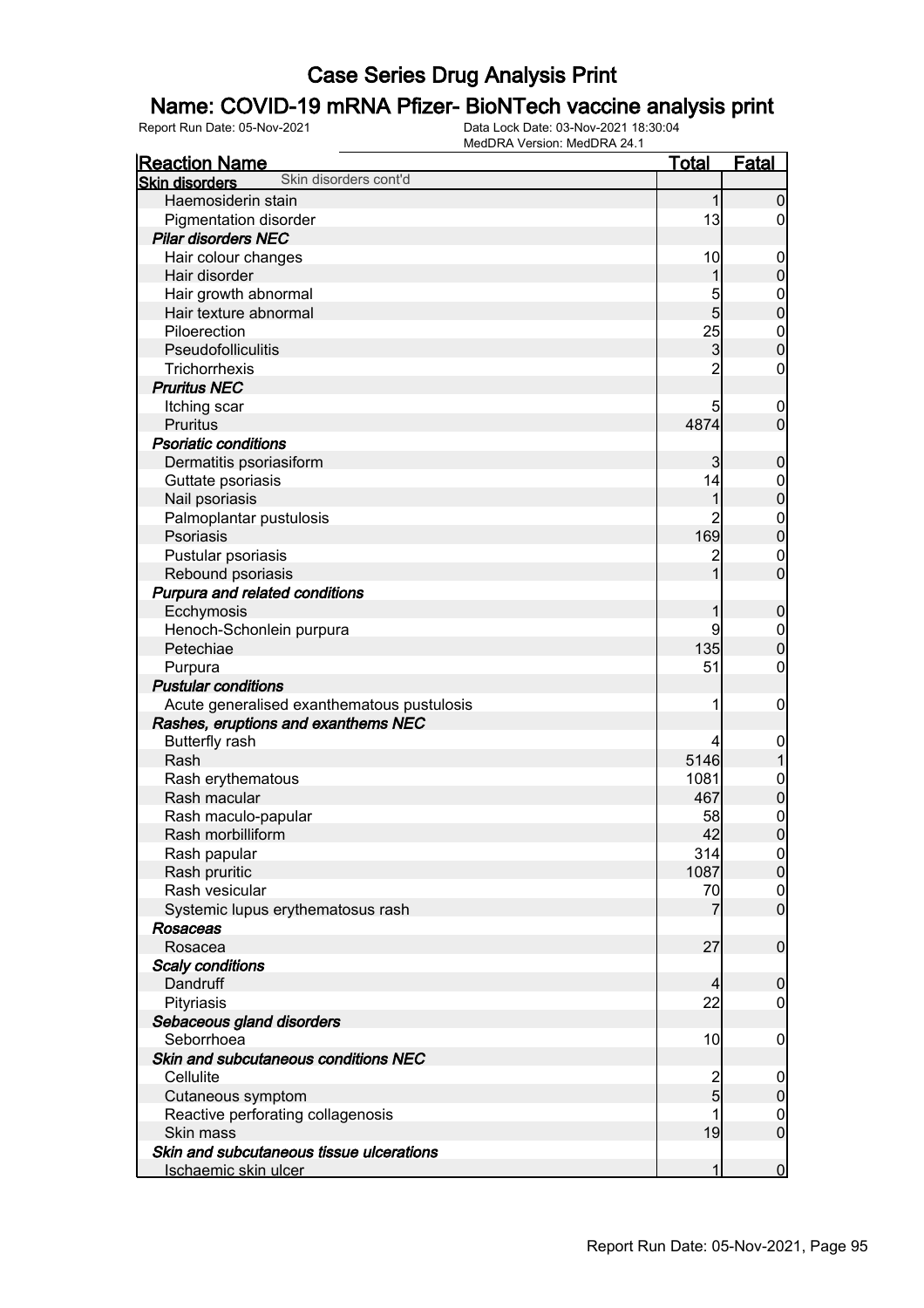### Name: COVID-19 mRNA Pfizer- BioNTech vaccine analysis print

| <b>Reaction Name</b>                           | <u>Total</u>            | Fatal            |
|------------------------------------------------|-------------------------|------------------|
| Skin disorders cont'd<br><b>Skin disorders</b> |                         |                  |
| Mucocutaneous ulceration                       |                         | $\boldsymbol{0}$ |
| Pyoderma gangrenosum                           |                         | $\mathbf 0$      |
| Scleroderma associated digital ulcer           |                         | 0                |
| Skin erosion                                   | 23                      | $\overline{0}$   |
| Skin ulcer                                     | 18                      | 0                |
| Skin cysts and polyps                          |                         |                  |
| Dermal cyst                                    | 13                      | $\mathbf 0$      |
| <b>Skin dystrophies</b>                        |                         |                  |
| Keloid scar                                    | 3                       | $\boldsymbol{0}$ |
| Skin wrinkling                                 | $\overline{2}$          | $\mathbf 0$      |
| Skin haemorrhages                              |                         |                  |
| Haemorrhage subcutaneous                       | 10                      | $\boldsymbol{0}$ |
| Skin haemorrhage                               | 18                      | 0                |
| Skin hyperplasias and hypertrophies            |                         |                  |
| Skin hypertrophy                               | $\overline{2}$          | $\mathbf 0$      |
| Skin hypoplasias and atrophies                 |                         |                  |
| Skin atrophy                                   | $\overline{\mathbf{c}}$ | $\boldsymbol{0}$ |
| Skin striae                                    | $\overline{7}$          | $\mathbf 0$      |
| Skin injuries and mechanical dermatoses        |                         |                  |
| Decubitus ulcer                                | $\overline{2}$          | $\mathbf 0$      |
| Needle track marks                             | 4                       | 0                |
| Skin preneoplastic conditions NEC              |                         |                  |
| Actinic keratosis                              | 1                       | $\mathbf 0$      |
| Skin vascular conditions NEC                   |                         |                  |
| Skin oedema                                    | 4                       | $\mathbf 0$      |
| <b>Skin vasculitides</b>                       |                         |                  |
| Capillaritis                                   | $\overline{c}$          | $\mathbf 0$      |
| <b>Cutaneous vasculitis</b>                    | 13                      | $\boldsymbol{0}$ |
| Hypersensitivity vasculitis                    |                         | $\mathbf 0$      |
| Vasculitic rash                                | 19                      | $\overline{0}$   |
| Skin vasomotor conditions                      |                         |                  |
| Livedo reticularis                             | 21                      | $\boldsymbol{0}$ |
| Telangiectasia and related conditions          |                         |                  |
| Spider naevus                                  | 1                       | $\boldsymbol{0}$ |
| Telangiectasia                                 | 1                       | $\overline{0}$   |
| <b>Urticarias</b>                              |                         |                  |
| Chronic spontaneous urticaria                  | 7                       | $\overline{0}$   |
| Cold urticaria                                 | $6 \overline{}$         | $\mathbf 0$      |
| Idiopathic urticaria                           |                         | $\boldsymbol{0}$ |
| Mechanical urticaria                           | 8                       | $\overline{0}$   |
| Solar urticaria                                | 2                       | $\mathbf{0}$     |
| Urticaria                                      | 1687                    | $\overline{0}$   |
| Urticaria cholinergic                          | 1                       | $\mathbf{0}$     |
| Urticaria chronic                              | 17                      | $\overline{0}$   |
| Urticaria contact                              |                         | $\mathbf{0}$     |
| Urticaria papular                              | 4                       | $\overline{0}$   |
| Urticaria thermal                              | 6                       | $\boldsymbol{0}$ |
| Urticarial vasculitis                          | 3                       | $\mathbf 0$      |
| <b>Skin disorders SOC TOTAL</b>                | 25345                   | $\overline{2}$   |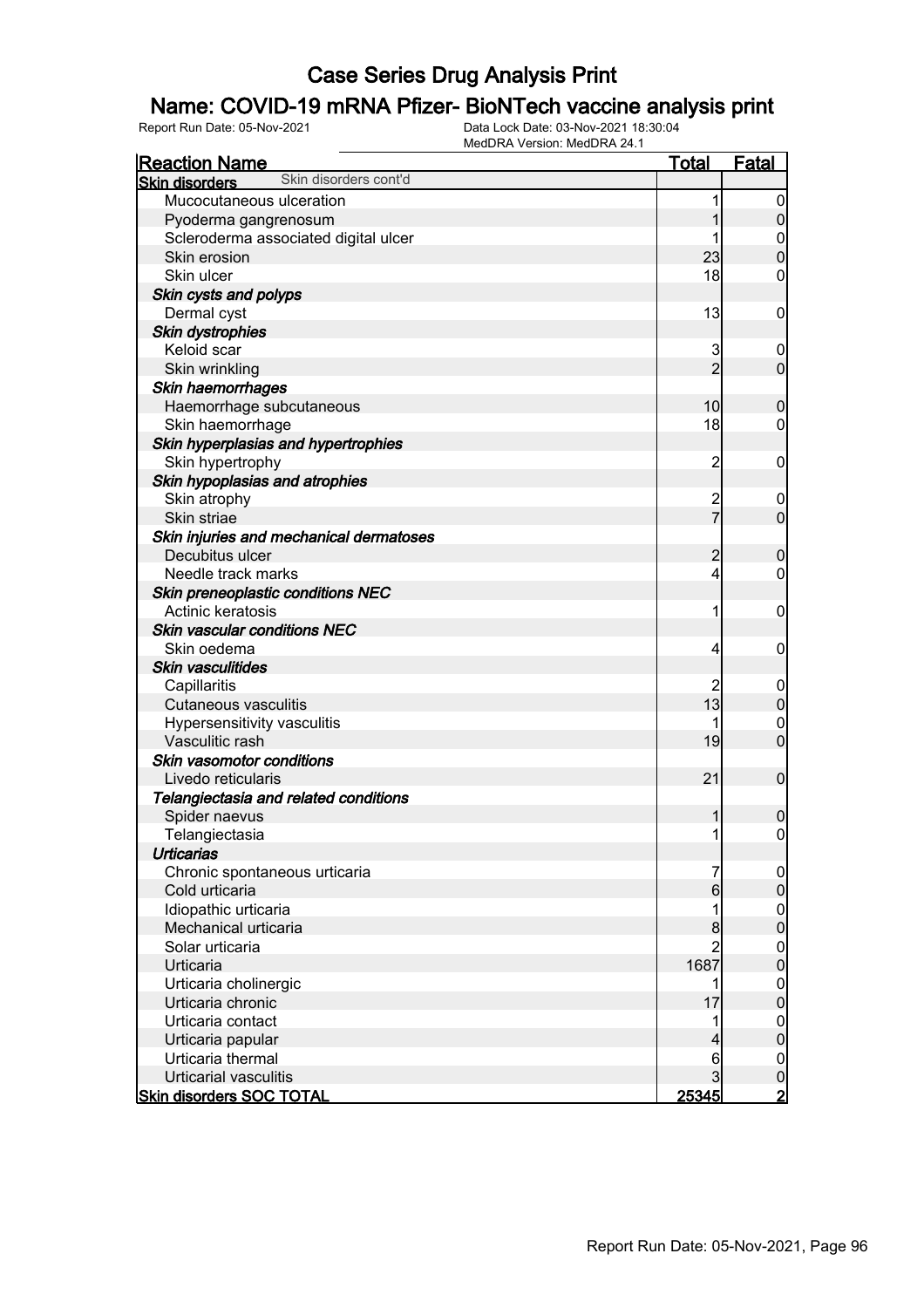#### Name: COVID-19 mRNA Pfizer- BioNTech vaccine analysis print

| <b>Reaction Name</b>                                    | Total                    | <b>Fatal</b>                     |
|---------------------------------------------------------|--------------------------|----------------------------------|
| Social circumstances                                    |                          |                                  |
| Age related issues                                      |                          |                                  |
| Infant                                                  | $\mathbf{3}$             | $\boldsymbol{0}$                 |
| Menarche                                                | $\overline{2}$           | $\overline{0}$                   |
| Menopause                                               | 36                       | $\mathbf 0$                      |
| Postmenopause                                           | 3                        | $\mathbf 0$                      |
| Alcohol product use                                     |                          |                                  |
| Alcoholic                                               | 1                        | $\mathbf 0$                      |
| <b>Criminal activity</b>                                |                          |                                  |
| Verbal abuse                                            | 1                        | $\mathbf 0$                      |
| <b>Dependents</b>                                       |                          |                                  |
| Sick relative                                           | $\overline{4}$           | $\mathbf 0$                      |
| Dietary and nutritional issues                          |                          |                                  |
| Feeding tube user                                       | 1                        | $\mathbf 0$                      |
| <b>Disability issues</b>                                |                          |                                  |
| Bedridden                                               | 24                       | $\mathbf 0$                      |
| Blood product transfusion dependent                     | 1                        | $\mathbf 0$                      |
| Breast prosthesis user                                  | 3                        |                                  |
| <b>Disability</b>                                       | $\overline{c}$           | $\begin{matrix}0\\0\end{matrix}$ |
| Hearing disability                                      | 1                        | $\mathbf{0}$                     |
| Housebound                                              | 1                        | $\overline{0}$                   |
| Immobile                                                | 13                       | $\mathbf{0}$                     |
| Impaired driving ability                                | $\overline{4}$           | $\overline{0}$                   |
| Impaired work ability                                   | 11                       | $\mathbf{0}$                     |
| Loss of personal independence in daily activities       | 38                       | $\mathbf 0$                      |
| Physical disability                                     | 5                        | $\boldsymbol{0}$                 |
| Sight disability                                        | 10                       | $\mathbf 0$                      |
| Sitting disability                                      | $\mathbf{3}$             |                                  |
|                                                         | 1                        | $\mathbf{0}$<br>$\mathbf 0$      |
| Walking disability<br>Wheelchair user                   | 1                        |                                  |
|                                                         |                          | $\boldsymbol{0}$                 |
| Economic circumstances                                  |                          |                                  |
| High income                                             | 1                        | $\mathbf 0$                      |
| Low income                                              | 1                        | $\mathbf 0$                      |
| <b>Educational issues</b>                               |                          |                                  |
| <b>Educational problem</b>                              | 1                        | $\boldsymbol{0}$                 |
| Illiteracy                                              | 1                        | $\mathsf{O}\xspace$              |
| <b>Employment issues</b>                                |                          |                                  |
| Job dissatisfaction                                     | 1                        | $\overline{0}$                   |
| Retirement                                              | $\overline{\mathcal{L}}$ | $\pmb{0}$                        |
| Stress at work                                          | $\overline{c}$           | $\mathbf 0$                      |
| <b>Family and partner issues</b>                        |                          |                                  |
| Bed sharing                                             | 1                        | $\mathbf 0$                      |
| Non-occupational and unspecified environmental problems |                          |                                  |
| Flooding                                                | 1                        | $\mathbf 0$                      |
| Water pollution                                         | $\overline{2}$           | $\overline{0}$                   |
| Pregnancy related circumstances                         |                          |                                  |
| <b>Breast feeding</b>                                   | 15                       | $\mathbf 0$                      |
| Multigravida                                            |                          | $\overline{0}$                   |
| Parity                                                  | 1                        | $\mathbf 0$                      |
| <b>Social issues NEC</b>                                |                          |                                  |
| Exercise adequate                                       | 1                        | $\mathbf 0$                      |
| Hair dye user                                           | $\frac{2}{3}$            | $\overline{0}$                   |
| Impaired quality of life                                |                          | $\boldsymbol{0}$                 |
| Tobacco use                                             |                          |                                  |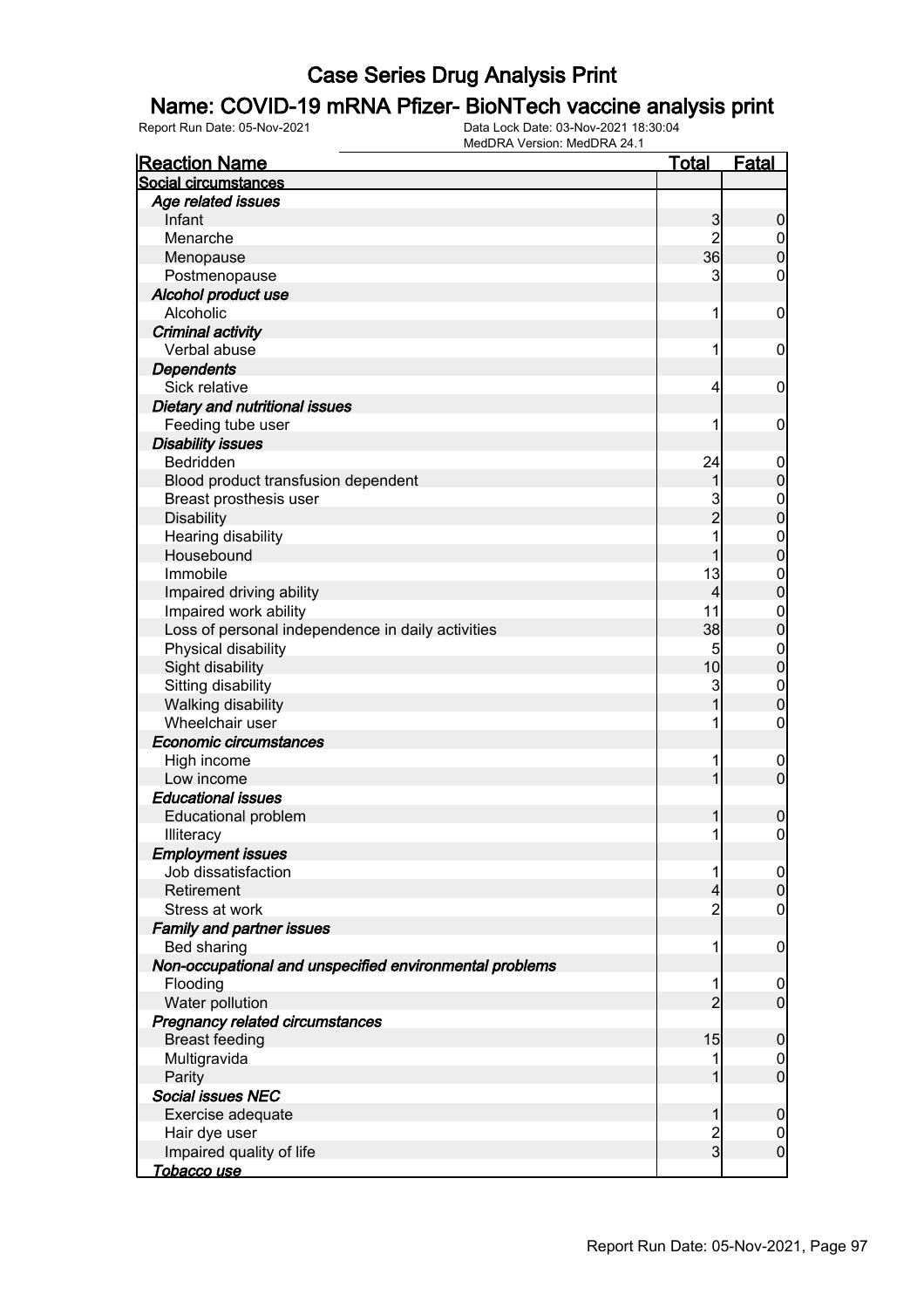#### Name: COVID-19 mRNA Pfizer- BioNTech vaccine analysis print

| <b>Reaction Name</b>                             | ™ota | <sup>≂</sup> ata⊾ |
|--------------------------------------------------|------|-------------------|
| Social circumstances Social circumstances cont'd |      |                   |
| Ex-tobacco user                                  |      |                   |
| Non-tobacco user                                 |      |                   |
| Tobacco user                                     |      |                   |
| Social circumstances SOC TOTAL                   | າ1າ  |                   |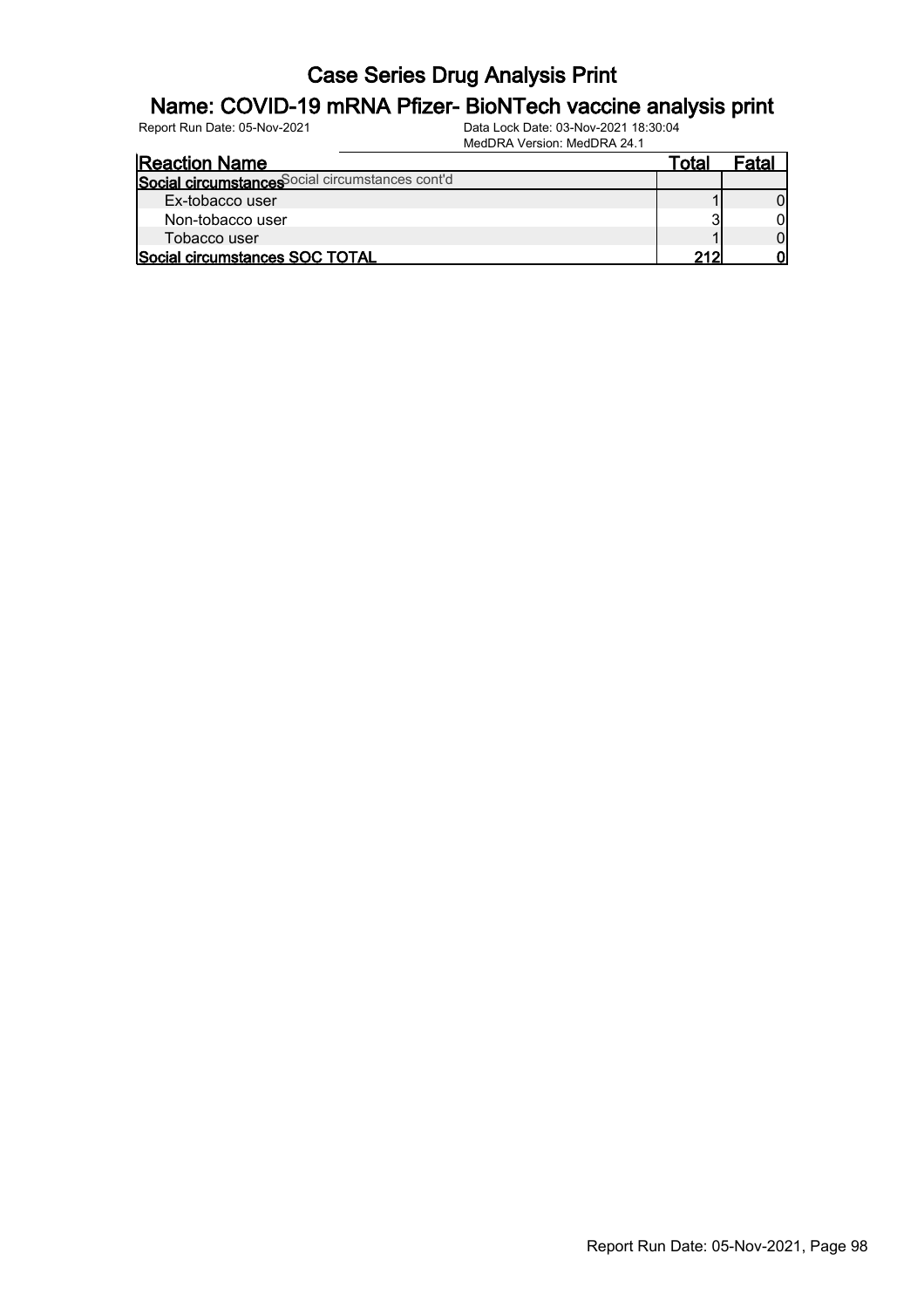#### Name: COVID-19 mRNA Pfizer- BioNTech vaccine analysis print

| <b>Reaction Name</b>                                  | <b>Total</b>   | <b>Fatal</b>     |
|-------------------------------------------------------|----------------|------------------|
| Surgical & medical procedures                         |                |                  |
| Anaesthesia and allied procedures                     |                |                  |
| Local anaesthesia                                     | $\overline{a}$ | $\boldsymbol{0}$ |
| Nerve block                                           | 4              | $\overline{0}$   |
| Analgesia supportive care                             |                |                  |
| Analgesic therapy                                     | 1              | $\mathbf 0$      |
| Antiinfective therapies                               |                |                  |
| COVID-19 prophylaxis                                  | 1              | $\boldsymbol{0}$ |
| COVID-19 treatment                                    | $\overline{3}$ | $\mathbf 0$      |
| Arterial therapeutic procedures (excl aortic)         |                |                  |
| Splenic artery embolisation                           | 1              | $\mathbf 0$      |
| <b>Blood and blood product treatment</b>              |                |                  |
| Transfusion                                           | $\overline{2}$ | $\mathbf 0$      |
| <b>Breast therapeutic procedures NEC</b>              |                |                  |
| Axillary lymphadenectomy                              | 3              | $\boldsymbol{0}$ |
| Mammoplasty                                           | 1              | $\mathbf 0$      |
| Bronchial and pulmonary therapeutic procedures        |                |                  |
| Airway secretion clearance therapy                    | 1              | $\mathbf 0$      |
| Cardiac device therapeutic procedures                 |                |                  |
| Cardiac pacemaker insertion                           | 1              | $\mathbf 0$      |
| Cardiac therapeutic procedures NEC                    |                |                  |
| Cardiac operation                                     | 1              | $\mathbf 0$      |
| Contraceptive methods female                          |                |                  |
| Contraception                                         | 1              | $\boldsymbol{0}$ |
| Contraceptive implant                                 | 3              | $\boldsymbol{0}$ |
| Oral contraception                                    | 1              | $\mathbf 0$      |
| Contraceptive methods male                            |                |                  |
| Condom                                                | 1              | $\mathbf 0$      |
| Dietary and nutritional therapies                     |                |                  |
| <b>Medical diet</b>                                   | 8              | $\boldsymbol{0}$ |
| Nothing by mouth order                                | 9              | $\boldsymbol{0}$ |
| Wheat-free diet                                       | 1              | $\mathbf 0$      |
| <b>External ear therapeutic procedures</b>            |                |                  |
| Ear irrigation                                        | 1              | $\mathbf 0$      |
| Fertility and fertilisation interventions female      |                |                  |
| <b>Endometrial scratching</b>                         | 1              | $\boldsymbol{0}$ |
| Gastrointestinal therapeutic procedures NEC           |                |                  |
| Intestinal anastomosis                                | 1              | 0                |
| Prophylaxis of nausea and vomiting                    | 16             | $\overline{0}$   |
| Gynaecological therapeutic procedures NEC             |                |                  |
| Menstrual cycle management                            | 13             | $\boldsymbol{0}$ |
| Haematological therapeutic procedures NEC             |                |                  |
| Anticoagulant therapy                                 | 1              | $\boldsymbol{0}$ |
| Head, neck and oral cavity therapeutic procedures NEC |                |                  |
| Neck lift                                             | 1              | $\boldsymbol{0}$ |
| Hernia repairs                                        |                |                  |
| Hernia repair                                         | 1              | $\boldsymbol{0}$ |
| Hormonal therapeutic procedures NEC                   |                |                  |
| Hormone replacement therapy                           | 1              | $\mathbf 0$      |
| Hormone therapy                                       | 8              | $\overline{0}$   |
| Oestrogen replacement therapy                         | 1              | $\mathbf 0$      |
| <b>Immunisations</b>                                  |                |                  |
| COVID-19 immunisation                                 | 97             | $\mathbf 0$      |
| Immunisation                                          | 91             | $\mathbf{1}$     |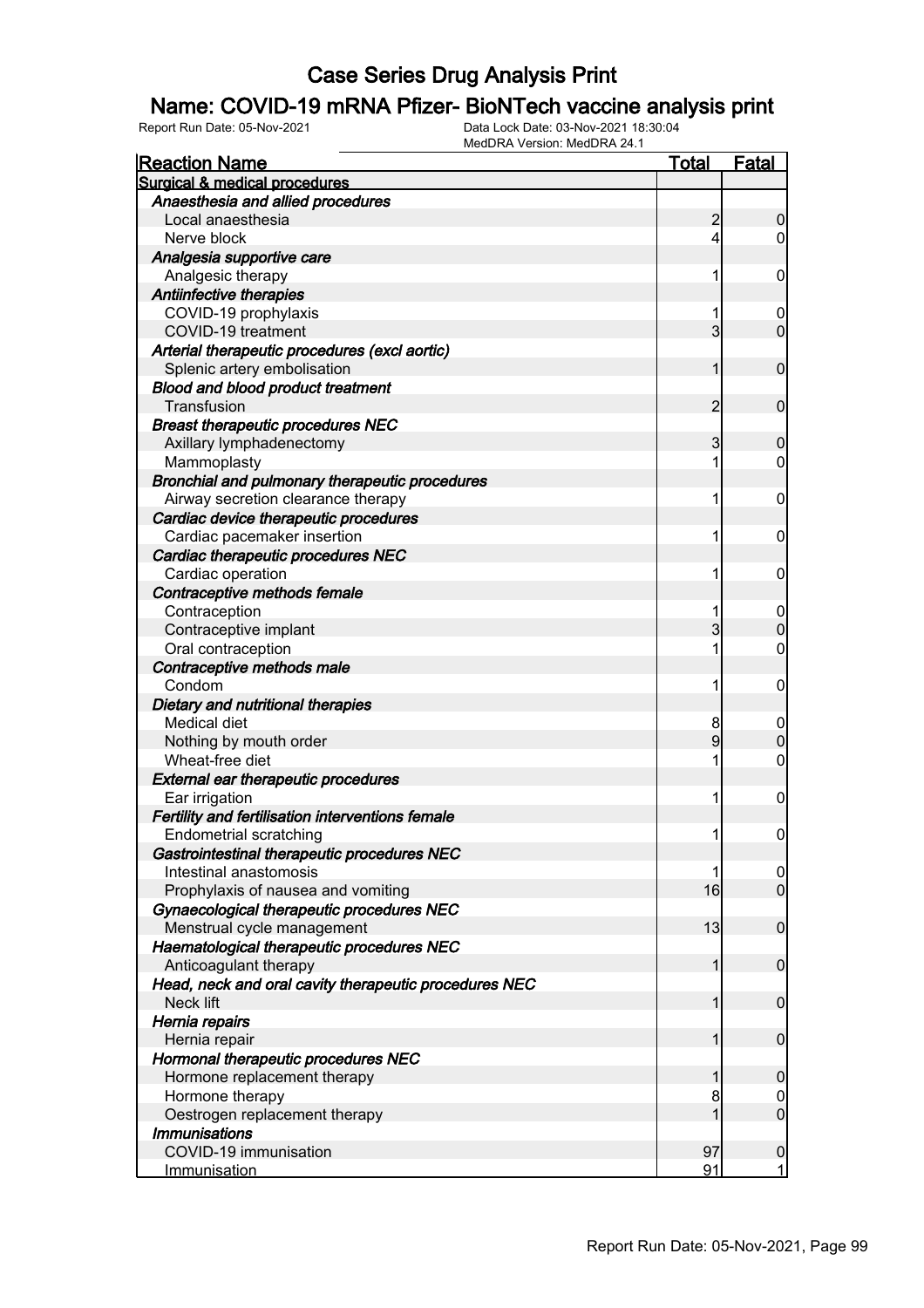### Name: COVID-19 mRNA Pfizer- BioNTech vaccine analysis print

| <b>Reaction Name</b>                                     | <u>Total</u>   | <u>Fatal</u>     |
|----------------------------------------------------------|----------------|------------------|
| Surgical & medical proceed esmedical procedures cont'd   |                |                  |
| Influenza immunisation                                   | $\overline{2}$ | $\overline{0}$   |
| Induced abortions                                        |                |                  |
| Abortion induced                                         | 2              | $\mathbf 0$      |
| Joint therapeutic procedures                             |                |                  |
| Joint injection                                          | 3              | $\mathbf 0$      |
| Joint surgery                                            |                | 0                |
| Knee arthroplasty                                        |                | $\overline{0}$   |
| Large intestine therapeutic procedures<br>Appendicectomy | 4              | $\mathbf 0$      |
| Limb therapeutic procedures                              |                |                  |
| Arm amputation                                           |                | $\mathbf 0$      |
| Limb immobilisation                                      | 8              | 0                |
| Limb operation                                           | 6              | $\overline{0}$   |
| Lymphoid tissue therapeutic procedures                   |                |                  |
| Lymphadenectomy                                          | 2              | $\mathbf 0$      |
| Splenectomy                                              |                | 0                |
| <b>Mastectomies</b>                                      |                |                  |
| Breast conserving surgery                                | 4              | 0                |
| Nail therapeutic procedures                              |                |                  |
| Nail operation                                           | 3              | 0                |
| Nervous system therapeutic procedures NEC                |                |                  |
| Multiple sclerosis relapse prophylaxis                   | $\overline{c}$ | 0                |
| Obstetric therapeutic procedures                         |                |                  |
| Caesarean section                                        |                | $\boldsymbol{0}$ |
| Labour stimulation                                       |                | $\overline{0}$   |
| Orbit and globe therapeutic procedures                   |                |                  |
| Strabismus correction                                    |                | $\mathbf 0$      |
| Peripheral nerve therapeutic procedures                  |                |                  |
| Neurolysis                                               |                | 0                |
| Peripheral nerve neurostimulation                        |                | 0                |
| Phototherapies                                           |                |                  |
| UV light therapy                                         |                | 0                |
| Prophylactic procedures NEC                              |                |                  |
| Anaphylaxis prophylaxis                                  | $\overline{c}$ | 0                |
| Immune tolerance induction                               | $\mathbf{1}$   | $\overline{0}$   |
| Prophylaxis against transplant rejection                 |                | 0                |
| Reproductive system disorder prophylaxis                 |                | $\overline{0}$   |
| <b>Psychiatric therapies</b>                             |                |                  |
| Electroconvulsive therapy                                |                | $\mathbf 0$      |
| Renal therapeutic procedures                             |                |                  |
| <b>Dialysis</b>                                          |                | $\mathbf 0$      |
| Respiratory tract therapeutic procedures NEC             |                |                  |
| Asthma prophylaxis                                       | 3              | $\mathbf 0$      |
| Retinal therapeutic procedures                           |                |                  |
| Retinopexy                                               |                | $\mathbf 0$      |
| Skin and subcutaneous tissue therapeutic procedures NEC  |                |                  |
| Dermal filler injection                                  | 5              | $\boldsymbol{0}$ |
| Therapeutic skin care topical                            |                | 0                |
| Skull and brain therapeutic procedures                   |                |                  |
| Cerebrovascular operation                                |                | $\mathbf 0$      |
| Posterior fossa decompression                            |                | $\mathbf 0$      |
| Therapeutic bladder catheterisation                      |                |                  |
| <b>Bladder catheterisation</b>                           |                | 0                |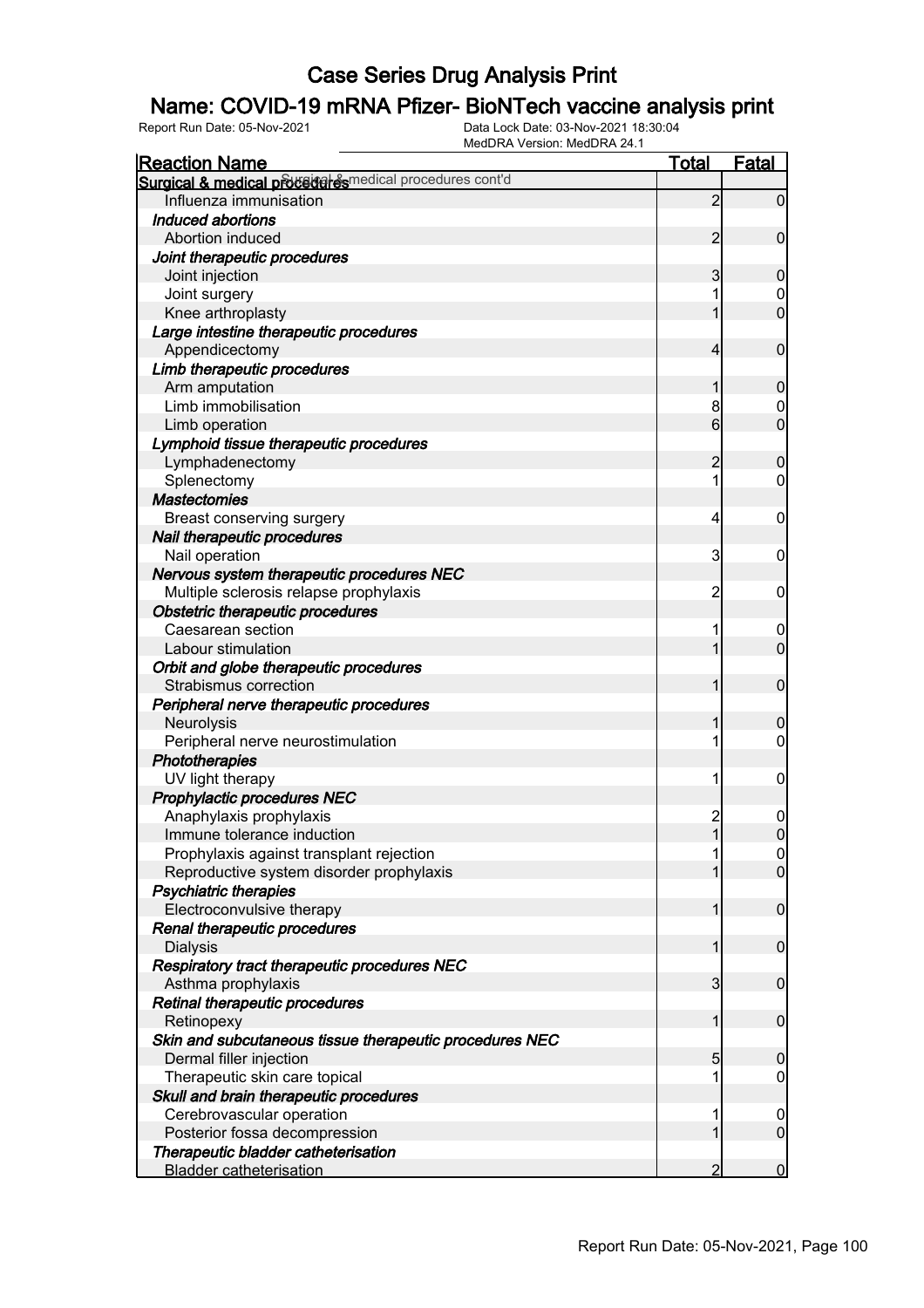### Name: COVID-19 mRNA Pfizer- BioNTech vaccine analysis print

| <b>Reaction Name</b>                                   | <u>Total</u> | <u>Fatal</u>   |
|--------------------------------------------------------|--------------|----------------|
| Surgical & medical proceed esmedical procedures cont'd |              |                |
| Therapeutic procedures NEC                             |              |                |
| Abscess drainage                                       |              | 0              |
| Anaphylaxis treatment                                  | 6            |                |
| <b>Bed rest</b>                                        | 2            | $\Omega$       |
| Fatigue management                                     |              | 0              |
| Hospitalisation                                        | 11           | 0              |
| Injection                                              | 45           | 0              |
| Interchange of vaccine products                        | 19           | $\overline{0}$ |
| Localised alternating hot and cold therapy             | 2            | 0              |
| Magnetic therapy                                       |              | 0              |
| Mass excision                                          | 3            | 0              |
| Medical procedure                                      |              | 0              |
| <b>Medication dilution</b>                             | 2            | 0              |
| Physical fitness training                              |              | 0              |
| Product used for unknown indication                    | 2            | 0              |
| Promotion of wound healing                             |              | 0              |
| Specialist consultation                                |              | 0              |
| Stent placement                                        |              | 0              |
| Therapeutic procedure                                  |              | 0              |
| Therapy change                                         |              | 0              |
| Tracheal therapeutic procedures                        |              |                |
| Tracheostomy                                           | 1            | 0              |
| Uterine therapeutic procedures                         |              |                |
| Endometrial ablation                                   | 3            | 0              |
| Vascular therapeutic procedures NEC                    |              |                |
| Angioplasty                                            |              | 0              |
| Surgical & medical procedures SOC TOTAL                | 452          | 1              |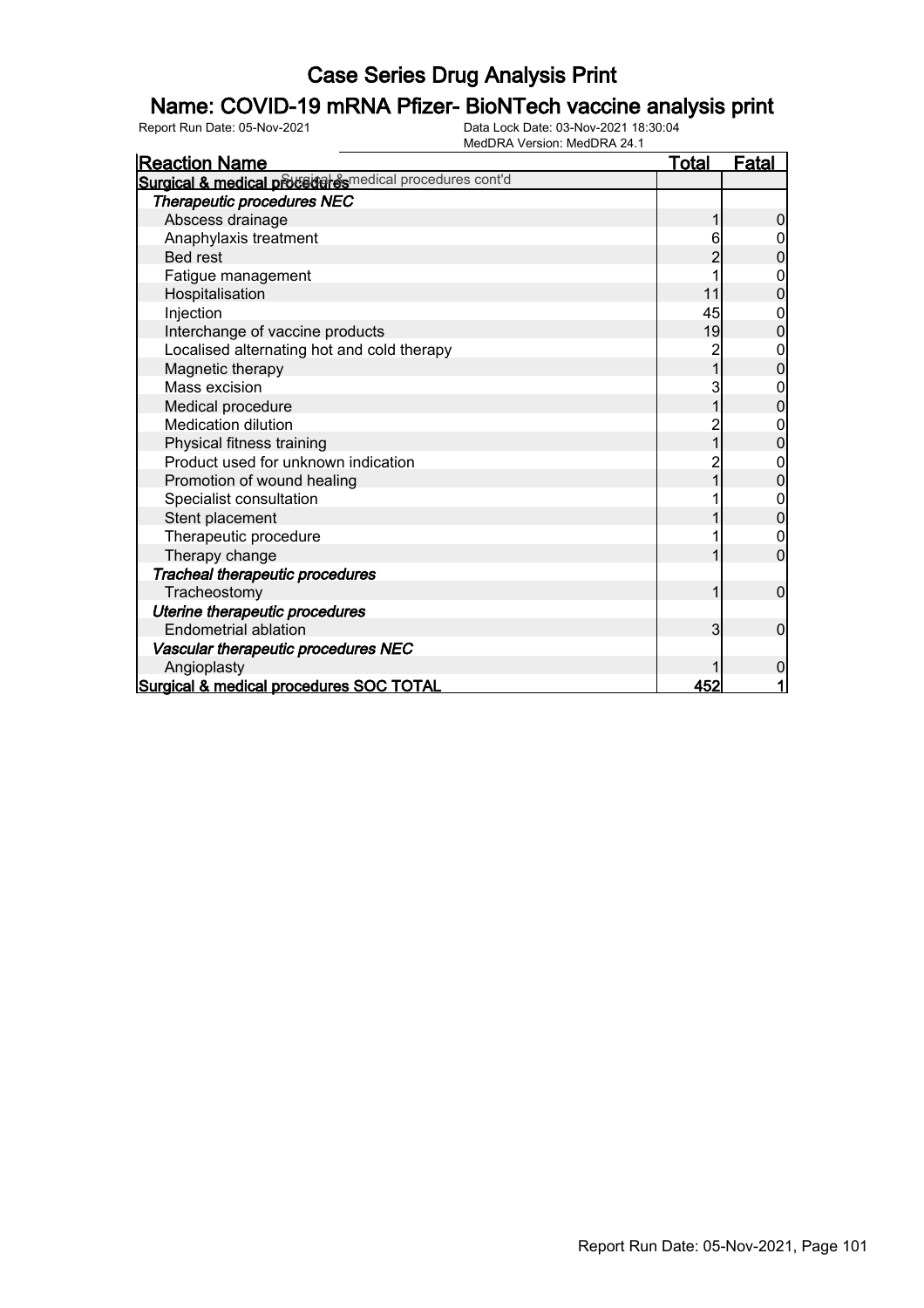### Name: COVID-19 mRNA Pfizer- BioNTech vaccine analysis print

| <b>Reaction Name</b>                                      | <u>Total</u>   | <b>Fatal</b>     |
|-----------------------------------------------------------|----------------|------------------|
| Vascular disorders                                        |                |                  |
| Accelerated and malignant hypertension                    |                |                  |
| Hypertensive crisis                                       | 10             | 0                |
| Hypertensive urgency                                      |                | $\boldsymbol{0}$ |
| Malignant hypertension                                    | 4              | $\overline{0}$   |
| Aneurysms and dissections non-site specific               |                |                  |
| Aneurysm                                                  | 2              | 0                |
| Artery dissection                                         | 1              | 0                |
| Aortic aneurysms and dissections                          |                |                  |
| Acute aortic syndrome                                     | 1              | $\mathbf 0$      |
| Aortic aneurysm rupture                                   |                |                  |
| Aortic dissection                                         | 1              | 0                |
| Aortic embolism and thrombosis                            |                |                  |
| Aortic embolus                                            | 5              | $\overline{0}$   |
| Aortic thrombosis                                         | $\overline{2}$ | $\overline{0}$   |
| Aortic necrosis and vascular insufficiency                |                |                  |
| Aortic occlusion                                          | 1              | $\mathbf 0$      |
| Arterial infections and inflammations                     |                |                  |
| Arteritis                                                 |                | 0                |
| Giant cell arteritis                                      | 12             | 0                |
| <b>Blood pressure disorders NEC</b>                       |                |                  |
| Blood pressure fluctuation                                | 10             | $\overline{0}$   |
| Labile blood pressure                                     | 3              | $\overline{0}$   |
| Bruising, ecchymosis and purpura                          |                |                  |
| Achenbach syndrome                                        | 3              | $\mathbf 0$      |
| Circulatory collapse and shock                            |                |                  |
| CT hypotension complex                                    |                | 0                |
| Circulatory collapse                                      | 65             | 0                |
| Hypoperfusion                                             | 2              | 0                |
| Hypovolaemic shock                                        |                | 1                |
| Neurogenic shock                                          | 21             | 0                |
| Peripheral circulatory failure                            | 6              | 0                |
| Shock                                                     | 19             | $\overline{0}$   |
| <b>Haemorrhages NEC</b>                                   |                |                  |
| Arterial haemorrhage                                      |                | 0                |
| Bloody discharge                                          | 22             | $\mathbf{0}$     |
| Haematoma                                                 | 44             | <sup>0</sup>     |
| Haemorrhage                                               | 1125           | $\frac{2}{0}$    |
| Internal haemorrhage                                      | 8              |                  |
| Venous haemorrhage                                        | $\overline{2}$ | $\boldsymbol{0}$ |
| Lymphangiopathies                                         |                |                  |
| Lymphangiopathy                                           | 1              | $\mathbf 0$      |
| Lymphocele                                                | 4              | $\overline{0}$   |
| Lymphoedemas                                              |                |                  |
| Lymphoedema                                               | 188            | $\mathbf 0$      |
| Non-site specific embolism and thrombosis                 |                |                  |
| Arterial thrombosis                                       | 4              | 0                |
| Embolism                                                  | 60             | 0                |
| Embolism venous                                           | 6              | $\mathbf 0$      |
| Microembolism                                             |                | $\mathbf 0$      |
| Thrombosis                                                | 388            | 8                |
| Venous thrombosis                                         | 7              | $\boldsymbol{0}$ |
| Non-site specific necrosis and vascular insufficiency NEC |                |                  |
| Arterial occlusive disease                                | $\overline{2}$ | $\bf{0}$         |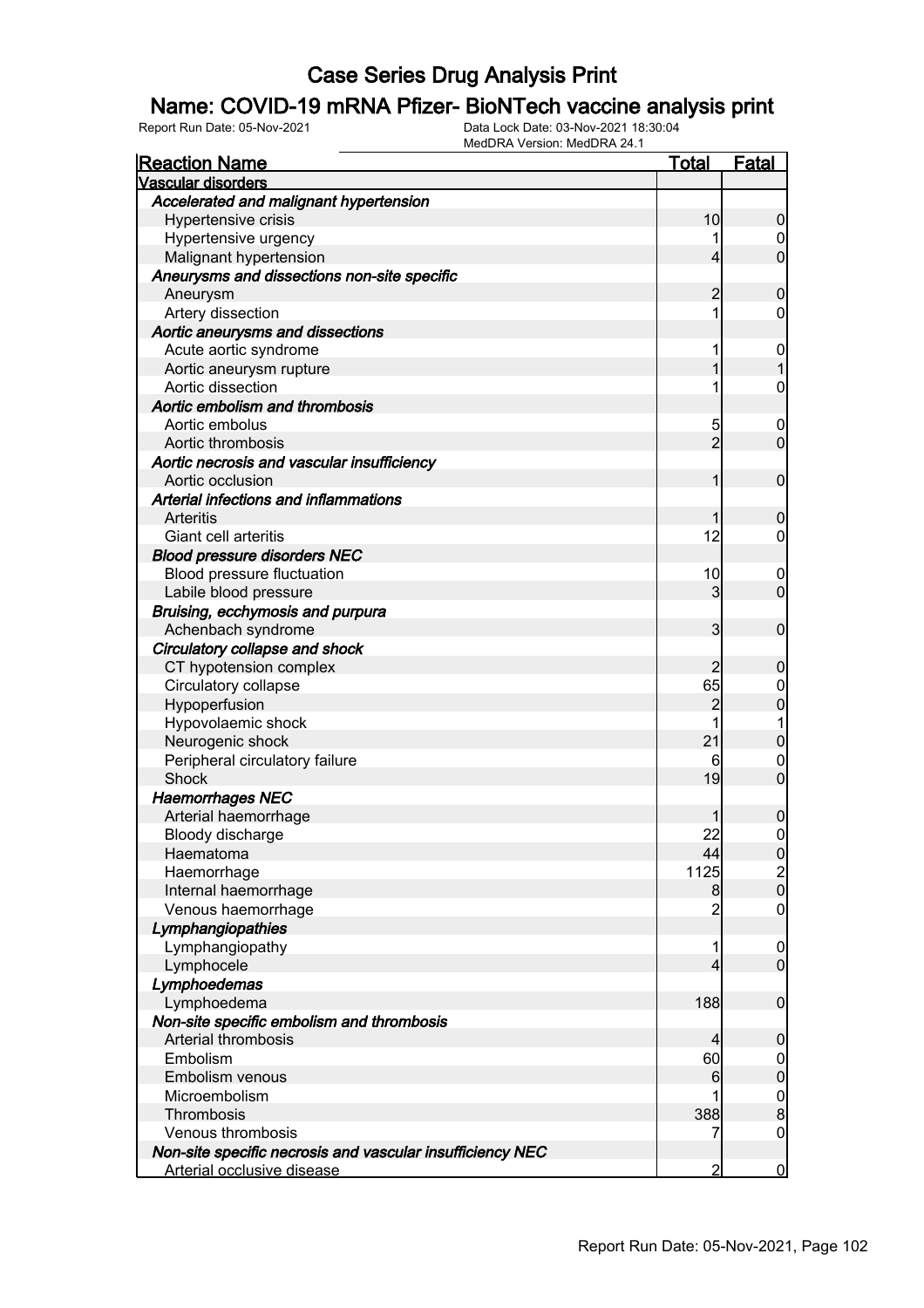### Name: COVID-19 mRNA Pfizer- BioNTech vaccine analysis print

| <b>Reaction Name</b>                                             | <u>Total</u>   | <u>Fatal</u>                         |
|------------------------------------------------------------------|----------------|--------------------------------------|
| Vascular disorders cont'd<br><b>Vascular disorders</b>           |                |                                      |
| Arterial spasm                                                   | 1              | $\mathbf 0$                          |
| Arteriosclerosis                                                 | $\overline{2}$ | $\mathbf 0$                          |
| Haemorrhagic infarction                                          | $\overline{1}$ | $\overline{0}$                       |
| Infarction                                                       | 4              |                                      |
| Ischaemia                                                        | 10             | $0\atop 0$                           |
| Peripheral venous disease                                        | 1              |                                      |
| Vascular occlusion                                               |                | $\begin{matrix}0\\0\end{matrix}$     |
| Vasospasm                                                        | 1              | $\mathbf 0$                          |
| Non-site specific vascular disorders NEC                         |                |                                      |
| Capillary disorder                                               | 1              | $\boldsymbol{0}$                     |
| Capillary fragility                                              | 1              | $\mathbf 0$                          |
| Superficial vein prominence                                      | 1              |                                      |
| Vascular pain                                                    | 31             | 0<br>0                               |
| Vascular wall hypertrophy                                        | 1              |                                      |
| Vasodilatation                                                   | 35             | $\begin{matrix}0\\0\end{matrix}$     |
| Vein discolouration                                              | 5              |                                      |
| Vein disorder                                                    | 6              | $\begin{matrix}0\\0\end{matrix}$     |
| Vein rupture                                                     | 5              | $\mathbf 0$                          |
| Peripheral embolism and thrombosis                               |                |                                      |
| Axillary vein thrombosis                                         | 1              | $\boldsymbol{0}$                     |
| Blue toe syndrome                                                | 25             | $\overline{0}$                       |
| Deep vein thrombosis                                             | 258            | 1                                    |
| Femoral artery embolism                                          |                | $\mathbf 0$                          |
| Jugular vein thrombosis                                          | 3              |                                      |
| Pelvic venous thrombosis                                         | 4              | $\begin{matrix}0\\0\end{matrix}$     |
| Peripheral artery thrombosis                                     | 1              |                                      |
| Peripheral embolism                                              | 1              | $\begin{matrix}0\\0\end{matrix}$     |
|                                                                  | 1              |                                      |
| Subclavian artery embolism<br>Subclavian vein thrombosis         | 3              | $\begin{matrix}0\\0\end{matrix}$     |
|                                                                  | 17             |                                      |
| Superficial vein thrombosis                                      | 22             | $\mathbf{0}$<br>$\overline{0}$       |
| Thrombophlebitis                                                 |                |                                      |
| Peripheral vascular disorders NEC                                |                |                                      |
| Cyanosis                                                         | 41             | $\boldsymbol{0}$                     |
| Erythromelalgia                                                  |                | $\begin{matrix}0\\0\end{matrix}$     |
| Flushing                                                         | 393            |                                      |
| Hot flush                                                        | 1069           | $\Omega$                             |
| Peripheral vascular disorder                                     | 1              | $\overline{0}$                       |
| Vein wall hypertrophy                                            | 1              | $\overline{0}$                       |
| Peripheral vasoconstriction, necrosis and vascular insufficiency |                |                                      |
| Claudication of jaw muscles                                      | 1              | $\boldsymbol{0}$                     |
| <b>Extremity necrosis</b>                                        | $\overline{3}$ | $\overline{0}$                       |
| Iliac artery occlusion                                           | 1              | $\boldsymbol{0}$                     |
| Intermittent claudication                                        | $\overline{3}$ | $\overline{0}$                       |
| Ischaemic limb pain                                              | 1              | $\boldsymbol{0}$                     |
| Jugular vein occlusion                                           | $\frac{2}{2}$  | $\overline{0}$                       |
| Peripheral arterial occlusive disease                            |                | $\begin{matrix} 0 \\ 0 \end{matrix}$ |
| Peripheral artery occlusion                                      | $\overline{1}$ |                                      |
| Peripheral coldness                                              | 295            | $\boldsymbol{0}$                     |
| Peripheral ischaemia                                             | 12             | $\overline{0}$                       |
| Poor peripheral circulation                                      | 16             | $\boldsymbol{0}$                     |
| Raynaud's phenomenon                                             | 53             | $\pmb{0}$                            |
| Subclavian vein occlusion                                        | 1              | $\boldsymbol{0}$                     |
| Vasoconstriction                                                 | $\overline{2}$ | $\overline{0}$                       |